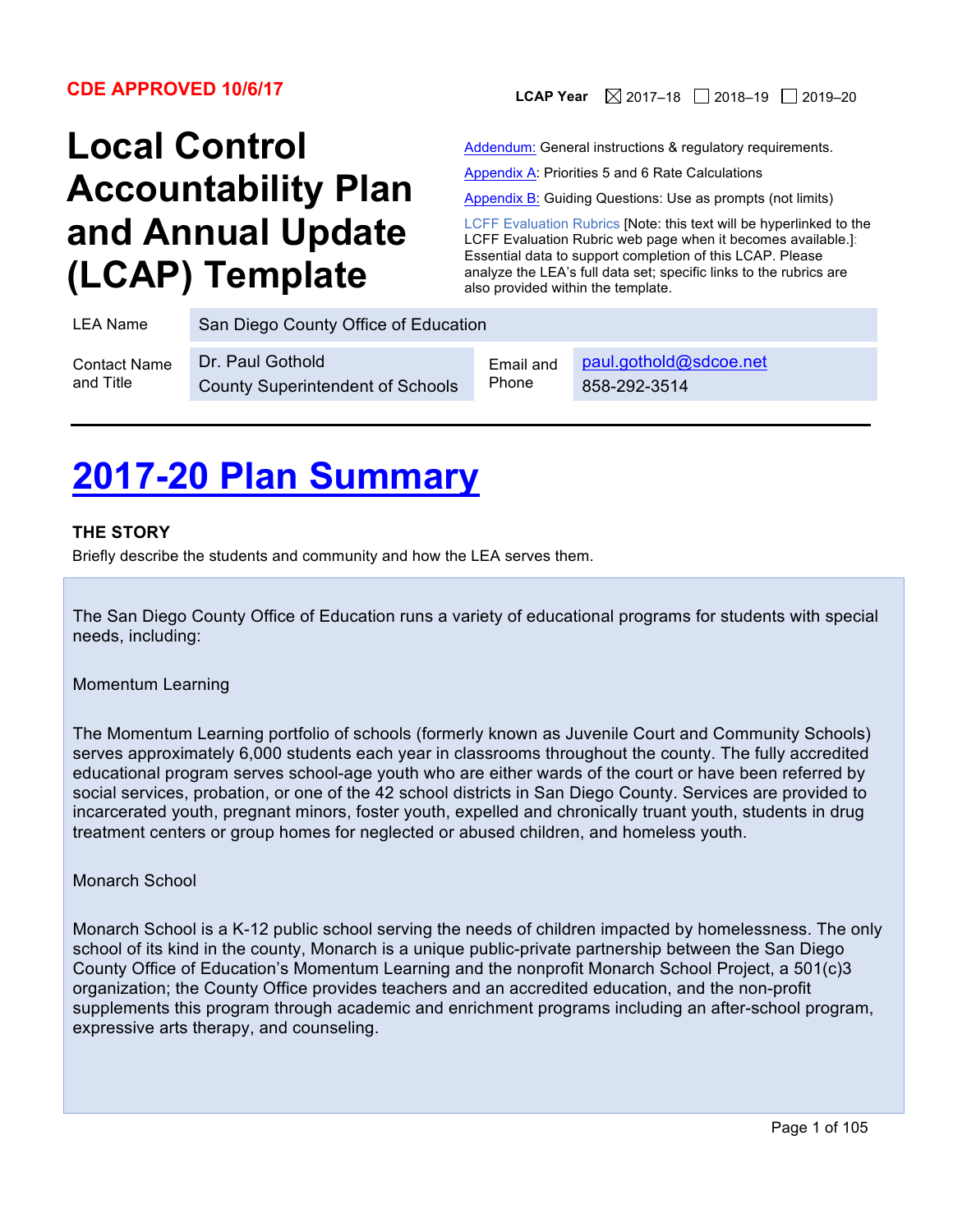### San Pasqual Academy

San Pasqual Academy in Escondido is a residential campus that serves approximately 100 foster teens. It opened in 2001 and was the first school in the country to specifically serve this population.

#### Friendship School

Friendship School serves as many as 50 students between the ages of 3 and 22 who are medically fragile and have multiple disabilities. The Imperial Beach campus is operated by SDCOE in affiliation with the South County Special Education Local Plan Area (SELPA).

### Davila Day School

Davila Day School serves students in preschool through 6th grade who are deaf or hard of hearing and live in the southern portions of the county or inter-SELPA transfers. The San Diego County Office of Education operates the regional program in affiliation with the South County SELPA.

### North County Academy

North County Academy was established and is managed by the North Coastal Consortium for Special Education to serve students in grades K through 12 with significant mental health needs. The Carlsbad campus was designed to meet students' academic and therapeutic needs. It serves approximately 140 students each year. The goal of the educators at the school is to help students acquire the skills needed to re-integrate into a more comprehensive and less restrictive setting.

|                                  | # Female | # Male | # English<br><b>Learners</b><br>(EL) | percent<br>EL. | # SWD | percent<br><b>SWD</b> | #FRPM          | percent<br><b>FRPM</b> | #<br><b>Foster</b><br>Youth | percent<br><b>FY</b>      | <b>Total</b><br><b>Students</b> |
|----------------------------------|----------|--------|--------------------------------------|----------------|-------|-----------------------|----------------|------------------------|-----------------------------|---------------------------|---------------------------------|
| Davila Day                       | 10       | 19     | 8                                    | 28<br>percent  | 29    | 100<br>percent        | $\overline{7}$ | 24<br>percent          | $\mathbf{0}$                | $\mathbf{0}$<br>percent   | 29                              |
| Monarch                          | 146      | 137    | 105                                  | 37<br>percent  | 37    | 13<br>percent         | 283            | 100<br>percent         | 9                           | 3<br>percent              | 283                             |
| North<br>County<br>Academy       | 15       | 57     | $\overline{7}$                       | 10<br>percent  | 72    | 100<br>percent        | 26             | 36<br>percent          | 6                           | 8<br>percent              | 72                              |
| San Diego<br>County<br>Community | 226      | 372    | 235                                  | 39<br>percent  | 117   | 20<br>percent         | 518            | 87<br>percent          | 16                          | 3<br>percent              | 598                             |
| San Diego<br>County<br>Court     | 78       | 367    | 117                                  | 26<br>percent  | 143   | 32<br>percent         | 445            | 100<br>percent         | 29                          | $\overline{7}$<br>percent | 445                             |
| Friendship                       | 15       | 29     | 17                                   | 39<br>percent  | 44    | 100<br>percent        | 15             | 34<br>percent          | $\pmb{0}$                   | $\Omega$<br>percent       | 44                              |
| San<br>Pasqual<br>Academy        | 38       | 34     | 8                                    | 11<br>percent  | 20    | 28<br>percent         | 72             | 100<br>percent         | 72                          | 100<br>percent            | 72                              |

## SDCOE 2016-17 Census Day Student Demographics by School (K-12)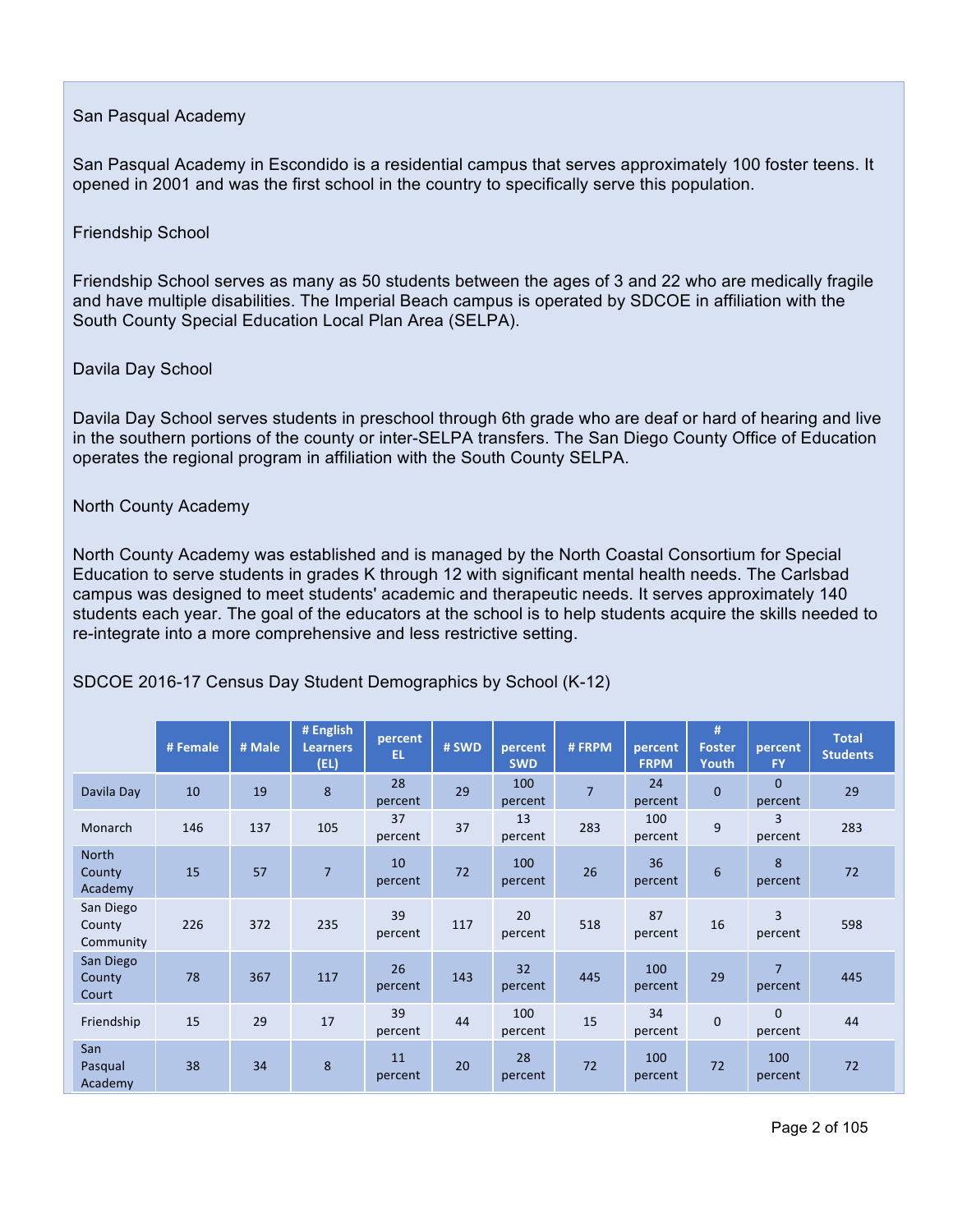| <b>District</b><br><b>Total</b>                     | 528                              | 1,015 | 508            | 33<br>percent                              | 482             | 31<br>percent   | 1372            | 88<br>percent                                            | 8<br>132       | 1543<br>percent                 |
|-----------------------------------------------------|----------------------------------|-------|----------------|--------------------------------------------|-----------------|-----------------|-----------------|----------------------------------------------------------|----------------|---------------------------------|
|                                                     |                                  |       |                |                                            |                 |                 |                 |                                                          |                |                                 |
| # Students by<br><b>Ethnicity/Race</b><br>by School | Am<br>Indian/Alskn<br><b>Nat</b> |       | <b>Asian</b>   | Black/<br><b>African</b><br>A <sub>m</sub> | <b>Filipino</b> | <b>Hispanic</b> | <b>Multiple</b> | <b>Nat</b><br>Hwiin/<br><b>Othr Pac</b><br><b>Islndr</b> | <b>White</b>   | <b>Total</b><br><b>Students</b> |
| Davila Day                                          | $\mathbf{0}$                     |       | 5              | $\mathbf{0}$                               | $\mathbf{0}$    | 17              | $\overline{1}$  | $\mathbf{1}$                                             | 5 <sup>1</sup> | 29                              |
| Monarch                                             | $\mathbf{1}$                     |       | $\mathbf{1}$   | 41                                         | $\mathbf{0}$    | 202             | 15              | $\mathbf{1}$                                             | 22             | 283                             |
| <b>North County</b><br>Academy                      | $\mathbf 0$                      |       | $\mathbf{1}$   | 6                                          |                 | 22              | 6               |                                                          | 37             | 72                              |
| San Diego<br>County<br>Community                    | 3                                |       | 8              | 39                                         | 4               | 484             | 14              | 3                                                        | 43             | 598                             |
| San Diego<br><b>County Court</b>                    | $\mathbf{1}$                     |       | $\overline{7}$ | 88                                         | $\overline{4}$  | 267             | 14              | 3                                                        | 61             | 445                             |
| Friendship                                          | $\mathbf{1}$                     |       | $\overline{3}$ | 3                                          | $\mathbf{1}$    | 32              | $\mathbf{1}$    |                                                          | 3              | 44                              |
| San Pasqual<br>Academy                              | 9                                |       | $\mathbf{1}$   | 22                                         | $\Omega$        | 32              | 6               | $\mathbf{1}$                                             | $\mathbf{1}$   | 72                              |
| <b>District Total</b>                               | 15                               |       | 26             | 199                                        | 9               | 1,056           | 57              | 9                                                        | 172            | 1,543                           |

## **LCAP HIGHLIGHTS**

Identify and briefly summarize the key features of this year's LCAP.

Based on data collected and analyzed during the 2016-17 school year, as well as input from stakeholders at a variety of forums, our 2017-18 LCAP will focus on the following:

- **Ensure excellence in teaching and learning so each student is prepared to succeed in college and career**. We will develop, implement, and assess a system of coherent and aligned professional learning structures to include a multi-tiered approach through large group professional learning, professional learning communities, site-embedded coaching, and observations and targeted feedback. We will implement differentiated learning models to respond to the needs of diverse learners that promote opportunities for remediation, acceleration, and increased access to a broad course of study.
- **Increase stakeholder engagement to support excellence in each student's success.** We will offer parent education to enhance home/school partnership with topics such as Restorative Practices, parent/child communication, college and career readiness, gang awareness, and American Sign Language. We will continue to develop and refine internal and external communication systems to increase engagement of the students, parents, and staff with the schools. We will also continue to foster partnerships with all stakeholders to support the needs of all students.
- **Develop coherent and transparent systems for operational excellence to support each student's success**. We will establish internal systems and structures to support self-monitoring/self-regulation to increase student agency. We will develop and maintain site-based bell schedules and master schedules to increase equity and access to a rigorous and developmentally appropriate instructional program.
- **Support the integration and transition of at-risk, expelled students, foster youth, and English learners to be prepared to succeed in college and career**. We will increase positive school culture and climate, establish a structure for appropriate de-escalation, and increase positive staff/student relationships. We will implement tiered supports for students through the implementation of a comprehensive school guidance program aligned with the American School Counselor domains. In addition, we will increase opportunities for re-teaching and acceleration of foster youth, students redesignated as fluent English proficient, English learners, and students with disabilities through the allocation of classified paraeducators within the classroom environment. We will refine and adjust support for teachers and leaders in identifying and implementing high quality integrated and designated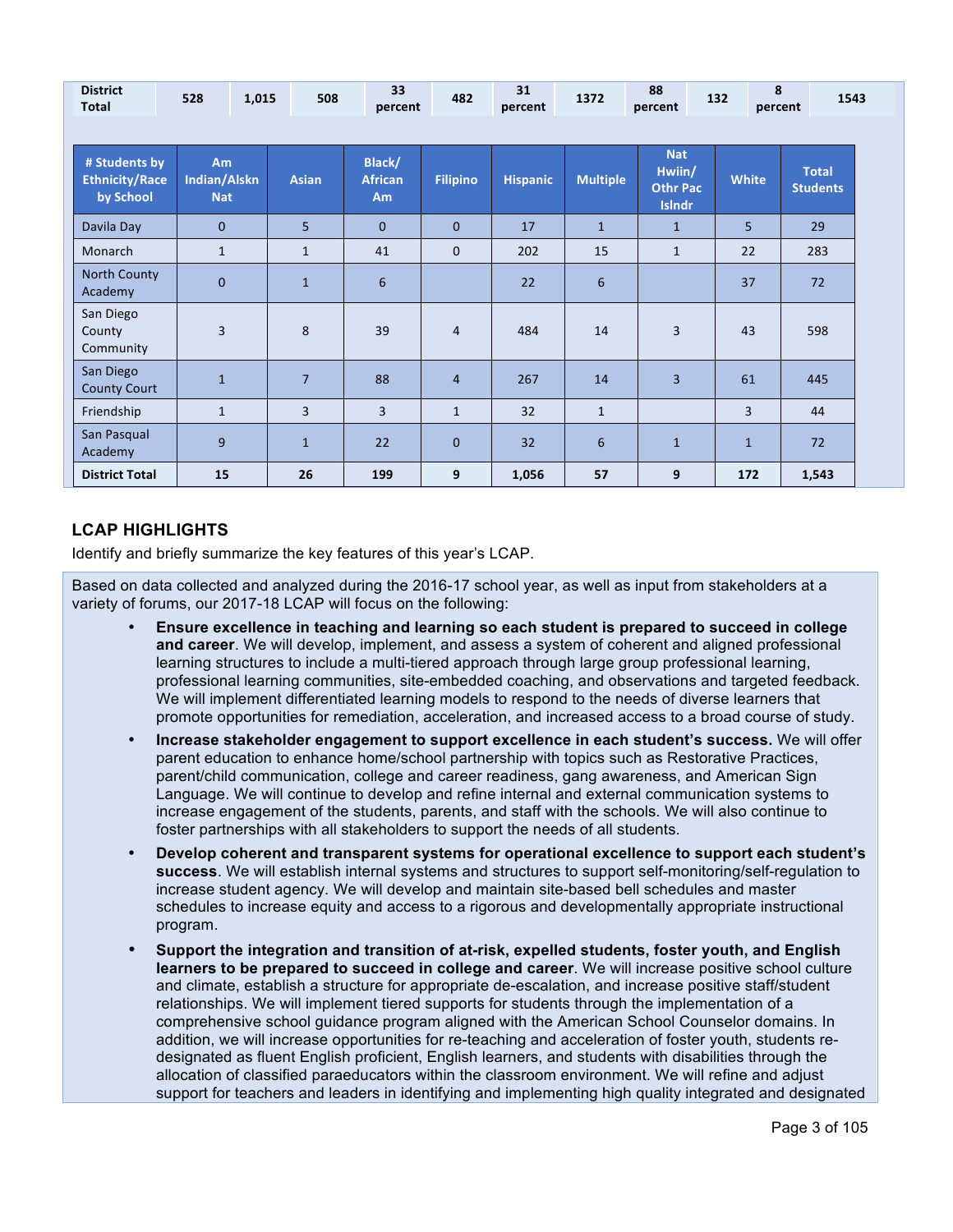English Language Development (ELD) in alignment with the English Language Arts (ELA) ELD Framework. In addition, we will restructure the instructional support at San Pasqual Academy to include a director of residential education and utilize the instructional support team to provide embedded, sideby-side coaching.

# **REVIEW OF PERFORMANCE**

Based on a review of performance on the state indicators and local performance indicators included in the LCFF Evaluation Rubrics, progress toward LCAP goals, local self-assessment tools, stakeholder input, or other information, what progress is the LEA most proud of and how does the LEA plan to maintain or build upon that success? This may include identifying any specific examples of how past increases or improvements in services for low-income students, English learners, and foster youth have led to improved performance for these students.

> The percentage of students who are English learners students making annual progress toward English proficiency increased from the baseline of 45 percent to 54 percent. While this does not meet our 2016-17 target of 60 percent, it does reflect a positive trend. In addition, as of March 28, 2017, we have reclassified 17 English learners as Fluent English Proficient. We anticipate this number to increase following the spring administration of the Measures of Academic Progress (MAP).

Stakeholder engagement continues to show progress.

Momentum Learning parent and family liaisons continue to engage parents in a variety of workshops including Restorative Practices training.

The Families in Motion series, operated in conjunction with the San Diego Police Department offers six weeks of training for families on such topics as family communication, college and career readiness, teenage drug and alcohol use, and gang awareness. Parents, Probation, and stakeholders actively participate on school site councils, District English Learner Advisory Council (DELAC) and District Advisory Council (DAC). During the 2016-17 school year, 132 parents have taken part in workshops; 138 have taken part in Restorative Practices Circles year-to-date; 200 parents have utilized the parent/Family Network Centers; and 203 parents have attended parent/teacher conferences, open house events and student-led exhibitions.

At our special education programs 35 parent engagement activities have taken place.

All programs continue to increase student participation in their individual education plan (IEP) meetings.

SDCOE Student Services and Programs Division continues to provide valuable support to all 42 school districts in San Diego County with expelled students and foster youth. Expelled and foster youth are immediately enrolled and placed upon referral to County Office schools and programs.

Referring to the LCFF Evaluation Rubrics, identify any state indicator or local performance indicator for which overall performance was in the "Red" or "Orange" performance category or where the LEA received a "Not Met" or "Not Met for Two or More Years" rating. Additionally, identify any areas that the LEA has determined need significant improvement based on review of local performance indicators or other local indicators. What steps is the LEA planning to take to address these areas with the greatest need for improvement?

# **GREATEST PROGRESS**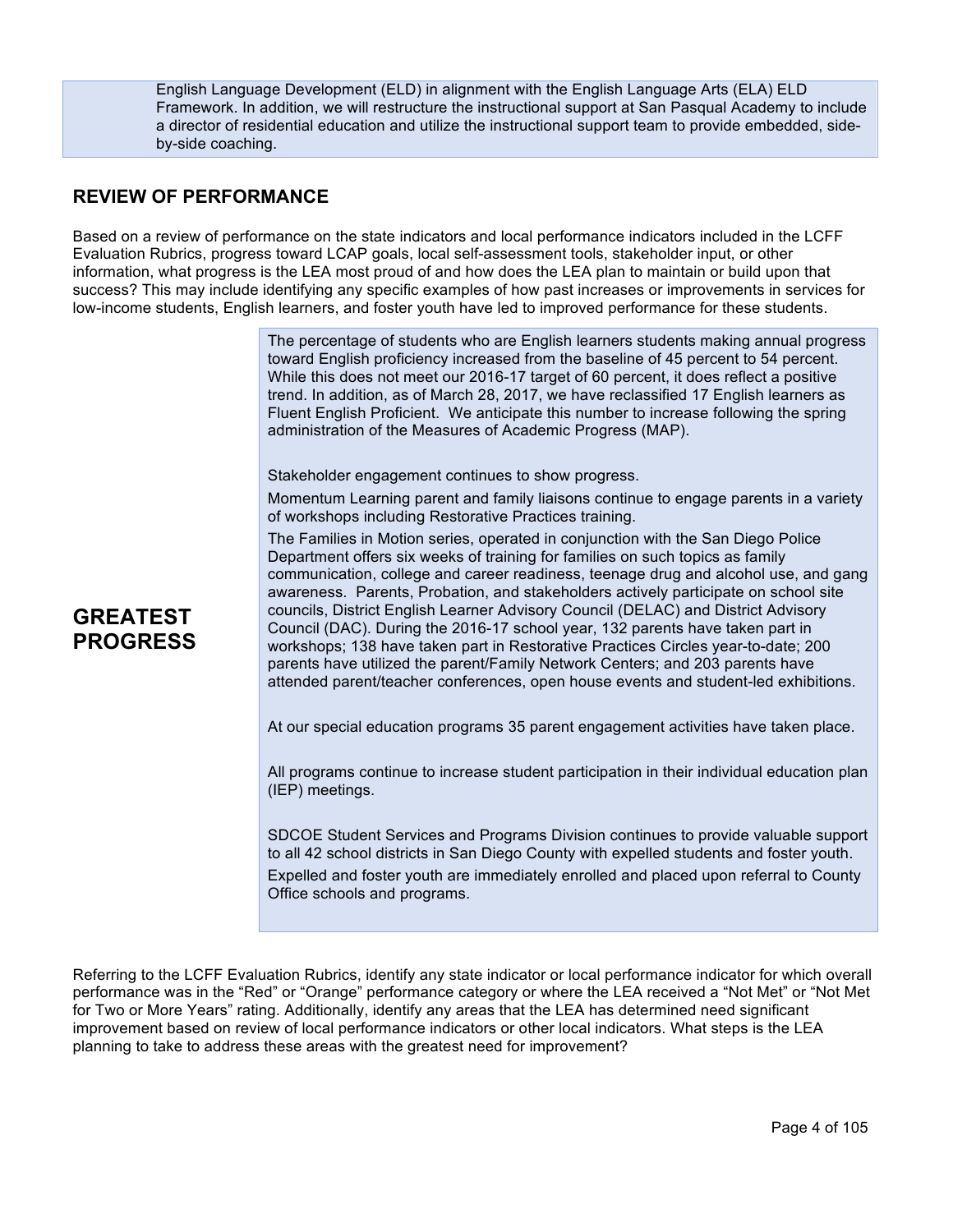LCFF Evaluation Rubrics and the California Schools Dashboard are note available for alternative education settings such as the County Office of Education Schools. Attendance continues to be a major challenge. Year to date attendance as of March 14, 2017, reflects Community School attendance at 80.7 percent, Monarch School at 88.8 percent, and San Pasqual Academy at 93.7 percent. In addition, the percentage of students experiencing chronic absenteeism (defined as a student with unexcused absences equaling 10 percent or more of the school days year-to-date) is as follows: Community Schools 49.54 percent, Monarch 48.21 percent, and San Pasqual Academy 19.75 percent. Decreasing rates of student chronic absenteeism student rates will continue to be an Action/Service item moving forward. This will be addressed as we continue to improve our systems of attendance reporting, as well as deepening our utilization of restorative practices.

Based on the 2015-16 CAASPP results, 7 percent of our students scored proficient or better on the English language arts component and 2 percent were proficient or better in math.

This reflects a major area of needed growth as we continue to refine our Actions and Services to ensure every student is prepared to succeed in college and career. We believe targeted and strategic professional learning will lead to increased student achievement. As such, we will develop, implement and assess a system of coherent and aligned professional learning structures which includes a multi-tiered approach through the following:

- Large group professional learning
- Professional learning communities
- Site-embedded coaching
- Observations and feedback

We will also strengthen the capacity of the instructional support team and school-based leaders in designing and facilitating professional learning.

During the LCAP review process the need to foster increased student agency through the establishment of internal systems and structures to support self-monitoring/selfregulation was evident. Steps we will take to address this need include the following:

- Transparent grading system that provides regularly updated information regarding student academic achievement
- Personalized learning plans
- High quality counseling supports aligned to ASCA standards in support of student success
- Processes and procedures for student transition plans
- Research and develop a coherent data management systems

Referring to the LCFF Evaluation Rubrics, identify any state indicator for which performance for any student group was two or more performance levels below the "all student*"* performance. What steps is the LEA planning to take to address these performance gaps?

# **PERFORMANCE GAPS**

LCFF Evaluation Rubrics and California Schools Dashboard are not made available for schools operated under the auspices of County Offices of Education. The California Department of Education is currently developing an Alternative School Accountability Model (ASAM) for court, community, and other alternative schools. Nonetheless, our student achievement data on the California Assessment of Student Progress and Performance (CAASPP) and Measures of Academic Performance

# **GREATEST NEEDS**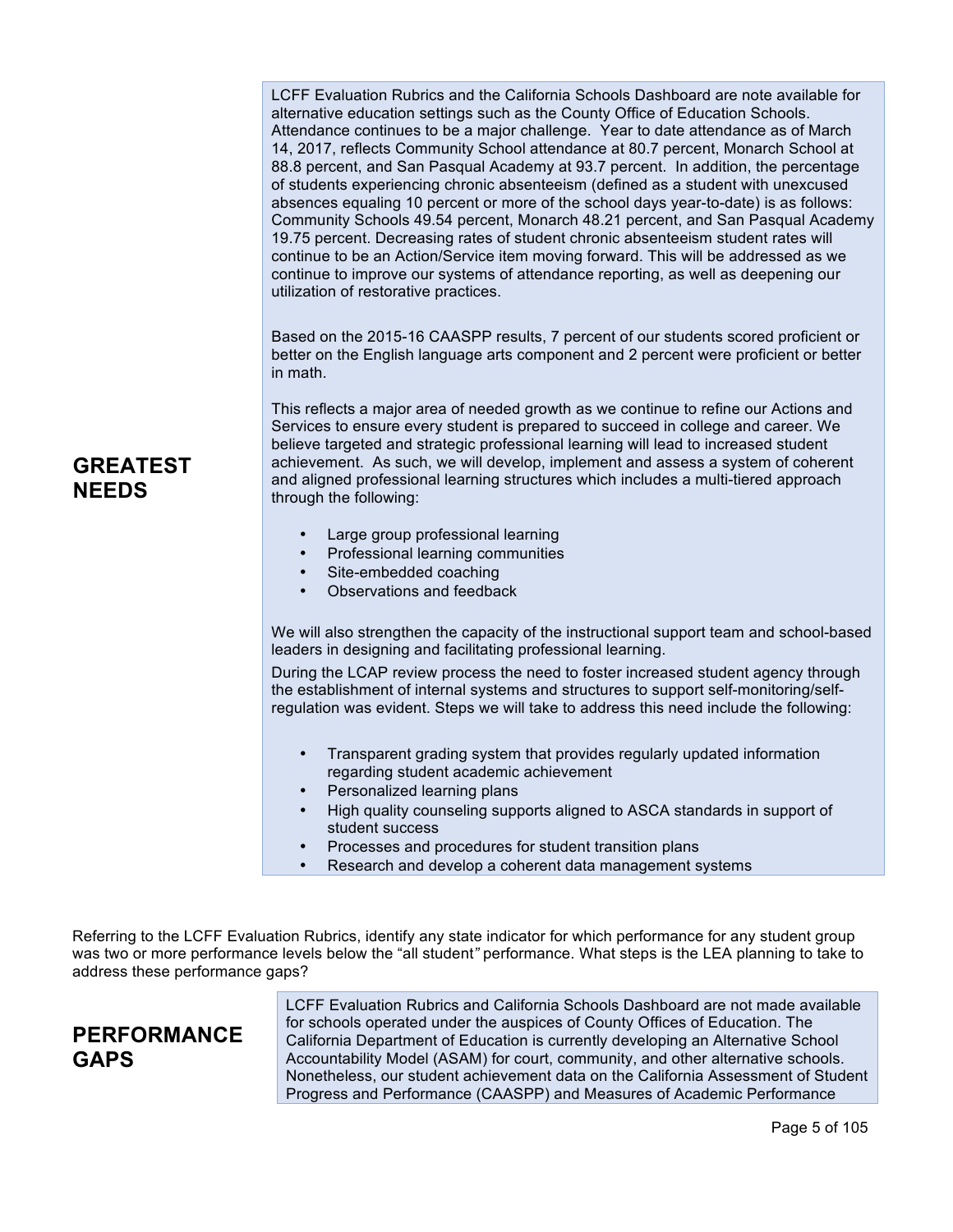(MAP) reflect the need for strategic professional learning to inform instructional practice.

#### **District-wide CAASPP Results – 2016**

|                                   | <b>ELA</b>             | <b>Math</b>            |
|-----------------------------------|------------------------|------------------------|
|                                   | <b>Met or Exceeded</b> | <b>Met or Exceeded</b> |
| All                               | 7 percent              | 2 percent              |
| <b>Students with Disabilities</b> | 0 percent              | 0 percent              |
| <b>Economically Disadvantaged</b> | 10 percent             | 3 percent              |
| <b>English Learners</b>           | 5 percent              | 0 percent              |
| <b>Ethnicity</b>                  |                        |                        |
| <b>African American</b>           | 5 percent              | 1 percent              |
| <b>Hispanic</b>                   | 8 percent              | 2 percent              |
| White                             | 11 percent             | 0 percent              |
| Two or more races                 | 12 percent             | 6 percent              |

#### **INCREASED OR IMPROVED SERVICES**

If not previously addressed, identify the two to three most significant ways that the LEA will increase or improve services for low-income students, English learners, and foster youth.

The San Diego County Office of Education recognizes the unique needs of low-income students, English learners, and foster youth. In support of low-income and all students, we will provide tiered support through the implementation of a comprehensive school guidance program in alignment with the American School Counselors domains related to:

- Academic development
- Personal social development (interpersonal skills)
- Career development

We will restructure the instructional support at San Pasqual Academy to include a director of residential education and utilize the instructional support team to provide embedded, side-by-side coaching. We will identify and support foster youth at all schools as they integrate and transition through our programs. We will refine and adjust support for teachers and leaders in identifying and implementing high-quality integrated and designated ELD in alignment with the site professional learning plan and the ELA/ELD Framework.

#### **BUDGET SUMMARY**

Complete the table below. LEAs may include additional information or more detail, including graphics.

#### **DESCRIPTION AMOUNT**

Total General Fund Budget Expenditures for LCAP Year \$250,071,092

Total Funds Budgeted for Planned Actions/Services to Total Purius Budgeted for Planned Actions/Services to **\$ 15,407,544**<br>Meet the Goals in the LCAP for LCAP Year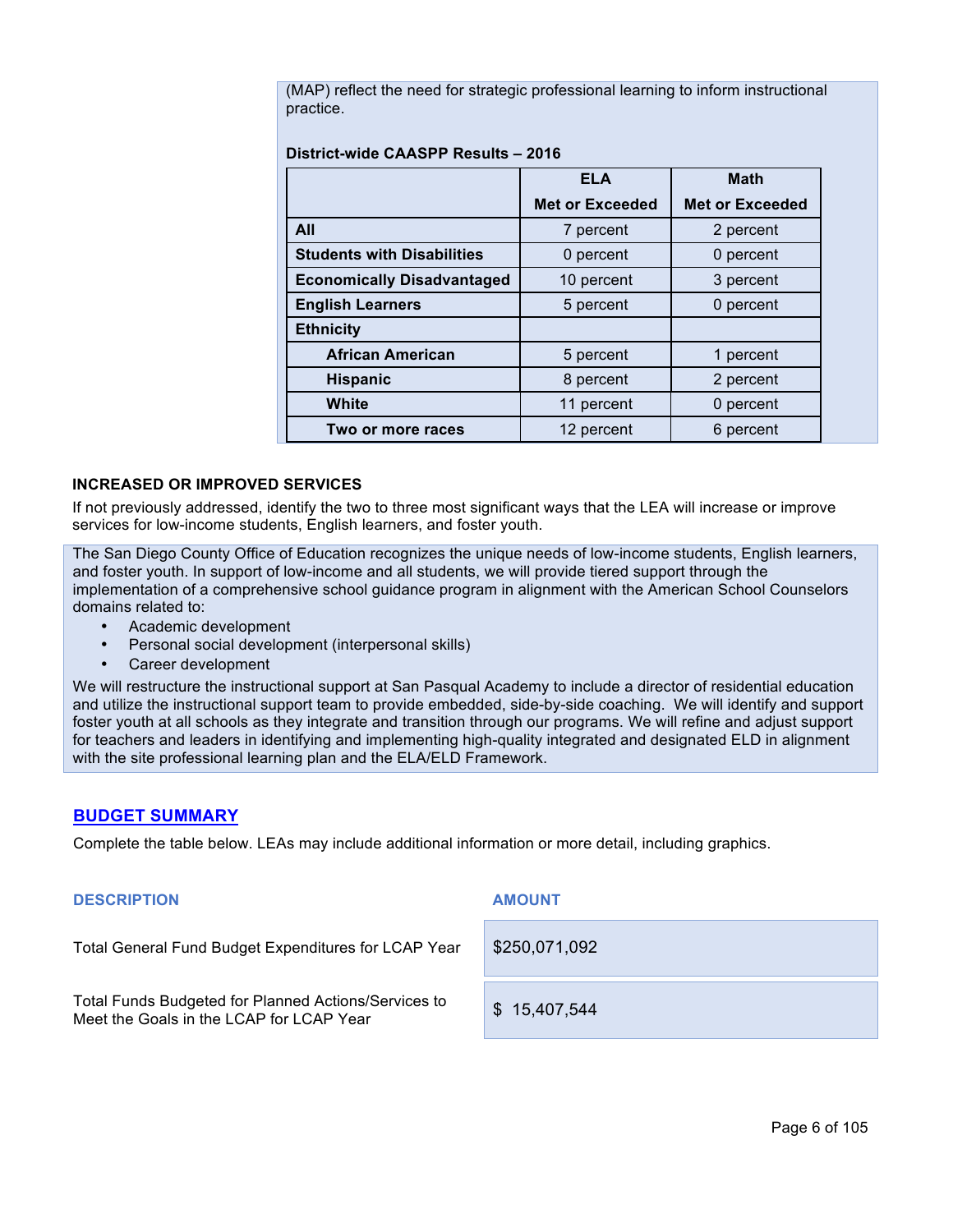The LCAP is intended to be a comprehensive planning tool but may not describe all General Fund Budget Expenditures. Briefly describe any of the General Fund Budget Expenditures specified above for the LCAP year not included in the LCAP.

The total budget for the County Superintendent of Schools is \$250,071,092. Of that amount, \$234,663,548 is not included in the LCAP because funds are received for specific programs or services, such as preschool, special education and career technical education, to students whose services, needs, and outcome data are described in school district LCAPs. County office services to support school district operations are funded by the state and not included in the LCAP because the LCAP is defined as describing services to students in county-operated programs.

\$105,073,036 Total Projected LCFF Revenues for LCAP Year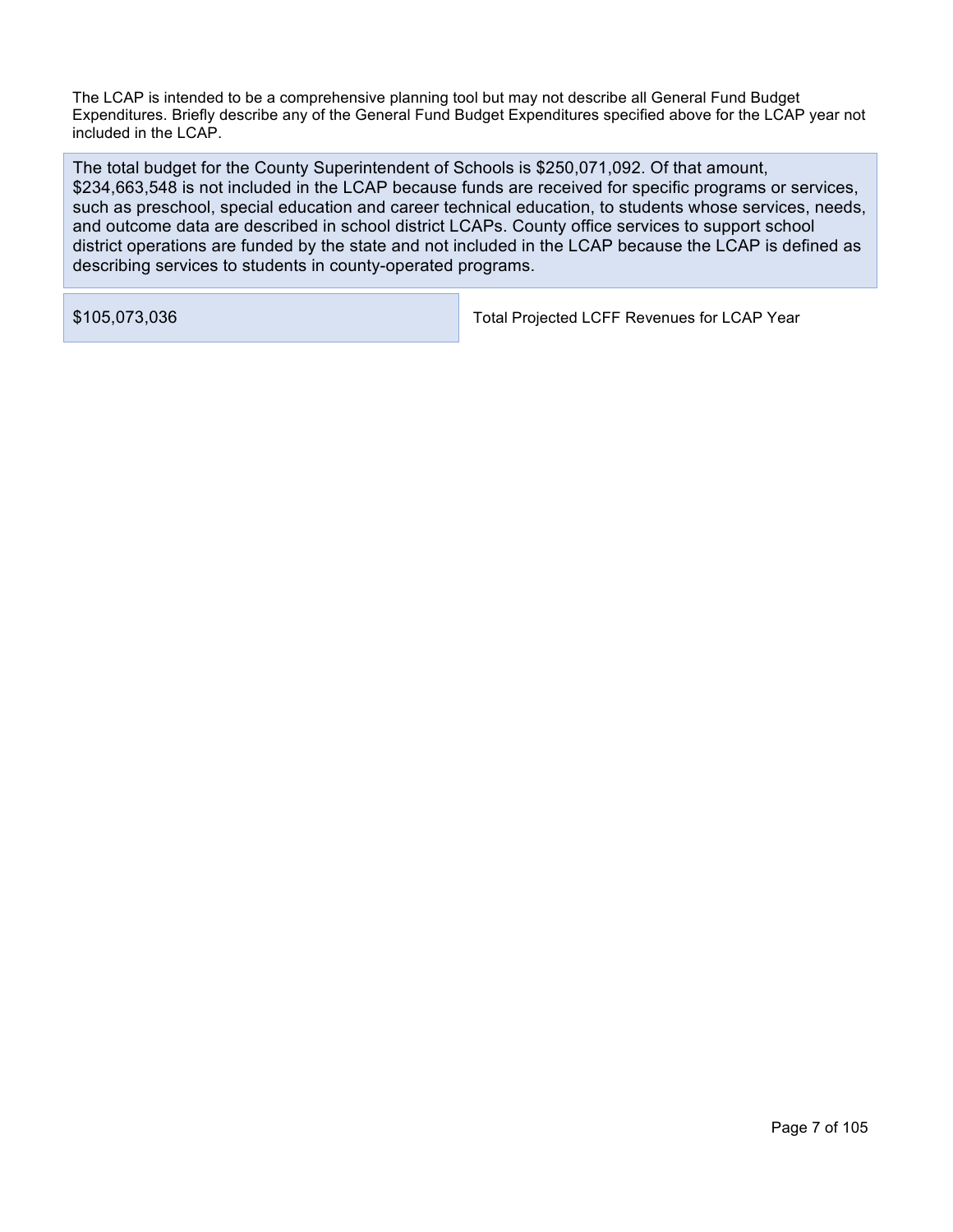# **Annual Update LCAP Year Reviewed: 2016-17**

Complete a copy of the following table for each of the LEA's goals from the prior year LCAP. Duplicate the table as needed.

LOCAL  $\overline{\phantom{a}}$ 

 $COE$  9 10

**Goal 1** Goal 1. We will create rigorous learning environments that support positive behavior through ensuring high quality teaching and incorporating supports to ensure student success teaching and incorporating supports to ensure student success. State and/or Local Priorities Addressed by this goal:  $\Box$  STATE  $\Box$  1  $\Box$  2  $\Box$  3  $\boxtimes$  4  $\boxtimes$  5  $\Box$  6  $\Box$  7  $\Box$  8

| ANNUAL MEASURABLE OUTCOMES |  |
|----------------------------|--|

#### **EXPECTED ACTUAL**

1A. To increase student academic achievement, SDCOE desires to increase the rate of student attendance through a reduction in chronic absenteeism. All community school (including SPA and Monarch) students will attend school at least 90 percent of the time. Community Schools have not yet exceeded 90 percent and have a YTD attendance rate of 82 percent. SPA and Monarch have baseline attendance above 90 percent at the conclusion of the 2016-2017 school year.

1B. SDCOE will increase pupil engagement and decrease chronic absenteeism by ensuring that less than 25 percent of community school (including SPA and Monarch) students will have 10 or more days absent during the school year.

1C. To address the continued engagement and support of students with disabilities, SDCOE will increase positive attendance for students with

1A. Year to date attendance as of Feb. 14, 2017: Community - 80.7 percent Monarch - 88.8 percent San Pasqual- 93.7 percent

1B. Students experiencing chronic absenteeism as of Feb. 14, 2017:

Community – 49.54 percent Monarch – 48.21 percent San Pasqual – 19.75 percent

1C. North County Academy- to date of the 114 students, 22 students have had more than 15 days of unexcused absences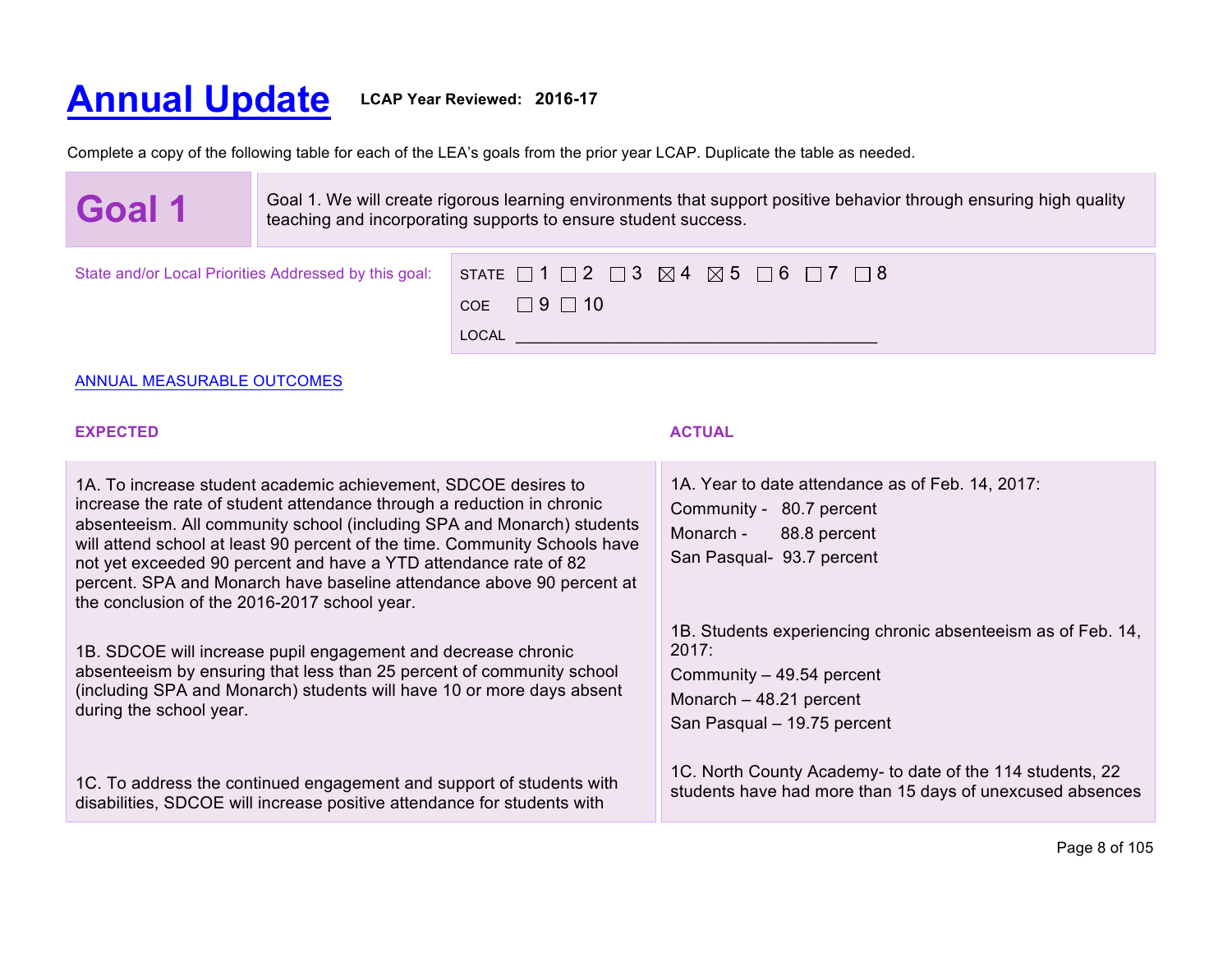disabilities. There will be a 1 percent reduction in the percentage of students with disabilities accumulating 15 days or more absent. This is in consideration of health issues as noted in the IEP.

1D. SDCOE demonstrated an increase in the number and percentage of suspension incidents from 2014-15 from 305 incidents at a rate of 3.8 percent to a total of 315 suspension incidences at a rate of 4.3 percent. SDCOE suspension incidents will decrease by 0.5 percent in 2016-2017. The number of expulsion incidents will continue to be at a level of 0.0 percent due to the nature of the county programs. County Offices of Education operate schools designated to serve students expelled from local school districts. Consequently, SDCOE does not make a practice of expelling student, instead opting to refer students to other more appropriate school placement alternatives. As a result, the expulsion rate metric published by CDE for SDCOE has been unchanged at 0 for the past three years.

1E. Increase the number of students who stay in programs leading to high school graduation by 2 percent over the baseline data for 2014-15 of 80 percent of all students graduating.

Graduation rates for unduplicated student groups will increase by 3 percent over the baseline for each group to make positive growth toward addressing disproportionality in achievement.

There are significant gaps in the graduation rate of unduplicated student groups.

- SDCOE English learner student graduation rates were 59 percent in 2014 and 61 percent in 2015.
- SDCOE socio-economically disadvantaged student group graduation rates were 71 percent in 2014 and 71 percent in 2015.
- SDCOE students with disabilities group graduation rates were 58 percent in 2014 and 60 percent in 2015.

Friendship - to - date of the 43 students, no student had any unexcused absences

Davila - to - date of the 46 students, no student had any unexcused absences

1D. The year to date suspension rates as of March 19, 2017: Community: 5.2 percent (-2.77 percent)

Monarch: 4.6 percent (+4.36 percent) San Pasqual: 16.28 percent (+10.22 percent)

1E. The number of students graduating from high school increased from the baseline of 370 in 2014-15 to 384 in 2015- 16. An increase of 3.5 percent.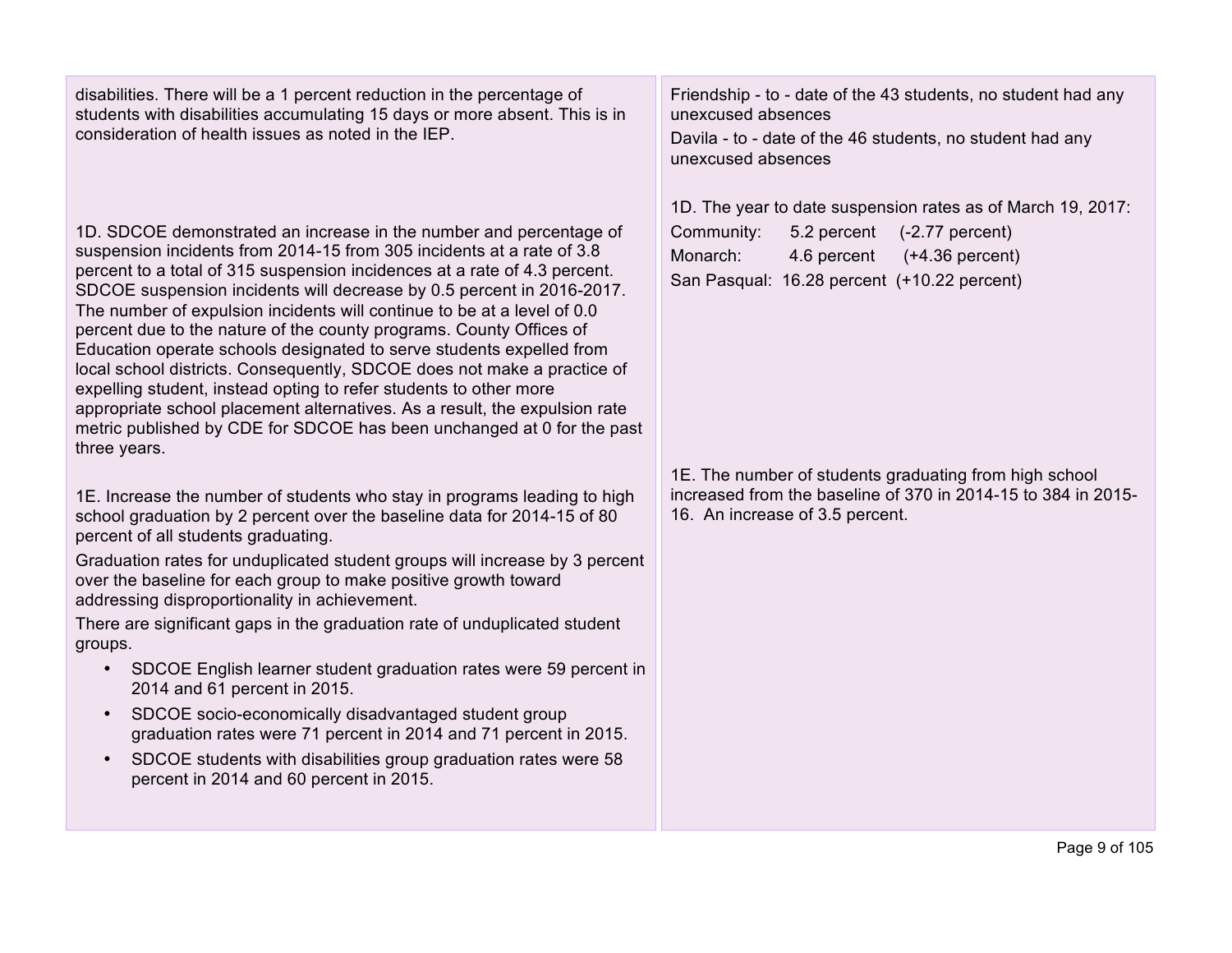The California Department of Education does not publish dropout rate calculations for schools that are operated by County Offices of Education because of constraints in interpreting these calculations for schools with high student mobility.

1F. All students will have access to safe, well-maintained learning environments as evidenced by a score of "good" or "better" on the FIT/Williams facilities inspection.

1G. The percentage of students scoring moderate and high on the Resilience: School Environment and the School Connectedness Indicators on the California Healthy Kids Survey will increase 2 percent from the 2014-15 baseline.

1H. Maintain the number of correctly assigned and credentialed teachers to 100 percent across all SDCOE campuses.

1I. All students will continue to have access to standards-aligned instructional materials as validated by site-based records and Williams instructional materials reporting.

1J. SDCOE will continue to maintain a middle school dropout rate of 0.0 percent for all students.

1F - All Momentum Learning Schools earned an "exemplary" rating based on the facilities inspections conducted in December 2016 and January 2017.

1G -. The School Environment indicator stayed the same at 81 percent during the 2015-16 school year. The School Connectedness indicator decreased to 67 percent in the 2015- 16 school year.

1H. Based on current data, 90 percent of full-time teachers are assigned and teaching within their area of certification.

1I. The Annual Public Hearing on Sufficiency of Textbooks and Instructional Materials was held on Aug. 10, 2016, and quarterly reports to the San Diego County Board of Education on Oct. 12, 2016, and Jan. 11, 2017. SDCOE schools are in full compliance with the Williams Act.

1J. The middle school dropout rate remains at 0.0 percent during the 2016-17 school year.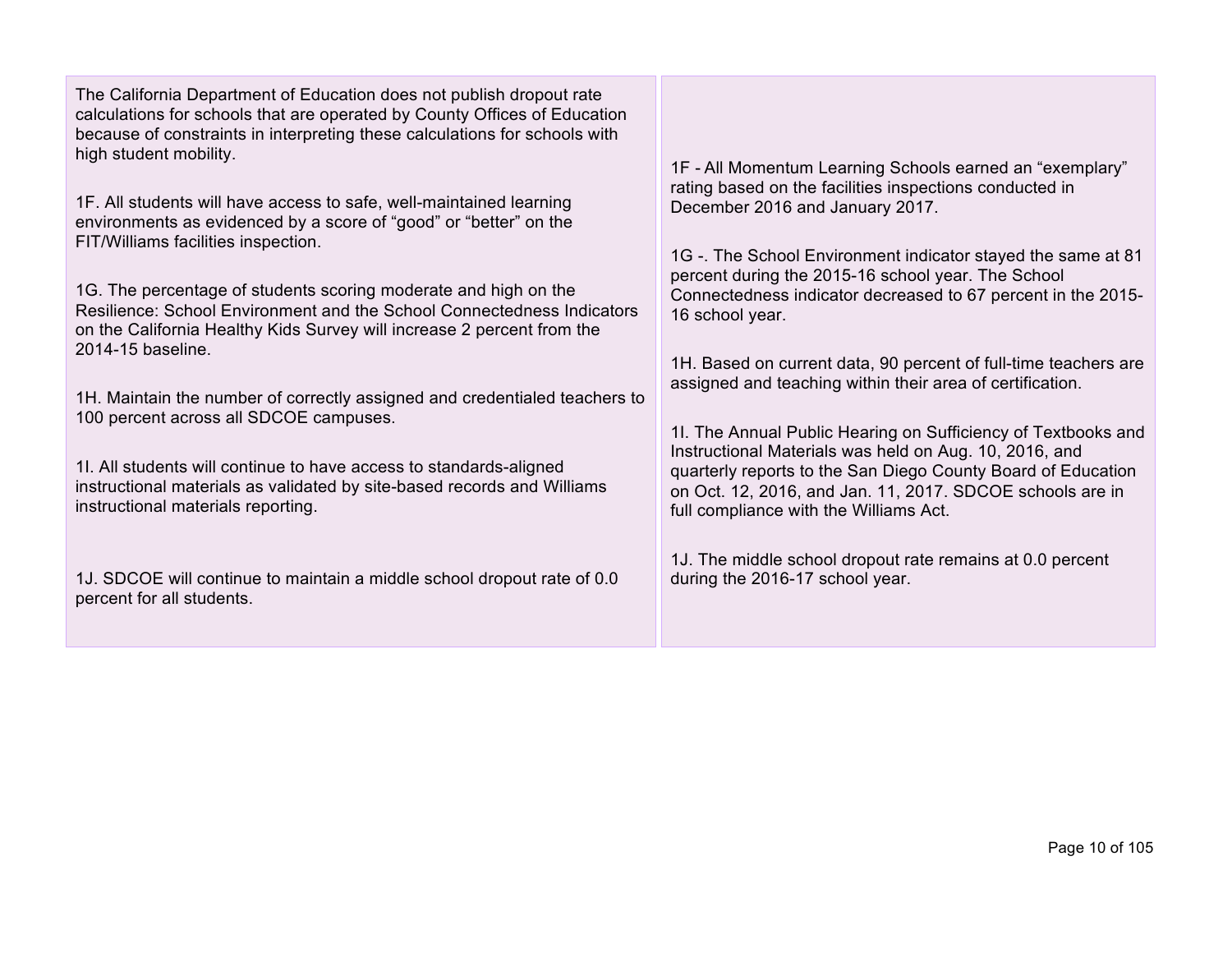# ACTIONS / SERVICES

Duplicate the Actions/Services from the prior year LCAP and complete a copy of the following table for each. Duplicate the table as needed.

| <b>Action</b>           |                                                                                                                                                                                                                                                                                                                                                                                                                                      |                                                                                                                                                                                                                                                                                                                                                                                                                 |  |  |  |  |
|-------------------------|--------------------------------------------------------------------------------------------------------------------------------------------------------------------------------------------------------------------------------------------------------------------------------------------------------------------------------------------------------------------------------------------------------------------------------------|-----------------------------------------------------------------------------------------------------------------------------------------------------------------------------------------------------------------------------------------------------------------------------------------------------------------------------------------------------------------------------------------------------------------|--|--|--|--|
|                         | <b>PLANNED</b>                                                                                                                                                                                                                                                                                                                                                                                                                       | <b>ACTUAL</b>                                                                                                                                                                                                                                                                                                                                                                                                   |  |  |  |  |
|                         | In order to provide all SDCOE students with a high-<br>quality education, we will continue to implement staff<br>and site realignment to address the range of student<br>needs. To ensure the provision of appropriately<br>credentialed and qualified teachers, we will continue to<br>augment site-based staffing and provide<br>reassignments to ensure an appropriate match of staff<br>with the needs of students at each site. | Year-to-date student to staff ratios based on average daily<br>attendance:<br>Community:<br>15:1<br>Court:<br>12:1<br>16:1<br>Monarch:<br>San Pasqual: 12:1                                                                                                                                                                                                                                                     |  |  |  |  |
| <b>Actions/Services</b> | Additionally, staffing and supports will be provided<br>through the allocation of funds to support:<br>Additional certificated staffing to maintain appropriate<br>classroom instructional ratios                                                                                                                                                                                                                                    | Momentum Learning re-assigned certificated staff to provide<br>supplemental support for visual and performing arts (VAPA,<br>career technical education, ELD, instructional coaching,<br>additional classified support with ELD assistants, classroom<br>assistants, and independent study assistants, as well as<br>internal and external professional learning for all staff. Staff<br>include the following: |  |  |  |  |
|                         | Additional classified employee supports to increase<br>supervision and classroom supports for all students                                                                                                                                                                                                                                                                                                                           | VAPA - Two impact teachers and one VAPA specialist<br>CTE – One CTE specialist, one impact teacher, and 15 CTE<br>instructors                                                                                                                                                                                                                                                                                   |  |  |  |  |
|                         | Internal and external training and support provided to<br>ensure high-quality professional learning and support<br>for all staff.                                                                                                                                                                                                                                                                                                    | ELD – One ELD specialist and one ELD impact teacher, and<br>instructional coaches - two resource teachers<br>Funding for classified support staff include the following:                                                                                                                                                                                                                                        |  |  |  |  |
|                         | High-quality, standards-aligned instructional materials<br>for every student to ensure access to a rigorous<br>standards-aligned instructional program.                                                                                                                                                                                                                                                                              | All students had access to high-quality, standards-aligned<br>instructional materials throughout the school year<br>ELD assistants - 14 plus five vacancies classroom assistants -                                                                                                                                                                                                                              |  |  |  |  |
|                         |                                                                                                                                                                                                                                                                                                                                                                                                                                      | Dao 11 of 105                                                                                                                                                                                                                                                                                                                                                                                                   |  |  |  |  |

Page 11 of 105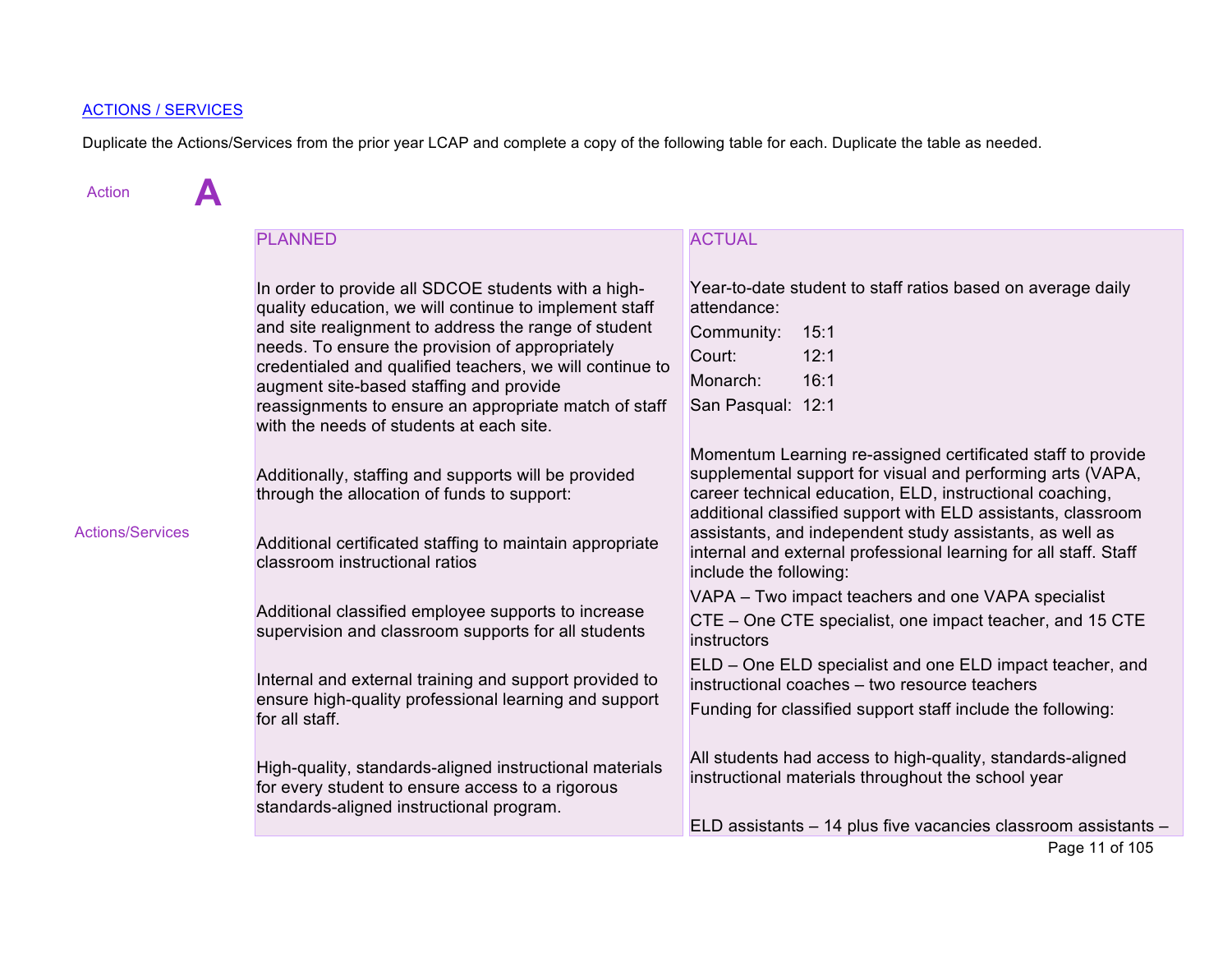|                                                                                                                                           | 26 plus five vacancies                                                                                                                                                                                                                                                                                                                                                |
|-------------------------------------------------------------------------------------------------------------------------------------------|-----------------------------------------------------------------------------------------------------------------------------------------------------------------------------------------------------------------------------------------------------------------------------------------------------------------------------------------------------------------------|
|                                                                                                                                           | Instructional Support assistants - Six (or 6)                                                                                                                                                                                                                                                                                                                         |
|                                                                                                                                           | Campus youth advocates - 3 plus one vacancy                                                                                                                                                                                                                                                                                                                           |
|                                                                                                                                           | Special education schools reviewed all credentials to<br>ensure special education teachers possessed the<br>appropriate credential for the population of students they<br>were serving<br>Special education schools monitored student enrollment<br>and caseloads for special education staff (certificated and<br>classified) and made adjustments when appropriate. |
| <b>BUDGETED</b>                                                                                                                           | <b>ESTIMATED ACTUAL</b>                                                                                                                                                                                                                                                                                                                                               |
| <b>Total Supplemental and Concentration funds (S/C)</b><br>$= $4,281,670$ Grant<br><b>Certificated Salary and Benefits</b><br>\$2,320,025 | Total S/C = \$5,590,479 S/C<br><b>Certificated Salary and Benefits</b><br>\$2,786,582                                                                                                                                                                                                                                                                                 |
| <b>Classified Salary and Benefits</b><br>\$1,891,145                                                                                      | <b>Classified Salary and Benefits</b><br>\$2,773,726                                                                                                                                                                                                                                                                                                                  |
| <b>Books and Supplies</b><br>\$28,000                                                                                                     | <b>Books and Supplies</b><br>\$25,000                                                                                                                                                                                                                                                                                                                                 |
| Services and Other Operating Expenses<br>\$42,500                                                                                         | Services and Other Operating Expenses<br>\$5,171                                                                                                                                                                                                                                                                                                                      |
| Instructional materials funded out of Base                                                                                                |                                                                                                                                                                                                                                                                                                                                                                       |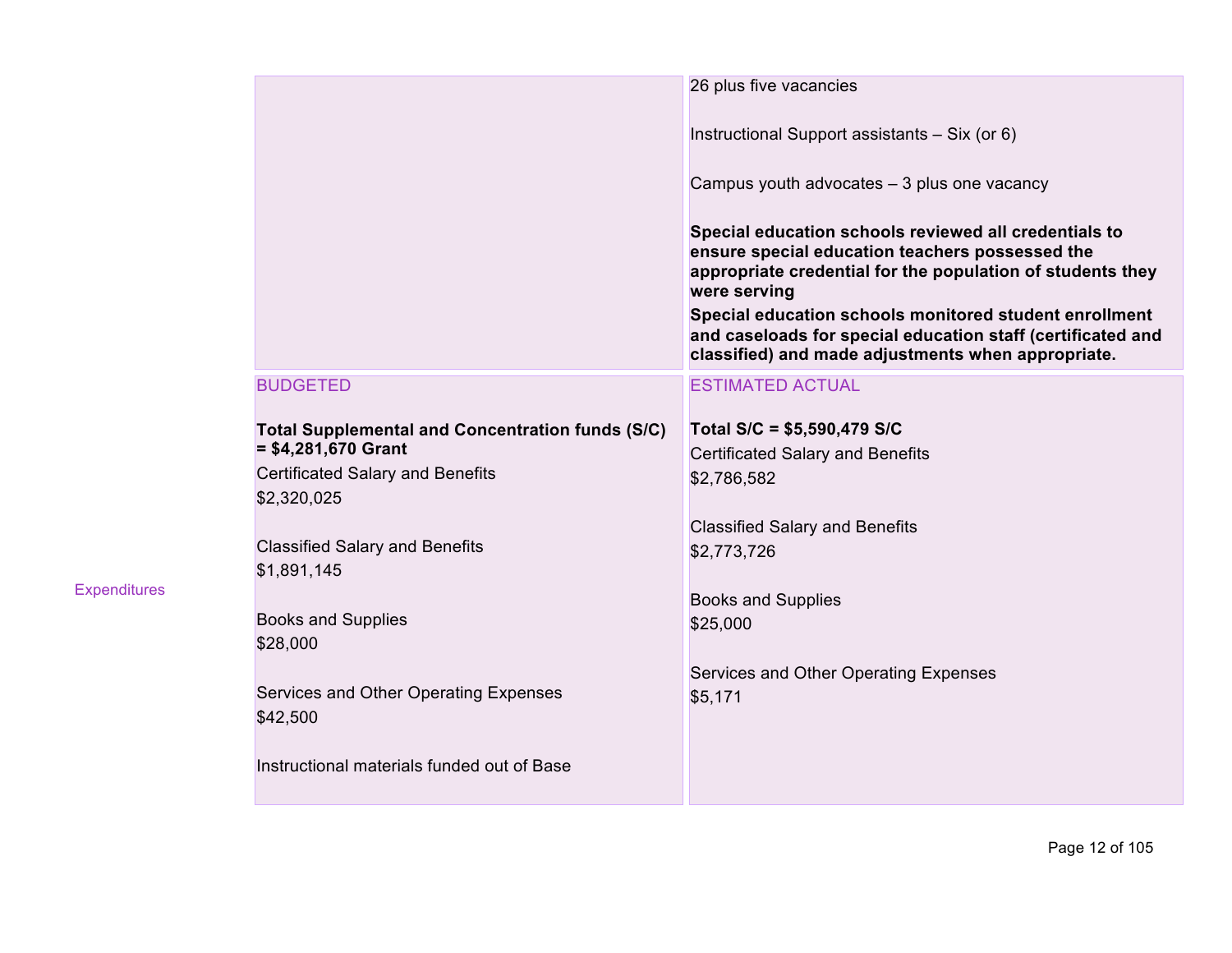#### PLANNED

To increase the quality of SDCOE educational programs, the leadership team and staff from each site will engage in the analysis and refinement of systems, structures, processes, and logic models to meet the needs of our diverse student population.

Supports and structures will be developed to:

- Continue to establish an instructional culture of high expectations to increase the access of all students to a rigorous instructional program that incorporates learning walks, learning targets and success criteria for students, and personalized learning plans for staff.
- Implement professional services from external support providers to build leadership capacity, instructional leadership, and the implementation of high-quality first instruction with a particular focus on the needs of English learners and students with disabilities to increase the success of all SDCOE students.

# ACTUAL

Momentum Learning principals, vice principals, and directors continue to participate in monthly leadership academies with an emphasis on utilizing student achievement data to determine the impact of our instructional focus. Data includes MAP, CAASPP, and observations of student learning during classroom visitations. Principals and vice principals also attended the Targeted Feedback for Teacher Growth Institute, and quarterly Achievement Gap Task Force meetings. Momentum Learning administrators also took part in the CISC Symposium, the Equity Symposium, Courageous Principals Conference, and bi-monthly curriculum and instruction trainings put on by SDCOE. The Instructional Support team has developed a practice of embedded side-by-side support for teachers. With the support of Learning and Leadership Services, learning walks were conducted in the fall and will continue in May 2017. In addition, Momentum Learning directors and principals engage in ongoing coaching with SDCOE Learning and Leadership Services coaches with a focus on developing systems and expertise in monitoring student progress.

| <b>BUDGETED</b>                         | <b>ESTIMATED ACTUAL</b>                 |
|-----------------------------------------|-----------------------------------------|
|                                         |                                         |
| Total $S/C = $446,150$                  | Total $S/C = $553,168$                  |
| Total Title I-D = $$144,100$            | Total Title I-D = \$0                   |
| <b>Certificated Salary and Benefits</b> | <b>Certificated Salary and Benefits</b> |
| \$97,150 S/C                            | \$102,187 S/C                           |
| <b>Classified Salary and Benefits</b>   | <b>Classified Salary and Benefits</b>   |

Actions/Services

**Expenditures**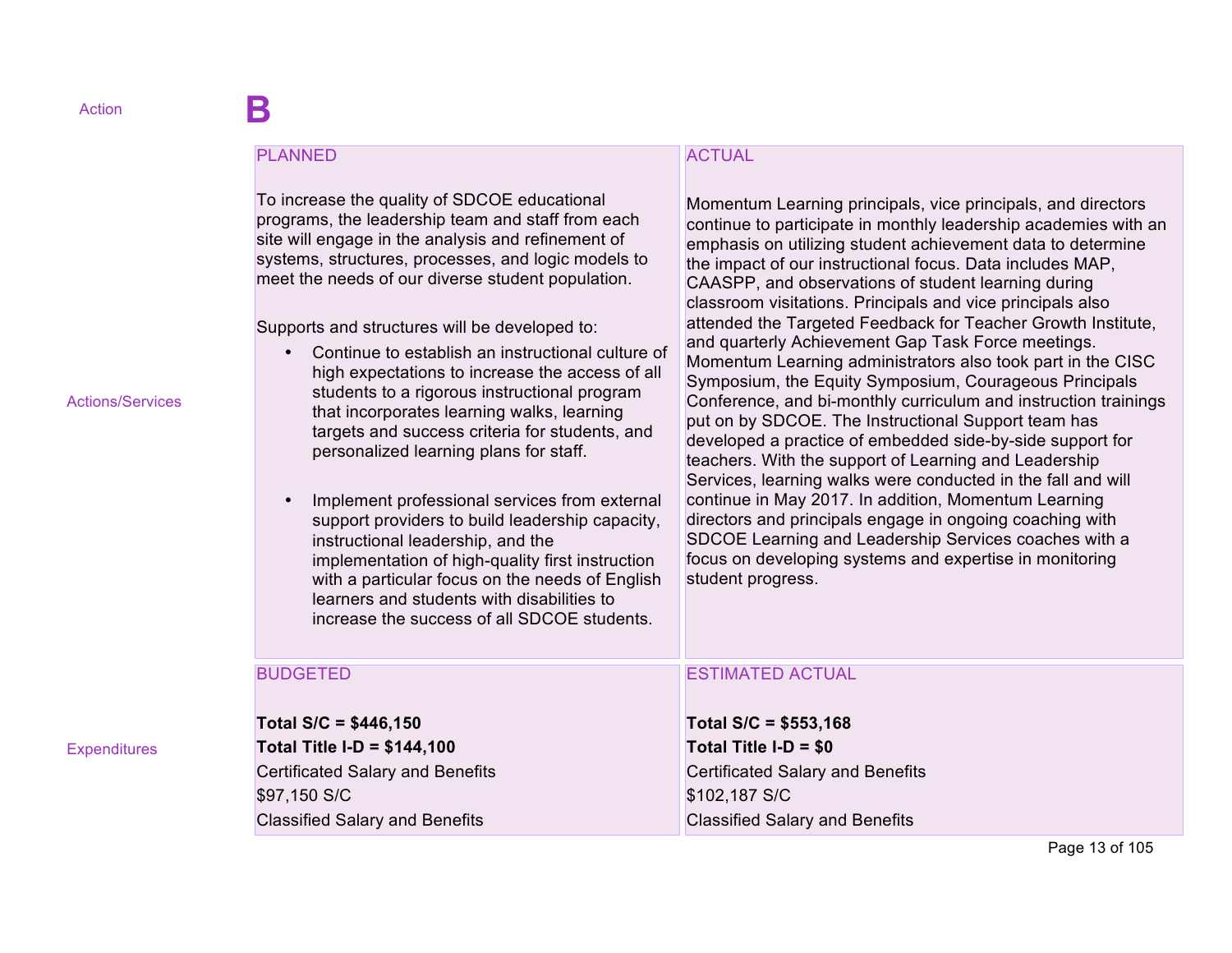| \$99,000 S/C                        | \$100,981 S/C  |
|-------------------------------------|----------------|
| Services & Other Operating Expenses | Capital Outlay |
| \$144,100 (Title 1-D)               | \$350,000 S/C  |
| Capital Outlay                      |                |
| \$250,000 S/C                       |                |
|                                     |                |

Action **C** 

Actions/Services

### PLANNED

To increase equity and access through the allocation of student support staff, student data systems, technological support, and enhanced transportation access for all SDCOE students to achieve at high levels, we will:

Research, identify, and implement structures and processes to support personalized learning and monitor student academic achievement. This includes: Monitoring academic, social/emotional, and behavioral success of foster youth, students with disabilities, and homeless students, as well as English learner and Reclassified Fluent English Proficient (RFEP) students

Professional learning and policies to support the instructional staff and special education staff in assessing and monitoring the progress of students with disabilities

Adequate progress toward meeting IEP benchmarks and goals

### ACTUAL

Momentum Learning continues to provide transportation in the form of bus passes for students enrolled in Community Schools, Monarch, and Court School day treatment programs. Classroom assistants, ELD assistants, and independent study assistants provide supplemental, small group and individualized support to all learners. Counselors provide personalized learning plans for all students and ongoing social/emotional, academic, and college and career support for students. The ELD specialist monitors progress and identifies students for reclassification. Site administrators attended a three-day training at the beginning of the school year and developed students monitoring plans.

Special education schools: Special education staff participated in professional development in the areas of mental health; supports and supplemental services; accommodations and modifications; and California standards

Progress towards IEP benchmarks and goals is reviewed at all IEP meetings to determine whether to continue with existing benchmarks and goals or to re-write new ones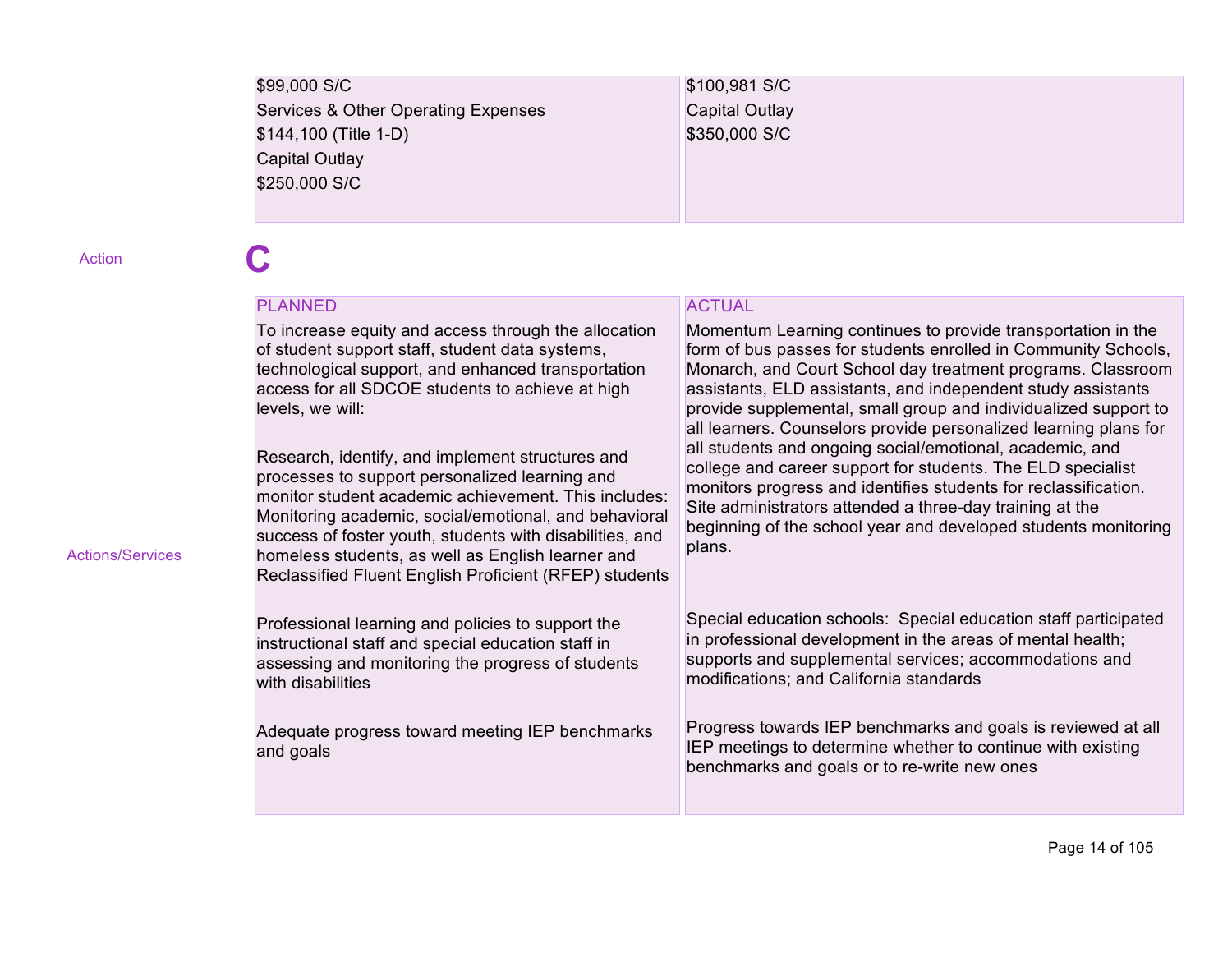| <b>BUDGETED</b>                                   | <b>ESTIMATED ACTUAL</b>               |
|---------------------------------------------------|---------------------------------------|
| Total supplemental and concentrated = \$1,448,700 | Total S/C = \$1,335,382               |
| <b>Total Title I-A = \$142,000</b>                | <b>Total Title I-A = \$142,250</b>    |
| <b>Classified Salary and Benefits</b>             | <b>Classified Salary and Benefits</b> |
| \$1,021,600 S/C,                                  | \$898,662 S/C,                        |
| \$125,000 (Title I-A)                             | \$132,205 (Title I-A)                 |
| Services & Other Operating Expenses               | Services & Other Operating Expenses   |
| \$427,100 S/C,                                    | \$436,720 S/C,                        |
| \$17,000 (Title I-A)                              | \$10,045 (Title I-A)                  |

**D Example Empty Cell Empty Cell Empty Cell Empty Cell Empty** Cell

| <b>Actions/Services</b> | <b>PLANNED</b><br>To improve school structures and systems for<br>addressing the social/emotional and behavioral needs<br>of all students<br>SDCOE will implement professional learning to<br>Increase the ability of adults to support students in<br>developing agency and self-monitoring behaviors.<br>Through the implementation of:<br>Positive Behavior Intervention and Supports (PBIS)<br><b>Trauma Informed Care</b><br><b>Restorative Practices</b> | <b>ACTUAL</b><br>Momentum Learning administration and staff continue to<br>engage in professional learning with an emphasis on Trauma<br>Informed Care. In addition, by June 30, 2017, all administrators<br>and classroom staff will have completed two full days of<br>Restorative Practices Training with a certified facilitator.<br>Sixty-five parents have taken part in Restorative Practices<br>training year-to-date.<br>Due to the increased emphasis on trauma-informed care and<br>restorative practices professional learning focused specifically<br>on PBIS was decreased |
|-------------------------|----------------------------------------------------------------------------------------------------------------------------------------------------------------------------------------------------------------------------------------------------------------------------------------------------------------------------------------------------------------------------------------------------------------------------------------------------------------|------------------------------------------------------------------------------------------------------------------------------------------------------------------------------------------------------------------------------------------------------------------------------------------------------------------------------------------------------------------------------------------------------------------------------------------------------------------------------------------------------------------------------------------------------------------------------------------|
|                         | <b>BUDGETED</b>                                                                                                                                                                                                                                                                                                                                                                                                                                                | <b>ESTIMATED ACTUAL</b>                                                                                                                                                                                                                                                                                                                                                                                                                                                                                                                                                                  |
| <b>Expenditures</b>     | Total $S/C = $ $37,000$<br><b>Classified Salary and Benefits</b><br>\$87,000 S/C                                                                                                                                                                                                                                                                                                                                                                               | Total $S/C = $22,341$<br><b>Classified Salary and Benefits</b><br>\$22,341 S/C                                                                                                                                                                                                                                                                                                                                                                                                                                                                                                           |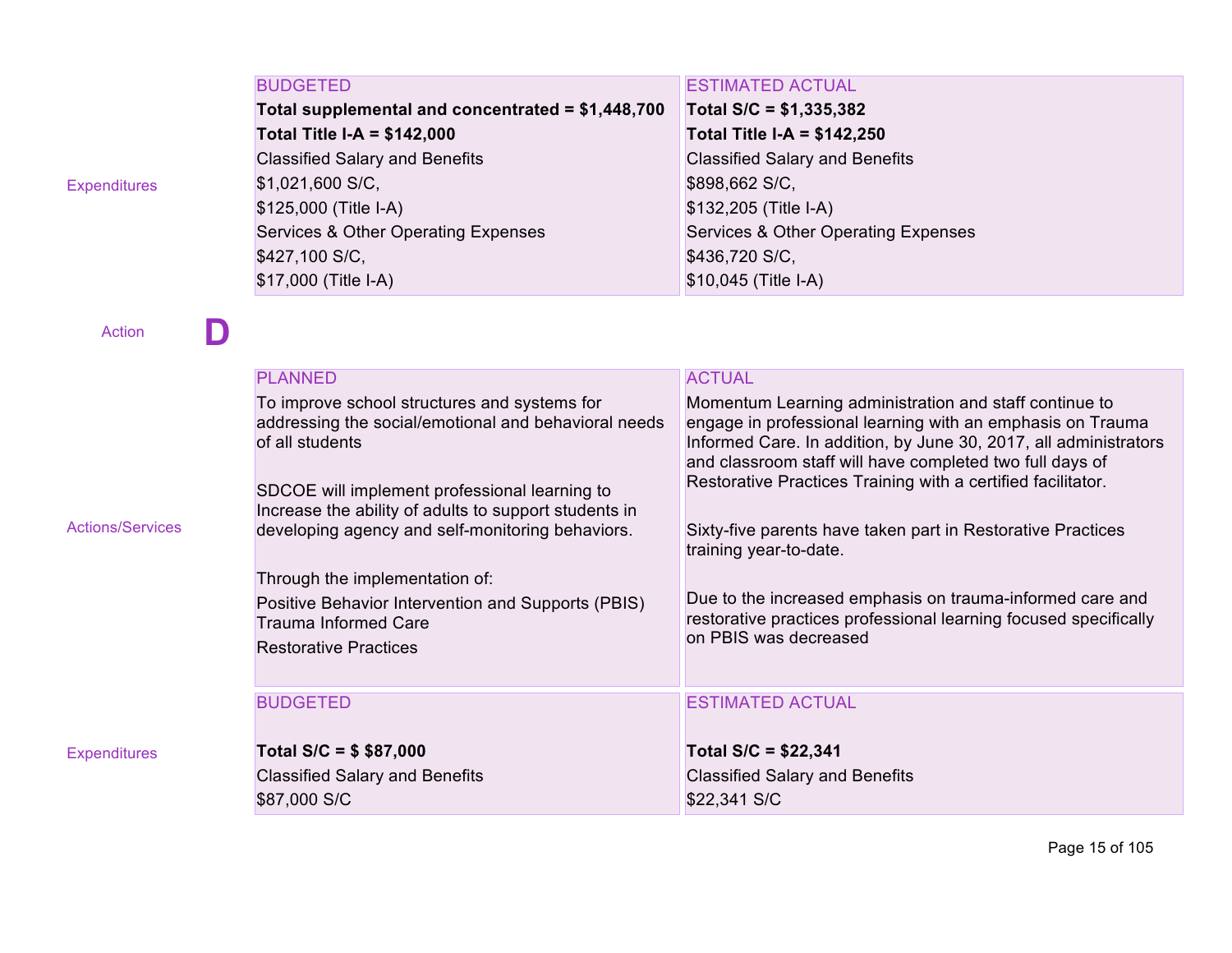#### ANALYSIS

Complete a copy of the following table for each of the LEA's goals from the prior year LCAP. Duplicate the table as needed.

#### Use actual annual measurable outcome data, including performance data from the LCFF Evaluation Rubrics, as applicable.

Describe the overall implementation of the actions/services to achieve the articulated goal.

Actions and services for this goal were generally implemented as planned. Certificated staff was assigned to ensure appropriate classroom ratios. In addition, certificated staff was re-assigned to increase support for visual and performing arts, career technical education, English language development, and instructional coaching.

Classroom, independent study, and English learner assistants, and campus youth Advocates were assigned to provide supplemental instructional support and supervision. There have been challenges in filling these entry-level classified positions; 49 are currently filled with 19 remaining vacant

Our counseling staff provides ongoing support for students' academic, social-emotional, and college and career support for our students. Our ELD specialist monitors progress and identifies students for reclassification.

Momentum Learning principals, vice principals, and directors continue to participate in monthly leadership academies with an emphasis on utilizing student achievement data to determine the impact of our instructional focus. Data includes MAP, CAASPP, and observations of student learning during classroom visits. Principals and vice principals also attended the Targeted Feedback for Teacher Growth Institute and quarterly Achievement Gap Task Force meetings. Momentum Learning administrators also took part in the CISC Symposium, the Equity Symposium, Courageous Principals Conference, and bi-monthly curriculum and instruction trainings put on by SDCOE. The Instructional Support team has developed a practice of embedded, side-by-side support for teachers. All staff was provided annual training on special education supports and services. Special education staff participated in professional development in the areas of mental health, accommodations and modifications, and state standards.

By June 30, 2017, all Momentum Learning administrators and classroom staff will have completed two full days of Restorative Practices training with a certified facilitator. Sixty-five parents have taken part in Restorative Practices Training.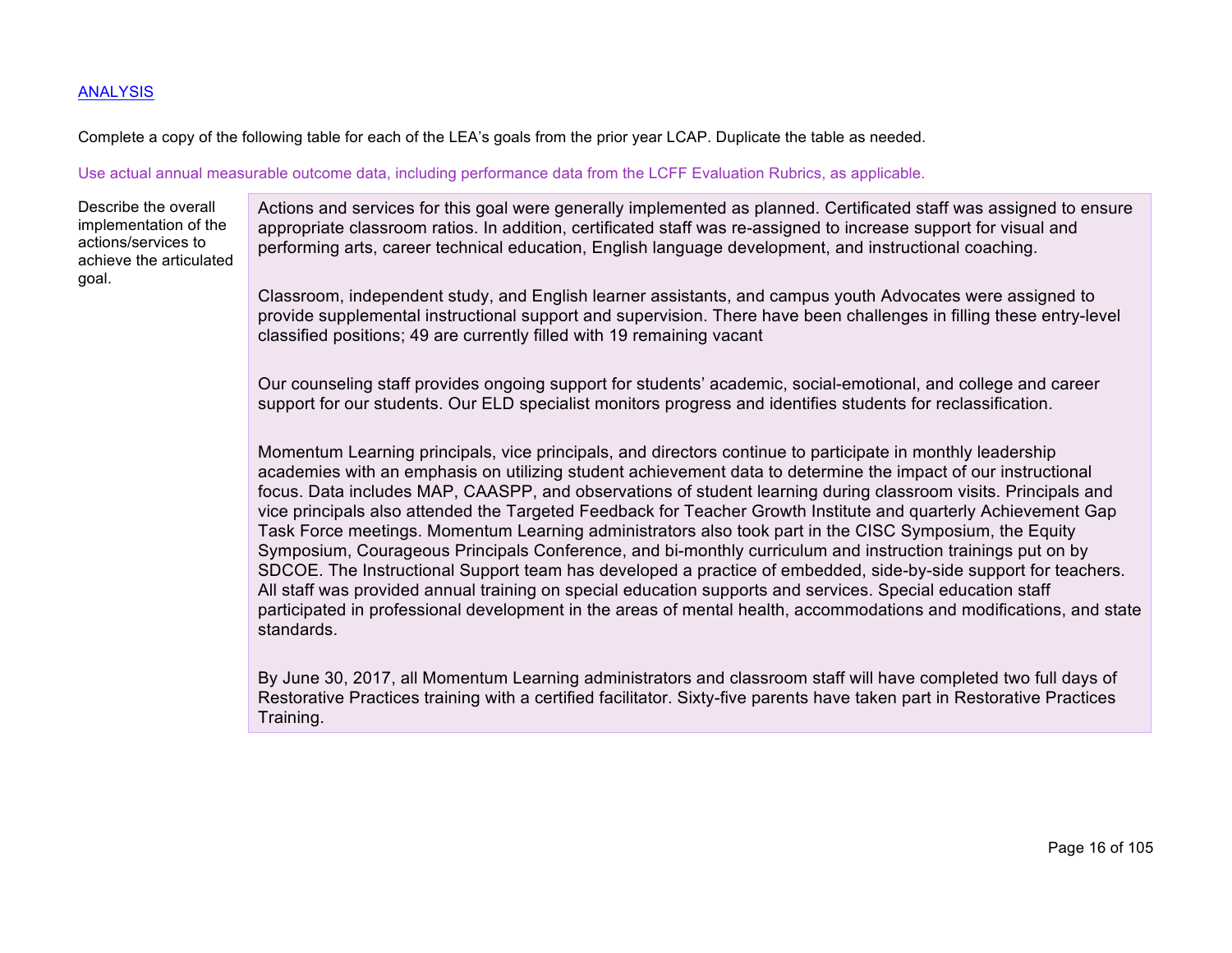Describe the overall effectiveness of the actions/services to achieve the articulated goal as measured by the LEA. The overall effectiveness of the actions and services to achieve the articulated goal is varied. Attendance rates at our Community Schools (80.7 percent) and Monarch (88.8 percent) remain well below our target of 90 percent. Chronic absenteeism (defined as 10 or more unexcused absences in a school) remains problematic. Year-to-date figures indicate 49 percent of Community School students, 48 percent of Monarch students, and 20 percent of students at San Pasqual Academy are considered chronically absentee. The data from Friendship, Davila, and North County Academy is much more positive with no students reported as chronically absent. Suspension data from Community Schools reflects a decrease of 2.86 percent, while Monarch and SPA reflect increases of 5.21 percent and 1.57 percent, respectively. Momentum Learning Schools earned an "exemplary" rating based on the facilities inspection tool for the 2016-17 school year. The School Environment indicator on the Healthy Kids Survey remained the same at 81 percent moderate and high. The School Connectedness indicator decreased from 81 percent to 67 percent. Based on current data, 90 percent of fulltime teachers are assigned and teaching within their area(s) of certification Explain material differences between Budgeted Expenditures and Estimated Actual Expenditures. In Action A- increases in numbers and in salaries and benefits, for certificated and classified personnel resulted in higher than expected costs. During the 2016-17 school year Momentum Learning experienced a decrease in enrollment and average daily attendance. Projected actual expenditures are lower due to vacancies in classroom, English learner, and independent study assistant positions. After reviewing the data, 14.84 FTEs actual expenditure of teachers were moved out of the LCAP and into base funding. There were teacher vacancies that were filled later in the year. Within Goal 1 Action C totals for Title I-A, the budgeted expenditures were updated to \$142,000 (previously reflected as "\$142,00") to correct the typographical error and to reflect the actual SDCOE budgeted amounts. The estimated budgeted expenditures reflect the correct amount of \$142,250. For Action D - the estimated actual expenditure was less because the staff moved out of that position mid-year and was not replaced. Describe any changes made to this goal, expected outcomes, metrics, or actions and services to achieve this goal as a result of this analysis and analysis of the LCFF Evaluation Rubrics, as applicable. Identify where those changes can be found in the LCAP. Based on student achievement data, we recognize the need to further develop, implement, and assess coherent professional learning structures in Goal 1 Action 2.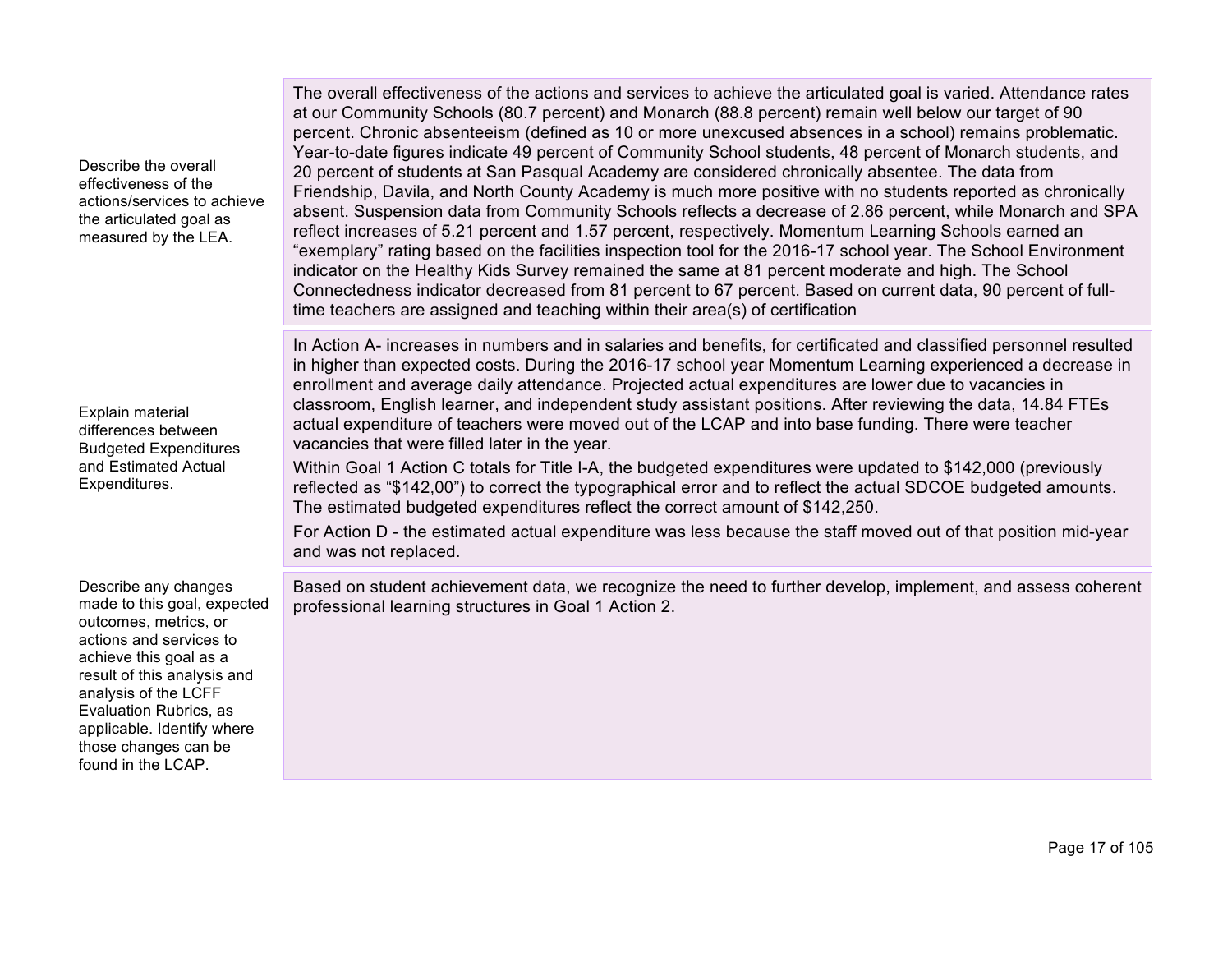**Goal 2** Goal 2. We will improve the language and mathematics achievement of all students and support the progress of students who are English learners. students who are English learners.

State and/or Local Priorities Addressed by this goal:

| STATE $\Box$ 1 $\boxtimes$ 2 $\Box$ 3 $\boxtimes$ 4 $\Box$ 5 $\Box$ 6 $\boxtimes$ 7 $\Box$ 8 |  |  |  |  |  |
|----------------------------------------------------------------------------------------------|--|--|--|--|--|
| $COE$ $\Box$ 9 $\Box$ 10                                                                     |  |  |  |  |  |
| <b>LOCAL</b>                                                                                 |  |  |  |  |  |

#### ANNUAL MEASURABLE OUTCOMES

## **EXPECTED ACTUAL**

| 2A. Fifty percent of elementary and middle school students will score<br>proficient in reading and mathematics on the MAP during at least one<br>administration of the assessment during the 2016-17 school year. We<br>will establish baseline performance indicators for SDCOE schools for<br>MAP that align to CAASPP proficiency for high school students.                                                                                                                            | 2A. Fall 2016 MAP administration reflects 3 percent proficient in<br>math and 9 percent proficient in Reading. Spring 2017 MAP<br>administration will be reviewed for additional growth. This measure<br>was reevaluated and will not be continued as an action metric. |
|-------------------------------------------------------------------------------------------------------------------------------------------------------------------------------------------------------------------------------------------------------------------------------------------------------------------------------------------------------------------------------------------------------------------------------------------------------------------------------------------|-------------------------------------------------------------------------------------------------------------------------------------------------------------------------------------------------------------------------------------------------------------------------|
| 2B. Special education schools that adopted MAP will increase student<br>RIT scores by 1 Standard Error of Measurement in math and reading<br>over baseline. Additionally, 50 percent of North County Academy<br>students assessed during the first administration of the MAP will<br>demonstrate a minimum of one year of academic growth in reading<br>and in math by the end of the 2016-17 school year. Fifty percent of<br>Davila students will meet their IEP goals in ELA and math. | 2B. North County Academy - Fall ELA and math assessments were<br>completed.<br>Davila- Fall ELA and math assessments were completed.                                                                                                                                    |
| 2C. For students at Friendship School, the Student Annual Needs<br>Determination Inventory (SANDI) measures will grow 5 percent over<br>2014-15 student scores as demonstrated by site-based reports.<br>2D. The Academic Performance Index is not applicable for 2016-17.                                                                                                                                                                                                                | 2C. Friendship – To-date students were assessed and cumulative<br>data shows students gained 4 percent growth between the fall 2015<br>to spring 2016.                                                                                                                  |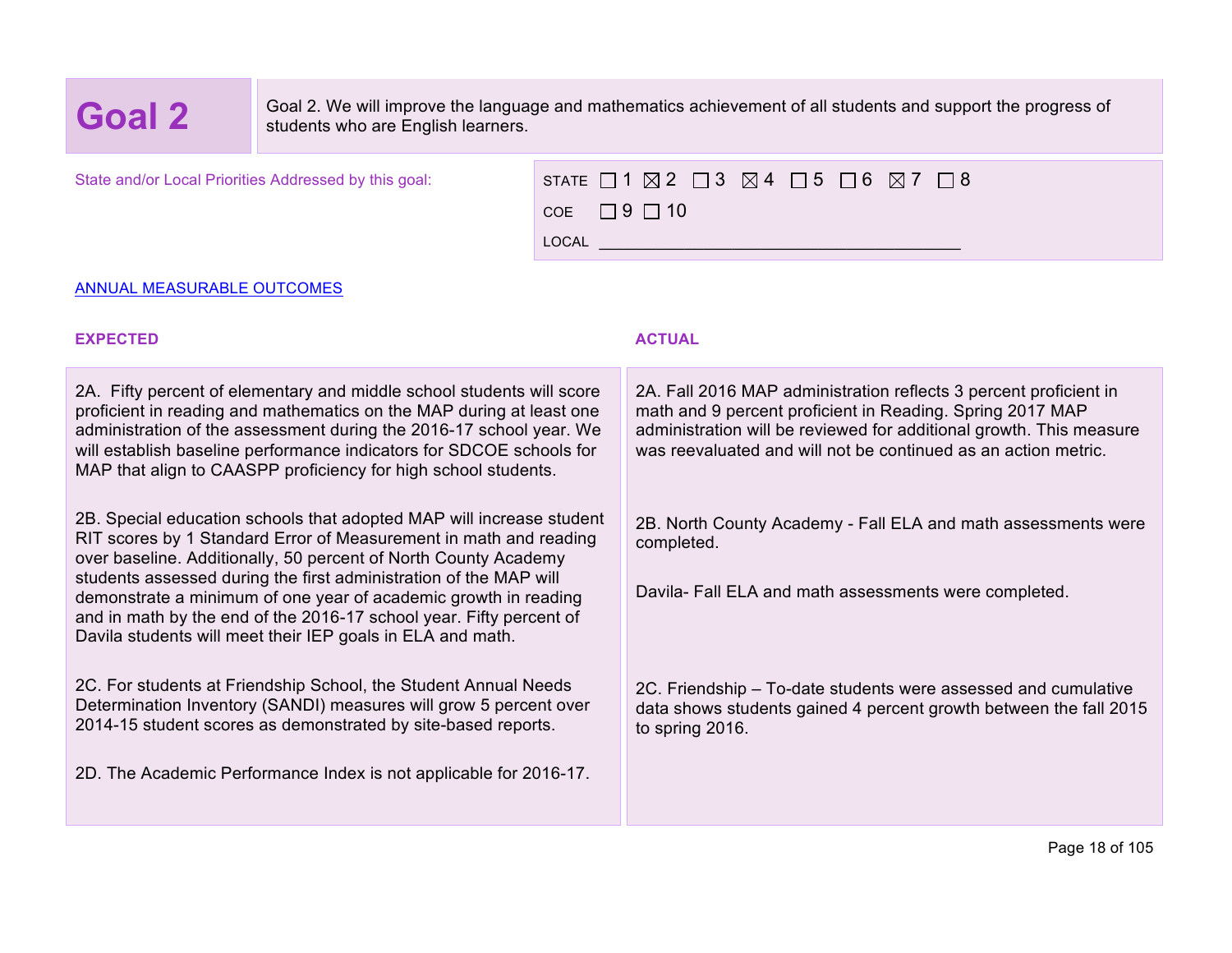2E. Sixty percent of English learners will make annual progress toward English proficiency as measured by the California English Language Development Test (CELDT).

2F. The percentage of students moving from RFEP will increase by 3 percent from the 2014-15 school year for a total re-designation rate of 5 percent by the end of the 2016-17 school year.

2G: District-wide there will be a 5 percent increase in the percentage of students achieving at the level of "Standard Met" or "Standard Exceeded" according to scores on the ELA CAASPP based on the 2014-15 baseline results.

Each of the unduplicated student groups and students with disabilities will demonstrate a greater than 5 percent growth in achieving at the level of "Standard Nearly Met" or "Standard Met" as measured by ELA CAASPP, according to 2016-17 scores.

2H. District-wide there will be a 5 percent increase in the percentage of students achieving at the level of "Standard Met" or "Standard Exceeded," according to scores on the math CAASPP.

Each of the unduplicated student groups, and students with disabilities will demonstrate a greater than 5 percent growth in students achieving at the level of "Standard Nearly Met" or "Standard Met" as measured by math CAASPP scores, according to 2016-17 scores.

2E. Based on fall 2017 CELDT administration 54.3 percent of students who are English learners made annual progress toward English proficiency. Baseline was 45 percent.

2F. Twenty-four students were reclassified during the 2015-16 school year. As of March 22, we have reclassified 17 students. We anticipate additional reclassifications after the spring MAP administration.

2G. Based on the 2015-16 CAASPP results, 7 percent met or exceeded standard in ELA and 2 percent in math.

2H. Based on the 2015-16 CAASPP results 2 percent of students tested met or exceeded standard in math.

ACTIONS / SERVICES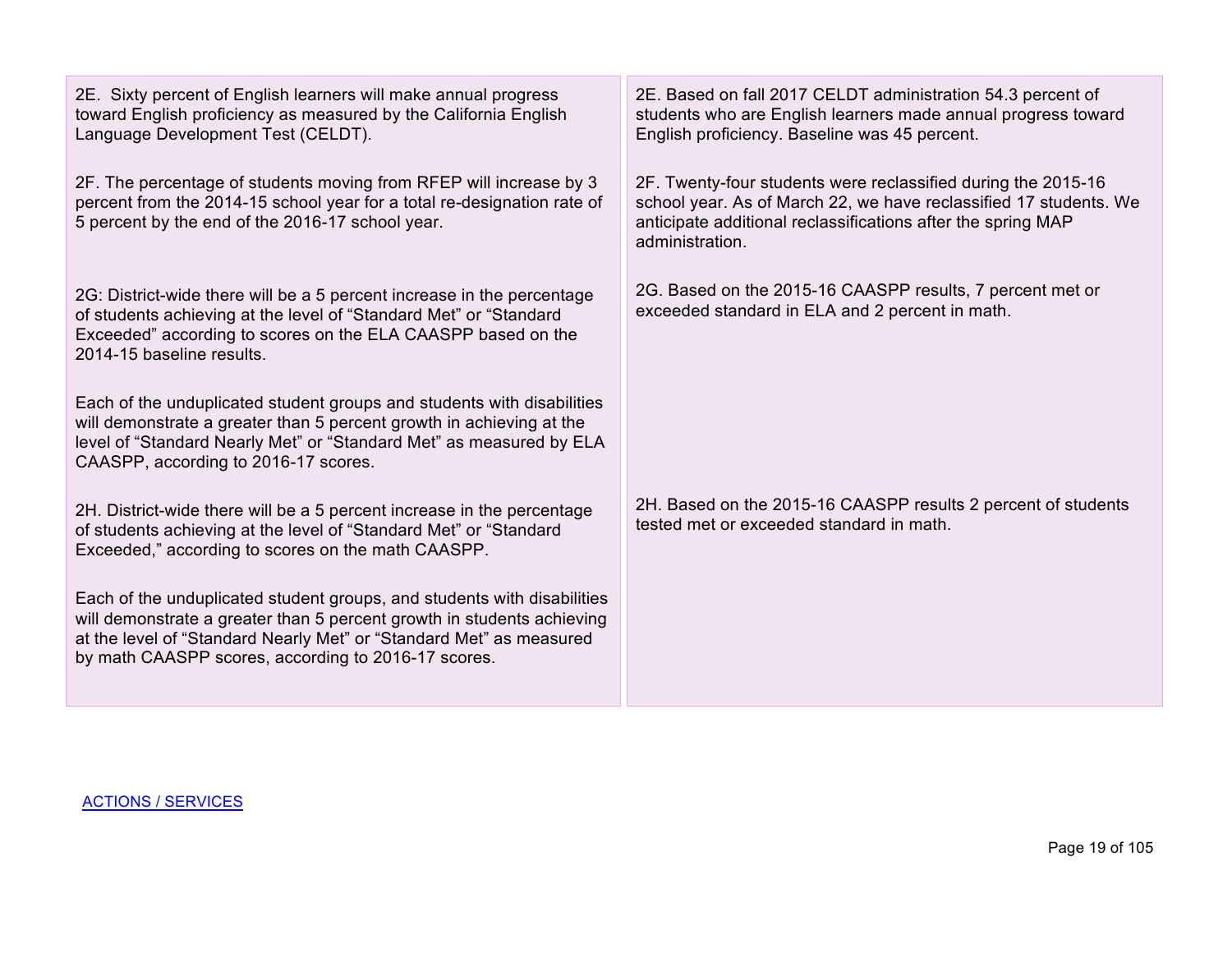Duplicate the Actions/Services from the prior year LCAP and complete a copy of the following table for each. Duplicate the table as needed.

| <b>Action</b>           |                                                                                                                                                                                                                                                                                                                                                                                                                                                        |                                                                                                                                                                                                                                                                                                                                                           |
|-------------------------|--------------------------------------------------------------------------------------------------------------------------------------------------------------------------------------------------------------------------------------------------------------------------------------------------------------------------------------------------------------------------------------------------------------------------------------------------------|-----------------------------------------------------------------------------------------------------------------------------------------------------------------------------------------------------------------------------------------------------------------------------------------------------------------------------------------------------------|
|                         | <b>PLANNED</b><br>Development of a comprehensive, long-range<br>professional learning plan that incorporates an<br>intentional focus on the following areas identified by the<br>analysis of student achievement data:<br>Implementation of a high-quality English language arts<br>instructional program with an increased focus on the<br>production of clear and purposeful grade-level writing<br>Implementation of a high-quality mathematics and | <b>ACTUAL</b><br>Special education schools: Training for<br>principals on MAP assessment and data-<br>making decisions.<br>Momentum Learning: An intentional shift in<br>professional learning was made to focus on<br>instructional practice. Instructional coaches<br>and impact teachers have provided<br>embedded, school-based instructional support |
| <b>Actions/Services</b> | English language arts instructional program with an<br>increased focus on professional learning related to<br>implementing the literacy and mathematical<br>instructional shifts within the state standards                                                                                                                                                                                                                                            | with an emphasis on side-by-side coaching.<br>Nineteen Momentum Learning sites have<br>engaged in problem-based learning<br>professional development year-to-date.<br>Principles of Tutoria and Trauma Informed<br>Practices were embedded in problem-based                                                                                               |
|                         | Training and support for the continued effective use of<br>instructional coaches and impact teachers within the<br>SDCOE instructional system                                                                                                                                                                                                                                                                                                          | professional learning.                                                                                                                                                                                                                                                                                                                                    |
|                         | Implementation of Tutoria, problem-based learning, and<br>Trauma Informed Practices as instructional practices to<br>deepen adult learning and support an increase in<br>student agency for their own learning                                                                                                                                                                                                                                         |                                                                                                                                                                                                                                                                                                                                                           |
|                         | Continue to utilize instructional coaches within the<br>professional learning structure to provide rigorous<br>classroom instruction and differentiated supports for<br>struggling learners                                                                                                                                                                                                                                                            |                                                                                                                                                                                                                                                                                                                                                           |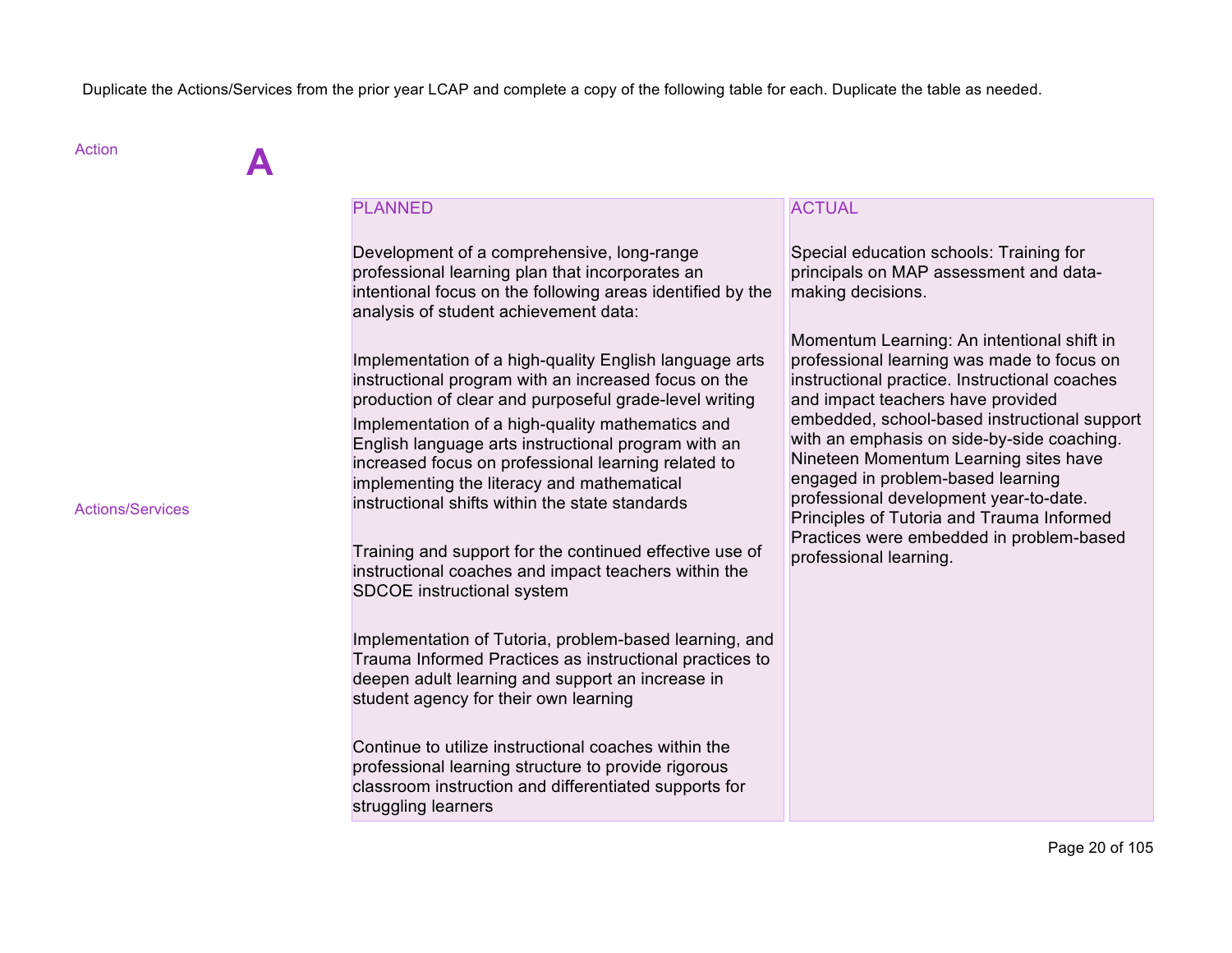| Job embedded coaching, side-by-side learning and<br>unit/lesson development, and studio residencies to<br>increase student access to a rigorous instructional<br>program |                                         |
|--------------------------------------------------------------------------------------------------------------------------------------------------------------------------|-----------------------------------------|
| <b>BUDGETED</b>                                                                                                                                                          | <b>ESTIMATED ACTUAL</b>                 |
| Total $S/C = $481,200$                                                                                                                                                   | Total $S/C = $244,764$                  |
| Total Title I-D = $$210,000$                                                                                                                                             | Total Title I-D = $$120,000$            |
| <b>Certificated Salary and Benefits</b>                                                                                                                                  | Total Title III = $$46,984$             |
| \$266,200 S/C,                                                                                                                                                           | <b>Certificated Salary and Benefits</b> |
|                                                                                                                                                                          | \$244,764 S/C                           |
| Services and Other Operating Expenses                                                                                                                                    | $$46,984$ (Title III)                   |
| \$215,000 S/C                                                                                                                                                            | Services and Other Operating Expenses   |
| \$210,000 (Title I-D)                                                                                                                                                    | \$120,000 (Title I-D)                   |
|                                                                                                                                                                          |                                         |

| <b>Expenditures</b> |  |
|---------------------|--|

Action **B Empty Cell Empty Cell**

| <b>PLANNED</b>                                  | <b>ACTUAL</b>                              |
|-------------------------------------------------|--------------------------------------------|
| Continue to implement professional learning     | Momentum Learning principals, vice         |
| that provides support for leaders and           | principals, and directors continue to      |
| instructional and classified staff in utilizing | participate in monthly leadership          |
| data to inform school-based decisions.          | academies with an emphasis on utilizing    |
| Specific training to be provided in the         | student achievement data to determine the  |
| following areas:                                | impact of our instructional focus. Data    |
|                                                 | includes MAP, CAASPP, and observations     |
| Ongoing training for all staff in the use of    | of student learning during classroom       |
| MAP assessment and CAASPP data to               | visitations. A three-day training was      |
| drive instructional decisions                   | conducted prior to the start of the school |
|                                                 | year to support principals in the          |
|                                                 | development of student monitoring plans.   |
| Continue to implement training focused on       | The Instructional Support team has         |

Actions/Services

Page 21 of 105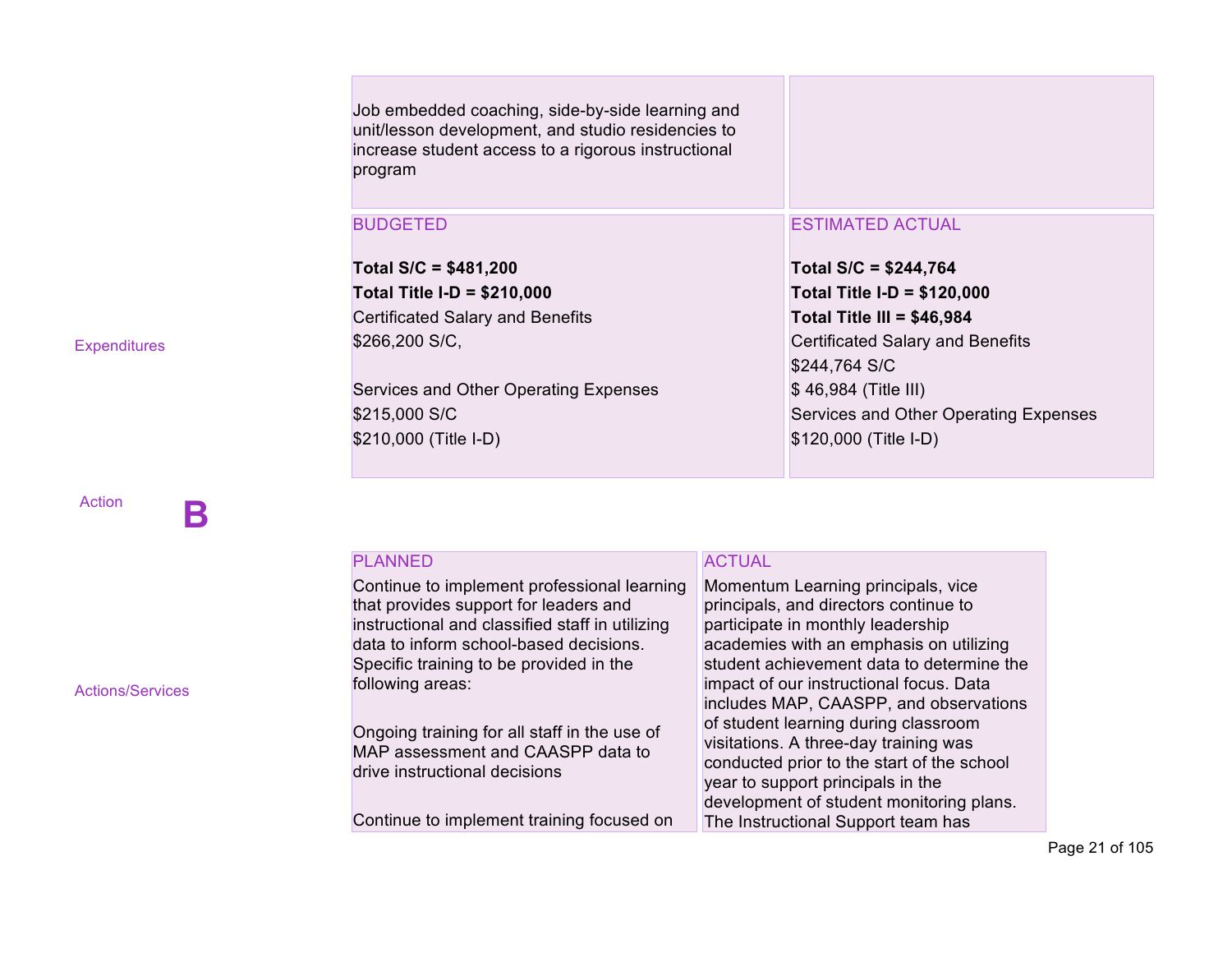| the development of data-based rigorous<br>and developmentally appropriate IEP goals<br>and benchmarks<br>Internal and external professional learning<br>support to assist with program evaluation<br>and refinement of practices to increase<br>success of instructional programs<br>Support for leaders in the disaggregation<br>and analysis of achievement data for<br>unduplicated student groups to identify<br>accelerators and barriers to achievement<br>with a specific focus on foster youth,<br>homeless youth, and low-income students | developed has developed a practice of<br>embedded side-by-side support for<br>teachers. With the support of Learning and<br>Leadership Services, learning walks were<br>conducted in the fall and will continue in<br>May 2017.<br>Monthly special education staff meetings<br>include training regarding the development<br>of IEP goals, monitoring modifications, and<br>accommodations and data analysis. |
|----------------------------------------------------------------------------------------------------------------------------------------------------------------------------------------------------------------------------------------------------------------------------------------------------------------------------------------------------------------------------------------------------------------------------------------------------------------------------------------------------------------------------------------------------|---------------------------------------------------------------------------------------------------------------------------------------------------------------------------------------------------------------------------------------------------------------------------------------------------------------------------------------------------------------------------------------------------------------|
| <b>BUDGETED</b><br>Total $S/C = $84,422$                                                                                                                                                                                                                                                                                                                                                                                                                                                                                                           | <b>ESTIMATED ACTUAL</b><br>Total S/C = $$6,638$ Total Title III = $$46,984$                                                                                                                                                                                                                                                                                                                                   |
| Certificated Salary and Benefits<br>\$84,422 S/C                                                                                                                                                                                                                                                                                                                                                                                                                                                                                                   | <b>Certificated Salary and Benefits</b><br>\$6,638 S/C<br>\$46,984 (Title III)                                                                                                                                                                                                                                                                                                                                |

Action **C** 

|                         | <b>PLANNED</b>                                                                                                                                                                         | <b>ACTUAL</b>                                                                                                                                                            |
|-------------------------|----------------------------------------------------------------------------------------------------------------------------------------------------------------------------------------|--------------------------------------------------------------------------------------------------------------------------------------------------------------------------|
| <b>Actions/Services</b> | Identify, select, and purchase<br>supplemental instructional<br>materials that align to state<br>standards and rigorous<br>instruction, including ELD<br>supplemental and intervention | Supplemental instructional materials,<br>including ELD supplemental materials, are<br>aligned with state standards and support<br>rigorous instruction for all students. |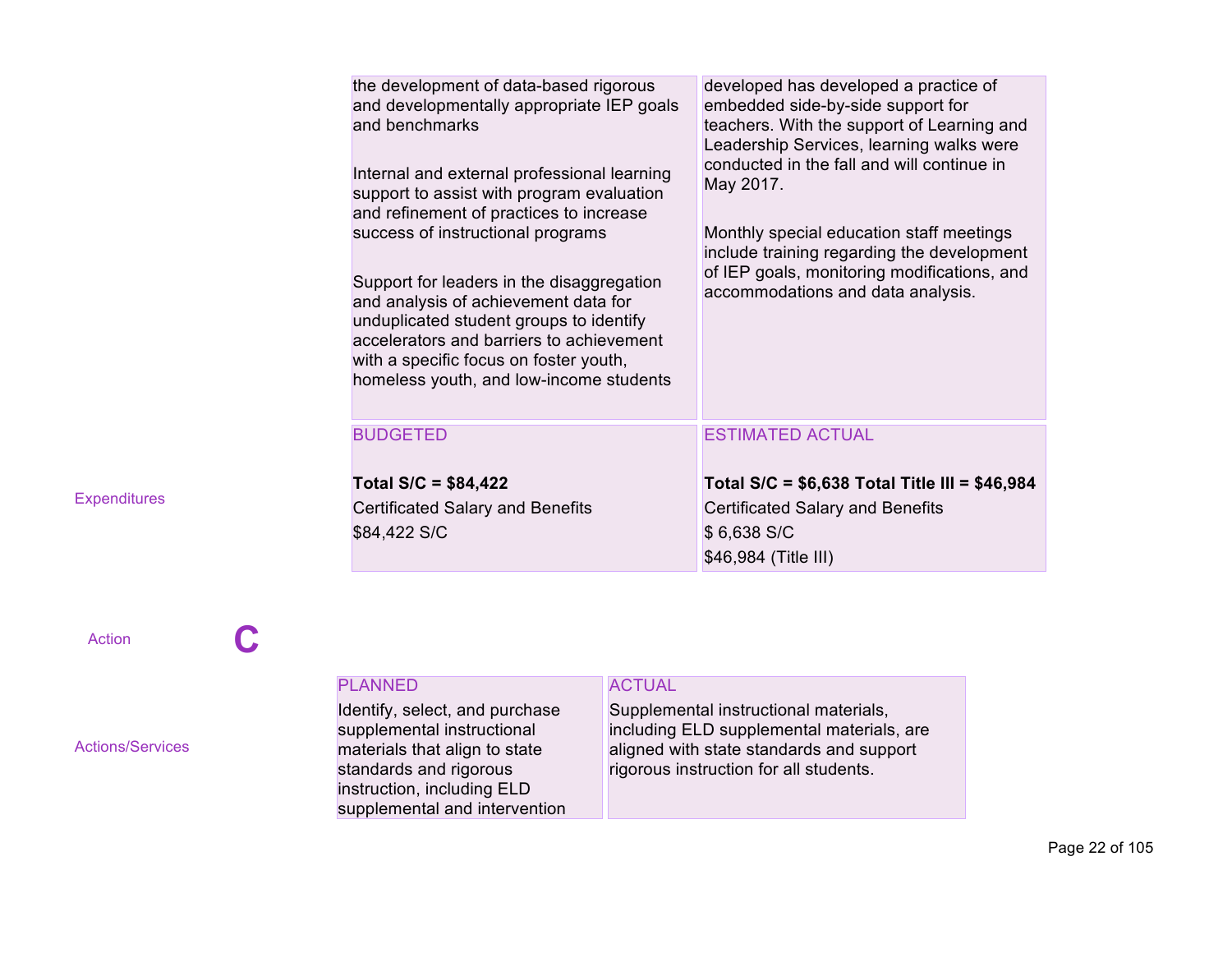| materials.                              |                                       |
|-----------------------------------------|---------------------------------------|
| <b>BUDGETED</b>                         | <b>ESTIMATED ACTUAL</b>               |
| Total $S/C = $683,200$                  | Total $S/C = $204,750$                |
| Lottery = $100,000$                     | Lottery = $$162,490$                  |
| Title $I-A = 3,000$                     | Title $I-A = $0$                      |
| Title III = $75,000$                    | Title III = $48,408$                  |
|                                         |                                       |
| <b>Certificated Salary and Benefits</b> | Certificated Salary and Benefits      |
| \$45,200 S/C                            | \$48,408 (Title III)                  |
| <b>Books and Supplies</b>               | <b>Books and Supplies</b>             |
| \$575,000 S/C                           | \$150,000(S/C)                        |
| \$80,000 (Lottery)                      | \$160,407 (Lottery)                   |
| \$75,000 (Title III)                    | Services and Other Operating Expenses |
| Services and Other Operating            | \$54,750(S/C)                         |
| <b>Expenses</b>                         | \$2,083 (Lottery)                     |
| \$63,000 S/C                            | \$ 0 (Title I-A)                      |
| \$20,000 (Lottery)                      |                                       |
| \$3,000 (Title I-A)                     |                                       |

Actions/Services

# Action **D Empty Cell Empty Cell**

## PLANNED In alignment with the districtdeveloped, long-range professional learning plan, work alongside teacher leaders and site leaders to develop an aligned approach to effectively implementing professional learning communities (PLC's) to

## ACTUAL

One hundred percent of Momentum Learning administrators and teachers continue to engage in professional learning. Directors, principals, and vice principals take part in monthly Leadership Academies and participate in leadership coaching facilitated by SDCOE Learning and Leadership Services. Teachers take part in a variety of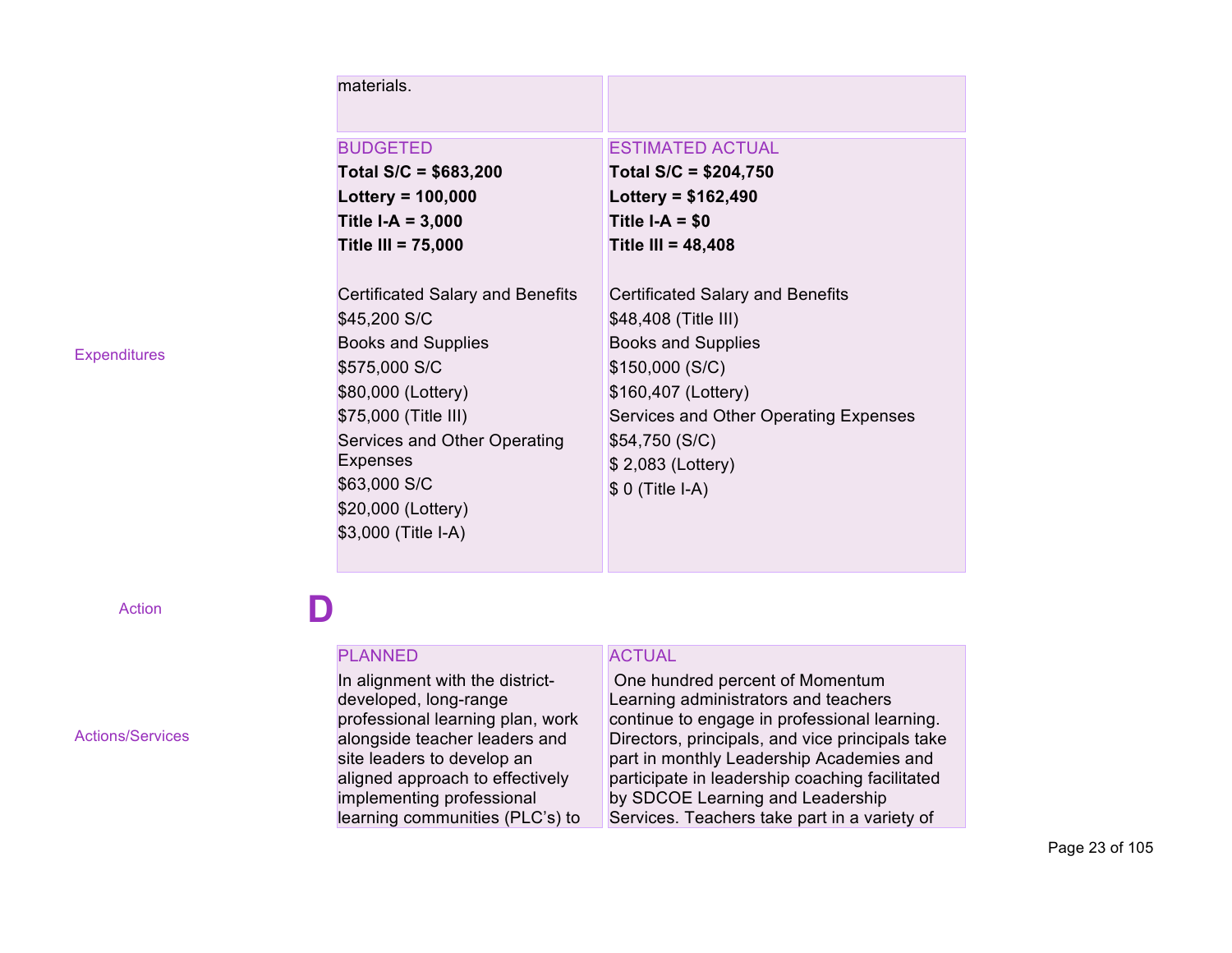| include:<br>Dedicated time to engage in<br>professional collaboration related<br>to student learning, developing<br>curriculum, common processes<br>for calibrating around student<br>work, and the development of<br>common formative and<br>summative assessments<br>Support for site administrators in<br>supporting the development of<br>high-quality PLC's<br>Allocation of coaching supports<br>during teacher release time and<br>PLCs to maximize impact<br>Support and training for teacher<br>leaders in developing PLC<br>outcomes and supports | PLCs to improve instructional practice and<br>student outcomes. Instructional coaches<br>provide an array of support including side-by-<br>side coaching, small group professional<br>learning, and collective, focused and intense<br>planning and support in high-need settings |
|-------------------------------------------------------------------------------------------------------------------------------------------------------------------------------------------------------------------------------------------------------------------------------------------------------------------------------------------------------------------------------------------------------------------------------------------------------------------------------------------------------------------------------------------------------------|-----------------------------------------------------------------------------------------------------------------------------------------------------------------------------------------------------------------------------------------------------------------------------------|
| <b>BUDGETED</b>                                                                                                                                                                                                                                                                                                                                                                                                                                                                                                                                             | <b>ESTIMATED ACTUAL</b>                                                                                                                                                                                                                                                           |
| <b>Total Title I-D = \$500,000</b>                                                                                                                                                                                                                                                                                                                                                                                                                                                                                                                          | Total Title I-D= \$603,617                                                                                                                                                                                                                                                        |
| <b>Certificated Salary and Benefits</b>                                                                                                                                                                                                                                                                                                                                                                                                                                                                                                                     | <b>Certificated Salary and Benefits</b>                                                                                                                                                                                                                                           |
| \$500,000 (Title I-D)                                                                                                                                                                                                                                                                                                                                                                                                                                                                                                                                       | \$603,617 (Title I-D)                                                                                                                                                                                                                                                             |

Actions/Services

Action **E Empty Cell Empty Cell**

PLANNED Increase opportunities for reteaching and acceleration of ACTUAL Supplemental funding continues to be allocated for classroom assistants, ELD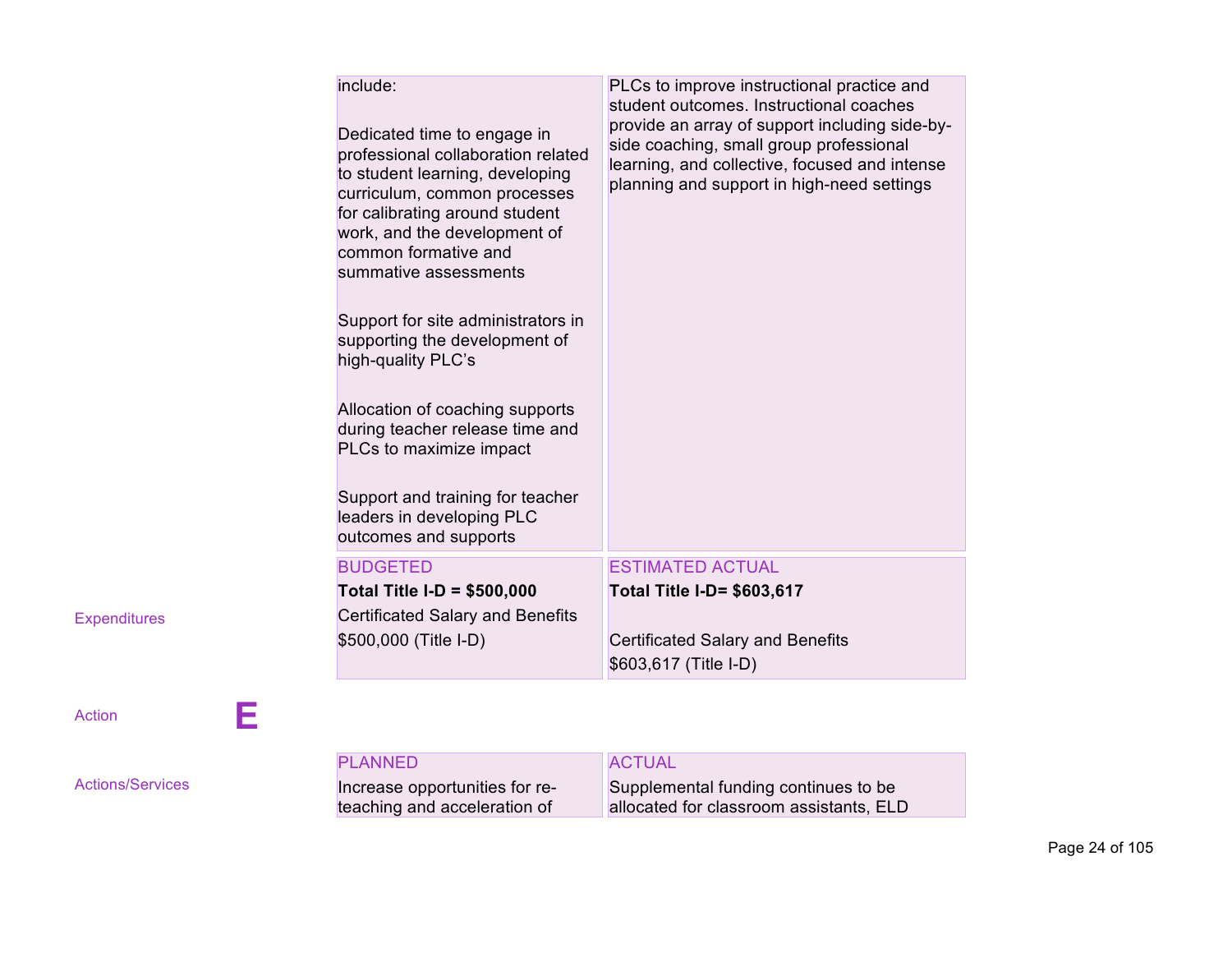| foster youth, students re-<br>designated as fluent English<br>proficient, English learners, and<br>students with disabilities through<br>the allocation of classified<br>paraeducators within the<br>classroom environment.<br>Successful implementation will<br>be monitored through the<br>following methods:<br>The number and percentage of<br>students meeting IEP goals and<br>monitoring of positive and<br>negative behavior incidents<br>within classrooms where<br>paraeducators are assigned | Assistants, and independent study assistants.<br>Funding for classified support staff includes<br>the following:<br>$ELD$ assistants $-14$ plus five vacancies<br>Classroom assistants - 26 plus five<br>vacancies<br>I.S. assistants - Six<br>Campus youth advocates - Three plus one<br>vacancy and principals monitor student<br>behavior patterns including incident reports<br>and offenses.<br>All students IEPs are reviewed regularly to<br>determine whether benchmarks and goals<br>are being met |
|---------------------------------------------------------------------------------------------------------------------------------------------------------------------------------------------------------------------------------------------------------------------------------------------------------------------------------------------------------------------------------------------------------------------------------------------------------------------------------------------------------|-------------------------------------------------------------------------------------------------------------------------------------------------------------------------------------------------------------------------------------------------------------------------------------------------------------------------------------------------------------------------------------------------------------------------------------------------------------------------------------------------------------|
|                                                                                                                                                                                                                                                                                                                                                                                                                                                                                                         |                                                                                                                                                                                                                                                                                                                                                                                                                                                                                                             |
| <b>BUDGETED</b>                                                                                                                                                                                                                                                                                                                                                                                                                                                                                         | <b>ESTIMATED ACTUAL</b>                                                                                                                                                                                                                                                                                                                                                                                                                                                                                     |
| <b>Total Title I-D= \$800,000</b>                                                                                                                                                                                                                                                                                                                                                                                                                                                                       | <b>Total Title I-D= \$783,127</b>                                                                                                                                                                                                                                                                                                                                                                                                                                                                           |
| Classified Salary and Benefits=<br>\$800,000 (Title I-D)                                                                                                                                                                                                                                                                                                                                                                                                                                                | Classified Salary and Benefits= \$783,127                                                                                                                                                                                                                                                                                                                                                                                                                                                                   |

# Action **F**

Actions/Services

| <b>PLANNED</b>                                                   | <b>ACTUAL</b>                                                                      |
|------------------------------------------------------------------|------------------------------------------------------------------------------------|
| Incorporate the site professional<br>learning plan to refine the | With the support of Learning and Leadership<br>Services, principals, teachers, and |
| learning walk and classroom                                      | stakeholders conducted learning walks in the                                       |
| observation cycle.                                               | fall and will conduct another learning walk in                                     |
|                                                                  | May 2017. As part of our monthly Leadership                                        |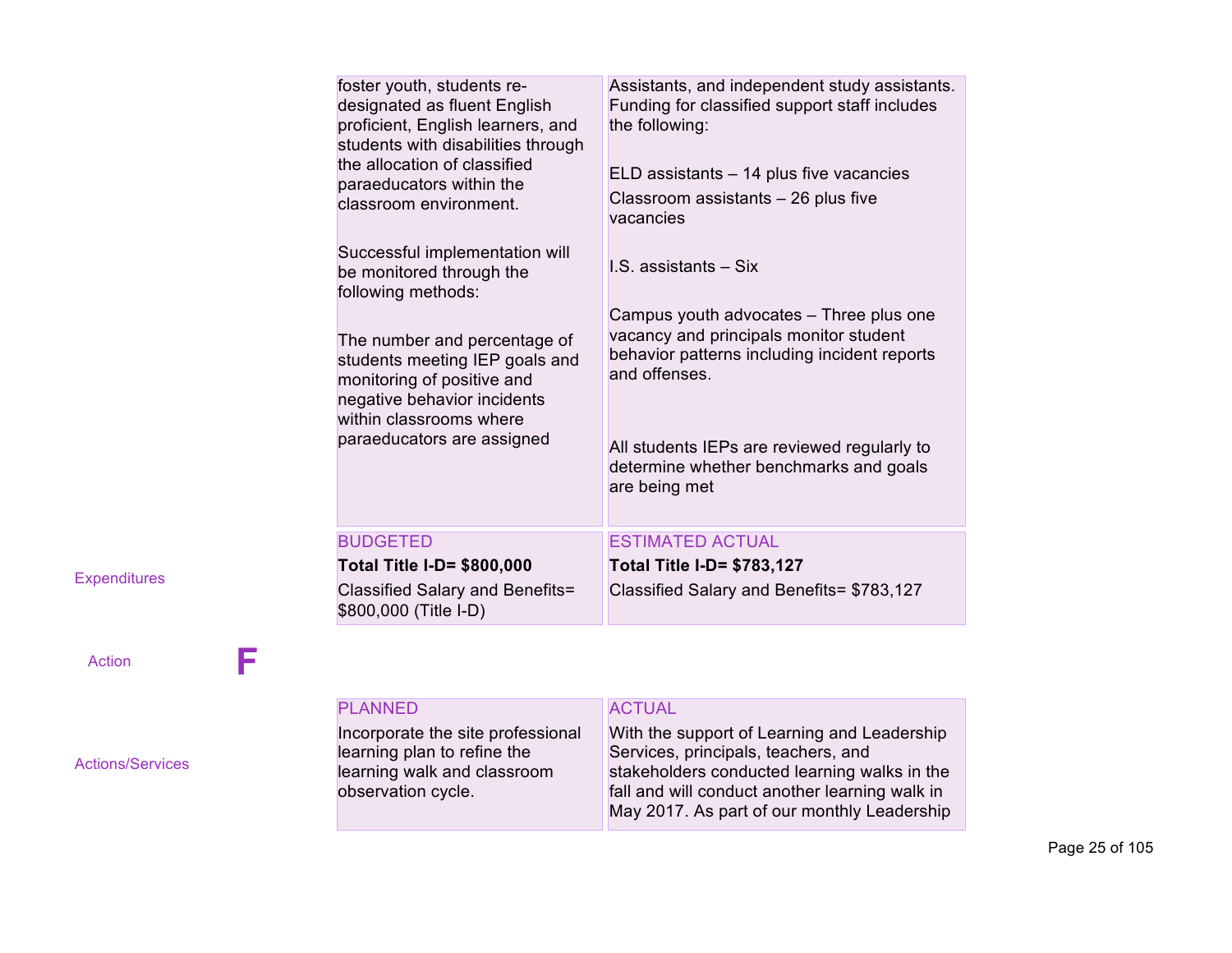| Provide ongoing support and<br>training for site leaders to engage<br>in the effective implementation of<br>learning walks and engage in<br>effective teacher feedback.<br>Build capacity in teachers to<br>engage in learning walks and<br>cycles of inquiry related to<br>improved teaching practice.<br>Support for site leaders in<br>increasing clarity around<br>engaging in high-quality<br>classroom observations and<br>reflective conversations that build<br>capacity among the instructional<br>staff.<br>Training and support continues<br>for site leaders in building<br>understanding of the high-quality<br>implementation of the state<br>standards to increase<br>effectiveness at providing<br>feedback and support for<br>teachers. | Academies, principals and vice principals<br>engage in classroom observations to build<br>capacity and coherence around the meaning<br>and implementation of our instructional focus.<br>Instructional coaches continue to engage with<br>teachers utilizing cycles of inquiry. All<br>professional learning and planning are driven<br>by the state standards. |
|----------------------------------------------------------------------------------------------------------------------------------------------------------------------------------------------------------------------------------------------------------------------------------------------------------------------------------------------------------------------------------------------------------------------------------------------------------------------------------------------------------------------------------------------------------------------------------------------------------------------------------------------------------------------------------------------------------------------------------------------------------|-----------------------------------------------------------------------------------------------------------------------------------------------------------------------------------------------------------------------------------------------------------------------------------------------------------------------------------------------------------------|
| <b>BUDGETED</b><br>Substitute costs from Goal 2<br><b>Action D</b>                                                                                                                                                                                                                                                                                                                                                                                                                                                                                                                                                                                                                                                                                       | <b>ESTIMATED ACTUAL</b><br>\$0                                                                                                                                                                                                                                                                                                                                  |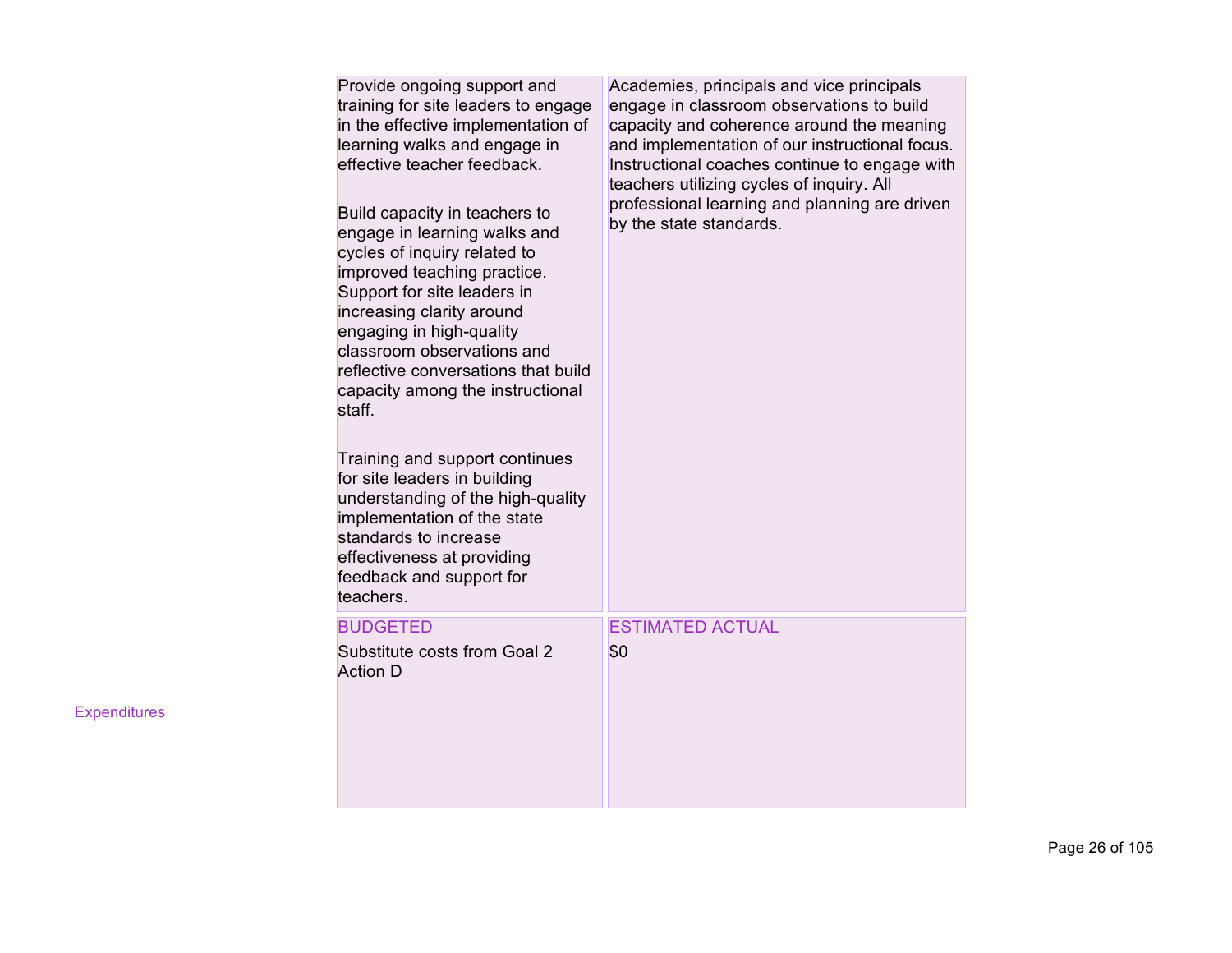# Action **EL A**

|                         | <b>PLANNED</b>                                                                                                                                                                                                                                       | <b>ACTUAL</b>                                                                                                                                                                                                                                                                                                                                                                                                                                                                                                                      |
|-------------------------|------------------------------------------------------------------------------------------------------------------------------------------------------------------------------------------------------------------------------------------------------|------------------------------------------------------------------------------------------------------------------------------------------------------------------------------------------------------------------------------------------------------------------------------------------------------------------------------------------------------------------------------------------------------------------------------------------------------------------------------------------------------------------------------------|
| <b>Actions/Services</b> | Continue to research and share<br>best practices to inform<br>professional learning to support<br>accelerated language acquisition<br>and academic achievement for<br>students who are English<br>learners, including long-term<br>English learners. | Explicit support for English learners is<br>embedded in all levels of professional<br>learning. Momentum Learning administrators,<br>instructional support team members, and<br>counselors took part in a full-day professional<br>learning focused on the ELA/ELD Framework<br>in July 2016. ELD assistants receive<br>embedded classroom-based coaching from<br>the ELD specialist. Administrators and<br>teachers took part in English learner<br>shadowing protocols to gather data and<br>inform professional learning needs. |
|                         | <b>BUDGETED</b>                                                                                                                                                                                                                                      | <b>ESTIMATED ACTUAL</b>                                                                                                                                                                                                                                                                                                                                                                                                                                                                                                            |
|                         | Job embedded in staff funded in                                                                                                                                                                                                                      | See Goal 1 Action A for associated costs.                                                                                                                                                                                                                                                                                                                                                                                                                                                                                          |
| <b>Expenditures</b>     | Goal 1 Action A                                                                                                                                                                                                                                      |                                                                                                                                                                                                                                                                                                                                                                                                                                                                                                                                    |

Action **EL B** 

Actions/Services

## PLANNED Refine and adjust support for teachers and leaders in identifying and implementing high-quality integrated and designated ELD in alignment with the site professional learning plan and the ELA/ELD

# ACTUAL

The implementation of the ELA/ELD Framework is ongoing and supported by the Momentum Learning English learner specialist and all instructional leaders and support team. Teachers worked with ELD specialist and EL coordinator to design integrated ELD lessons.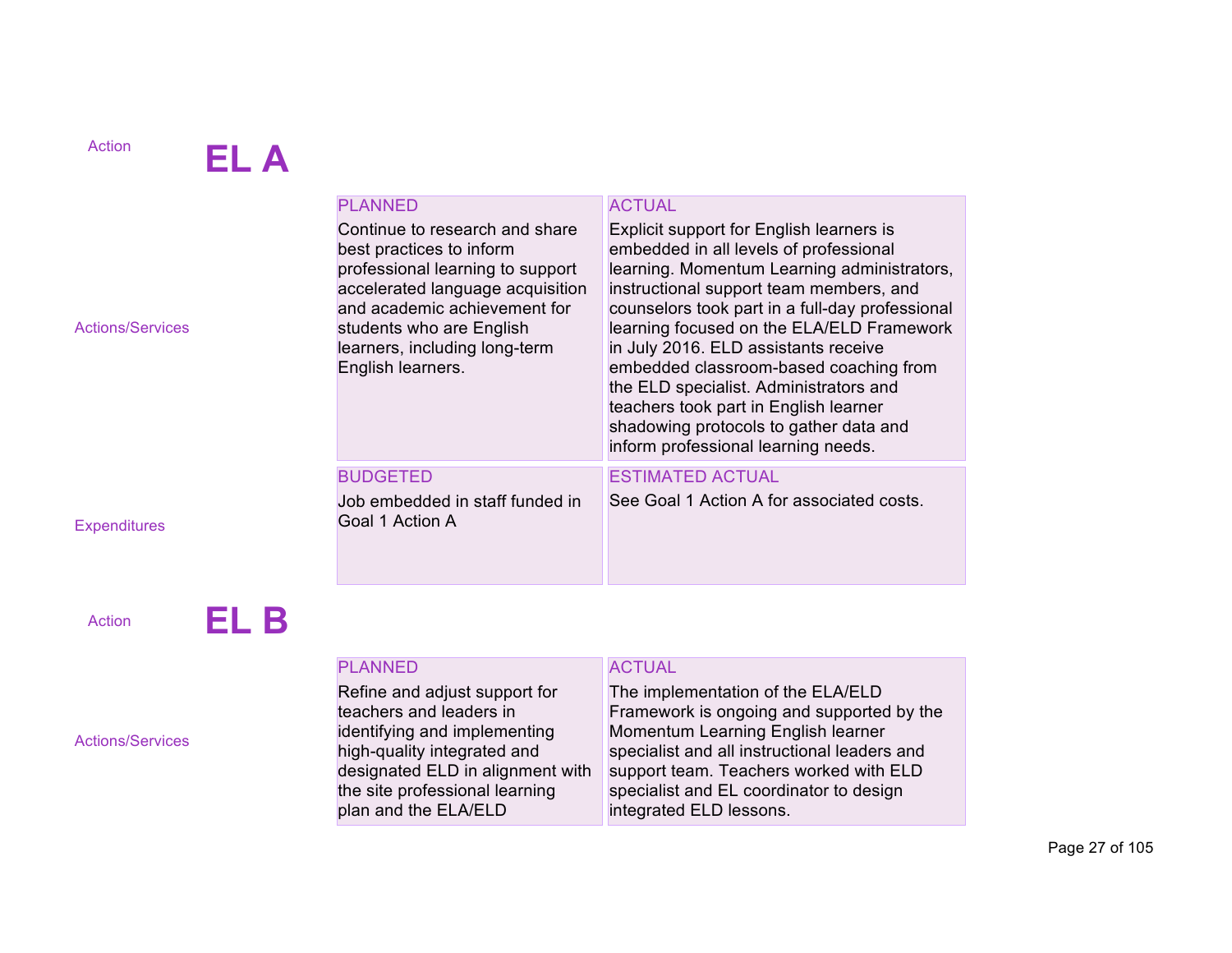| Framework. This action aligns<br>with work outlined in the following<br>actions above:<br>Goal1.Action.C.<br>Goal2.Action.A.<br>Goal2.Action.E.<br>Goal2.Action.F. |                                                                                                        |
|--------------------------------------------------------------------------------------------------------------------------------------------------------------------|--------------------------------------------------------------------------------------------------------|
| <b>BUDGETED</b>                                                                                                                                                    | <b>ESTIMATED ACTUAL</b>                                                                                |
| Costs embedded in referenced<br>actions.                                                                                                                           | See Goal1.Action.C., Goal2.Action.A.<br>Goal2.Action.E., and Goal2.Action. F. for<br>associated costs. |

Actions/Services

Expenditures

|        | EL C |  |  |  |
|--------|------|--|--|--|
| Action |      |  |  |  |

| <b>PLANNED</b>                                                                                                                                                                                                                                                                                                                                                                | <b>ACTUAL</b>                                                                                                                                                                                                                                                                                                                                                                                                                                                                                                                                                                                  |
|-------------------------------------------------------------------------------------------------------------------------------------------------------------------------------------------------------------------------------------------------------------------------------------------------------------------------------------------------------------------------------|------------------------------------------------------------------------------------------------------------------------------------------------------------------------------------------------------------------------------------------------------------------------------------------------------------------------------------------------------------------------------------------------------------------------------------------------------------------------------------------------------------------------------------------------------------------------------------------------|
| Continue to identify students that<br>need extended learning time and<br>enroll them in appropriate<br>support classes/programs.<br>Specific focus on the<br>development of skills in the areas<br>of producing writing and the<br>application of skills and concepts<br>in mathematics with enhanced<br>monitoring and supports for<br>English learner and RFEP<br>students. | All students who are English learners are<br>assessed annually using the CELDT. CELDT<br>results are shared with principals and<br>teachers to address the needs of students. It<br>continues to be challenging to provide<br>extended learning time for our English<br>learners, in particular in the Court Schools.<br>Professional learning and planning for<br>project-based learning units explicitly include<br>a focus on the development of reading,<br>writing, speaking, and listening skills. ELD<br>assistants provide one-on-one and small<br>group support for English learners. |
| <b>BUDGETED</b>                                                                                                                                                                                                                                                                                                                                                               | <b>ESTIMATED ACTUAL</b>                                                                                                                                                                                                                                                                                                                                                                                                                                                                                                                                                                        |
| Personnel costs included in Goal<br>1, Action A and Goal 2, Action A                                                                                                                                                                                                                                                                                                          | See Goal 1 Action A and Goal 2 Action A for<br>associated costs                                                                                                                                                                                                                                                                                                                                                                                                                                                                                                                                |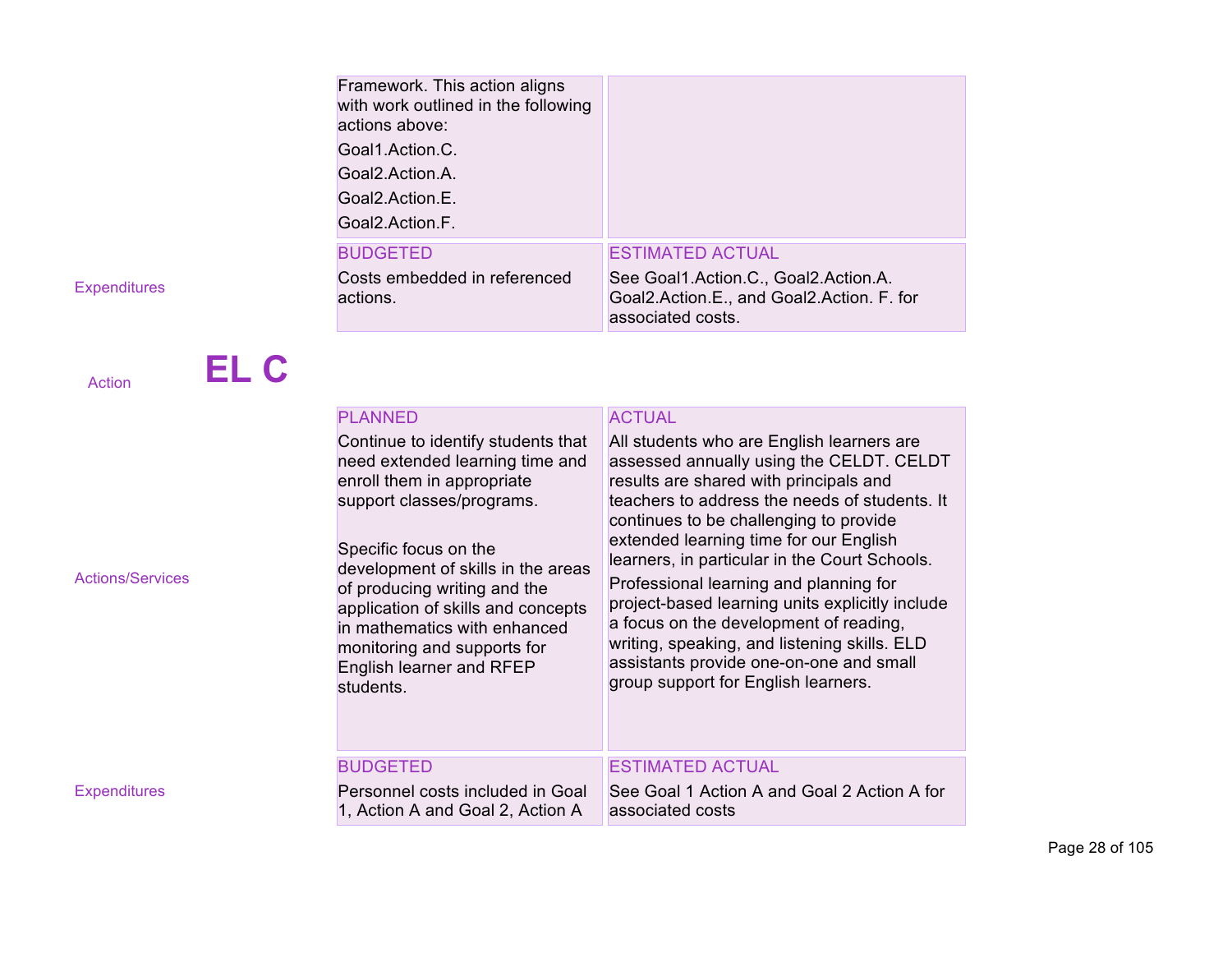# Action **RFEP A**

| <b>Actions/Services</b> | <b>PLANNED</b><br>Monitor the progress of students<br>who are RFEP, and English<br>learners at all grade levels to<br>ensure continued academic<br>growth and development. | <b>ACTUAL</b><br>Principals, teachers, and ELD assistants<br>monitor the progress of RFEP students and<br>all English learners to measure necessary<br>progress. The ELD specialist tracks student<br>progress and develops a district-wide report. |
|-------------------------|----------------------------------------------------------------------------------------------------------------------------------------------------------------------------|-----------------------------------------------------------------------------------------------------------------------------------------------------------------------------------------------------------------------------------------------------|
|                         | <b>BUDGETED</b>                                                                                                                                                            | <b>ESTIMATED ACTUAL</b>                                                                                                                                                                                                                             |
| <b>Expenditures</b>     | Personnel costs included in Goal<br>1, Action C and Goal 2, Action A                                                                                                       | See Goal 1, Action C and Goal 2, Action A<br>for associated costs                                                                                                                                                                                   |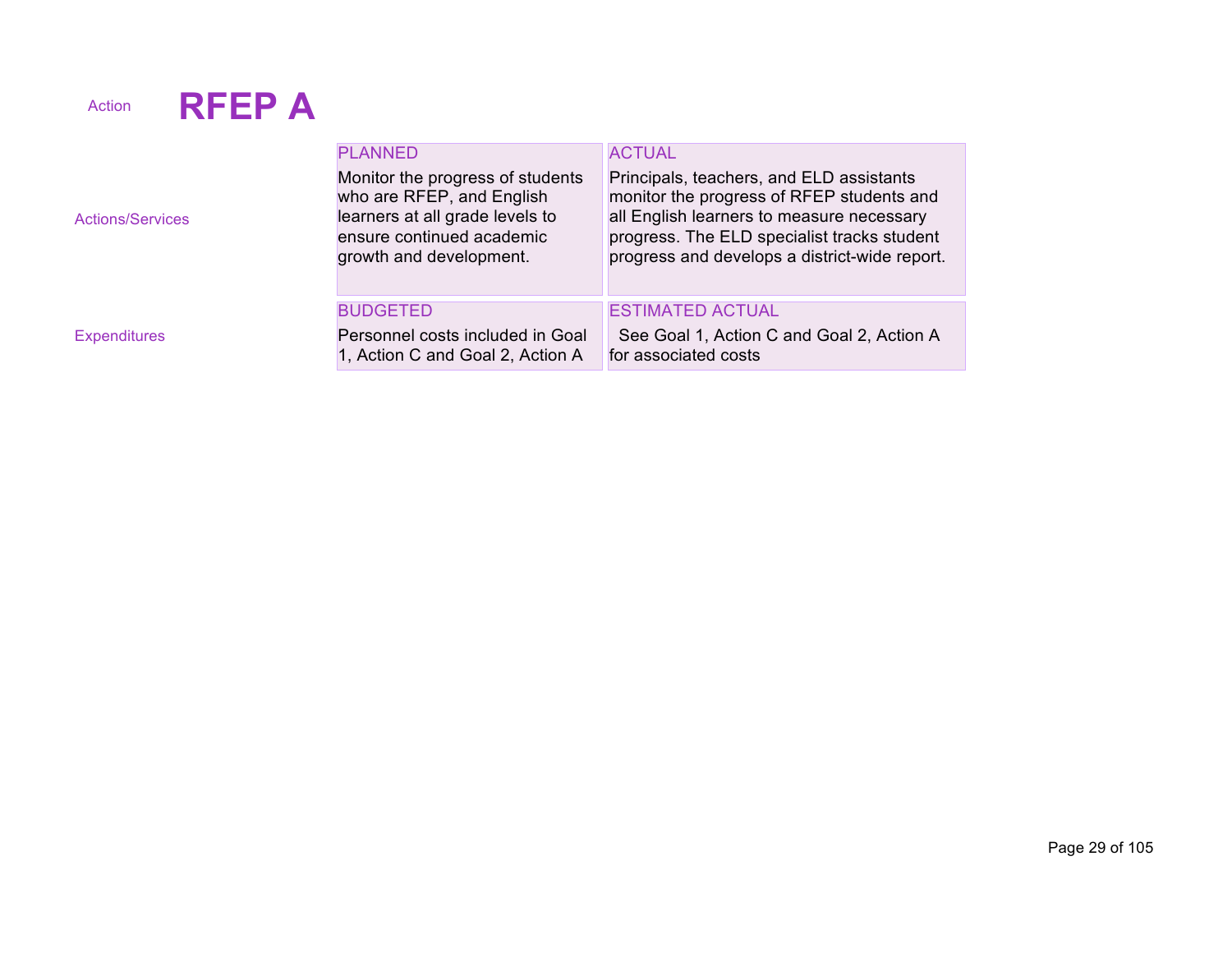#### ANALYSIS

Complete a copy of the following table for each of the LEA's goals from the prior year LCAP. Duplicate the table as needed.

Use actual annual measurable outcome data, including performance data from the LCFF Evaluation Rubrics, as applicable.

Describe the overall implementation of the actions/services to achieve the articulated goal.

The actions and services identified to improve the language and mathematics achievement of all students and support the progress of English learners have been implemented to varying degrees. The development of a comprehensive, long-range, professional learning plan remains a work in progress. The development and implementation of high-quality English language arts and math instructional programs also remain a work in progress. An intentional shift in professional learning was made to focus on instructional practice with less emphasis on content knowledge. Instructional coaches and impact teachers have provided embedded, schoolbased instructional support with an emphasis on side-by-side coaching. Nineteen Momentum Learning sites have engaged in problem-based learning professional development year-to-date. Explicit professional learning related to Tutoria was abandoned; although, principles of Tutoria and Trauma Informed Practices were embedded in problem-based professional learning. Special education administrators and staff took part in ongoing training related to MAP assessment and data making decisions.

Momentum Learning principals, vice principals, and directors continue to participate in monthly leadership academies with an emphasis on utilizing student achievement data to determine the impact of our instructional focus. Data includes MAP, CAASPP, and observations of student learning during classroom visitations. A three-day training was conducted prior to the start of the school year to support principals in the development of student monitoring plans. The Instructional Support team has developed a practice of embedded, side-by-side support for teachers.

With the support of Learning and Leadership Services, learning walks were conducted in the fall 2016. Monthly special education staff meetings include training regarding the development of IEP goals,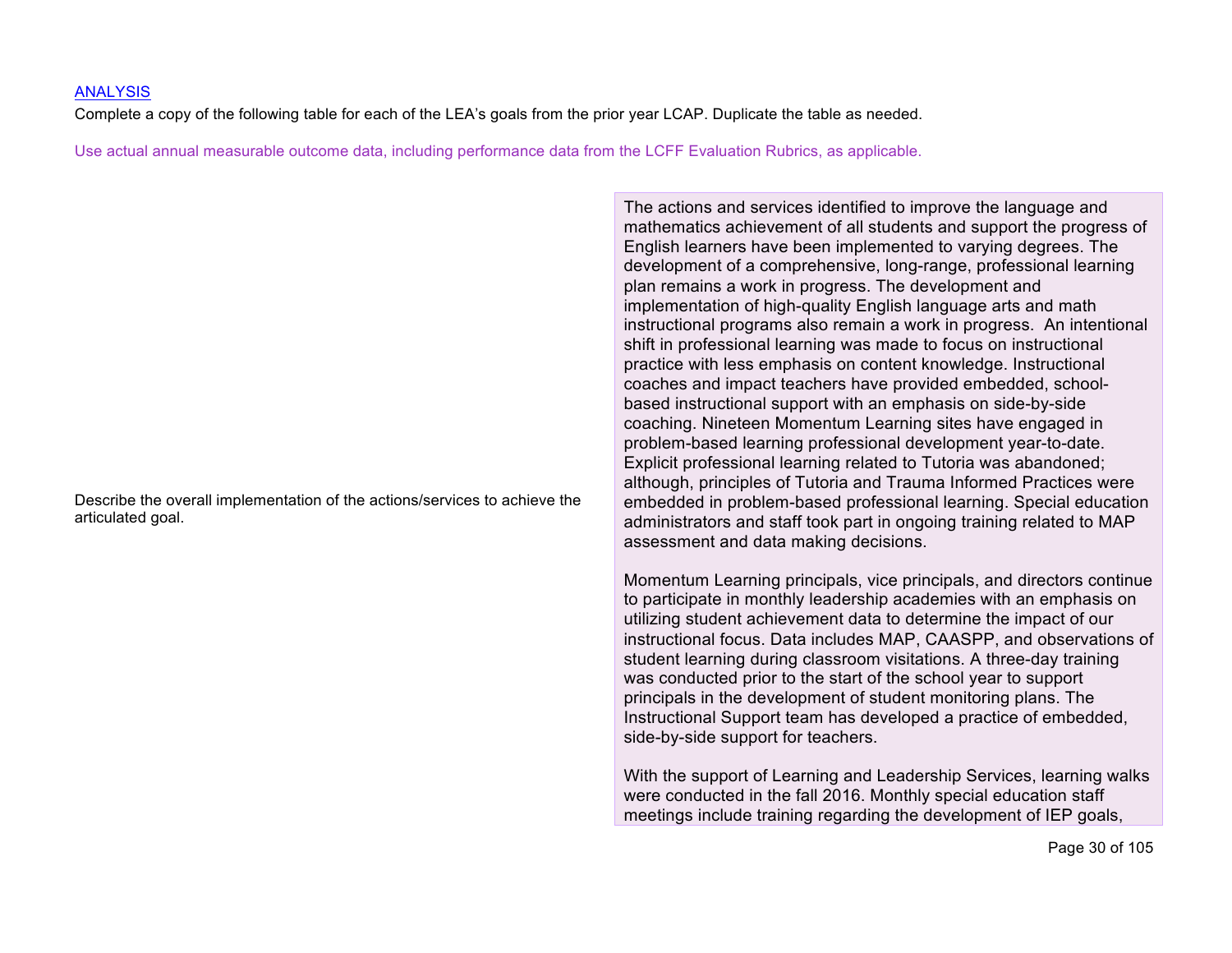monitoring modification and accommodations, and data analysis.

Supplemental funding continues to be allocated for classroom assistants, ELD assistants, and independent study assistants. Explicit support for English learners is embedded in all levels of professional learning. Momentum Learning administrators, instructional support team members, and counselors took part in a full-day professional learning focused on the ELA/ELD Framework in July 2016. ELD assistants receive embedded classroom-based coaching from the ELD specialist. Principals, teachers, and ELD assistants monitor the progress of RFEP students and all English Learners to measure necessary progress. The ELD Specialist tracks student progress and develops a district-wide report.

The overall effectiveness of the actions/services related to Goal 2 has been varied. The Fall 2016 MAP administration indicates 3 percent of our middle school students were proficient in Math and 9 percent proficient in reading. It's important to note this measure was reevaluated and will not be continuing in 2017-18. Based on the fall 2016 CELDT administration, 54.3 percent of our English learners made annual progress toward English proficiency – an increase of 9.3 percent from the previous year. The percentage of students meeting or exceeding proficiency in CAASPP ELA (7 percent) and Math (2 percent) continues to be an area of concern. Eighteen students who are English learners have been reclassified English proficient as of March 28, 2017. We anticipate this number to increase after the Spring MAP assessment.

For Goal 2 - Action A the estimated Actual Expenditures are lower than budgeted because of the reduction of non-renewing consultant and independent consultant contracts for professional development. Books, textbooks, materials, and supplies, and the VAPA program are spending at a slower pace than anticipated.

Within Goal 2 Action B for certificated salaries, the budgeted expenditure was updated to reflect the appropriate SDCOE budgeted amount of \$84,422 (previously listed as \$84,400). The correct estimated budgeted expenditures are reflected.

For Action C - not all materials have been ordered this year; may be ordered next year.

Within Goal 2 Action D totals for Title I-A as well as for certificated salaries and benefits, the budgeted expenditures were updated to \$500,000 (previously reflected as \$50,000) to correct the typographical error and to reflect the actual SDCOE budgeted amounts. The estimated

Describe the overall effectiveness of the actions/services to achieve the articulated goal as measured by the LEA.

Explain material differences between Budgeted Expenditures and Estimated Actual Expenditures.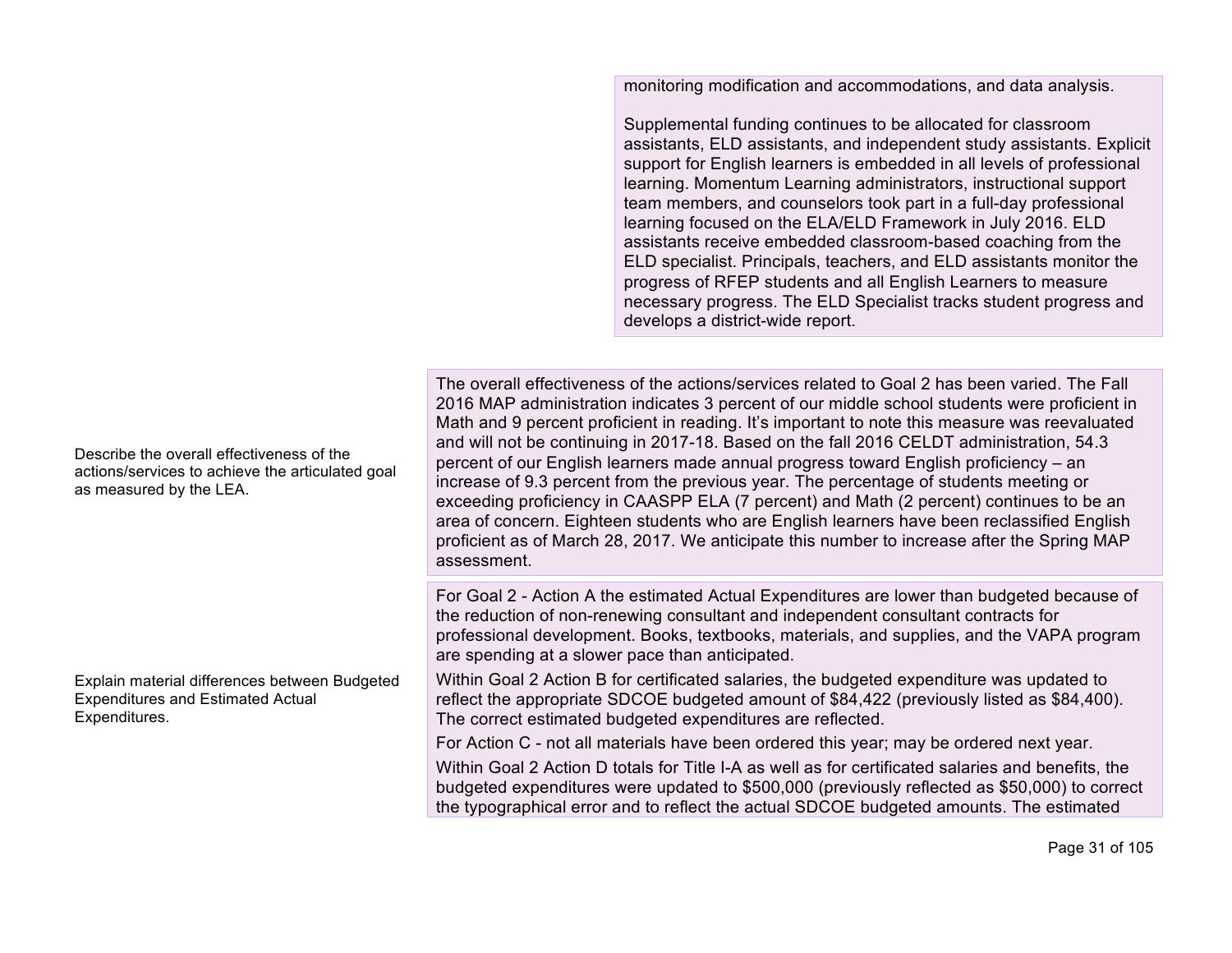budgeted expenditures reflect the correct amount of \$603,617. The material differences between the budgeted and estimated actuals reflects the increase in staffing of an additional resource teacher to provide instructional coaching support to teachers within the Momentum Learning schools. This increase of \$103,617 is reflective of the cost of adding a position as well as for the provision of benefits for the additional certificated position.

2017-18 Goal 1 Action 2. In an effort to improve outcomes for all student groups we will develop, implement, and assess a system of coherent and aligned professional learning structures which includes a multi-tiered approach through the following:

- Large group professional learning
- Professional learning communities
- Site-embedded coaching
- Observations and feedback

Strengthen capacity of instructional support team and leaders in designing and facilitating professional learning.

Goal 3 We will ensure that students have access to college, career technical education and other post-secondary options.

|       | State and/or Local Priorities Addressed by this goal: $\;$ STATE $\boxtimes$ 1 $\Box$ 2 $\boxtimes$ 3 $\Box$ 4 $\Box$ 5 $\boxtimes$ 6 $\boxtimes$ 7 $\Box$ 8 |
|-------|--------------------------------------------------------------------------------------------------------------------------------------------------------------|
|       | COE $\Box$ 9 $\Box$ 10                                                                                                                                       |
| LOCAL |                                                                                                                                                              |

#### ANNUAL MEASURABLE OUTCOMES

Describe any changes made to this goal, expected outcomes, metrics, or actions and services to achieve this goal as a result of this analysis and analysis of the LCFF Evaluation Rubrics, as applicable. Identify where those

changes can be found in the LCAP.

#### **EXPECTED ACTUAL**

3A. One hundred percent of all laboratory science courses ("a-g" requirement "c") will reflect state standards and are approved and accessible to students per local agency regulations.

3A. Biology Lab Science has been approved for the UC "a-g" requirements for Monarch, SPA, and Community Schools. Chemistry Lab Science has been submitted for approval.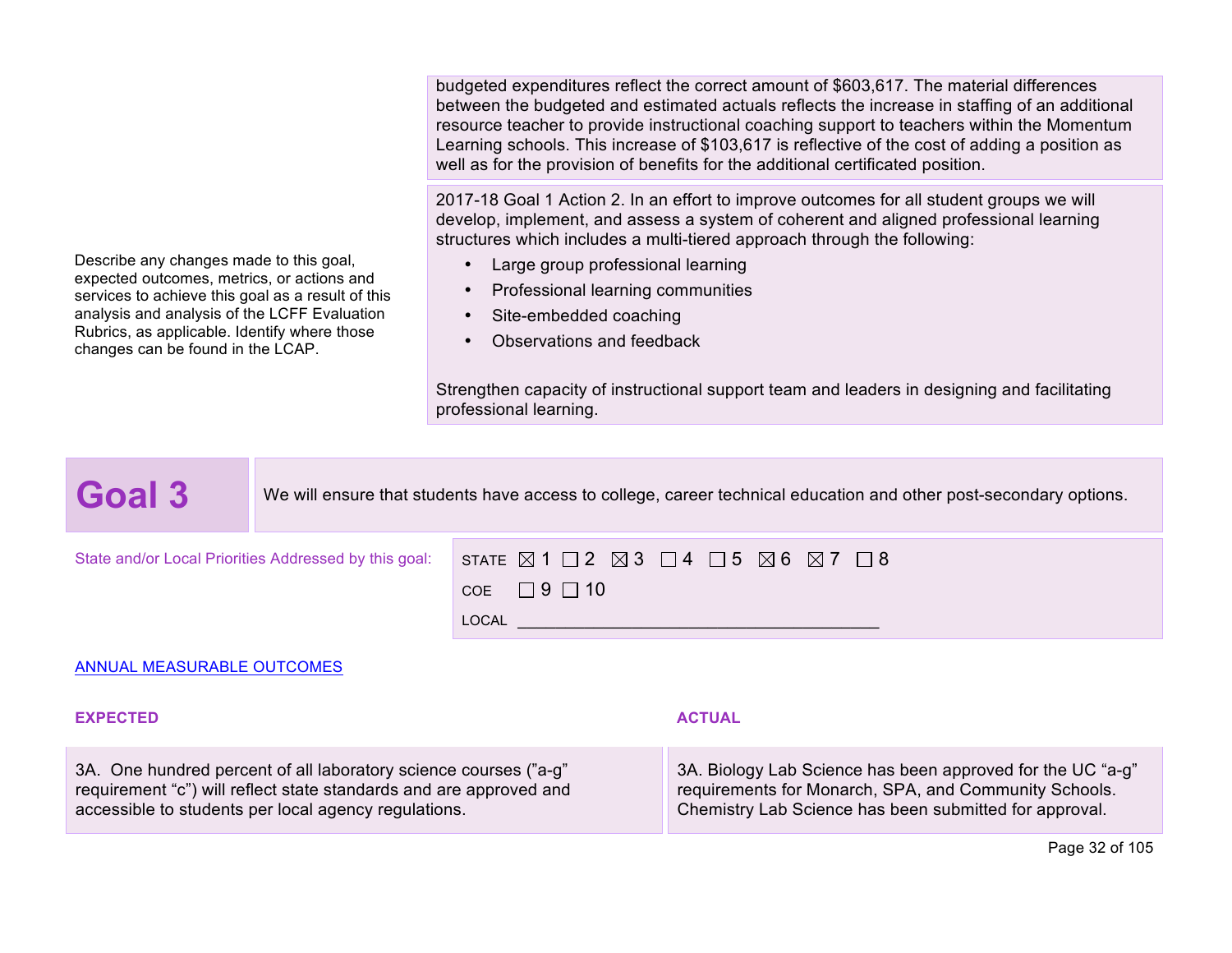| 3B. The average number of successful completion of UC-approved "a-g"                                                                                                                                                                                                                                                                                                                                                                            | 3B. The average number of UC "a-g" enrollments year to date                                                                                                                             |
|-------------------------------------------------------------------------------------------------------------------------------------------------------------------------------------------------------------------------------------------------------------------------------------------------------------------------------------------------------------------------------------------------------------------------------------------------|-----------------------------------------------------------------------------------------------------------------------------------------------------------------------------------------|
| course enrollments per student will increase from the baseline of four                                                                                                                                                                                                                                                                                                                                                                          | is 5.6. Data on the average number of successful "a-g" course                                                                                                                           |
| courses per student to 4.25 at the completion 2016-2017 school year.                                                                                                                                                                                                                                                                                                                                                                            | completions per pupil will be available in June 2017.                                                                                                                                   |
| 3C. Add two more CTE courses (aligned to the industry sectors in the area)                                                                                                                                                                                                                                                                                                                                                                      | 3C. Momentum Learning currently has 10 approved CTE                                                                                                                                     |
| to the 2014-15 base of six CTE courses.                                                                                                                                                                                                                                                                                                                                                                                                         | courses.                                                                                                                                                                                |
| 3D. Students who are enrolled in North Coastal Academy, who have                                                                                                                                                                                                                                                                                                                                                                                | 3D. North County Academy - To-date of the 43 cumulative                                                                                                                                 |
| transition goals, will achieve 75 percent of their ITP goals.                                                                                                                                                                                                                                                                                                                                                                                   | transition goals, 26 cumulative transition goals have been met.                                                                                                                         |
| 3E. 90 percent of students in Community and Court schools have access to                                                                                                                                                                                                                                                                                                                                                                        | 3E. Momentum Learning currently has 1:1 student access to                                                                                                                               |
| 1:1 technology.                                                                                                                                                                                                                                                                                                                                                                                                                                 | technology.                                                                                                                                                                             |
| 3F. Increase number and percent of students meeting the Early Assessment<br>Program "college-ready" or "conditionally college-ready" status on Grade 11<br>Smarter Balanced assessment by 5 percent over 2014-2015 baseline of 13<br>percent for ELA and 1 percent for mathematics. (Using 2014-15 as the<br>constant-base Year 1 will show 5 percent increase; Year 2 will show 10<br>percent increase; Year 3 will show 15 percent increase). | 3F. The results from the 2015-16 CAASPP "college-ready"<br>and/or "conditionally college-ready" reflect 5 percent for ELA<br>and 1 percent for math. Neither result reaches the target. |
| 3G. Ten percent of eligible students will take and pass one or more AP                                                                                                                                                                                                                                                                                                                                                                          | 3G. Year-to-date, no students have been enrolled in AP                                                                                                                                  |
| exams with a three or higher                                                                                                                                                                                                                                                                                                                                                                                                                    | classes.                                                                                                                                                                                |

# ACTIONS / SERVICES

Duplicate the Actions/Services from the prior year LCAP and complete a copy of the following table for each. Duplicate the table as needed.

Action **A** 

|                  | <b>PLANNED</b>                            | <b>ACTUAL</b>                                                                                             |
|------------------|-------------------------------------------|-----------------------------------------------------------------------------------------------------------|
| Actions/Services |                                           | Continue teacher workgroups to develop UC "a-g" approval has been granted for Biology Lab, Art 1, Digital |
|                  | "a-g" aligned course descriptions, tasks, | Media Arts, Guitar, Photography, and Theater. Chemistry Lab is                                            |

Page 33 of 105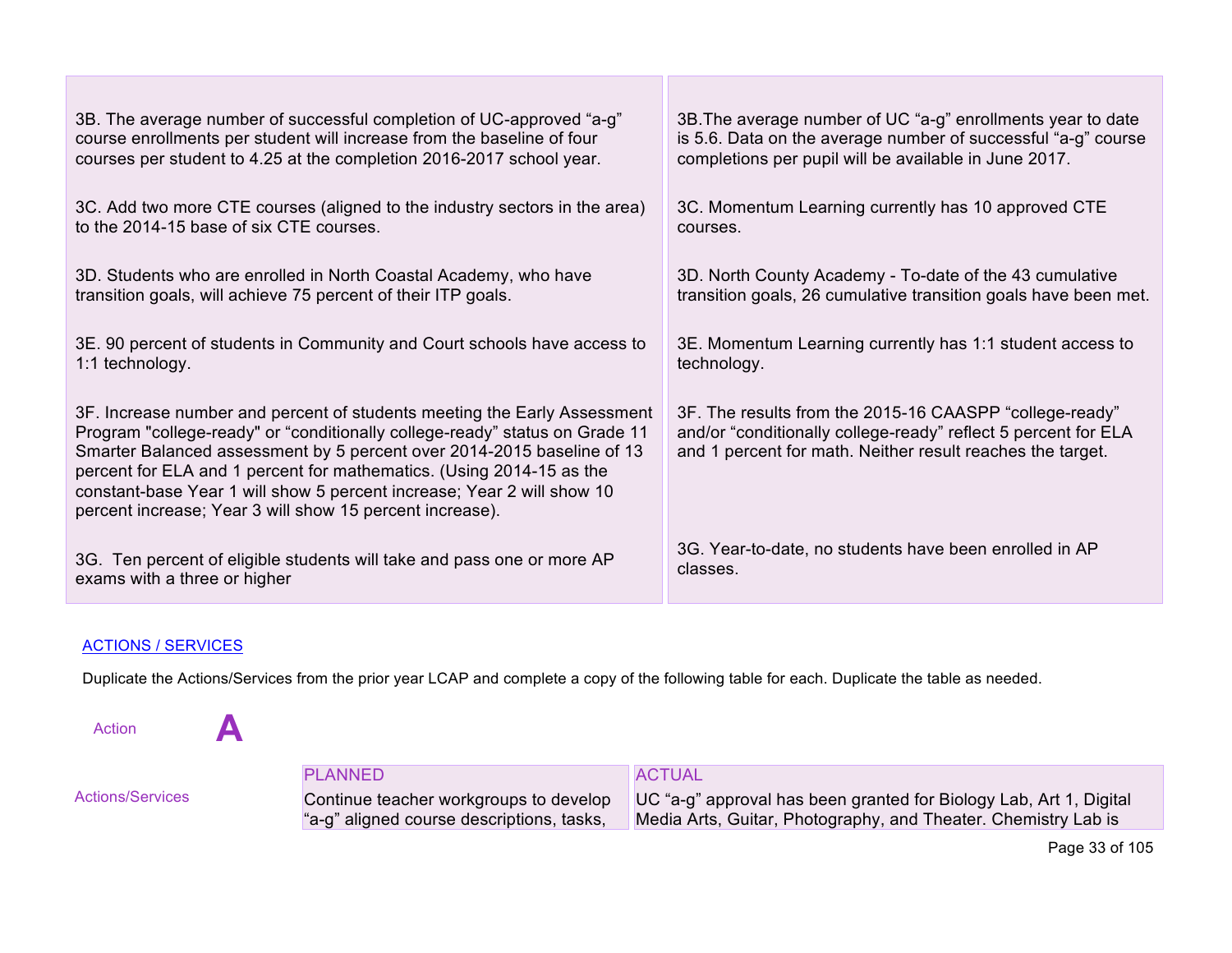|                         | competencies, and embedded<br>assessments for science and VAPA<br>courses.                         | pending.                                                                                                                                                                               |
|-------------------------|----------------------------------------------------------------------------------------------------|----------------------------------------------------------------------------------------------------------------------------------------------------------------------------------------|
|                         | <b>BUDGETED</b>                                                                                    | <b>ESTIMATED ACTUAL</b>                                                                                                                                                                |
|                         | Total S/C Funding = \$39,800                                                                       | Total S/C Funding = \$76,218                                                                                                                                                           |
| <b>Expenditures</b>     | <b>Certificated Salary and Benefits</b>                                                            | <b>Certificated Salary and Benefits</b>                                                                                                                                                |
|                         | \$39,800 (S/C)                                                                                     | \$76,218 (S/C)                                                                                                                                                                         |
|                         |                                                                                                    |                                                                                                                                                                                        |
| В<br><b>Action</b>      |                                                                                                    |                                                                                                                                                                                        |
|                         | <b>PLANNED</b>                                                                                     | <b>ACTUAL</b>                                                                                                                                                                          |
| <b>Actions/Services</b> | Develop and pilot models of competency-<br>based assessment and the awarding of<br>course credits. | Momentum Learning will continue to work<br>with SDCOE Learning and Leadership<br>Services to develop competency-based<br>assessments. No formal models have been<br>developed to date. |
|                         | <b>BUDGETED</b>                                                                                    | <b>ESTIMATED ACTUAL</b>                                                                                                                                                                |
|                         | Total $S/C = $39,224$                                                                              | Total $S/C = $6,638$                                                                                                                                                                   |
| <b>Expenditures</b>     | <b>Certificated Salary and Benefits</b>                                                            | <b>Certificated Salary and Benefits</b>                                                                                                                                                |
|                         | \$39,224 (S/C)                                                                                     | \$6,638 (S/C)                                                                                                                                                                          |
|                         |                                                                                                    |                                                                                                                                                                                        |
| <b>Action</b>           |                                                                                                    |                                                                                                                                                                                        |
|                         | <b>PLANNED</b>                                                                                     | <b>ACTUAL</b>                                                                                                                                                                          |
|                         | Identify and purchase resources and create                                                         | Ongoing throughout the 2016-17 school year. In addition to                                                                                                                             |

Actions/Services

Identify and purchase resources and create personalized learning plans for digital literacy and high-quality VAPA, STEM, and CTE courses.

Ongoing throughout the 2016-17 school year. In addition to equipment and supplies for our CTE courses, Momentum Learning has invested in a wide variety of VAPA supports such as a portable stage, DSLR cameras, art supplies, (paints, canvases, brushes, etc.) art texts, sound equipment,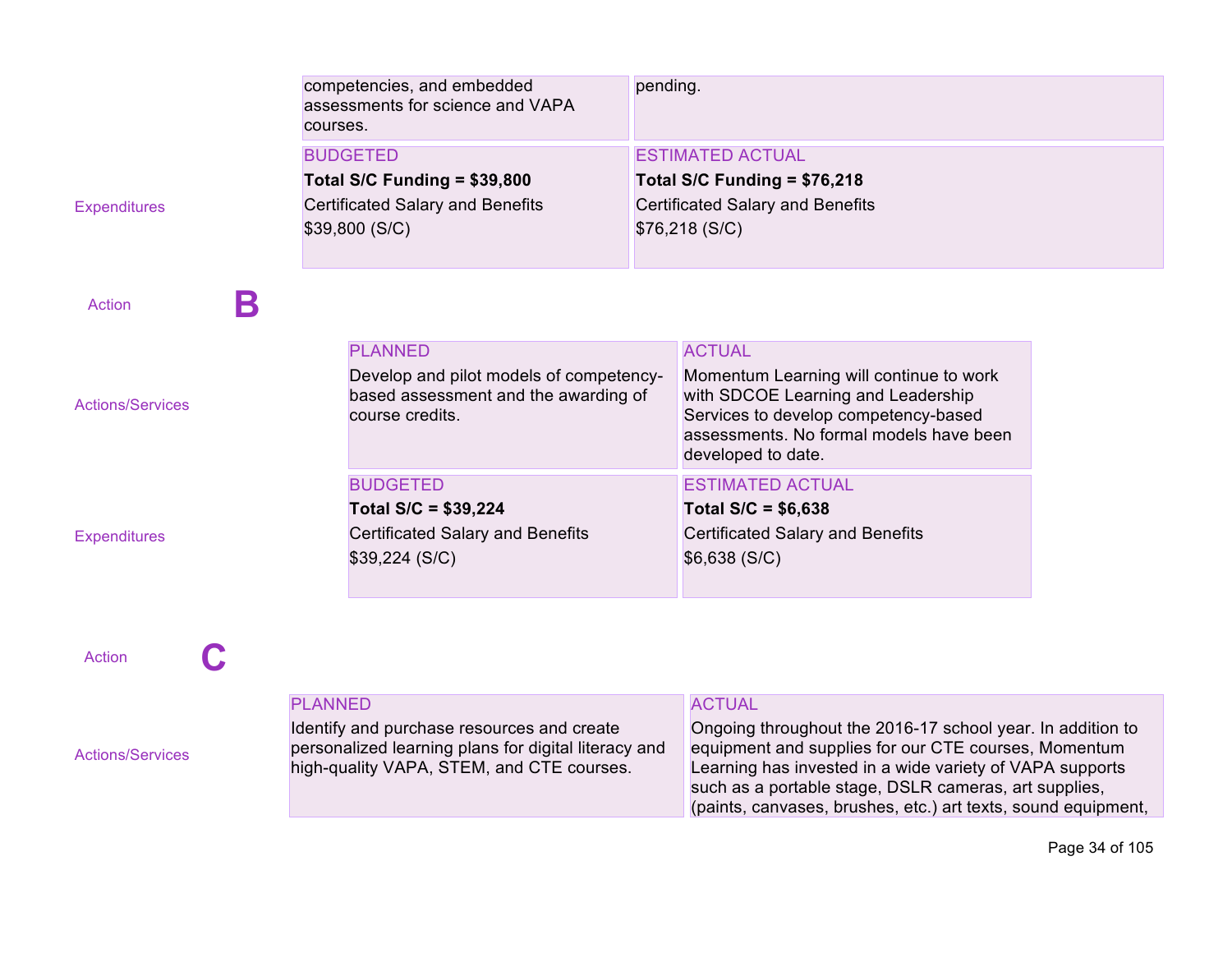|                                          | and recording equipment.                |
|------------------------------------------|-----------------------------------------|
| <b>BUDGETED</b>                          | <b>ESTIMATED ACTUAL</b>                 |
| <b>Total S/C Funding = \$562,500</b>     | Total S/C Funding = $$686,948$          |
| Total Title I-A = \$130,000              | <b>Total Title I-A = \$105,051</b>      |
| <b>Certificated Salary and Benefits</b>  | <b>Certificated Salary and Benefits</b> |
| \$361,000 (S/C)                          | \$363,075(S/C)                          |
| <b>Classified Salary and Benefits</b>    | <b>Classified Salary and Benefits</b>   |
| \$110,000 (Title I-A) Books and Supplies | \$105,051 (Title I-A)                   |
| \$140,500 (S/C)                          | <b>Books and Supplies</b>               |
| Services and Other Operating Expenses    | \$72,720 (S/C)                          |
| \$51,000 (S/C)                           | Equipment                               |
| \$20,000 (Title I-A)                     | \$175,000(S/C)                          |
| <b>Capital Outlay</b>                    | Services and Other Operating Expenses   |
| \$10,000 (S/C)                           | \$66,153(S/C)                           |
|                                          | <b>Capital Outlay</b>                   |
|                                          | \$10,000(S/C)                           |

Action **D Empty Cell Empty Cell**

#### Actions/Services

## PLANNED

Provide intersessions for all identified students to ensure continuity of instruction. All intersessions will include:

- Clear learning intentions and success criteria
- Clear instructional monitoring foci for teachers
- Established communication system to

# ACTUAL

In support of ensuring all instructional programs maintain high academic expectations and ensure all students are college and career-ready, intersession academic programs include instructional plans that outline learning intentions and success criteria.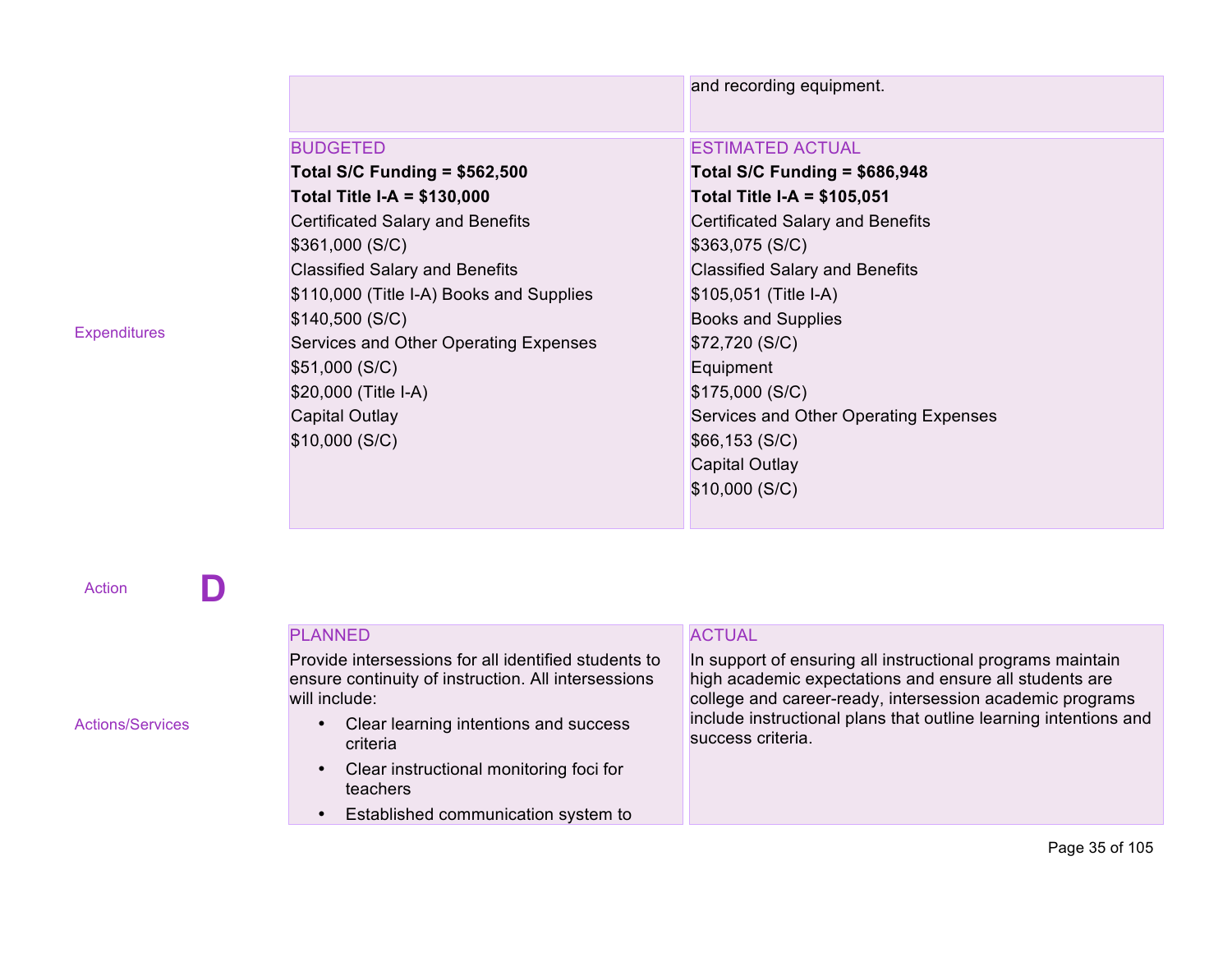|                         | report learning results to the regular<br>classroom teacher(s)                                                                                                                                     |                                                                                                                                                                                                                                                                                                                                                           |
|-------------------------|----------------------------------------------------------------------------------------------------------------------------------------------------------------------------------------------------|-----------------------------------------------------------------------------------------------------------------------------------------------------------------------------------------------------------------------------------------------------------------------------------------------------------------------------------------------------------|
|                         | <b>BUDGETED</b>                                                                                                                                                                                    | <b>ESTIMATED ACTUAL</b>                                                                                                                                                                                                                                                                                                                                   |
|                         | <b>Total S/C Funding = \$1,146,400</b>                                                                                                                                                             | <b>Total S/C Funding = \$1,238,092</b>                                                                                                                                                                                                                                                                                                                    |
| <b>Expenditures</b>     | Certificated Salary and Benefits \$1,146,400 (S/C)                                                                                                                                                 | Certificated Salary and Benefits \$1,238,092 (S/C)                                                                                                                                                                                                                                                                                                        |
| Action<br>H             | <b>PLANNED</b>                                                                                                                                                                                     | <b>ACTUAL</b>                                                                                                                                                                                                                                                                                                                                             |
| <b>Actions/Services</b> | Develop CTE pathways that represent our local<br>industry sectors and one additional course in<br>hospitality and tourism, HVAC, welding, graphic<br>arts, and green technology sectors this year. | In support of college and career-readiness and increasing<br>access to post-secondary options, Momentum Learning is<br>now offering CTE courses in digital media arts, fire sciences,<br>horticulture, graphic arts, culinary arts, construction<br>technology, and woodworking essentials. Continuing to<br>develop CTE pathways will remain a priority. |
|                         | <b>BUDGETED</b>                                                                                                                                                                                    | <b>ESTIMATED ACTUAL</b>                                                                                                                                                                                                                                                                                                                                   |
|                         | Total S/C Funding = $$73,750$                                                                                                                                                                      | Total S/C Funding = $$72,443$                                                                                                                                                                                                                                                                                                                             |
| <b>Expenditures</b>     | <b>Classified Salary and Benefits</b>                                                                                                                                                              | <b>Classified Salary and Benefits</b>                                                                                                                                                                                                                                                                                                                     |

Action **F** 

Actions/Services

PLANNED Conduct a review of current and incoming students who may need or be eligible for AP coursework, and identify course options (such as online courses, concurrent enrollment, etc.).

\$73,750 (S/C)

# ACTUAL

\$72,443 (S/C)

Annual Course Plans are developed by counselors for all students enrolling in Momentum Learning. This would include Advanced Placement coursework, as needed.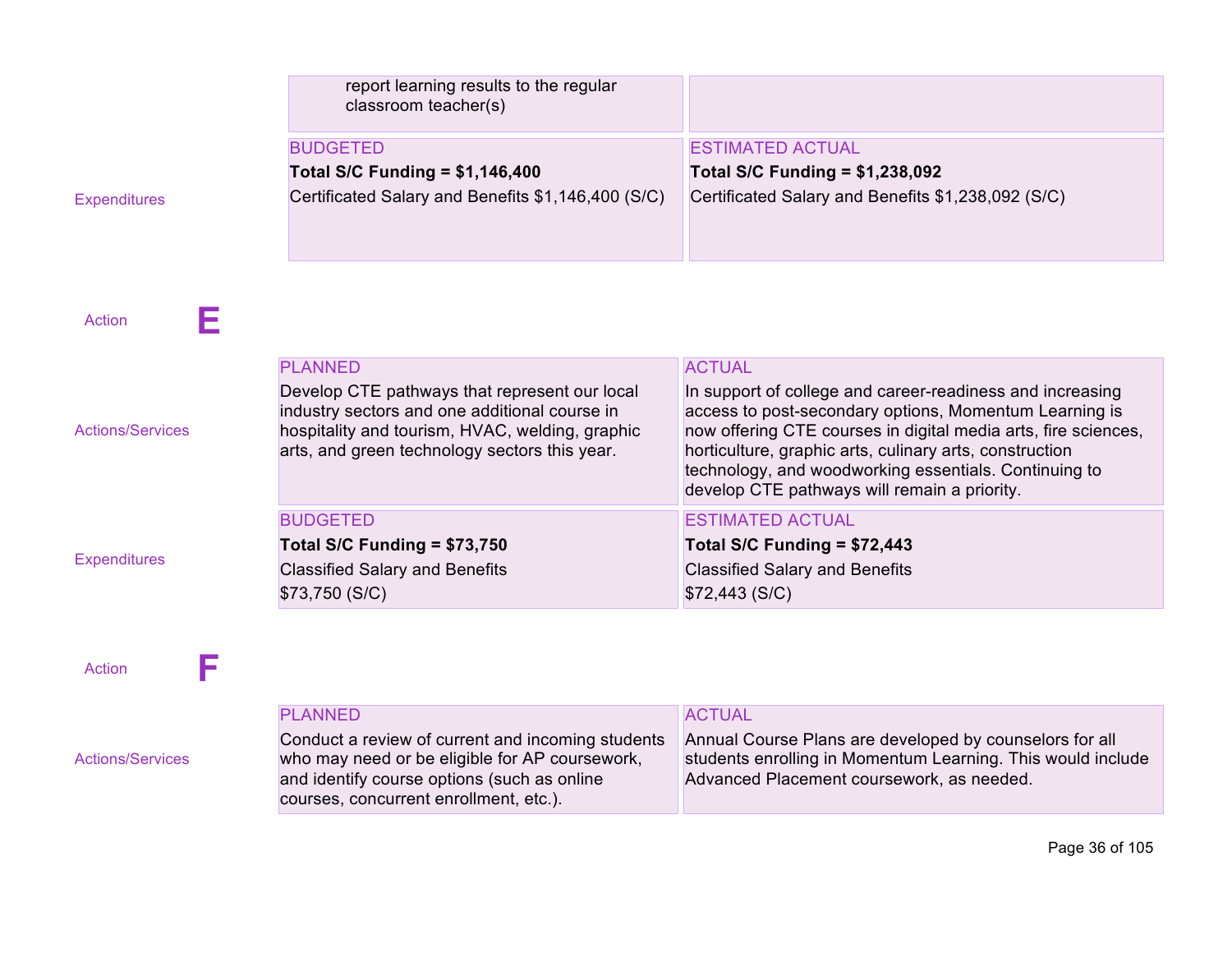**Expenditures** 

BUDGETED

Counselors Funding see Goal 3, Action B

ESTIMATED ACTUAL See Goal 3 Action B for associated costs.

#### **ANALYSIS**

Complete a copy of the following table for each of the LEA's goals from the prior year LCAP. Duplicate the table as needed.

Use actual annual measurable outcome data, including performance data from the LCFF Evaluation Rubrics, as applicable.

| Describe the overall implementation of the<br>actions/services to achieve the articulated<br>goal.                       | The Actions and Services identified for Goal 3 have been partially implemented. Additional UC<br>"a-g" courses have been submitted and approved. Embedded assessments for science and<br>VAPA courses have yet to be developed. There have been no formal models of competency-<br>based assessment for the awarding of course credit.<br>Resources for VAPA and CTE have been identified and purchased; however, high-quality<br>resources for STEM still need to be identified.<br>Intersessions were conducted in Court and Community schools, Monarch, and San Pasqual<br>Academy with mixed results. Often times, visiting teachers struggled to provide high-quality<br>instruction.<br>Additional CTE courses were developed and approved to provide a greater variety of career<br>preparedness. Continuing to develop and refine CTE pathways will remain an action item moving<br>forward. Although online AP options exist, no students have taken them year-to-date. |
|--------------------------------------------------------------------------------------------------------------------------|----------------------------------------------------------------------------------------------------------------------------------------------------------------------------------------------------------------------------------------------------------------------------------------------------------------------------------------------------------------------------------------------------------------------------------------------------------------------------------------------------------------------------------------------------------------------------------------------------------------------------------------------------------------------------------------------------------------------------------------------------------------------------------------------------------------------------------------------------------------------------------------------------------------------------------------------------------------------------------|
| Describe the overall effectiveness of the<br>actions/services to achieve the articulated<br>goal as measured by the LEA. | While many of the objectives for Goal 3 have been met, it remains difficult to determine their<br>impact on college and career-readiness. The 2016-17 CAASPP assessments will take place in<br>May 2017 and the results will not be available until August 2017. Biology Lab Science has been<br>approved for the UC "a-g" requirements for Monarch, SPA, and Community Schools.                                                                                                                                                                                                                                                                                                                                                                                                                                                                                                                                                                                                 |
|                                                                                                                          | The average number of UC "a-g" enrollments year to date is 5.6. Data on the average number of<br>successful UC "a-g" course completions will be available in July. Momentum Learning currently<br>has 10 approved CTE courses.                                                                                                                                                                                                                                                                                                                                                                                                                                                                                                                                                                                                                                                                                                                                                   |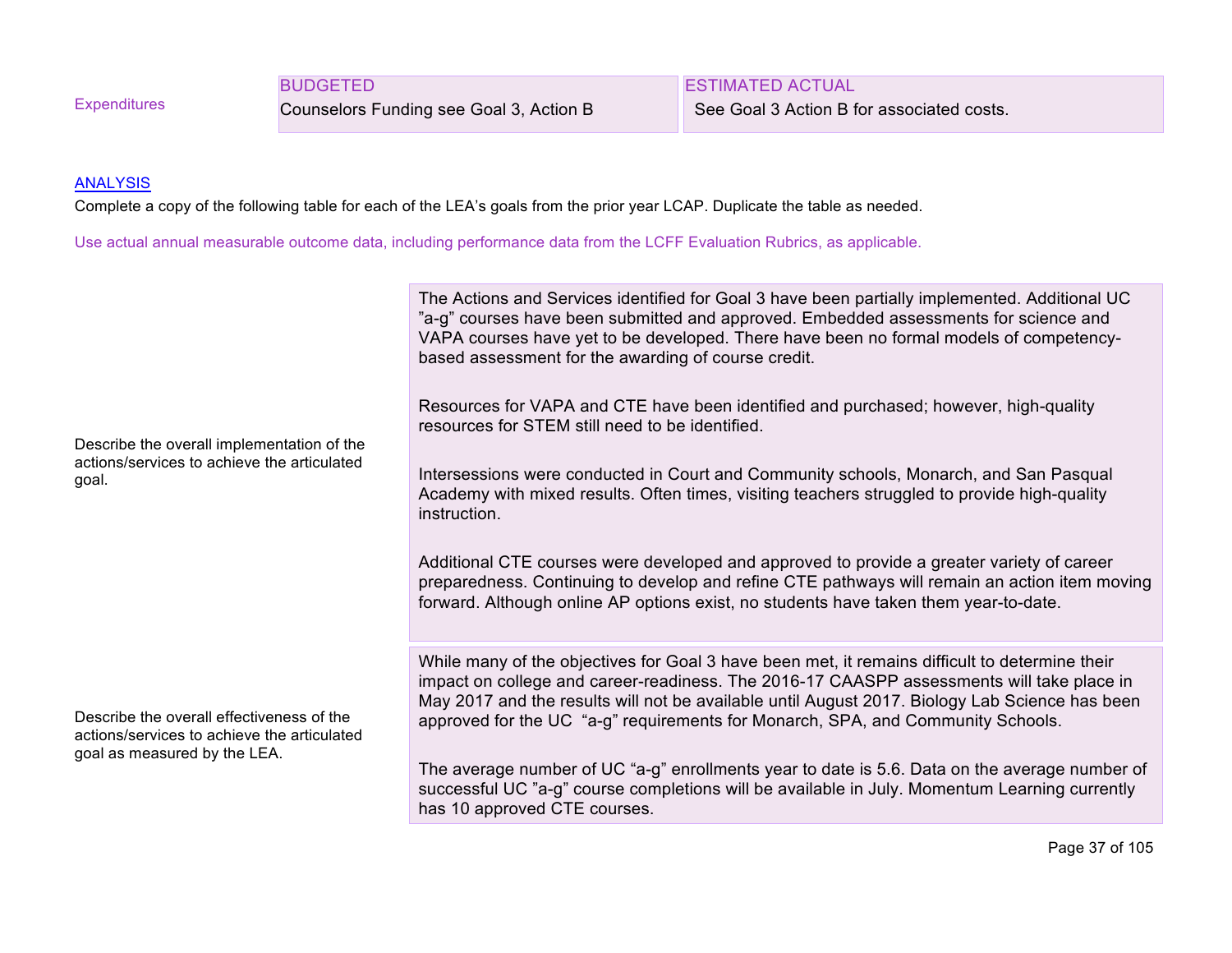Momentum Learning has attained a 1:1 ratio of students to technology with Chromebooks.

North County Academy reports 26 of 43 cumulative transition goals have been met as of March 15, 2017, and anticipates 100 percent by the end of the school year.

The 2015-16 CAASPP results reflect 5 percent of students were college-ready or conditionallycollege ready in English and 1 percent in math.

The estimated Actual Expenditures will be nearly \$200,000 over the budget. There were teacher vacancies in Goal 1 and some weren't hired until late in the fiscal year. This caused an increase in teacher substitutes and intersession costs. Counselor intersession is also higher.

Within Goal 3 Action B totals for LCFF S/C, the budgeted expenditures were updated to \$39,224 for certificated salaries and benefits (previously reflected as \$39,200) to correct the typographical error and to reflect the actual SDCOE budgeted amounts. The estimated budgeted expenditures reflect the correct amount of \$6,638. The material difference between the budgeted and estimated actual expenditures in the amount of \$32,586 is the result of a position vacancy, this has resulted in a cost savings. Other substitute costs were not encumbered due to this being a certificated management vacancy.

Develop, implement and assess a system of coherent and aligned professional learning structures which includes a multi-tiered approach through the following:

- Large group professional learning
- Professional learning communities
- Site-embedded coaching
- Observations and feedback

Strengthen capacity of instructional support team and implement differentiated learning models to respond to the needs of diverse learners that promotes opportunities for remediation, acceleration, and increase access to a broad course of study including the following programs:

Interdisciplinary project based learning (iPBL)

Explain material differences between Budgeted Expenditures and Estimated Actual Expenditures.

Describe any changes made to this goal, expected outcomes, metrics, or actions and services to achieve this goal as a result of this analysis and analysis of the LCFF Evaluation Rubrics, as applicable. Identify where those changes can be found in the LCAP.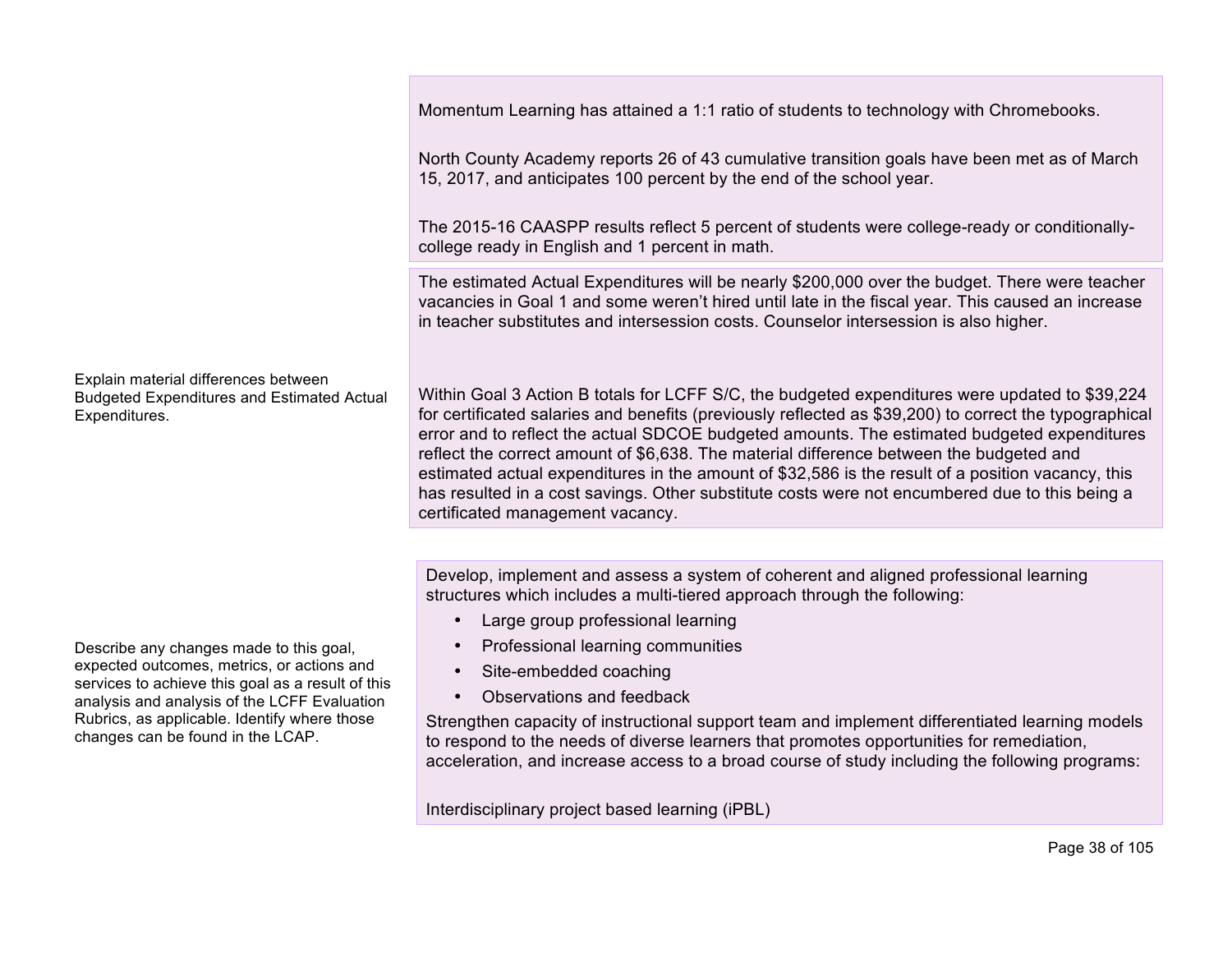| Integrated ELA/ELD        |  |  |
|---------------------------|--|--|
| Integrated CTE            |  |  |
| Independent study         |  |  |
|                           |  |  |
| Concurrent enrollment     |  |  |
| UC "a-g" approved courses |  |  |

**Goal 4.** We will work effectively with parents, families, and community partners to support student learning and achievement learning and achievement.

State and/or Local Priorities Addressed by this goal:

| STATE $\Box$ 1 $\Box$ 2 $\boxtimes$ 3 $\Box$ 4 $\boxtimes$ 5 $\boxtimes$ 6 $\Box$ 7 $\Box$ 8 |  |  |  |  |  |
|----------------------------------------------------------------------------------------------|--|--|--|--|--|
| $COE$ $\Box$ 9 $\Box$ 10                                                                     |  |  |  |  |  |
| LOCAL                                                                                        |  |  |  |  |  |
|                                                                                              |  |  |  |  |  |
|                                                                                              |  |  |  |  |  |

#### ANNUAL MEASURABLE OUTCOMES

#### **EXPECTED ACTUAL** 4A: At least 90 percent of parents or guardians will support student learning and achievement through one or more of the following events this school year: Attend student-led conference Phone conference/electronic conference with the teacher/counselor 4A. Parents, Probation, and stakeholders actively participate on school site councils, DELAC, and DAC. One hundred twenty-two parents have taken part in workshops during the 2016-17 school year; 138 have taken part in Restorative Practices Circles year-to- date; 200 parents have utilized the Parent/Family Network Centers, and203 parents have attended parent/teacher conferences, open

Page 39 of 105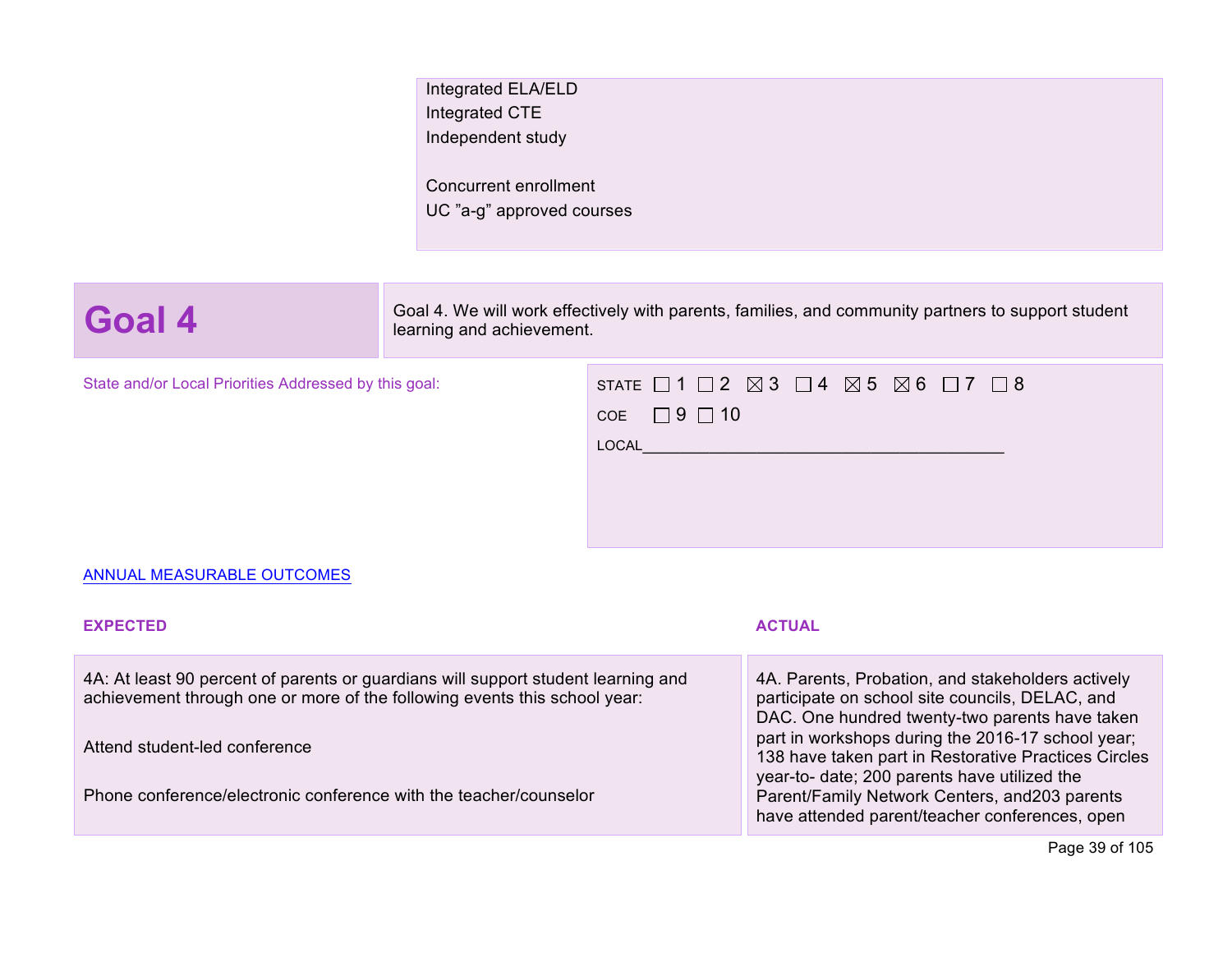| Review and sign progress reports                                                                                                                                                                                                                      | house events, and student-led exhibitions.                                                                                                                                                                                                                                                                                                                                                                                                                        |
|-------------------------------------------------------------------------------------------------------------------------------------------------------------------------------------------------------------------------------------------------------|-------------------------------------------------------------------------------------------------------------------------------------------------------------------------------------------------------------------------------------------------------------------------------------------------------------------------------------------------------------------------------------------------------------------------------------------------------------------|
| Attend a transition conference                                                                                                                                                                                                                        |                                                                                                                                                                                                                                                                                                                                                                                                                                                                   |
| Attend a performance or exhibition<br>4C. Increase by 5 percent from the previous year the number of parents/guardians,<br>business partners, probation, and outside agencies attending stakeholder<br>involvement events and decision-making forums. | 4C. Parents, Probation, and stakeholders actively<br>participate on school site councils, DELAC, and<br>DAC. One hundred twenty-two parents have taken<br>part in workshops during the 2016-17 school year;<br>138 have taken part in Restorative Practices Circles<br>year-to- date; 200 parents have utilized the<br>Parent/Family Network Centers; 203 parents have<br>attended parent/teacher conferences, open house<br>events, and student-led exhibitions. |
| 4D. Where appropriate, at least 90 percent of transitional-aged students, ages 14<br>years and older, will participate in their annual or tri-annual IEP meetings.                                                                                    | 4D North County Academy to date 100 percent of<br>the students have participated in their IEPs.<br>4D Friendship - 88 percent of the students have<br>participated in their IEPs.                                                                                                                                                                                                                                                                                 |
| 4E. In special education programs, annually offer five parent engagement activities.                                                                                                                                                                  | 4E Davila: To-date, in addition to IEP meetings, 14<br>parent engagement activities have been conducted.<br>4E Friendship: In addition to IEP meetings, 17<br>parent engagement activities have been held.<br>4E North County Academy: To-date, in addition to<br>IEP meetings, six parent engagement activities<br>have been conducted.<br>4E Parents are offered family therapy support two<br>times per month throughout the school year.                      |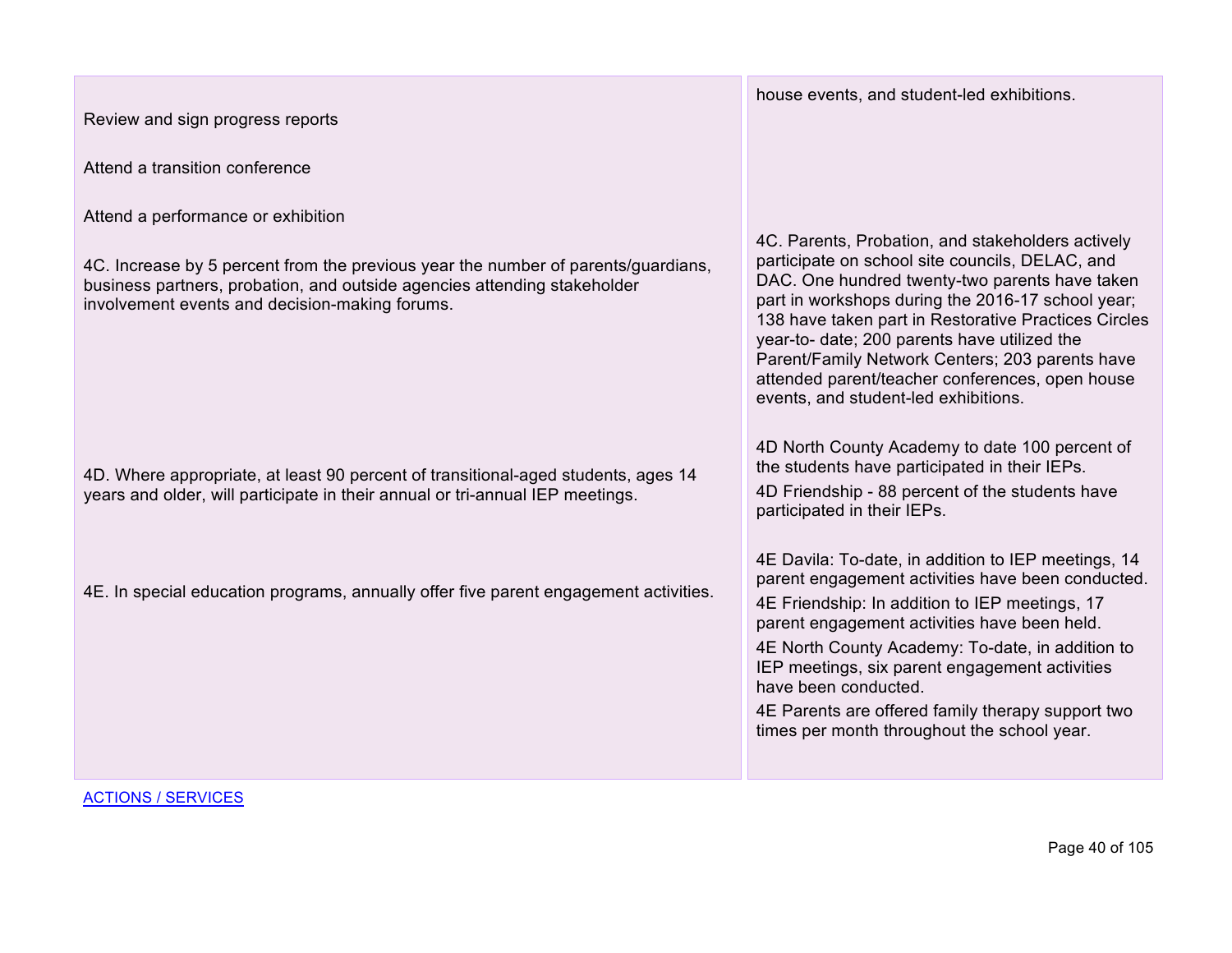Duplicate the Actions/Services from the prior year LCAP and complete a copy of the following table for each. Duplicate the table as needed.

Action **A** 

| <b>Actions/Services</b> | <b>PLANNED</b><br>Offer professional learning in English and Spanish<br>to parents to enhance home and school partnership<br>as well as parental interests (English & Spanish):<br>Restorative Practices; trauma-informed care;<br>learning and behavior; U.S. school system; and<br>other topics selected by parents and families. | <b>ACTUAL</b><br>Momentum Learning parent and family liaisons<br>continue to engage parents in a variety of<br>workshops including Restorative Practices<br>training. The Families in Motion series,<br>operated in conjunction with the San Diego<br>Police Department offers six weeks of training<br>for families on topics such as family<br>communication, college and career readiness,<br>teenage drug and alcohol use and gang<br>awareness. |
|-------------------------|-------------------------------------------------------------------------------------------------------------------------------------------------------------------------------------------------------------------------------------------------------------------------------------------------------------------------------------|------------------------------------------------------------------------------------------------------------------------------------------------------------------------------------------------------------------------------------------------------------------------------------------------------------------------------------------------------------------------------------------------------------------------------------------------------|
| <b>Expenditures</b>     | <b>BUDGETED</b><br>Total Title I-D = $$140,000$<br>Classified Salary & Benefits \$140,000 (Title I-D)                                                                                                                                                                                                                               | <b>ESTIMATED ACTUAL</b><br>Total Title I-D = $$145,804$<br>Classified Salary & Benefits \$145,804 (Title I-<br>D)                                                                                                                                                                                                                                                                                                                                    |

Action **B** 

Actions/Services

#### PLANNED

Parent/guardians and staff are provided authentic opportunities to give input on school programs through multi-communication systems including LCAP stakeholder feedback and school site councils, which will be monitored and refined as needed.

#### **ACTUAL**

LCAP updates are provided at San Diego County Board of Education meetings, school site council meetings, and DELAC/DAC meetings throughout the year. In addition, LCAP community meetings were conducted on March 2, 2017, at Monarch and San Pasqual, and on March 7, 2017, at SCREC, SDCOE, and NCREC. Follow-up staff meetings were conducted by Momentum Learning principals following a similar protocol as the community forums.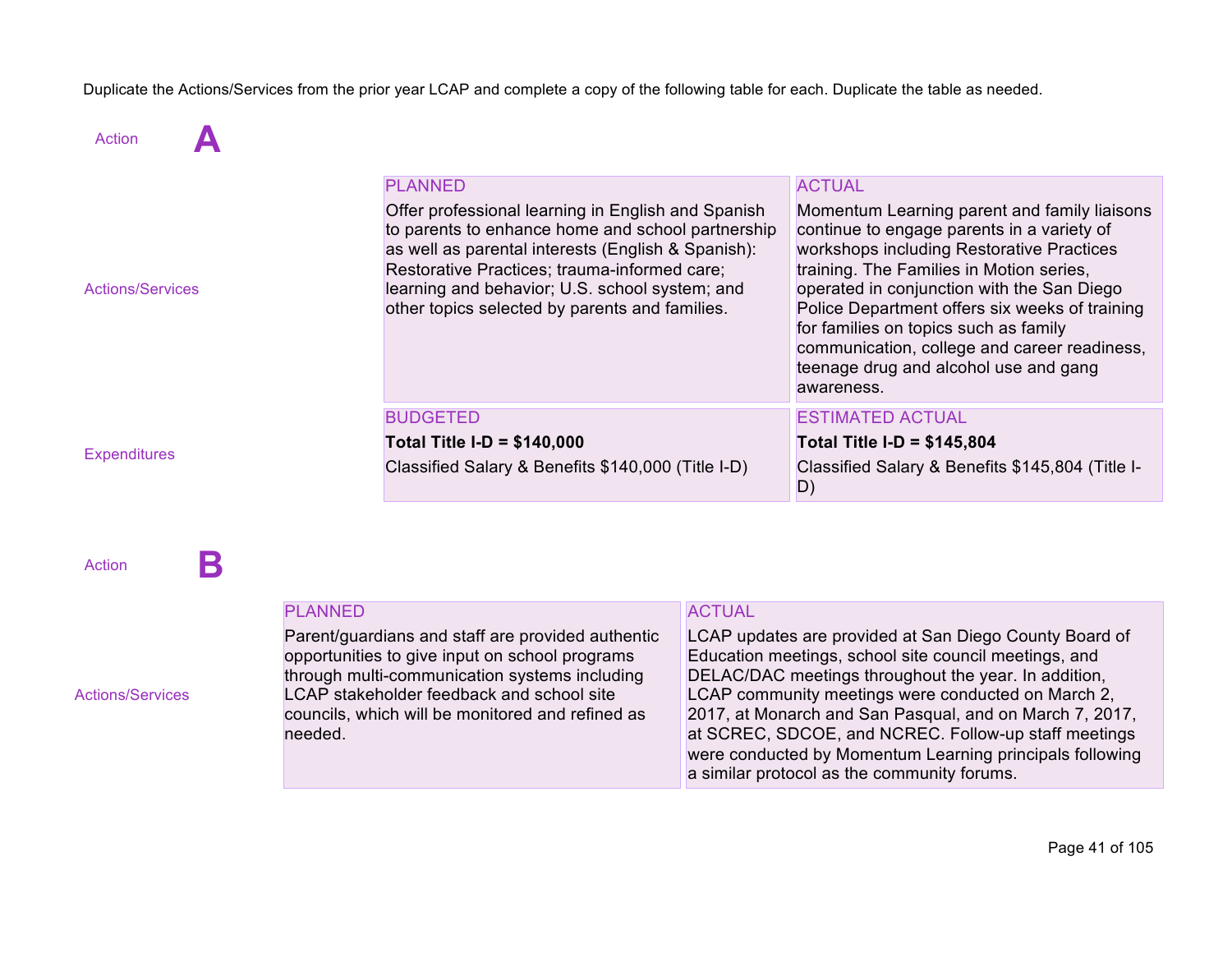| <b>Expenditures</b>     | <b>BUDGETED</b><br><b>Total S/C Funding = \$172,100</b><br><b>Total Title I-A = \$190,000</b><br>Classified Salary and Benefits \$172,100 (S/C)<br>\$190,000 (Title I-A) | <b>ESTIMATED ACTUAL</b><br><b>Total S/C Funding = \$175,882</b><br><b>Total Title I-A = \$202,938</b><br><b>Classified Salary and Benefits</b><br>\$175,882 (S/C)<br>\$202,938 (Title I-A) |
|-------------------------|--------------------------------------------------------------------------------------------------------------------------------------------------------------------------|--------------------------------------------------------------------------------------------------------------------------------------------------------------------------------------------|
| <b>Action</b>           |                                                                                                                                                                          |                                                                                                                                                                                            |
| <b>Actions/Services</b> | <b>PLANNED</b><br>Conduct and refine workshops regarding<br>facilitation, materials, and content received from<br>parent/guardians and teachers on a quarterly<br>basis. | <b>ACTUAL</b><br>Feedback is solicited from all stakeholders throughout the<br>year to refine workshops and trainings                                                                      |
| <b>Expenditures</b>     | <b>BUDGETED</b><br>Total S/C Funding = \$5,000<br>Services and Other Operating Expenses<br>\$5,000(S/C)                                                                  | <b>ESTIMATED ACTUAL</b><br>Total S/C Funding = \$22,914<br>Title I-A= \$0<br>Services and Other Operating Expenses<br>\$22,914 (S/C)                                                       |
| D<br>Action             |                                                                                                                                                                          |                                                                                                                                                                                            |
|                         | <b>PLANNED</b>                                                                                                                                                           | <b>ACTUAL</b><br>Ongoing meetings are conducted with San Diego County                                                                                                                      |

Align and monitor supports (such as curriculum and materials and participation opportunities) from business and community partners for student learning needs through our annual update and

Actions/Services

Human Services, school districts, community colleges, and other partner agencies to support student learning in preparation for college, career, and community involvement.

Probation, San Diego Workforce Partnership, Health and

Page 42 of 105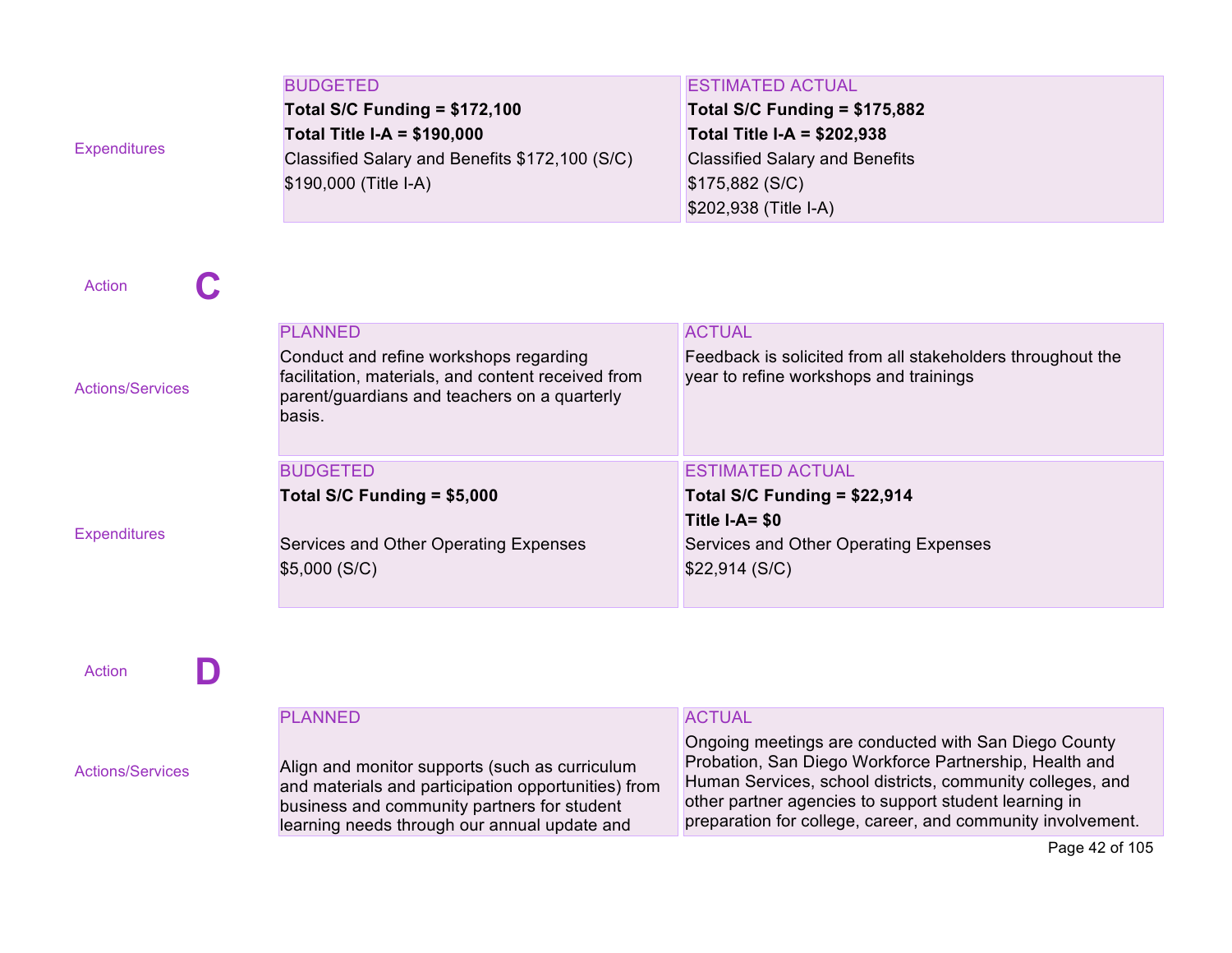|                         | ongoing partner meetings.                                                                                                                                                                                                                   |                                                                                                                                                                                                                                                                                                                                                                                                                                             |
|-------------------------|---------------------------------------------------------------------------------------------------------------------------------------------------------------------------------------------------------------------------------------------|---------------------------------------------------------------------------------------------------------------------------------------------------------------------------------------------------------------------------------------------------------------------------------------------------------------------------------------------------------------------------------------------------------------------------------------------|
|                         | <b>BUDGETED</b>                                                                                                                                                                                                                             | <b>ESTIMATED ACTUAL</b>                                                                                                                                                                                                                                                                                                                                                                                                                     |
| <b>Expenditures</b>     | No costs associated                                                                                                                                                                                                                         | No costs associated                                                                                                                                                                                                                                                                                                                                                                                                                         |
| Е<br>Action             | <b>PLANNED</b>                                                                                                                                                                                                                              | <b>ACTUAL</b>                                                                                                                                                                                                                                                                                                                                                                                                                               |
| <b>Actions/Services</b> | Continue to monitor, refine, and adjust a coherent<br>system of school-based support for students'<br>social, emotional, and behavioral health. Target<br>specific and different social, emotional, and<br>behavioral indicators each year. | 4E Davila: To-date in addition to IEP meetings, 14 parent<br>engagement activities have been conducted.<br>4E Friendship: In addition to IEP meetings, 17 parent<br>engagement activities have been held.<br>4E North County Academy: To-date, in addition to IEP<br>meetings, six parent engagement activities have been<br>conducted.<br>4E Parents are offered family therapy support two times per<br>month throughout the school year. |
| <b>Expenditures</b>     | <b>BUDGETED</b><br>Total $S/C = $349,600$<br><b>Certificated Salary and Benefits</b><br>\$146,200<br><b>Classified Salary and Benefits</b><br>\$195,400<br><b>Books/Supplies</b><br>\$8,000                                                 | <b>ESTIMATED ACTUAL</b><br>Total $S/C = $244,369$<br><b>Certificated Salary and Benefits</b><br>\$118,252<br><b>Classified Salary and Benefits</b><br>\$115,410<br><b>Books/Supplies</b><br>\$10,707                                                                                                                                                                                                                                        |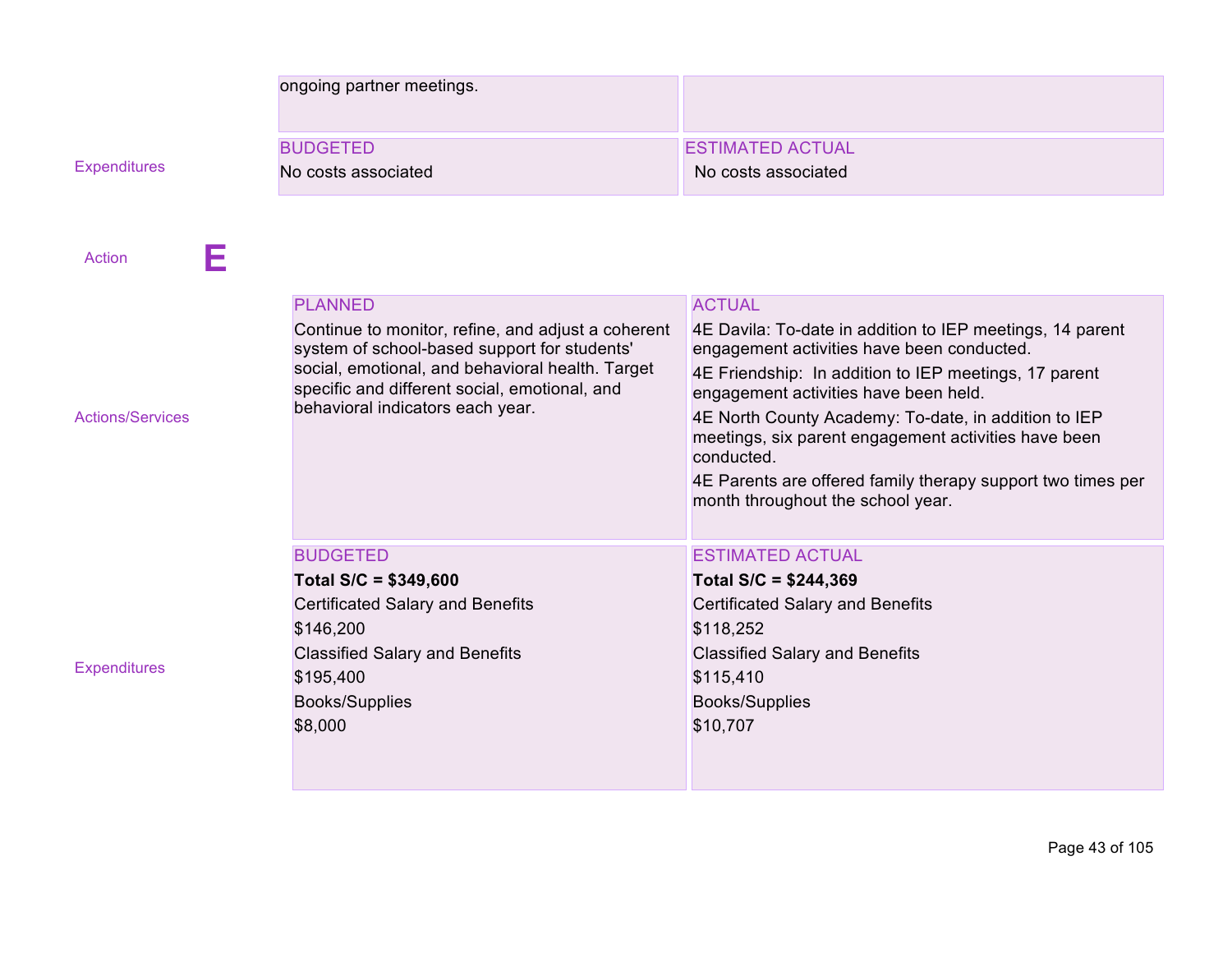# **Davila 4**

|                         | <b>PLANNED</b>                                                   | <b>ACTUAL</b>                                                                             |
|-------------------------|------------------------------------------------------------------|-------------------------------------------------------------------------------------------|
| <b>Actions/Services</b> | Provide an American Sign Language class for all<br>parents.      | Davila has provided American Sign Language training for<br>fourteen parents year-to-date. |
| <b>Expenditures</b>     | <b>BUDGETED</b><br><b>Costs funded through Special Education</b> | <b>ESTIMATED ACTUAL</b><br>Costs funded through Special Education                         |

#### **ANALYSIS**

**Action** 

Complete a copy of the following table for each of the LEA's goals from the prior year LCAP. Duplicate the table as needed.

Use actual annual measurable outcome data, including performance data from the LCFF Evaluation Rubrics, as applicable.

Actions and services outlined in this goal were implemented as planned. Parents and guardians were provided opportunities to take part in professional learning experiences to enhance home and school partnerships. These learning opportunities included Restorative Practices, college and career readiness, teenage drug and alcohol use, gang awareness, and family communication. Feedback from participants is regularly solicited to help refine and plan future trainings.

Describe the overall implementation of the actions/services to achieve the articulated goal.

LCAP updates were provided at DELAC and DAC meetings. Parents and other stakeholders taking part on school site councils were also provided updates. In addition, LCAP Community Input forums were held on March 2, 2017 at Monarch and San Pasqual Academy, and on March 9, 2017, at the South County Regional Education Center, SDCOE, and the North County Regional Education Center.

Ongoing meetings are conducted with San Diego County Probation, San Diego Workforce Partnership, Health and Human Services, school districts, community colleges and other partner agencies to support student learning in preparation for college and career.

Davila Day, Friendship, and North County Academy conducted school-based parent engagement

Page 44 of 105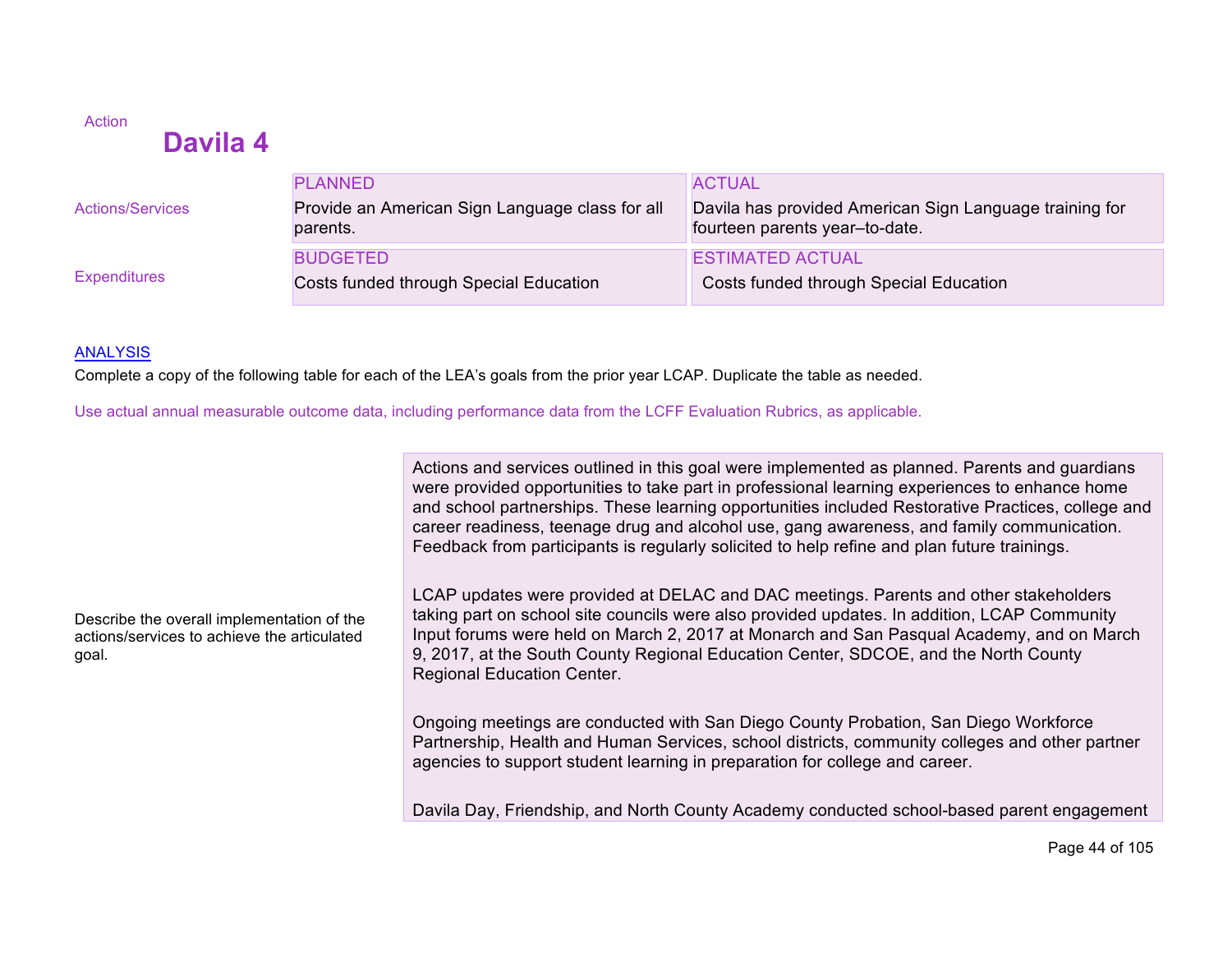activities to support the students' social, emotional, and behavioral health. In addition, Davila provided American Sign Language (ASL) training for parents.

As a result of the focus on working effectively with parents, families, and community partners to support student learning and achievement, the following outcomes were achieved:

- 122 parents took part in workshops during the 2016-17 school year
- 138 took part in Restorative Circles
- 200 parents have utilized the Parent/Family Network Centers
- 203 parents have taken part in parent/teacher conferences, open houses, and studentled exhibitions.
- 214 parents responded to LCAP input calls from parent family liaisons
- Five separate LCAP Community Input forums were conducted on March 2 and 9, 2017
- LCAP updates were provided at San Diego County Board of Education meetings, DELAC, DAC, and school site council meetings
- At our special education programs, Davila had100 percent, Friendship 88 percent, and NCA 100 percent of their students take part in their IEPs
- 35 parent engagement activities have been held at the special education schools

The estimated actual expenditures will be lower due to a vacant social worker position not being filled as well as to a certificated management position that went unfilled for the duration of the 2016-17 school year.

Within Goal 4 Action E totals for LCFF S/C, the budgeted expenditures were updated to \$349,600 (previously reflected as \$349,709) to correct the typographical error and to reflect the actual SDCOE budgeted amounts. The estimated budgeted expenditures reflect the correct amount of \$244,639

Describe the overall effectiveness of the actions/services to achieve the articulated goal as measured by the LEA.

Explain material differences between Budgeted Expenditures and Estimated Actual Expenditures.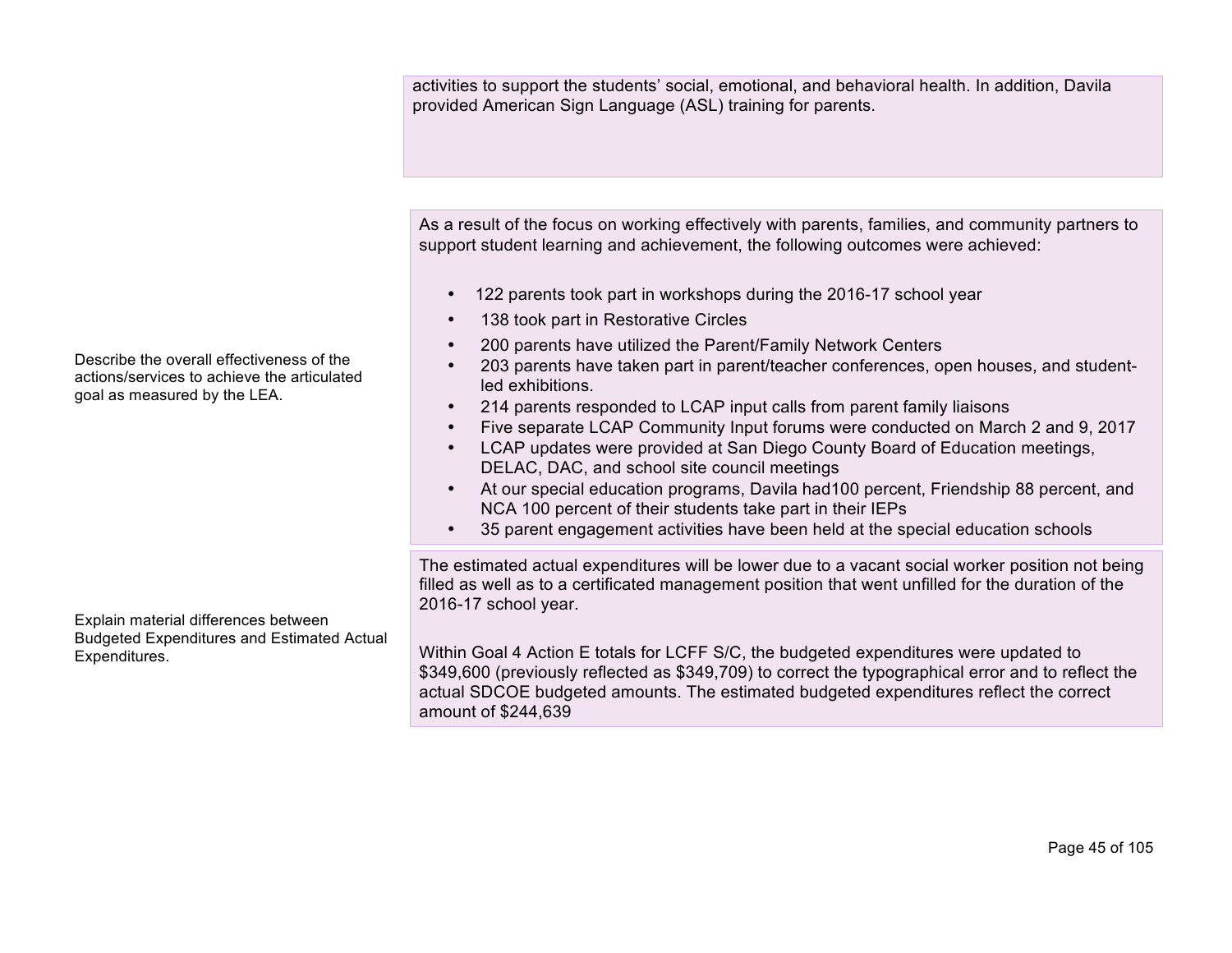We will continue to offer parent education in English and Spanish to enhance home and school partnerships: Restorative Practices; trauma informed care; learning and behavior; U.S. school system, and other topics selected by parents and families.

Continue to implement:

- Parent education
- Transportation to and from school and community events
- Additional supports for parents to gain knowledge and understanding of the instructional program

Continue to develop and refine internal and external communication systems to ensure alignment of messaging and engagement of students, parents, and staff with the school.

Create communication protocols across sites

Provide translation services as needed

Create calendar of school events and disseminate to stakeholders

• Conduct monthly systems meetings to support coherence across departments

•

Efforts to continue to foster and develop internal and external partnerships to support the needs of all students to include:

- Create a comprehensive MOU with Probation to manage oversight of student needs and transitions
- Conduct monthly collaboration meetings with Probation around hot topics
- Increase connection with industry partners to support the expansion of CTE pathways
- Coordinate the mental, social, and emotional support services

| Goal 5                                                | Goal 5. We will continue to support the progress of expelled students and foster youth. |                                                                               |  |
|-------------------------------------------------------|-----------------------------------------------------------------------------------------|-------------------------------------------------------------------------------|--|
| State and/or Local Priorities Addressed by this goal: |                                                                                         | STATE $\Box$ 1 $\Box$ 2 $\Box$ 3 $\Box$ 4 $\Box$ 5 $\Box$ 6 $\Box$ 7 $\Box$ 8 |  |
|                                                       |                                                                                         | COE $\boxtimes$ 9 $\boxtimes$ 10                                              |  |
|                                                       |                                                                                         | LOCAL                                                                         |  |

Describe any changes made to this goal, expected outcomes, metrics, or actions and services to achieve this goal as a result of this analysis and analysis of the LCFF Evaluation Rubrics, as applicable. Identify where those changes can be found in the LCAP.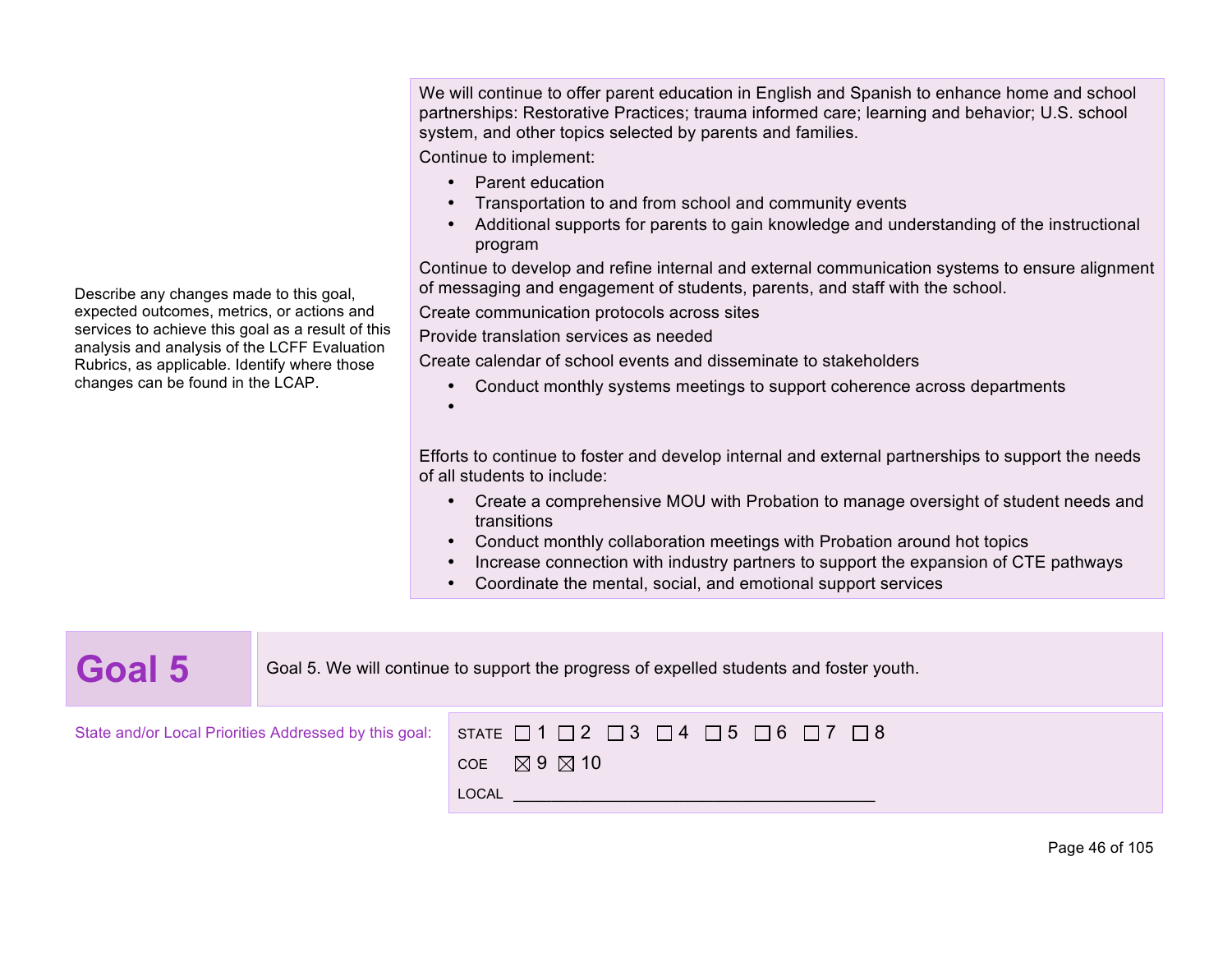#### ANNUAL MEASURABLE OUTCOMES

| <b>EXPECTED</b>                                                                                                                                                                              | <b>ACTUAL</b>                                                                                                                                                                                         |
|----------------------------------------------------------------------------------------------------------------------------------------------------------------------------------------------|-------------------------------------------------------------------------------------------------------------------------------------------------------------------------------------------------------|
| Goal 5A 100 percent of districts within the county have a plan in conjunction<br>with the San Diego County Office of Education to provide educational services<br>for all expelled students. | 5A SDCOE Student Services and Programs developed a<br>three-year plan for expelled students with input from<br>districts. All 42 school districts in San Diego County have<br>signed off on the plan. |
| Goal 5B Increase the number of expelled students meeting their goals in their<br>rehabilitation plans by 100 percent from the previous year.                                                 | 5B Data will be available in June 2017.                                                                                                                                                               |
| Goal 5C We will coordinate with 100 percent of receiving districts to ensure<br>that all expelled and foster youth have a transition plan in place.                                          | 5C This practice is ongoing.                                                                                                                                                                          |
| Goal 5D 100 percent of foster youth will be immediately enrolled and placed in<br>appropriate courses per state and local statute.                                                           | 5D Upon referral, all foster youth are immediately enrolled<br>and placed in Momentum Learning                                                                                                        |

#### ACTIONS / SERVICES

Duplicate the Actions/Services from the prior year LCAP and complete a copy of the following table for each. Duplicate the table as needed.

Action **A** 

|                         | <b>PLANNED</b>                                                                                                                                                | <b>ACTUAL</b>                                                                                                                                                                                                                            |
|-------------------------|---------------------------------------------------------------------------------------------------------------------------------------------------------------|------------------------------------------------------------------------------------------------------------------------------------------------------------------------------------------------------------------------------------------|
| <b>Actions/Services</b> | Counselors and student transition technicians<br>monitor and continue implementation of the<br>SDCOE adopted plan for serving expelled<br>students including: | Personal learning plans are developed for each Momentum<br>Learning student upon enrollment by certificated counselors.<br>Staff provides updated transcripts and collaborates with referring<br>districts to ensure smooth transitions. |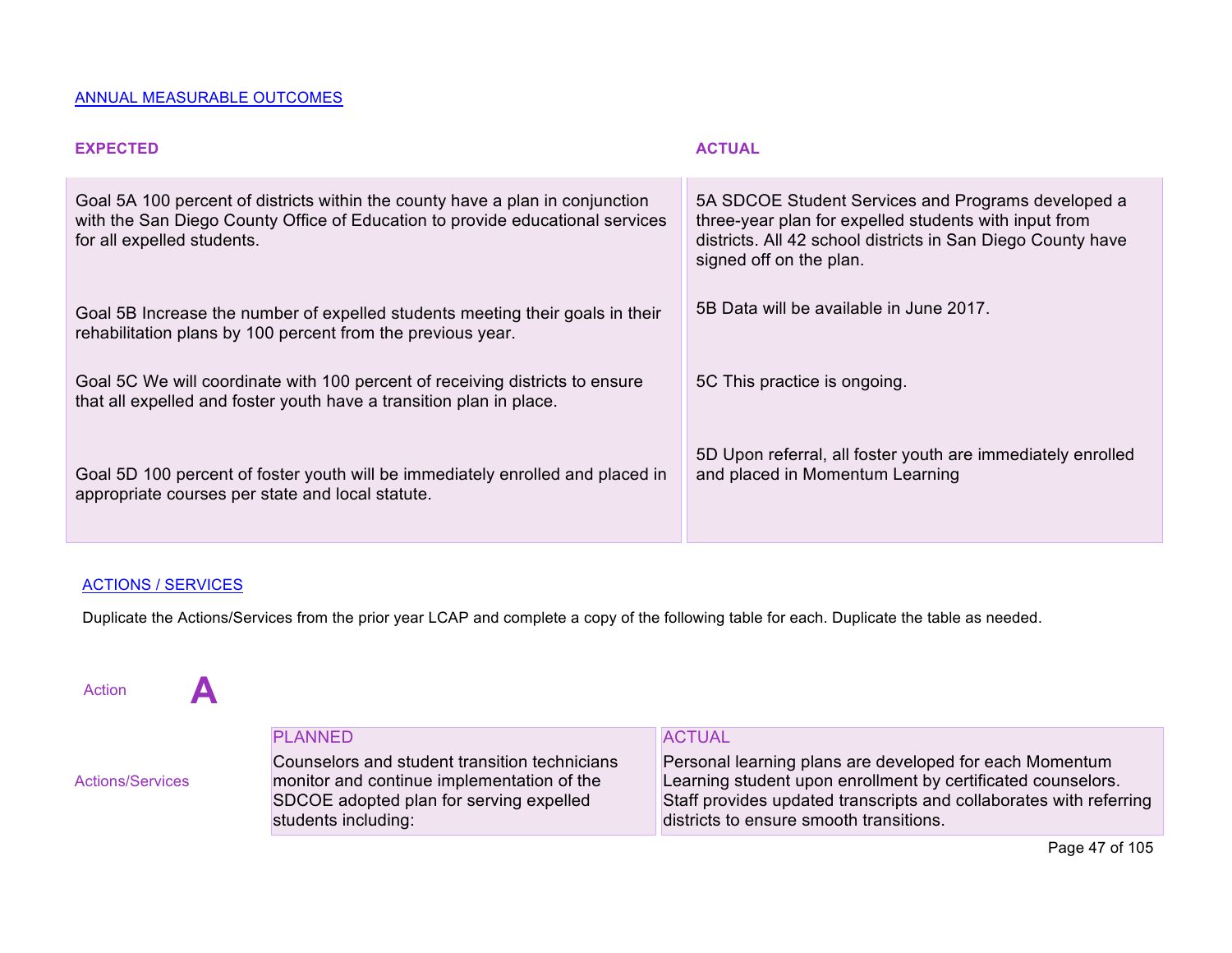| Developing and monitoring personal<br>learning plans on a trimester basis for<br>each student.<br>Providing assistance in transitioning back<br>to home school. |                                         |
|-----------------------------------------------------------------------------------------------------------------------------------------------------------------|-----------------------------------------|
| <b>BUDGETED</b>                                                                                                                                                 | <b>ESTIMATED ACTUAL</b>                 |
| Total S/C Funding = $$236,000$                                                                                                                                  | <b>Total S/C Funding = \$431,857</b>    |
| <b>Total Title I-D = \$800,000</b>                                                                                                                              | Total Title I-D = $$713,242$            |
| <b>Certificated Salary and Benefits</b>                                                                                                                         | <b>Certificated Salary and Benefits</b> |
| \$236,000(S/C)                                                                                                                                                  | \$377,237 (S/C)                         |
| \$800,000 (Title I-D)                                                                                                                                           | \$713,242 (Title I-D)                   |
|                                                                                                                                                                 | Services and Other Operating Expenses   |
|                                                                                                                                                                 | \$54,620(S/C)                           |

**Expenditures** 

Action **B** 

| <b>Actions/Services</b> | <b>PLANNED</b><br>Monitor and review policies and MOUs regarding<br>transfer, enrollment, placement, and course credit<br>for foster youth. | <b>ACTUAL</b><br>SDCOE Student Services and Programs develops the three-<br>year plan for expelled students and the MOU is signed by all<br>districts. |
|-------------------------|---------------------------------------------------------------------------------------------------------------------------------------------|--------------------------------------------------------------------------------------------------------------------------------------------------------|
| <b>Expenditures</b>     | <b>BUDGETED</b><br>No costs associated                                                                                                      | <b>ESTIMATED ACTUAL</b><br>No associated costs                                                                                                         |

Action **C** 

|                         | <b>PLANNED</b>                                       | ACTUAL                                                  |
|-------------------------|------------------------------------------------------|---------------------------------------------------------|
| <b>Actions/Services</b> | Monitor, refine and adjust practices and services to | Foster youth receive immediate enrollment and placement |

Page 48 of 105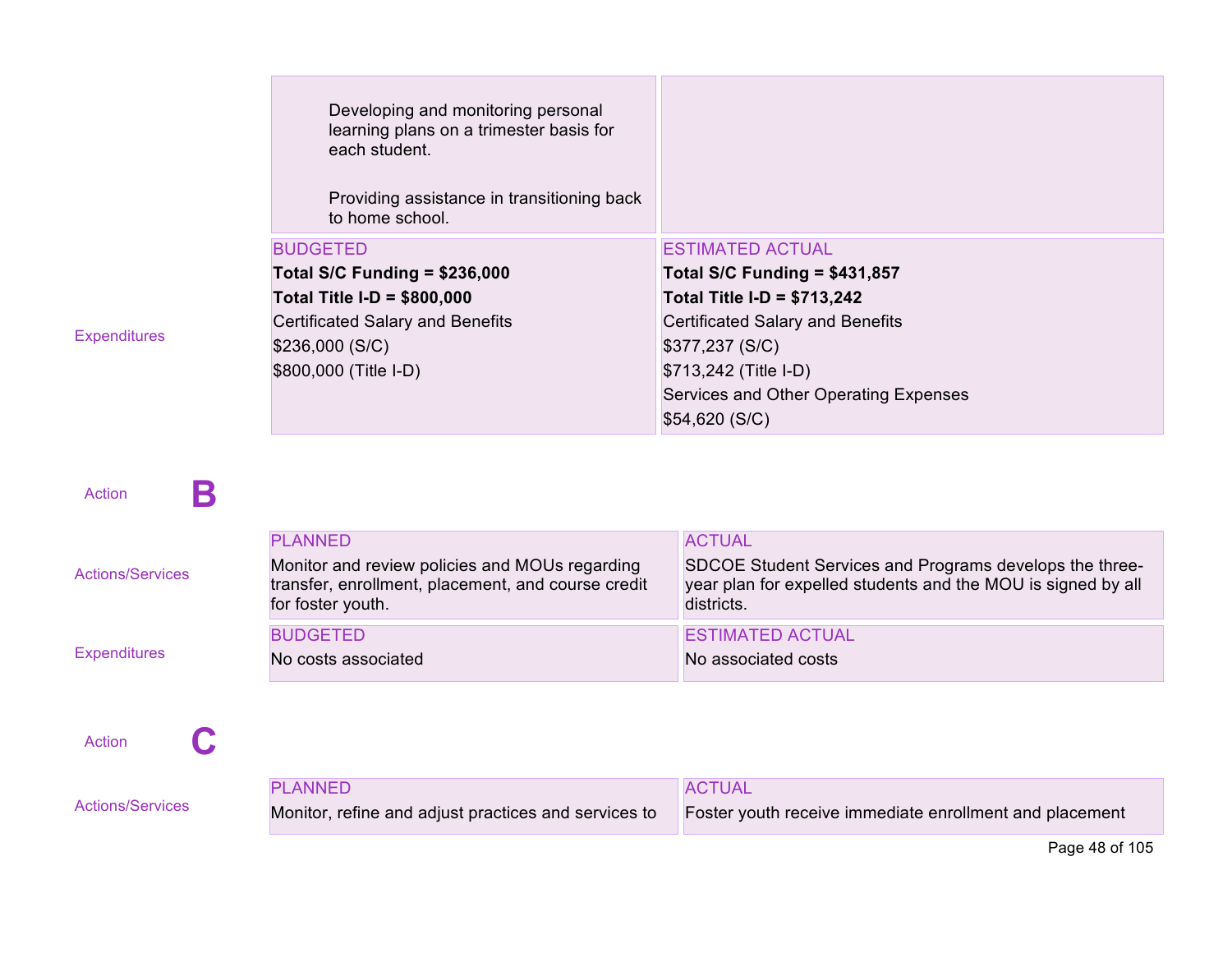| support prompt enrollment, placement, and course<br>credit completion for foster youth transitioning in and<br>out of county-run programs. |                                                                                                          | upon referral to Momentum Learning schools. Updated<br>transcripts and student records are shared with receiving<br>districts upon release from Momentum Learning. |  |  |
|--------------------------------------------------------------------------------------------------------------------------------------------|----------------------------------------------------------------------------------------------------------|--------------------------------------------------------------------------------------------------------------------------------------------------------------------|--|--|
|                                                                                                                                            | <b>BUDGETED</b>                                                                                          | <b>ESTIMATED ACTUAL</b>                                                                                                                                            |  |  |
|                                                                                                                                            | <b>Total Title I-D = <math>\$50,000</math></b>                                                           | Total $S/C = $30,000$                                                                                                                                              |  |  |
| <b>Expenditures</b>                                                                                                                        | Services and Other Operating Expenses                                                                    | Services and Other Operating Expenses                                                                                                                              |  |  |
|                                                                                                                                            | \$50,000 (Title I-D)                                                                                     | \$30,000 (S/C)                                                                                                                                                     |  |  |
|                                                                                                                                            |                                                                                                          |                                                                                                                                                                    |  |  |
|                                                                                                                                            |                                                                                                          |                                                                                                                                                                    |  |  |
| <b>Action</b>                                                                                                                              |                                                                                                          |                                                                                                                                                                    |  |  |
|                                                                                                                                            |                                                                                                          |                                                                                                                                                                    |  |  |
|                                                                                                                                            | <b>PLANNED</b>                                                                                           | <b>ACTUAL</b>                                                                                                                                                      |  |  |
|                                                                                                                                            | Continue collaboration with child welfare to co-                                                         | There are eight SDCOE Educational Liaisons embedded in                                                                                                             |  |  |
|                                                                                                                                            | locate and co-fund 10 SDCOE education liaisons in                                                        | the Child Welfare Regional Offices.                                                                                                                                |  |  |
| <b>Actions/Services</b>                                                                                                                    | each Child Welfare regional office. These subject                                                        |                                                                                                                                                                    |  |  |
|                                                                                                                                            | matter experts work side-by-side with case carrying<br>and placement social workers ensuring that school |                                                                                                                                                                    |  |  |
|                                                                                                                                            | of origin issues and academic needs are taken into                                                       |                                                                                                                                                                    |  |  |
|                                                                                                                                            | consideration at every placement change.                                                                 |                                                                                                                                                                    |  |  |
|                                                                                                                                            | <b>BUDGETED</b>                                                                                          | <b>ESTIMATED ACTUAL</b>                                                                                                                                            |  |  |
| <b>Expenditures</b>                                                                                                                        | Other SDCOE funding source (FY Categorical)                                                              | Costs covered through other SDCOE funding source (FY                                                                                                               |  |  |
|                                                                                                                                            |                                                                                                          | Categorical)                                                                                                                                                       |  |  |
|                                                                                                                                            |                                                                                                          |                                                                                                                                                                    |  |  |
| Е<br><b>Action</b>                                                                                                                         |                                                                                                          |                                                                                                                                                                    |  |  |
|                                                                                                                                            |                                                                                                          |                                                                                                                                                                    |  |  |
|                                                                                                                                            | <b>PLANNED</b>                                                                                           | <b>ACTUAL</b>                                                                                                                                                      |  |  |
|                                                                                                                                            | <b>SDCOE Foster Youth/Homeless Education</b>                                                             | This practice continues in collaboration with Child Welfare                                                                                                        |  |  |
|                                                                                                                                            | Services staff will continue to assist Probation and                                                     | Services, Probation, and the Juvenile Court.                                                                                                                       |  |  |
| <b>Actions/Services</b>                                                                                                                    | Child Welfare in the identification of appropriate<br>education rights holders as requested and          |                                                                                                                                                                    |  |  |
|                                                                                                                                            | including:                                                                                               |                                                                                                                                                                    |  |  |
|                                                                                                                                            | $\cdot$ IEPs                                                                                             |                                                                                                                                                                    |  |  |

• 504s

Page 49 of 105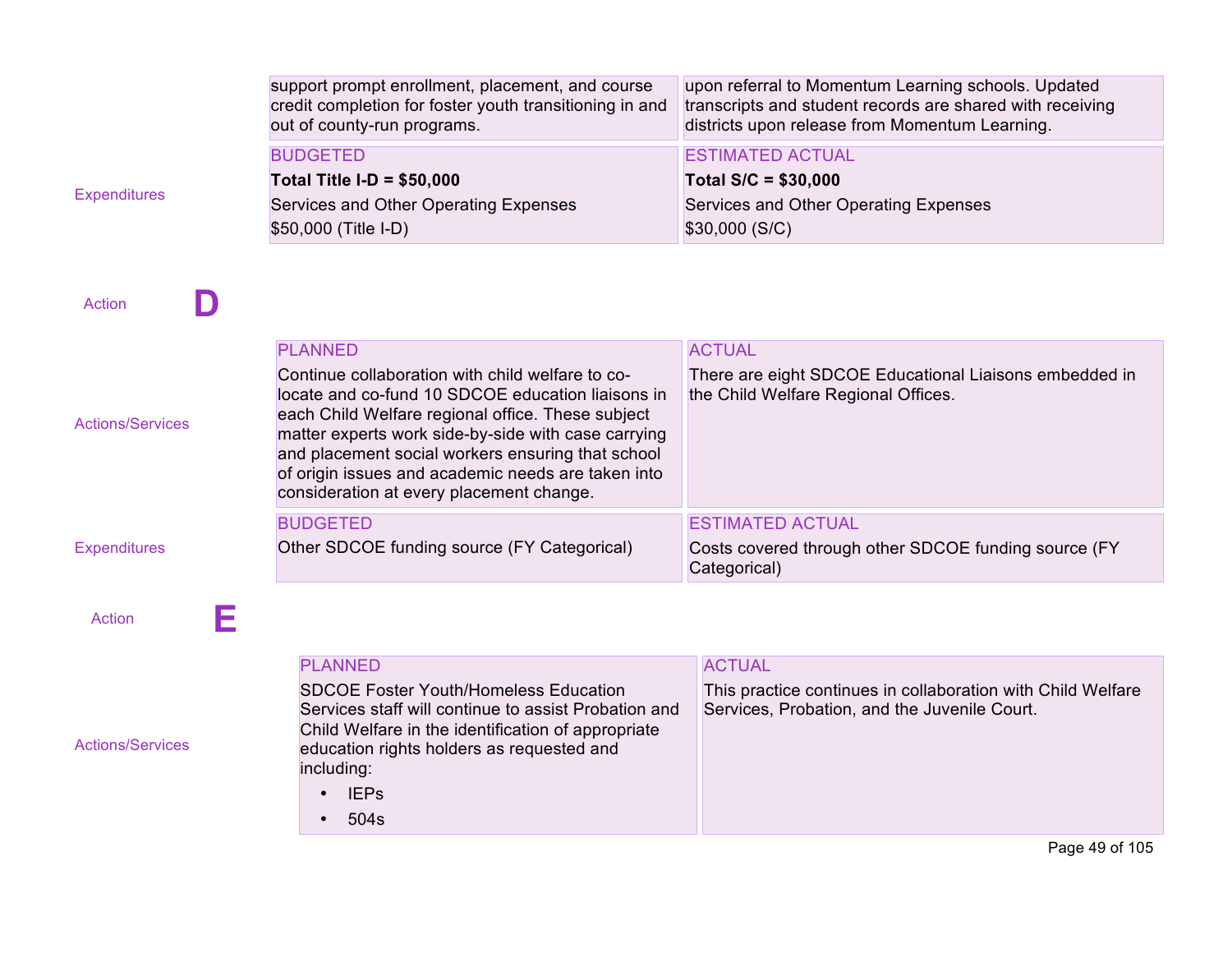|                         | <b>Placements</b>                                                                                                                                                                                                                                                                                                                                                                                                                                          |                                                                                                                                                                                                                                                            |
|-------------------------|------------------------------------------------------------------------------------------------------------------------------------------------------------------------------------------------------------------------------------------------------------------------------------------------------------------------------------------------------------------------------------------------------------------------------------------------------------|------------------------------------------------------------------------------------------------------------------------------------------------------------------------------------------------------------------------------------------------------------|
| <b>Expenditures</b>     | <b>BUDGETED</b><br>Other SDCOE funding source<br>(FY Categorical)                                                                                                                                                                                                                                                                                                                                                                                          | <b>ESTIMATED ACTUAL</b><br>Costs covered through other SDCOE funding source (FY<br>Categorical)                                                                                                                                                            |
| E<br>Action             |                                                                                                                                                                                                                                                                                                                                                                                                                                                            |                                                                                                                                                                                                                                                            |
| <b>Actions/Services</b> | <b>PLANNED</b><br>Monitor and refine the SDCOE Foster Youth<br>Student Information System which houses the<br>education and health records of every child under<br>the jurisdiction of Juvenile Court, both Probation<br>and Dependency. This database contains grades,<br>attendance, and school information. Juvenile court<br>personnel both contribute to and utilize the<br>database to locate educational information on<br>children in foster care. | <b>ACTUAL</b><br>Under the direction of the SDCOE Foster Youth Services<br>coordinator, the Foster Youth Services Student Information<br>System is monitored daily to ensure necessary data is<br>uploaded and shared with appropriate stakeholders daily. |
| <b>Expenditures</b>     | <b>BUDGETED</b><br>Other SDCOE funding source (FY Categorical)                                                                                                                                                                                                                                                                                                                                                                                             | <b>ESTIMATED ACTUAL</b><br>Costs covered through other SDCOE funding source (FY<br>Categorical)                                                                                                                                                            |

#### ANALYSIS

Complete a copy of the following table for each of the LEA's goals from the prior year LCAP. Duplicate the table as needed.

Use actual annual measurable outcome data, including performance data from the LCFF Evaluation Rubrics, as applicable.

Describe the overall implementation of the actions/services to achieve the articulated goal.

Actions and services for this goal were generally implemented as planned. Momentum Learning counselors develop personal learning plans for expelled students at the time of enrollment. Progress toward completing the conditions of expulsion are monitored and updated transcripts are provided to referring districts to facilitate student transition back to their home district.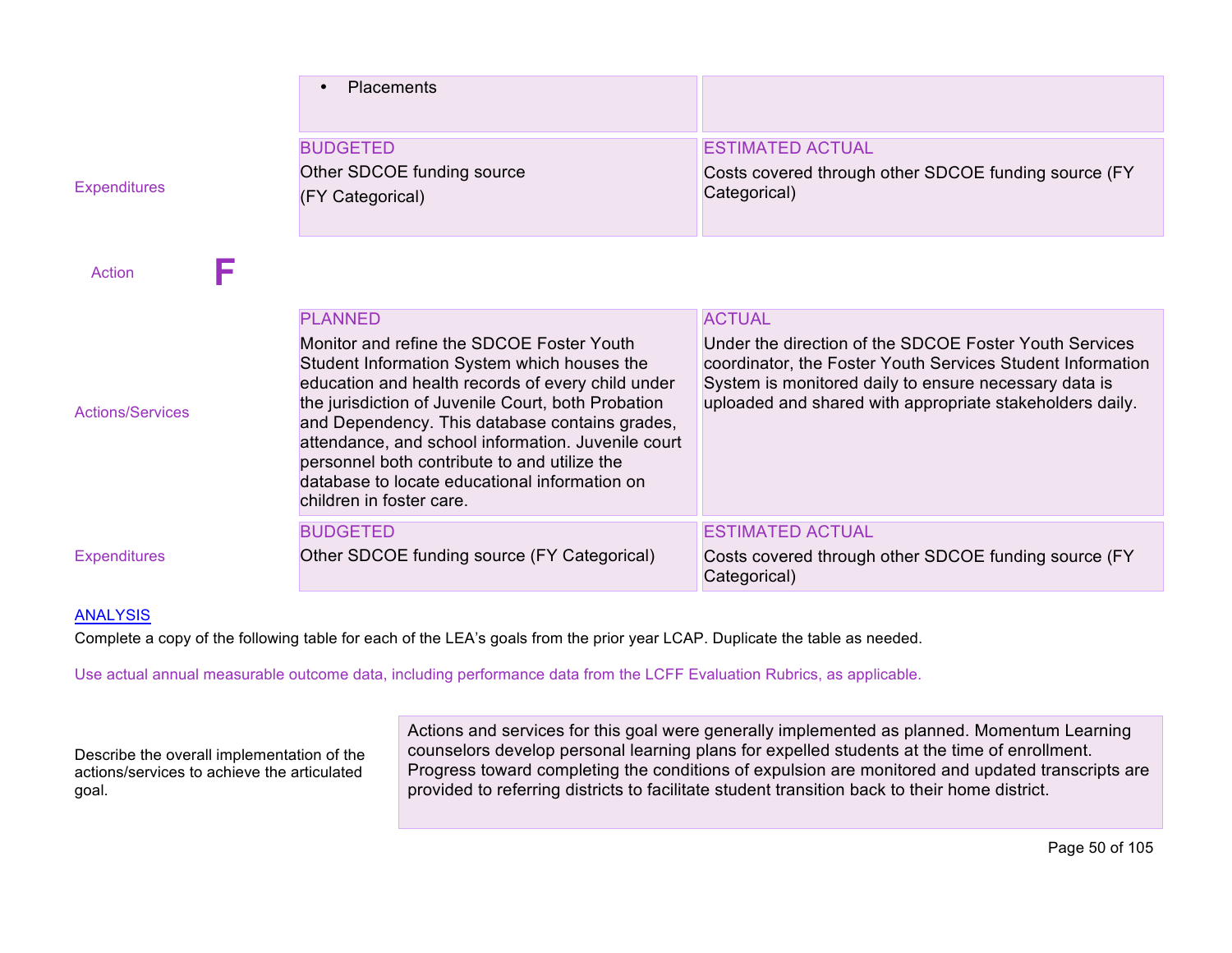The SDCOE Student Services and Programs division developed a three-year plan for expelled students. The plan was developed with input from representative districts and the memorandum of understanding was signed by all 42 school districts in San Diego County.

Foster youth receive immediate enrollment and placement upon referral to Momentum Learning schools. Student transcripts are used to determine whether students qualify for the provisions outlined in AB 216. Updated transcripts are provided to districts upon release from Momentum Learning.

SDCOE Foster Youth Services collaborates with San Diego County Child Welfare Services by embedding eight SDCOE education liaisons in the Child Welfare regional office. Foster Youth/Homeless Services assists Probation and Child Welfare Services in identifying appropriate education rights holders of foster youth. SDCOE Foster Youth Services continues to monitor and refine the Foster Youth Services Student Information System.

Overall the actions and services identified in this goal have been highly effective in serving expelled students and foster youth in San Diego County. The three-year plan for expelled students is developed and refined with input from all 42 school districts. The plan clearly delineates the roles and responsibilities of all parties involved in supporting expelled students. SDCOE Foster Youth Services and Momentum Learning continue to provide high-quality support to foster youth, school districts, and the juvenile justice system to ensure the educational needs of foster youth are being met.

The estimated Actual Expenditures will be lower than budgeted due to a counselor leave and a reduction in a Consultant contract for student assessment and tutoring. A senior director position has been vacant for six months.

For Goal 5 - Action A the increased cost was due to counselors working more intersession periods than anticipated.

Due to reductions with Foster Youth Collaboration Services funding from CDE, educational liaisons located at Child Welfare Services offices are being co-funded at a greater percentage by Child Welfare Services. This is to ensure the continuity of services that our students receive.

Describe the overall effectiveness of the actions/services to achieve the articulated goal as measured by the LEA.

Explain material differences between Budgeted Expenditures and Estimated Actual Expenditures.

Describe any changes made to this goal, expected outcomes, metrics, or actions and services to achieve this goal as a result of this analysis and analysis of the LCFF Evaluation Rubrics, as applicable. Identify where those changes can be found in the LCAP.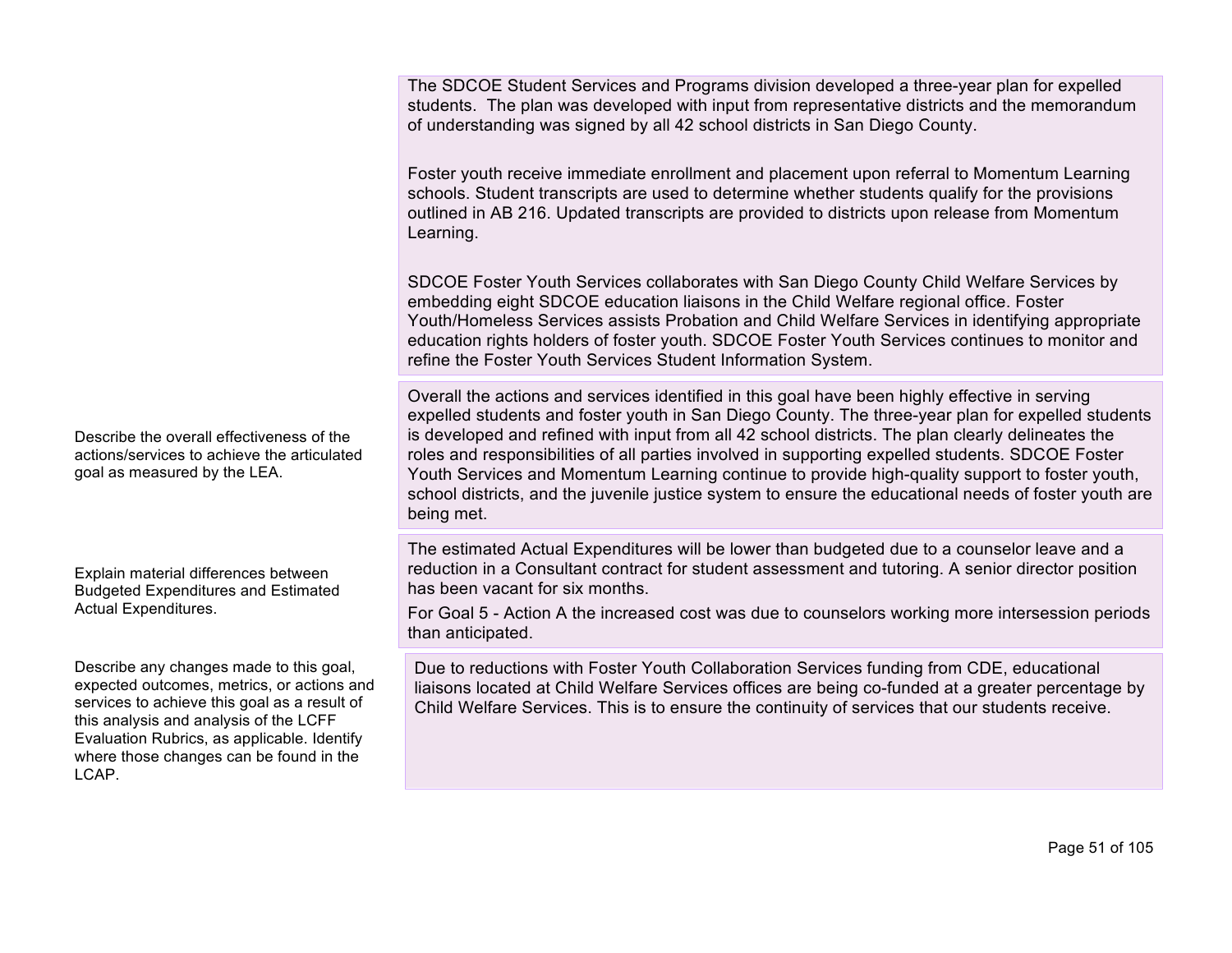# **Stakeholder Engagement**

LCAP Year  $\sqrt{2017-18}$  2018-19 2019-20

#### INVOLVEMENT PROCESS FOR LCAP AND ANNUAL UPDATE

This image cannot currently be displayed.

How, when, and with whom did the LEA consult as part of the planning process for this LCAP/Annual Review and Analysis?

Throughout the 2016-17 school year ongoing LCAP updates were presented at regularly scheduled meetings of the San Diego County Board of Education. Status updates were provided on the Actions and Services, as well as the Expected Annual Measurable Outcomes. These presentations were then shared at District English Learner Advisory Committee (DELAC) and District Advisory Committee (DAC) meetings. The presentations and updates were also shared at School Site Council (SSC) meetings.

A Community Forum was held at five different school sites on two different dates (March 2 and 7) and at two different times (day and evening). Representatives from all stakeholder groups- students, teachers, parents, partners, staff, community (other stakeholders) and administrators- participated in the forums as indicated in the following table.

School principals followed up the Community Forums with five different staff meetings held on March 9 and 16 that mimicked the same process so that all staff could provide input. The following table indicates the groups of participants: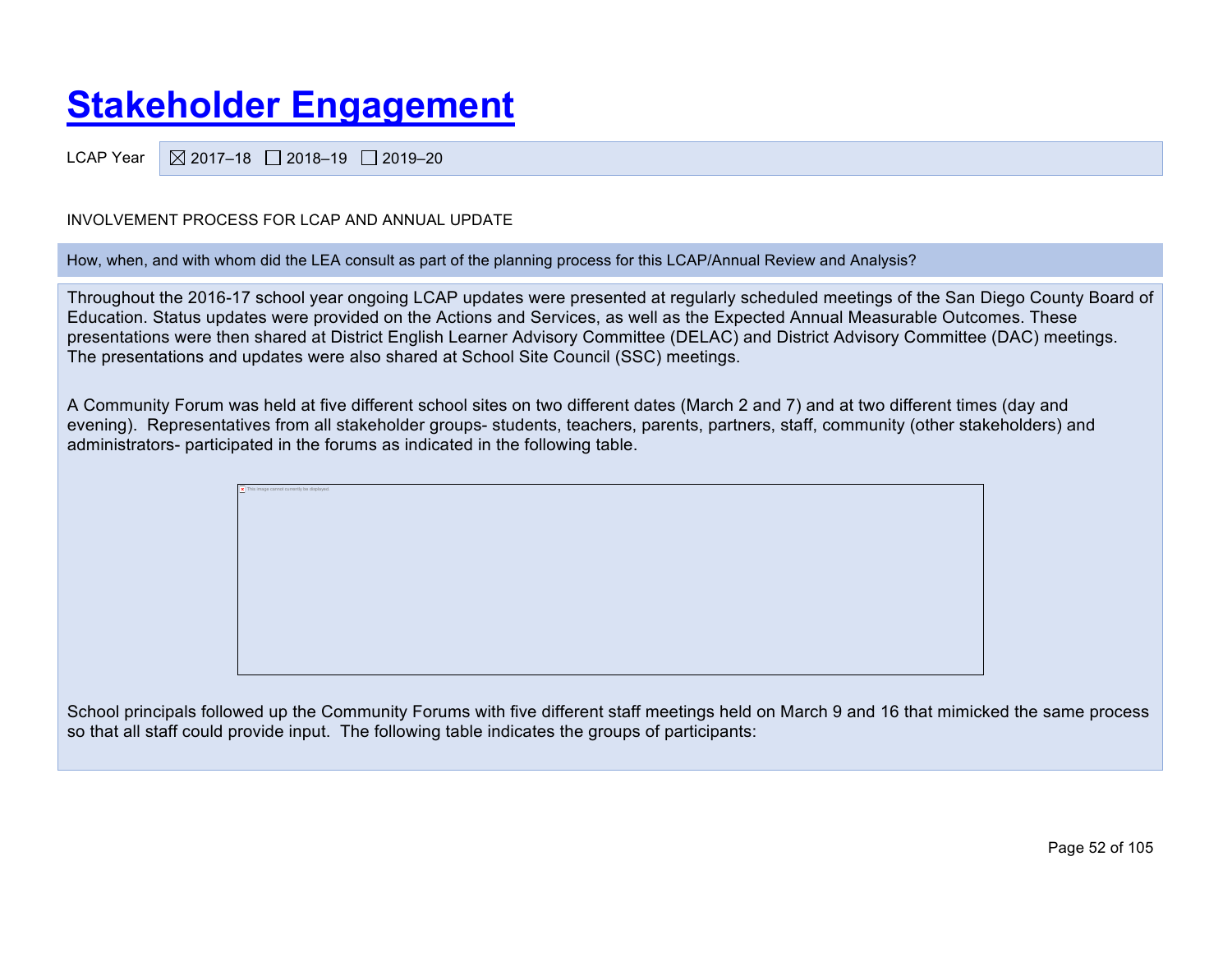In addition, a Thoughtexchange survey was made available to all stakeholders to provide further input and to capture input from those who could not attend the Community Forums or staff meetings. This survey allowed for additional stakeholders to provide their ideas for input and then return to place stars on those ideas collected that were most important to them. 125 people (staff, students, parents/guardians, and community members) shared 542 thoughts and placed 6,662 stars.

#### IMPACT ON LCAP AND ANNUAL UPDATE

How did these consultations impact the LCAP for the upcoming year?

This image cannot currently be displayed.

Three broad questions were posed in the forums, staff meetings and survey to address three areas of concern: Teaching and learning, stakeholder engagement, and operational efficiencies:

*What can we do to improve student success through teaching and learning?*

*What can we do to improve student success through community engagement?*

*What can we do to improve student success through the development of efficient systems?*

The responses from the participants in the community forums were grouped by each question and themes were identified from repeated ideas. The themes that emerged from the community forums were grouped with the top themes that emerged from the survey.

The four themes and sub-themes were as follows:

Goal 1 - The need for impactful teaching and learning (Goal 1, Action 4)

- 1.1 Meaningful curriculum
- 1.2 System of professional learning
- 1.3 Rigorous learning for all students
- 1.4 Systems for assessing student learning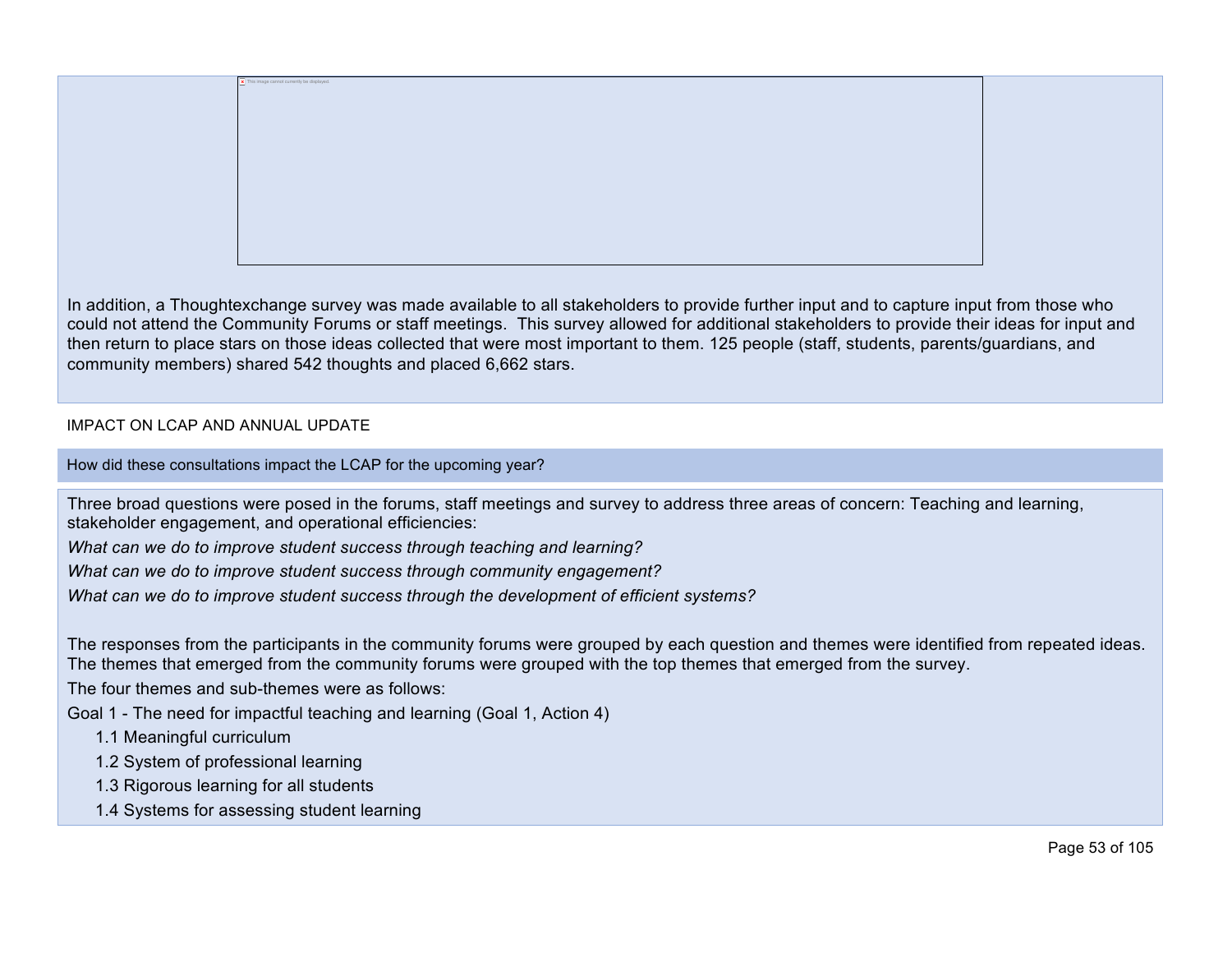Goal 2 - Stakeholder engagement

- 2.1 Continue and increase parent education and involvement (Goal 2, Action 1)
- 2.2 Communication systems (Goal 2, Action 2)
- 2.3 Partnerships and wraparound services (Goal 2, Action 3 in 17-18 LCAP)

#### Goal 3 - Operational excellence

- 3.1 Increased student agency
- 3.2 Equity and access
- 3.3 Improved attendance systems
- Goal 4 Supporting all learners (At risk, expelled, english learners, and foster youth)
	- 4.1 School culture/climate
	- 4.2 Counseling/school guidance program
	- 4.3 Classified assistant staff
	- 4.4 English language development

4.5 Foster youth

4.6 Career technical education

Goal statements were created around each broad question and actions and services were developed from the identified themes and are incorporated into the body of the 2017-20 LCAP.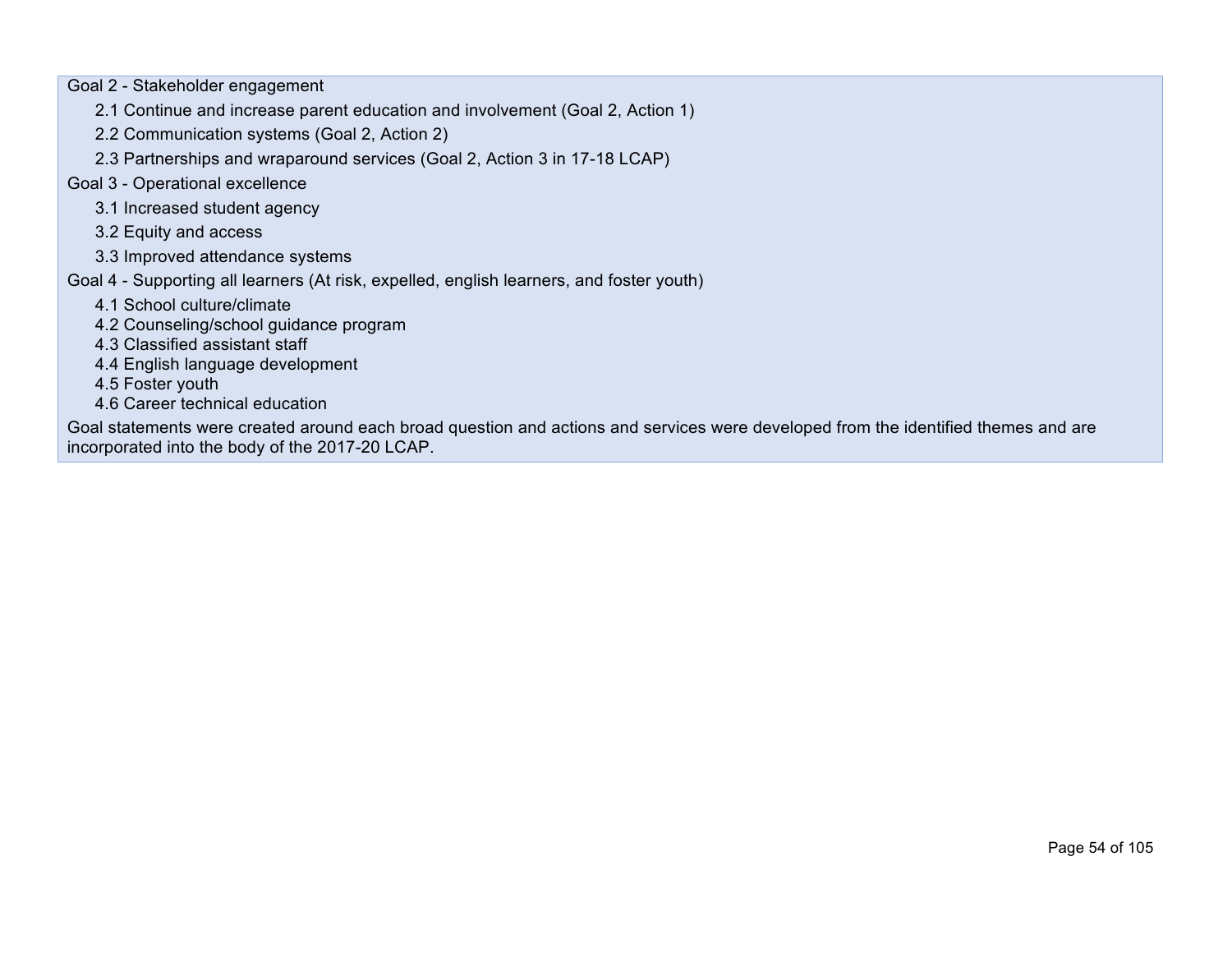# **Goals, Actions, & Services**

Strategic Planning Details and Accountability

Complete a copy of the following table for each of the LEA's goals. Duplicate the table as needed.

|        | l New | $\boxtimes$ Modified | ⊥ Unchanged                                                                                              |
|--------|-------|----------------------|----------------------------------------------------------------------------------------------------------|
| Goal / |       |                      | Ensure excellence in teaching and learning so each student is prepared to succeed in college and career. |

| State and/or Local Priorities Addressed by this<br>goal: | STATE $\boxtimes$ 1 $\boxtimes$ 2 $\Box$ 3 $\boxtimes$ 4 $\Box$ 5 $\Box$ 6 $\boxtimes$ 7 $\Box$ 8<br>$\Box$ 9 $\Box$ 10<br>COE<br>LOCAL                                                                                                                                                                                                                                                                                                                                                                                                                                                                            |
|----------------------------------------------------------|--------------------------------------------------------------------------------------------------------------------------------------------------------------------------------------------------------------------------------------------------------------------------------------------------------------------------------------------------------------------------------------------------------------------------------------------------------------------------------------------------------------------------------------------------------------------------------------------------------------------|
| <b>Identified Need</b>                                   | Student achievement data demonstrates a need to increase the academic performance of<br>ALL students in meeting or exceeding grade-level standards in English language arts and<br>math as measured by MAP assessments and the CAASPP. Stakeholder input identified a<br>need to increase the implementation and effectiveness of instructional programs to meet the<br>needs of all students with specific feedback being generated related to the additional needs of<br>supporting students who are English learners in making adequate progress and students with<br>disabilities in making academic progress. |

#### EXPECTED ANNUAL MEASURABLE OUTCOMES

| Metrics/Indicators | <b>Baseline</b>        | 2017-18                 | 2018-19                   | 2019-20                     |
|--------------------|------------------------|-------------------------|---------------------------|-----------------------------|
| Appropriately      | 90 percent of teachers | 100 percent of teachers | 100 percent of teachers   | 100 percent of teachers are |
| credentialed and   | are appropriately      | are appropriately       | are appropriately         | appropriately credentialed  |
| assigned teachers  | credentialed and       | credentialed and        | credentialed and assigned | and assigned                |

Page 55 of 105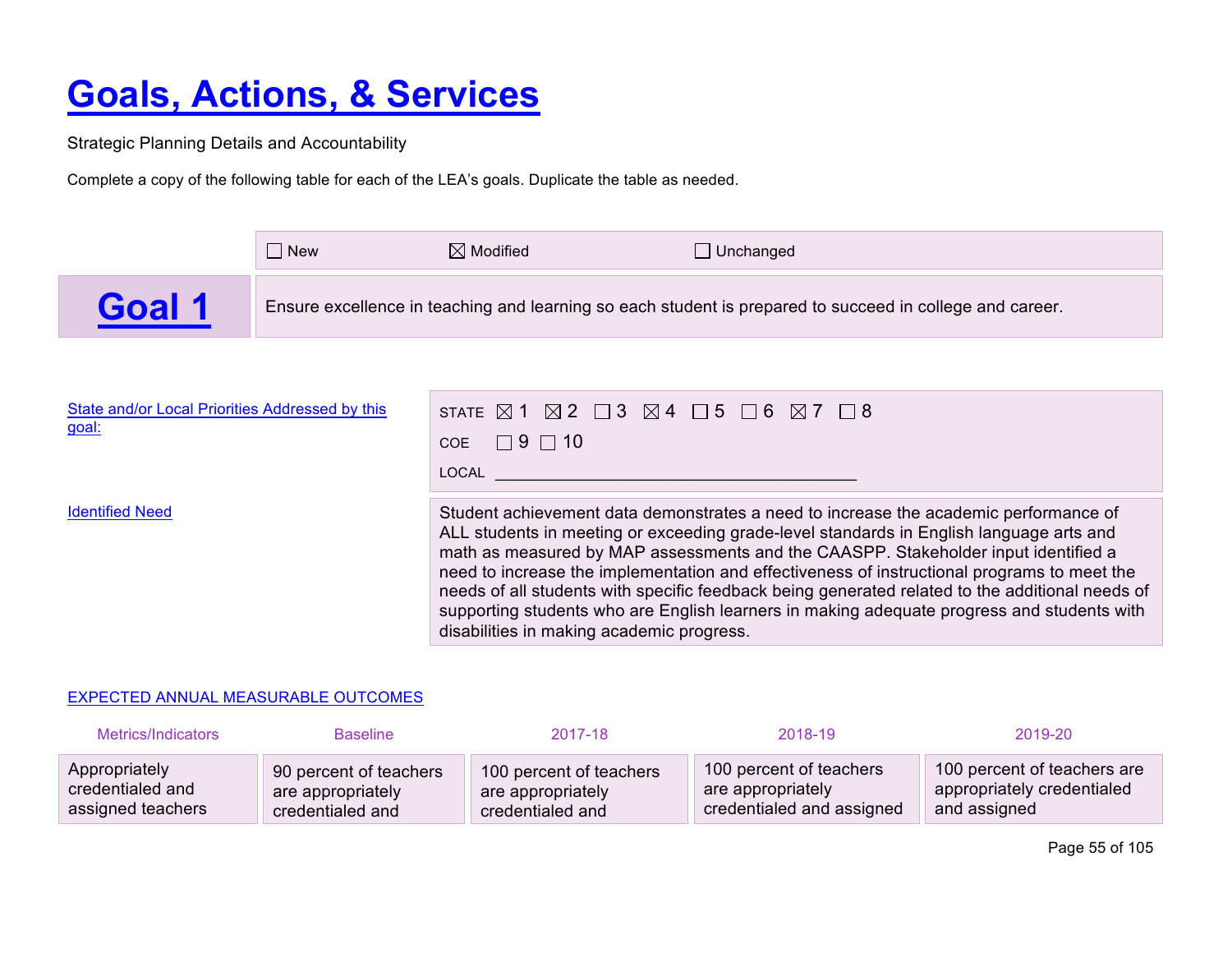|                                                                                                                                                                                                                                                           | assigned                                                                                                                                                                                             | assigned                                                                                                                                                                                          |                                                                                                                                                                                                   |                                                                                                                                                                                                   |
|-----------------------------------------------------------------------------------------------------------------------------------------------------------------------------------------------------------------------------------------------------------|------------------------------------------------------------------------------------------------------------------------------------------------------------------------------------------------------|---------------------------------------------------------------------------------------------------------------------------------------------------------------------------------------------------|---------------------------------------------------------------------------------------------------------------------------------------------------------------------------------------------------|---------------------------------------------------------------------------------------------------------------------------------------------------------------------------------------------------|
| Student access to<br>instructional materials<br>and supplies                                                                                                                                                                                              | 100 percent of students<br>have access to board<br>adopted materials and<br>instructional supplies                                                                                                   | 100 percent of students<br>have access to board<br>adopted materials and<br>instructional supplies as<br>evidenced by SARC data<br>and board instructional<br>materials sufficiency<br>resolution | 100 percent of students<br>have access to board<br>adopted materials and<br>instructional supplies as<br>evidenced by SARC data<br>and board instructional<br>materials sufficiency<br>resolution | 100 percent of students<br>have access to board<br>adopted materials and<br>instructional supplies as<br>evidenced by SARC data<br>and board instructional<br>materials sufficiency<br>resolution |
| Percentage of students<br>completing "a-g"<br>course requirements<br>*The school does not<br>have sufficient data to<br>calculate percentages.<br>For this metric the<br>district will report on<br>the number of students<br>completing "a-g"<br>courses | 796 students completed<br>"a-g" courses as of May<br>28, 2017                                                                                                                                        | 800 students completing<br>"a-g" courses.<br>110 foster youth students<br>275 English learners<br>completing "a-g" courses                                                                        | 850 students completing<br>"a-g" courses.<br>120 foster youth students<br>300 English learners<br>completing "a-g" courses                                                                        | 875 of students completing<br>"a-g" courses.<br>125 of foster youth students<br>325 of English learners<br>completing "a-g" courses                                                               |
| Implementation of<br>academic content and<br>performance standards                                                                                                                                                                                        | Based on fall 2016<br>Learning walk data:<br>55 percent of tasks<br>were<br>mostly/significantly<br>aligned with grade-level<br>standards<br>84 percent<br>mostly/significantly/<br>somewhat aligned | Increase percentage of<br>tasks aligned by 5<br>percent each year                                                                                                                                 | Increase percentage of<br>tasks aligned by 5 percent<br>each year                                                                                                                                 | Increase percentage of<br>tasks aligned by 5 percent<br>each year                                                                                                                                 |
| The percentage of<br><b>English learners</b><br>provided access to the                                                                                                                                                                                    | Establish baseline in<br>2017-18                                                                                                                                                                     | <b>Baseline</b>                                                                                                                                                                                   | Increase by 10 percent<br>each year                                                                                                                                                               | Increase by 10 percent each<br>year                                                                                                                                                               |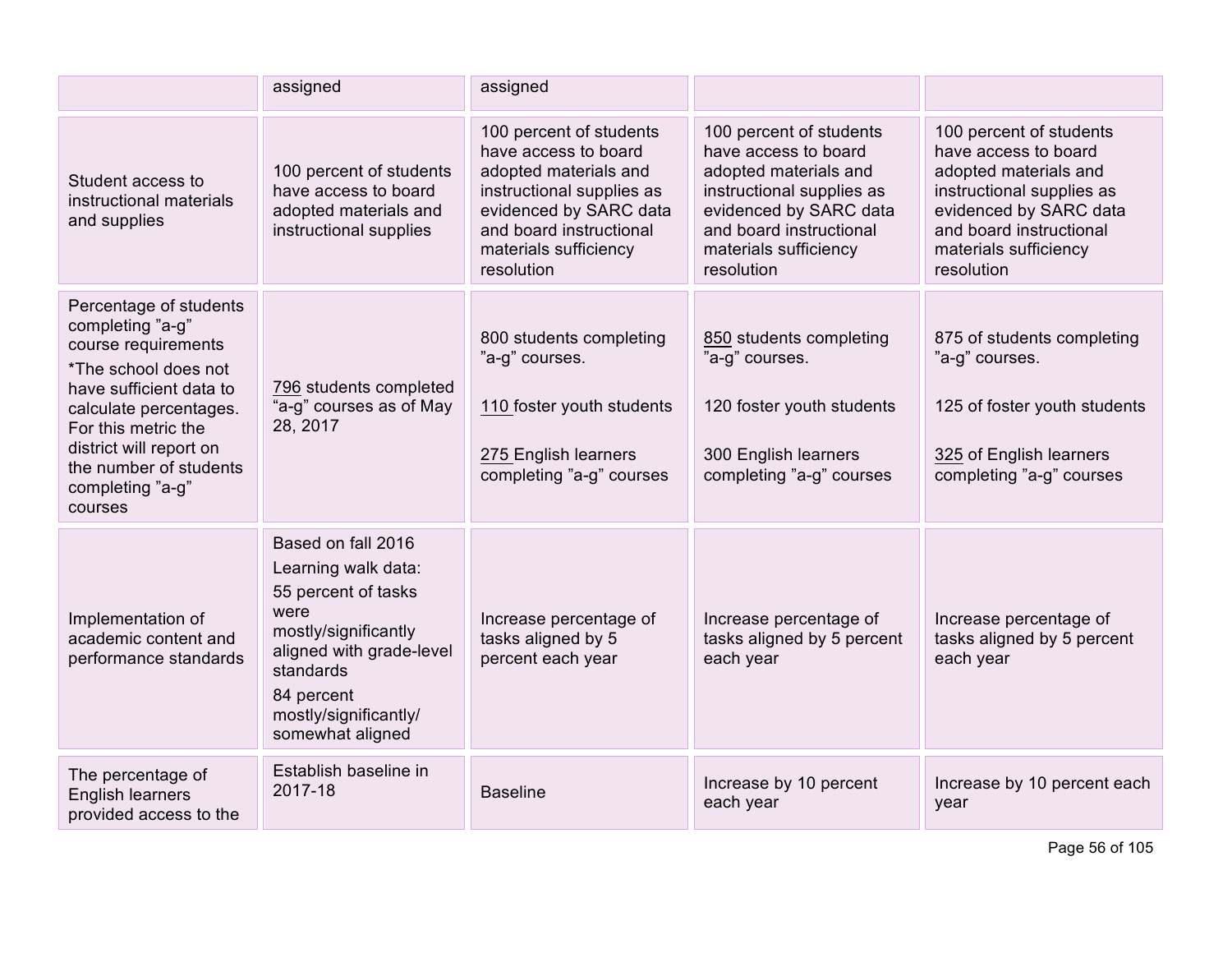| state standards and<br>ELD standards as<br>measured by<br>placement at<br>registration centers<br><b>Reclassified Fluent</b><br><b>English Proficient (R-</b><br>FEP)<br>Long-term English<br>learners (LTEL)<br>English learners (EL)<br>only |                                                                                                   |                                                                                                             |                                                                                      |                                                                                       |
|------------------------------------------------------------------------------------------------------------------------------------------------------------------------------------------------------------------------------------------------|---------------------------------------------------------------------------------------------------|-------------------------------------------------------------------------------------------------------------|--------------------------------------------------------------------------------------|---------------------------------------------------------------------------------------|
| Percentage of English<br>Learner pupils making<br>progress toward<br>English proficiency as<br>measured by CELDT                                                                                                                               | 54.9 percent of ELs<br>made annual progress<br>in 2016-17                                         | 60 percent of ELs making<br>annual progress<br>Establish a separate<br>baseline for LTEL annual<br>progress | 68 percent of EL's making<br>annual progress<br>LTEL - baseline increase<br>by eight | 75 percent of ELs making<br>annual progress<br>LTEL - baseline increase by<br>fifteen |
| English Learner<br>reclassification rate                                                                                                                                                                                                       | As of April 1, 2017, 4<br>percent of our English<br>learners have been<br>reclassified in 2016-17 | 3 percent growth over<br>baseline                                                                           | 4 percent growth over<br>previous year                                               | 5 percent growth over<br>previous year                                                |
| The percentage of<br>pupils who have<br>passed an Advanced<br>Placement (AP)<br>examination with a<br>score of three or<br>higher.*                                                                                                            | 0 percent - No students<br>completed online AP<br>courses during the<br>2016-17 school year       | 1 percent growth over<br>baseline                                                                           | 1 percent growth over<br>previous year                                               | 1 percent growth over<br>previous year                                                |
| The percentage of<br>pupils demonstrating<br>college preparedness                                                                                                                                                                              | ELA overall- 5 percent<br>Math overall- 3 percent<br>Due to small                                 | 3 percent growth over the<br>baseline<br>Gap closing metrics for:                                           | 3 percent growth over the<br>baseline<br>Gap closing metrics for:                    | 3 percent growth over the<br>baseline<br>Gap closing metrics for:                     |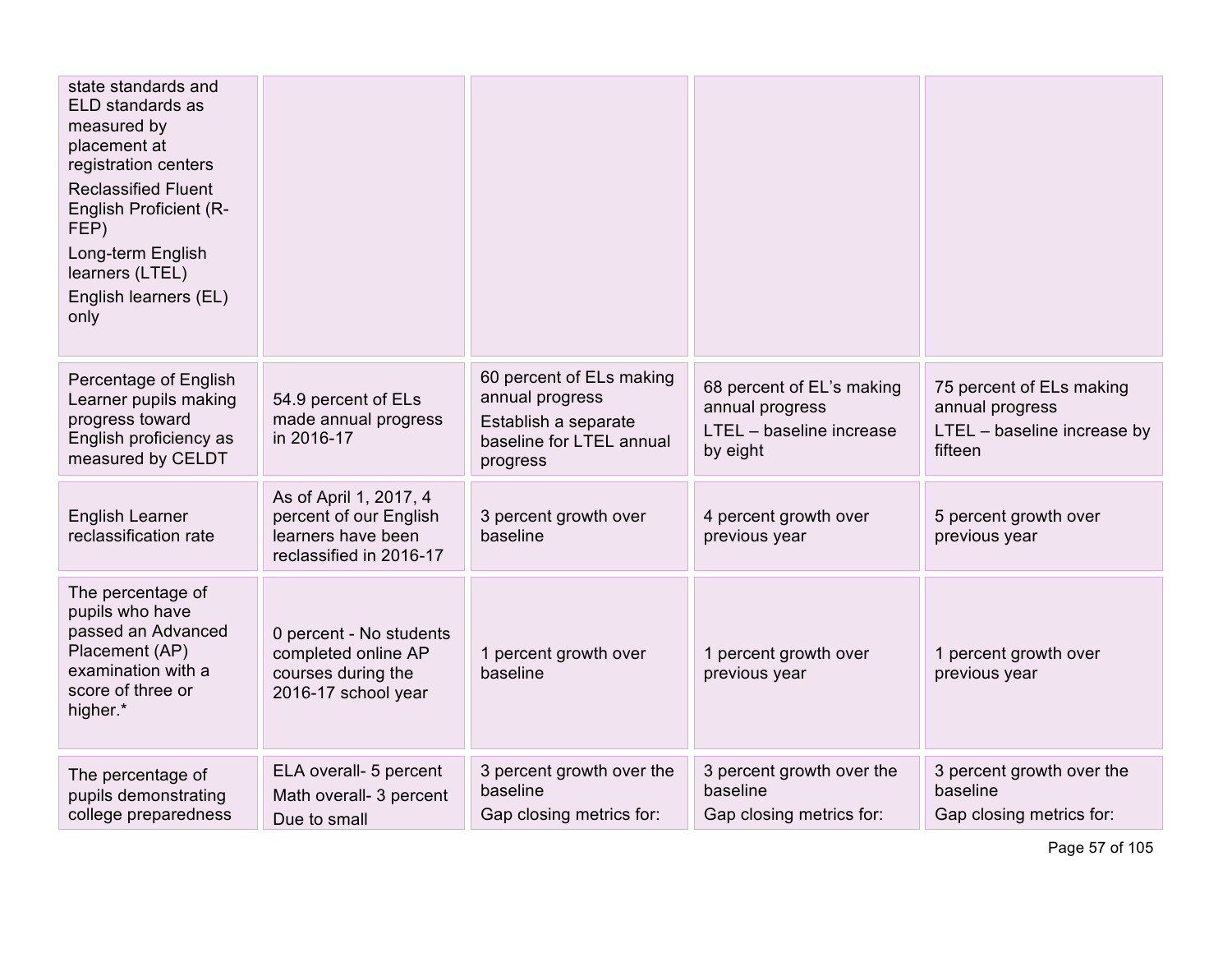| as measured by EAP*<br>*This measure will<br>utilize 11 <sup>th</sup> grade<br>student performance<br>on CAASPP                                                                                                                                                                      | performance<br>percentages, baseline<br>has not been set for<br>gap closing metrics for<br>sub-categories. As<br>performance increases,<br>gap closing metrics will<br>be established for<br>English learners<br>$\bullet$<br>African<br>$\bullet$<br>American<br>student group<br>Homeless youth<br>$\bullet$<br>Foster youth<br>$\bullet$<br>R-FEP<br>$\bullet$ | English learners<br>$\bullet$<br>African American<br>$\bullet$<br>student group<br>Homeless youth<br>$\bullet$<br>Foster youth<br>R-FEP | English learners<br>$\bullet$<br>African American<br>student group<br>Homeless youth<br>Foster youth<br>R-FEP | English learners<br>African American<br>student group<br>Homeless youth<br>Foster youth<br>R-FEP |
|--------------------------------------------------------------------------------------------------------------------------------------------------------------------------------------------------------------------------------------------------------------------------------------|-------------------------------------------------------------------------------------------------------------------------------------------------------------------------------------------------------------------------------------------------------------------------------------------------------------------------------------------------------------------|-----------------------------------------------------------------------------------------------------------------------------------------|---------------------------------------------------------------------------------------------------------------|--------------------------------------------------------------------------------------------------|
| Student enrollment in a<br>broad course of study<br>as measured by report<br>cards (K-6) and the 8-<br>12 grade master<br>schedules<br>demonstrating students<br>have access to all<br>required courses<br>including unduplicated<br>students and students<br>with exceptional needs | Monarch 100 percent<br>SPA 100 percent<br>Community 94.76<br>percent Court 96.73<br>percent                                                                                                                                                                                                                                                                       | 100 percent enrollment in<br>UC "a-g" courses at all<br>schools                                                                         | 100 percent enrollment in<br>UC "a-g" courses at all<br>schools                                               | 100 percent enrollment in<br>UC "a-g" courses at all<br>schools                                  |
| <b>School facilities</b><br>maintained and in good<br>repair                                                                                                                                                                                                                         | 100 percent of sites<br>have exemplary rating<br>on Facilities Inspection<br>Tool                                                                                                                                                                                                                                                                                 | 100 percent of sites have<br>exemplary rating on<br><b>Facilities Inspection Tool</b>                                                   | 100 percent of sites have<br>exemplary rating on<br><b>Facilities Inspection Tool</b>                         | 100 percent of sites have<br>exemplary rating on<br><b>Facilities Inspection Tool</b>            |
| Students concurrently<br>enrolled in community<br>college classes                                                                                                                                                                                                                    | 59 year-to-date                                                                                                                                                                                                                                                                                                                                                   | Increase 5 percent from<br>baseline                                                                                                     | Increase 5 percent from<br>baseline                                                                           | Increase 5 percent from<br>baseline                                                              |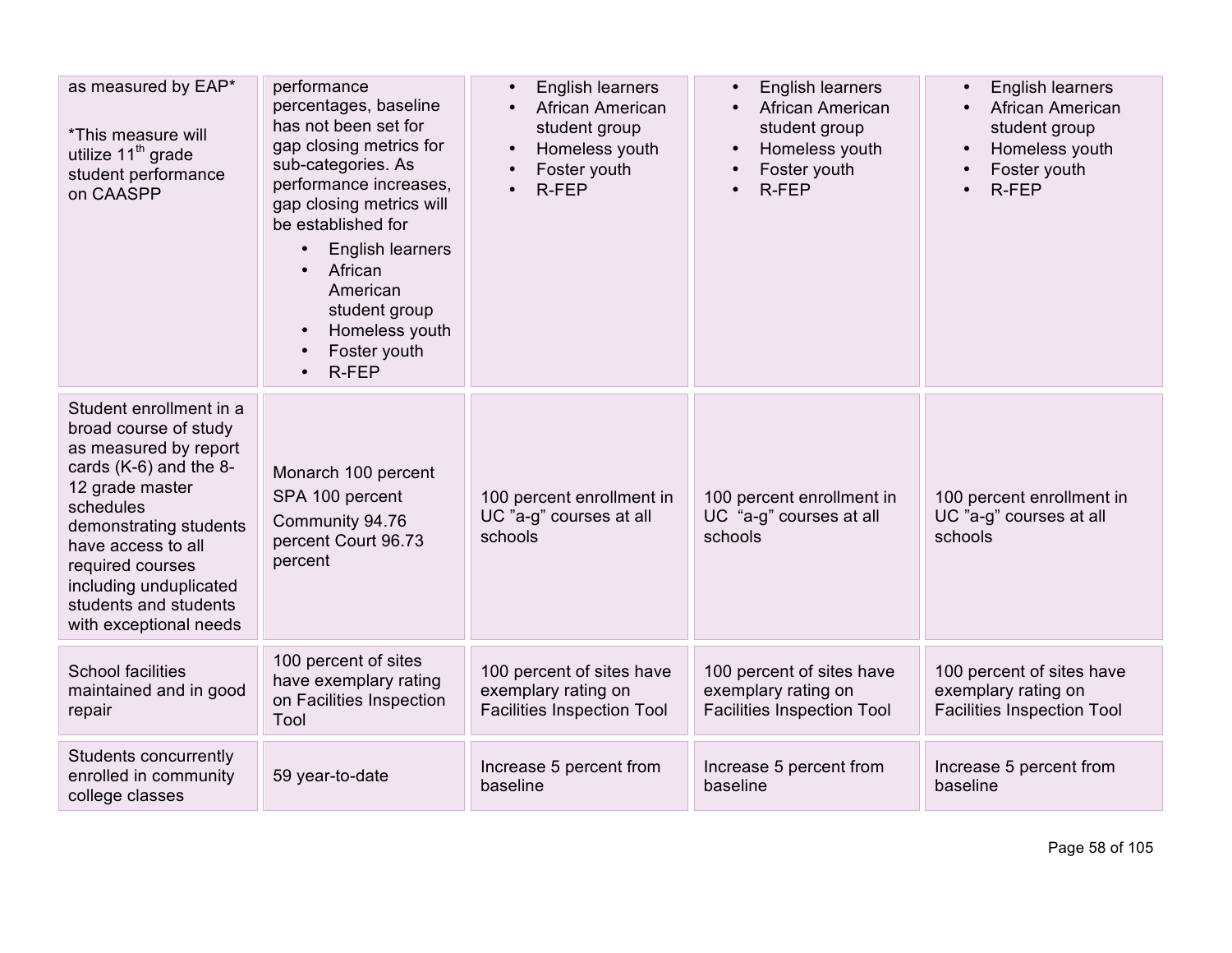| District-wide there will<br>be a 5 percent increase<br>in the percentage of<br>students achieving at<br>the level of "Standard<br>Met" or "Standard<br>Exceeded" according<br>to scores on the ELA<br>CAASPP based on the<br>2014-15 baseline<br>results.<br>Each of the<br>unduplicated student<br>groups and students<br>with disabilities will<br>demonstrate greater<br>than 5 percent growth<br>in achieving at the level<br>of "Standard Nearly<br>Met" or "Standard Met"<br>as measured by ELA<br>CAASPP, according to<br>2016-17 scores. | Based on the 2015-16<br>CAASPP results, 7<br>percent met or<br>exceeded standard in<br>ELA and 2 percent in<br>math.   | Baseline plus 5 percent                 | Baseline plus 5 percent                 | Baseline plus 5 percent                 |
|--------------------------------------------------------------------------------------------------------------------------------------------------------------------------------------------------------------------------------------------------------------------------------------------------------------------------------------------------------------------------------------------------------------------------------------------------------------------------------------------------------------------------------------------------|------------------------------------------------------------------------------------------------------------------------|-----------------------------------------|-----------------------------------------|-----------------------------------------|
| District-wide there will<br>be a 5 percent increase<br>in the percentage of<br>students achieving at<br>the level of "Standard<br>Met" or "Standard<br>Exceeded," according<br>to scores on the math<br>CAASPP.<br>Each of the<br>unduplicated student                                                                                                                                                                                                                                                                                           | Based on the 2015-16<br><b>CAASPP</b> results 2<br>percent of students<br>tested met or exceeded<br>standards in math. | Baseline plus greater<br>than 5 percent | Baseline plus greater than<br>5 percent | Baseline plus greater than 5<br>percent |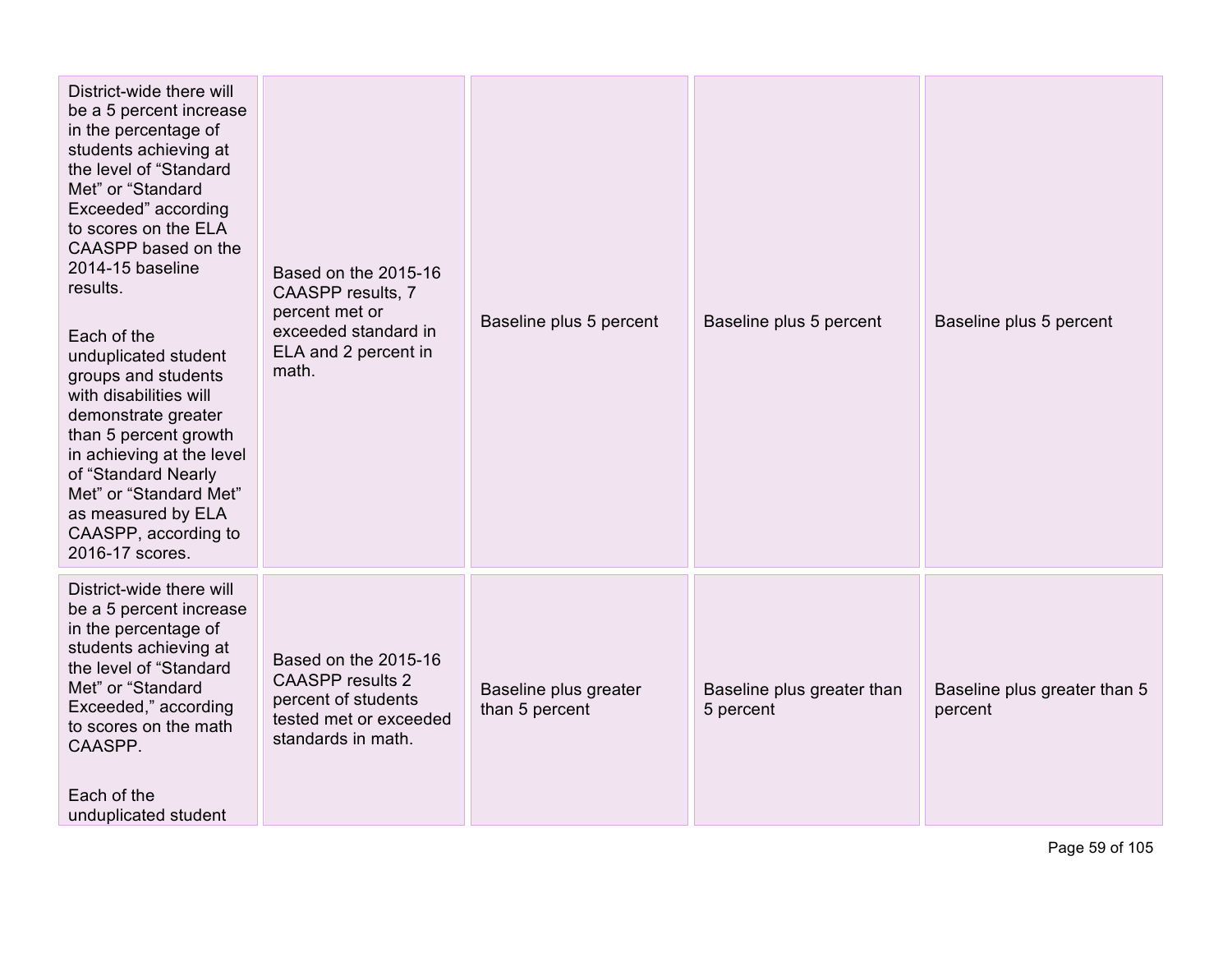| groups, and students<br>with disabilities will<br>demonstrate a 10<br>percent growth in<br>students achieving at<br>the level of "Standard<br>Nearly Met" or<br>"Standard Met" as<br>measured by math<br>CAASPP scores,<br>according to 2016-17 |  |  |
|-------------------------------------------------------------------------------------------------------------------------------------------------------------------------------------------------------------------------------------------------|--|--|
| scores.                                                                                                                                                                                                                                         |  |  |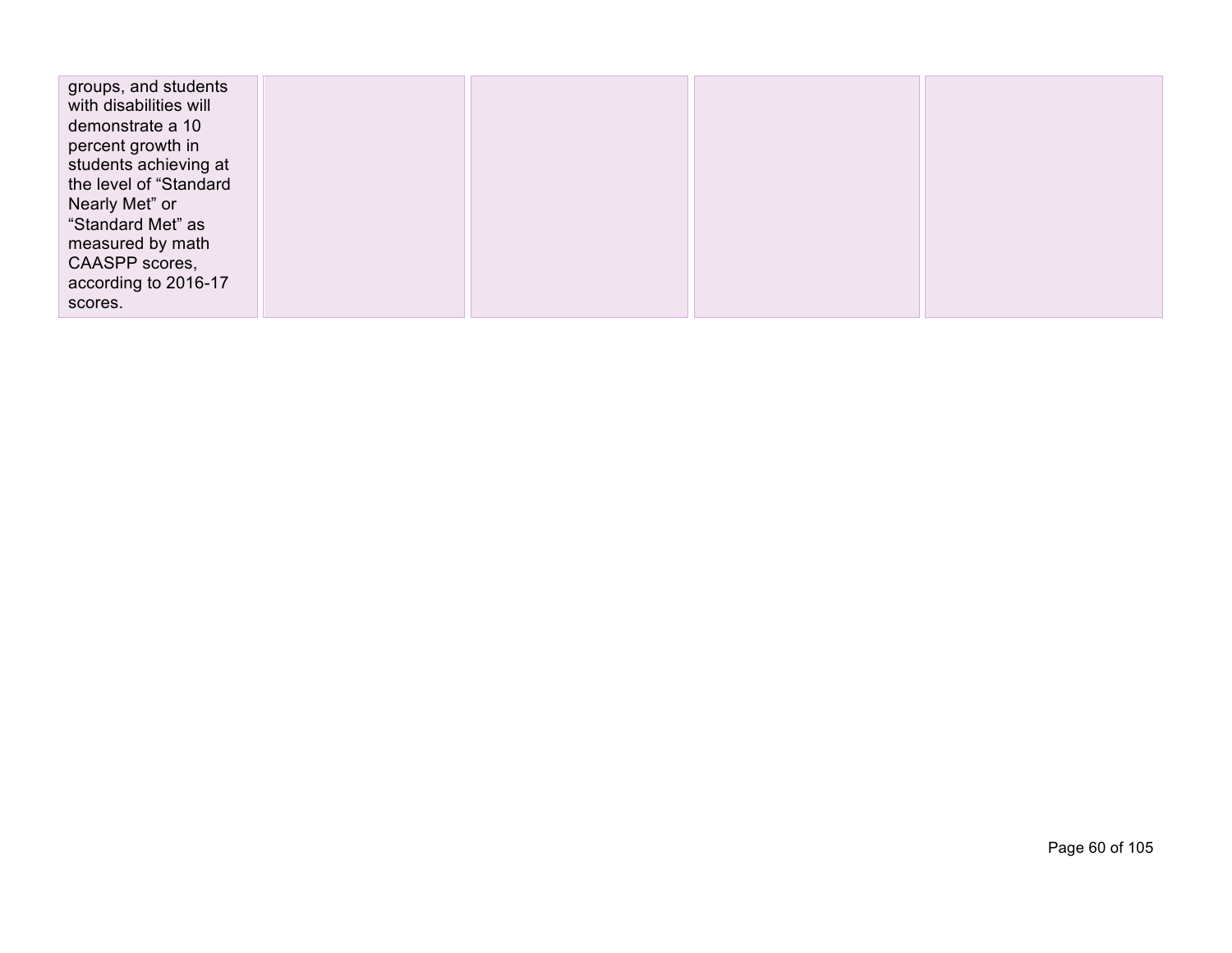#### PLANNED ACTIONS / SERVICES

Complete a copy of the following table for each of the LEA's Actions/Services. Duplicate the table, including Budgeted Expenditures, as needed.

| Action                       |                                                                                                                                     |
|------------------------------|-------------------------------------------------------------------------------------------------------------------------------------|
|                              | For Actions/Services not included as contributing to meeting the Increased or Improved Services Requirement:                        |
| <b>Students to be Served</b> | $\Box$ All<br>$\Box$ Students with Disabilities<br>$\Box$ [Specific Student Group(s)]                                               |
| Location(s)                  | $\Box$ All schools<br>$\Box$ Specific Schools:<br>$\Box$ Specific Grade<br>spans:                                                   |
|                              | <b>OR</b>                                                                                                                           |
|                              | For Actions/Services included as contributing to meeting the Increased or Improved Services Requirement:                            |
| <b>Students to be Served</b> | $\boxtimes$ English Learners<br>$\boxtimes$ Foster Youth<br>$\boxtimes$ Low Income                                                  |
|                              | $\boxtimes$ LEA-wide<br>$\Box$ Schoolwide<br><b>OR</b><br>□ Limited to Unduplicated Student<br><b>Scope of Services</b><br>Group(s) |
| Location(s)                  | $\boxtimes$ All schools<br>$\Box$ Specific Schools:<br>$\Box$ Specific Grade<br>spans:                                              |

#### ACTIONS/SERVICES

| 2017-18                                                                                                                                                                                                                                    | 2018-19                                                                                                                                                                                                                       | 2019-20                                                                                                                                                                                                                                     |
|--------------------------------------------------------------------------------------------------------------------------------------------------------------------------------------------------------------------------------------------|-------------------------------------------------------------------------------------------------------------------------------------------------------------------------------------------------------------------------------|---------------------------------------------------------------------------------------------------------------------------------------------------------------------------------------------------------------------------------------------|
| $\boxtimes$ Modified $\Box$ Unchanged<br>$\vert$ New                                                                                                                                                                                       | $\boxtimes$ Modified<br>$\Box$ Unchanged<br>  New                                                                                                                                                                             | $\boxtimes$ Modified<br>$\vert$ New<br>$\Box$ Unchanged                                                                                                                                                                                     |
| Implement base instructional program to include:<br>Appropriately credentialed and assigned<br>teachers<br>Sufficient adopted materials for all<br>courses<br>Identify selection committee to pilot<br>instructional materials in ELA/ELD) | Continue same as 2017-18 school<br>$\bullet$<br>year<br>Identify selection committee to<br>$\bullet$<br>pilot instructional materials for<br>history-social science<br>Select and adopt materials for<br>$\bullet$<br>ELA/ELD | Continue same as 2018-19 school year.<br>Identify selection committee to pilot<br>instructional materials for California<br><b>Next Generation Science Standards</b><br>(NGSS)<br>Select and adopt materials for history-<br>social science |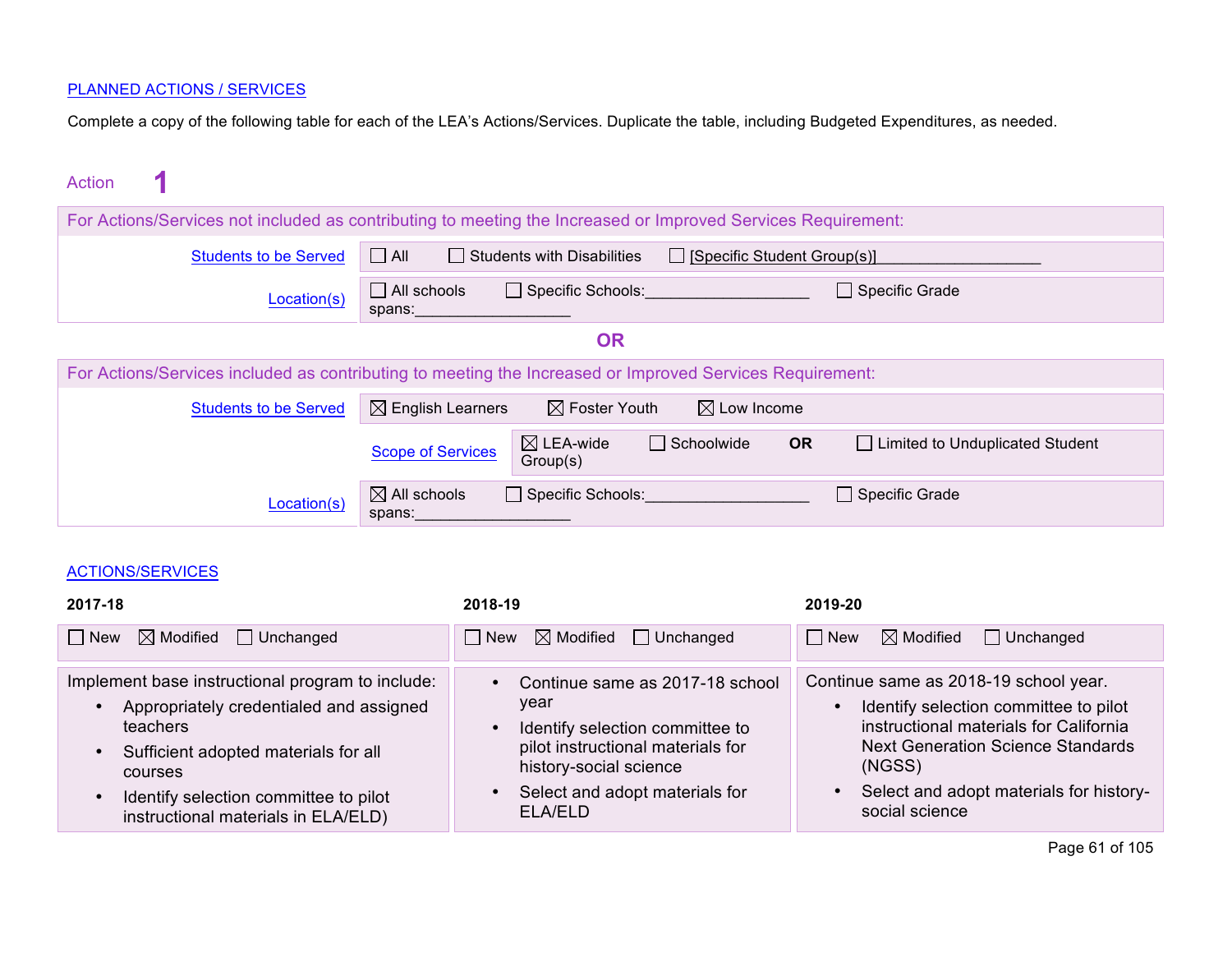| Safe, clean, and orderly school facilities | Continue same as 2017-18 school |
|--------------------------------------------|---------------------------------|
| including food services for applicable     | vear                            |
| sites                                      |                                 |

| 2017-18                    |                                                                                                                                                                                                                                           | 2018-19                    |                                                                                                                                                                                                                                          | 2019-20                    |                                                                                                                                                                                                                                       |
|----------------------------|-------------------------------------------------------------------------------------------------------------------------------------------------------------------------------------------------------------------------------------------|----------------------------|------------------------------------------------------------------------------------------------------------------------------------------------------------------------------------------------------------------------------------------|----------------------------|---------------------------------------------------------------------------------------------------------------------------------------------------------------------------------------------------------------------------------------|
| Amount                     | \$3,710,028                                                                                                                                                                                                                               | Amount                     | \$3,710,028                                                                                                                                                                                                                              | Amount                     | \$3,710,028                                                                                                                                                                                                                           |
| Source                     | LCFF S/C                                                                                                                                                                                                                                  | Source                     | LCFF S/C                                                                                                                                                                                                                                 | Source                     | LCFF S/C                                                                                                                                                                                                                              |
| <b>Budget</b><br>Reference | <b>Certificated Salaries and Benefits</b><br>$(S/C)$ - \$2,456,681<br><b>Classified Salaries and Benefits</b><br>(S/C)- \$538,847<br>Books and Supplies (S/C)-<br>\$283,000<br>Services and Other Operating<br>Expenses (S/C) - \$431,500 | <b>Budget</b><br>Reference | <b>Certificated Salaries and Benefits</b><br>$(S/C)$ - \$2,456,681<br><b>Classified Salaries and Benefits</b><br>(S/C)-\$538,847<br>Books and Supplies (S/C)-<br>\$283,000<br>Services and Other Operating<br>Expenses (S/C) - \$431,500 | <b>Budget</b><br>Reference | <b>Certificated Salaries and Benefits</b><br>$(S/C)$ - \$2,456,681<br><b>Classified Salaries and Benefits</b><br>(S/C)- \$538,847<br>Books and Supplies (S/C)-\$283,000<br>Services and Other Operating<br>Expenses (S/C) - \$431,500 |

## Action **2A**

| For Actions/Services not included as contributing to meeting the Increased or Improved Services Requirement:       |                                                                                   |                                   |                                    |                                   |  |  |  |
|--------------------------------------------------------------------------------------------------------------------|-----------------------------------------------------------------------------------|-----------------------------------|------------------------------------|-----------------------------------|--|--|--|
| <b>Students to be Served</b>                                                                                       | $\Box$ All                                                                        | $\Box$ Students with Disabilities | $\Box$ [Specific Student Group(s)] |                                   |  |  |  |
| Location(s)                                                                                                        | $\Box$ All schools<br>$\Box$ Specific Schools:<br>$\Box$ Specific Grade<br>spans: |                                   |                                    |                                   |  |  |  |
| <b>OR</b>                                                                                                          |                                                                                   |                                   |                                    |                                   |  |  |  |
| For Actions/Services included as contributing to meeting the Increased or Improved Services Requirement:           |                                                                                   |                                   |                                    |                                   |  |  |  |
| $\boxtimes$ English Learners<br>$\boxtimes$ Foster Youth<br>$\boxtimes$ Low Income<br><b>Students to be Served</b> |                                                                                   |                                   |                                    |                                   |  |  |  |
|                                                                                                                    | <b>Scope of Services</b>                                                          | $\boxtimes$ LEA-wide<br>Group(s)  | Schoolwide<br><b>OR</b>            | □ Limited to Unduplicated Student |  |  |  |

Page 62 of 105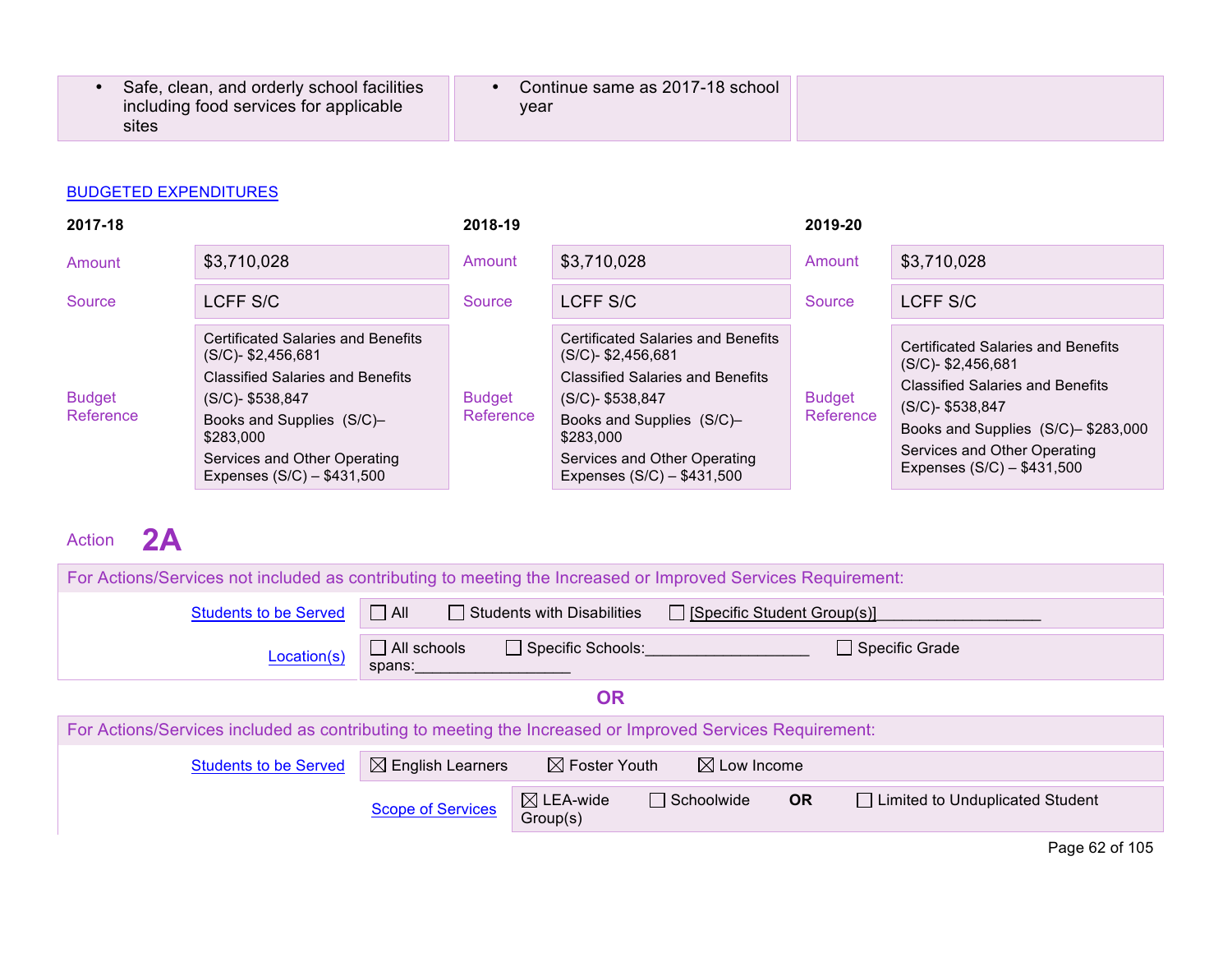| $\boxtimes$ All schools<br>Location(s)<br>spans:                                                                                                                                                                                                                                                         | Specific Grade                                                               |                                                                                         |  |
|----------------------------------------------------------------------------------------------------------------------------------------------------------------------------------------------------------------------------------------------------------------------------------------------------------|------------------------------------------------------------------------------|-----------------------------------------------------------------------------------------|--|
| <b>ACTIONS/SERVICES</b>                                                                                                                                                                                                                                                                                  |                                                                              |                                                                                         |  |
| 2017-18                                                                                                                                                                                                                                                                                                  | 2018-19                                                                      | 2019-20                                                                                 |  |
| $\boxtimes$ Modified<br>$\Box$ Unchanged<br>$\Box$ New                                                                                                                                                                                                                                                   | $\Box$ Unchanged<br>$\boxtimes$ Modified<br>$\Box$ New                       | $\Box$ New<br>$\Box$ Unchanged<br>$\boxtimes$ Modified                                  |  |
| Develop, implement, and assess a system of<br>coherent and aligned professional learning<br>structures which includes a multi-tiered approach<br>through the following:<br>Large group professional learning<br>Professional learning communities<br>Site-embedded coaching<br>Observations and feedback | Continue to implement, assess, and<br>refine system of professional learning | Strengthen the implementation, and assess<br>and refine system of professional learning |  |
| Provide training for E3 evaluation system that<br>supports:<br>A strengths-based approach<br>$\bullet$<br>Learner-directed goals<br>$\bullet$<br>Inquiry-based learning<br>Alignment to district mission, instructional<br>focus, and/or professional learning                                           | Implement E3 evaluation system                                               | Continue to train and implement E3<br>evaluation system                                 |  |

| 2017-18 |                     | 2018-19 |                     | 2019-20 |                     |
|---------|---------------------|---------|---------------------|---------|---------------------|
| Amount  | \$106,291           | Amount  | \$106,291           | Amount  | \$106,291           |
| Source  | LCFF S/C- \$106,291 | Source  | LCFF S/C- \$146,291 | Source  | LCFF S/C- \$146,291 |
|         |                     |         |                     |         | Page 63 of 105      |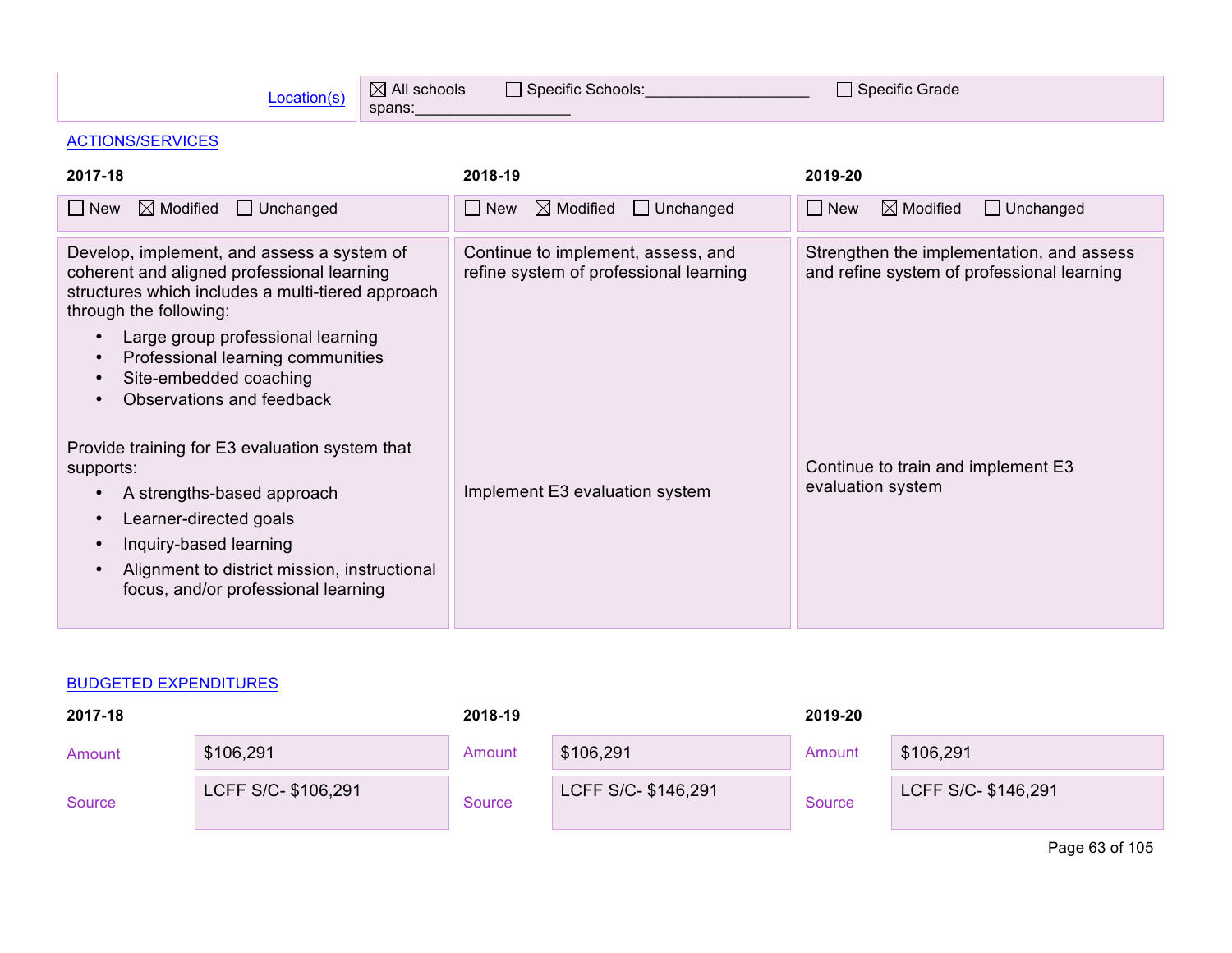| Benefits (Title I-D) - \$569,669 | <b>Budget</b><br>Reference | Certificated Salaries and<br>Benefits (S/C) - \$146,291<br>Certificated Salaries and | <b>Budget</b><br>Reference | <b>Certificated Salaries and</b><br>Benefits (S/C) - \$146,291 | <b>Budget</b><br>Reference | <b>Certificated Salaries and Benefits</b><br>$(S/C) - $146,291$ |
|----------------------------------|----------------------------|--------------------------------------------------------------------------------------|----------------------------|----------------------------------------------------------------|----------------------------|-----------------------------------------------------------------|
|----------------------------------|----------------------------|--------------------------------------------------------------------------------------|----------------------------|----------------------------------------------------------------|----------------------------|-----------------------------------------------------------------|

# Action **2B**

| For Actions/Services not included as contributing to meeting the Increased or Improved Services Requirement: |                                   |                                   |                                    |                       |                                   |  |
|--------------------------------------------------------------------------------------------------------------|-----------------------------------|-----------------------------------|------------------------------------|-----------------------|-----------------------------------|--|
| <b>Students to be Served</b>                                                                                 | $\boxtimes$ All                   | $\Box$ Students with Disabilities | $\Box$ [Specific Student Group(s)] |                       |                                   |  |
| Location(s)                                                                                                  | $\boxtimes$ All schools<br>spans: | $\Box$ Specific Schools:          |                                    | $\Box$ Specific Grade |                                   |  |
|                                                                                                              |                                   | <b>OR</b>                         |                                    |                       |                                   |  |
| For Actions/Services included as contributing to meeting the Increased or Improved Services Requirement:     |                                   |                                   |                                    |                       |                                   |  |
| <b>Students to be Served</b>                                                                                 | $\Box$ English Learners           | $\Box$ Foster Youth               | $\Box$ Low Income                  |                       |                                   |  |
|                                                                                                              | <b>Scope of Services</b>          | $\Box$ LEA-wide<br>Group(s)       | $\Box$ Schoolwide                  | <b>OR</b>             | □ Limited to Unduplicated Student |  |
| Location(s)                                                                                                  | $\Box$ All schools<br>spans:      | $\Box$ Specific Schools:          |                                    |                       | $\Box$ Specific Grade             |  |

### ACTIONS/SERVICES

| 2017-18                                                                                                                                                             | 2018-19                                                      | 2019-20                                                                                       |
|---------------------------------------------------------------------------------------------------------------------------------------------------------------------|--------------------------------------------------------------|-----------------------------------------------------------------------------------------------|
| $\Box$ New $\boxtimes$ Modified $\Box$ Unchanged                                                                                                                    | $\Box$ New $\boxtimes$ Modified $\Box$ Unchanged             | $\Box$ New $\Box$ Modified $\Box$ Unchanged                                                   |
| Strengthen capacity of instructional support team<br>and leaders in designing, facilitating, and<br>supporting professional learning and refinement<br>of practice. | Implement peer observations of lab<br>classrooms and schools | Fade support of instructional support team as<br>teacher and administrator capacity increases |

Page 64 of 105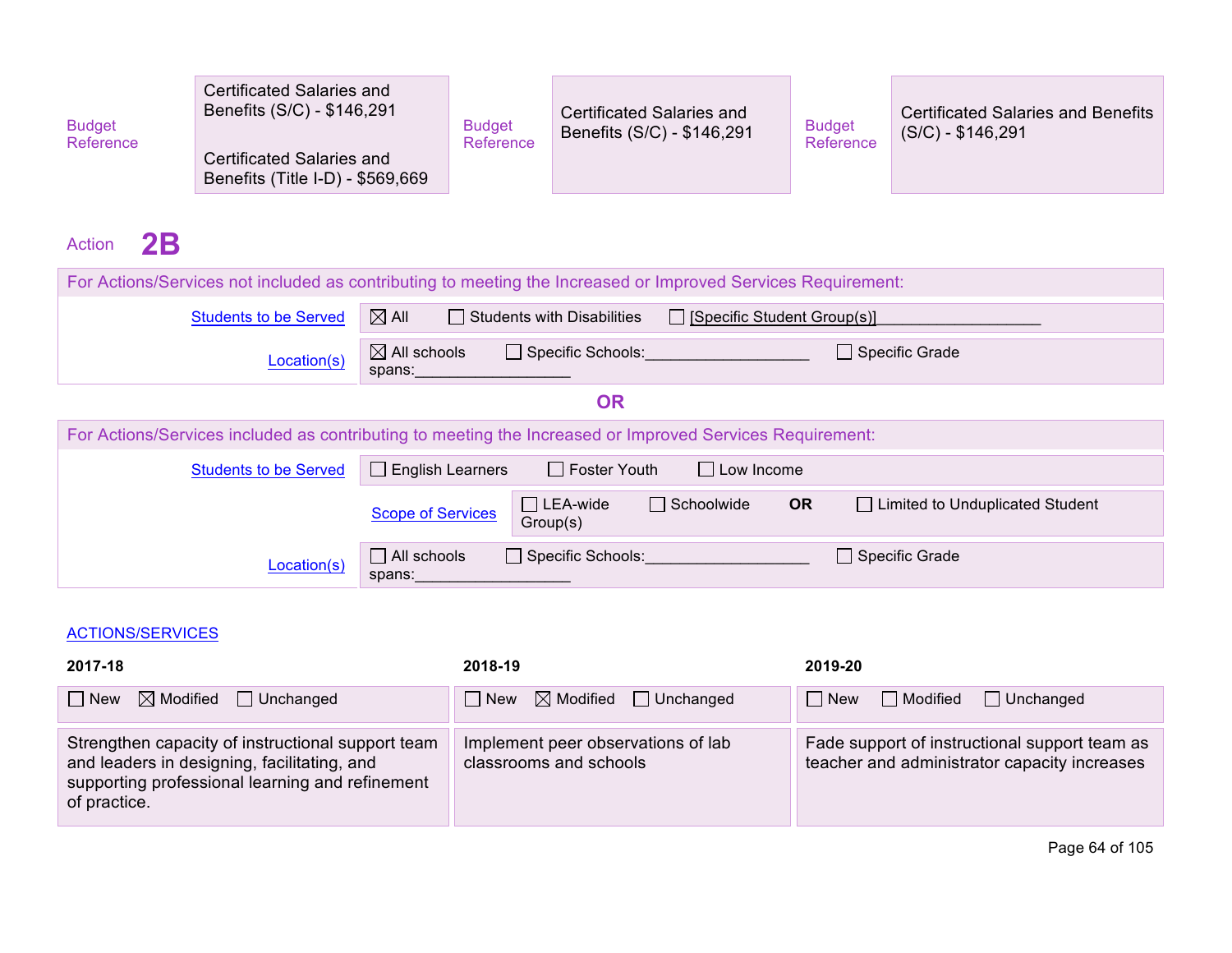| Include training on issues for students<br>who are English learners and addressing<br>the language and academic needs of<br>English learners. (Title III) |  |
|-----------------------------------------------------------------------------------------------------------------------------------------------------------|--|
|                                                                                                                                                           |  |

| 2017-18                    |                                                                                                                             | 2018-19                    |                                                                  | 2019-20                    |                                                                      |
|----------------------------|-----------------------------------------------------------------------------------------------------------------------------|----------------------------|------------------------------------------------------------------|----------------------------|----------------------------------------------------------------------|
| Amount                     | \$609,669                                                                                                                   | Amount                     | \$609,669                                                        | Amount                     | \$609,669                                                            |
| Source                     | Title III - \$40,000<br>Title I-D- \$569,699                                                                                | Source                     | LCFF S/C- \$146,291<br>Title I-D- \$569,699                      | Source                     | LCFF S/C- \$146,291<br>Title I-D- \$569,699                          |
| <b>Budget</b><br>Reference | Certificated Salaries and<br>Benefits (Title III) \$40,000<br>Certificated Salaries and<br>Benefits (Title I-D) - \$569,669 | <b>Budget</b><br>Reference | Certificated Salaries and<br>Benefits (Title I-D) -<br>\$569,669 | <b>Budget</b><br>Reference | <b>Certificated Salaries and Benefits</b><br>(Title I-D) - \$569,669 |

## Action **3A**

| For Actions/Services not included as contributing to meeting the Increased or Improved Services Requirement: |                                                                                       |  |  |  |  |  |  |  |
|--------------------------------------------------------------------------------------------------------------|---------------------------------------------------------------------------------------|--|--|--|--|--|--|--|
| <b>Students to be Served</b>                                                                                 | $\Box$ All<br>$\Box$ Students with Disabilities<br>$\Box$ [Specific Student Group(s)] |  |  |  |  |  |  |  |
| Location(s)                                                                                                  | $\Box$ All schools<br>Specific Schools:<br>Specific Grade<br>spans:                   |  |  |  |  |  |  |  |
|                                                                                                              | <b>OR</b>                                                                             |  |  |  |  |  |  |  |
| For Actions/Services included as contributing to meeting the Increased or Improved Services Requirement:     |                                                                                       |  |  |  |  |  |  |  |
| <b>Students to be Served</b>                                                                                 | $\boxtimes$ Foster Youth<br>$\boxtimes$ English Learners<br>$\boxtimes$ Low Income    |  |  |  |  |  |  |  |

Page 65 of 105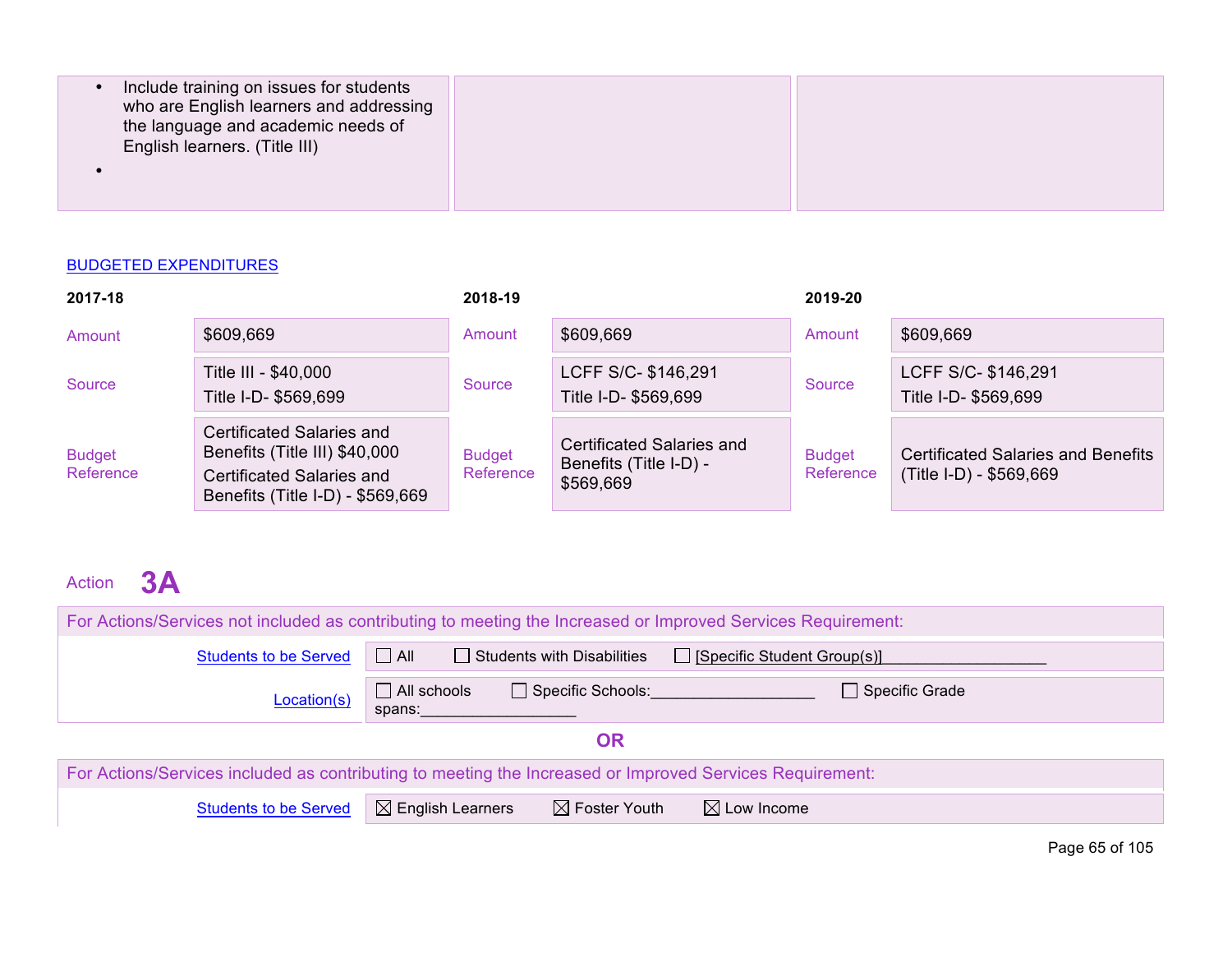|             | <b>Scope of Services</b>          | $\boxtimes$ LEA-wide<br>Group(s) | $\Box$ Schoolwide | <b>OR</b> | □ Limited to Unduplicated Student |
|-------------|-----------------------------------|----------------------------------|-------------------|-----------|-----------------------------------|
| Location(s) | $\boxtimes$ All schools<br>spans: | Specific Schools:                |                   |           | $\Box$ Specific Grade             |

#### ACTIONS/SERVICES

| 2017-18                                                                                                                                                                                                                                                                                                                                                                                                                                                                                                                                                              | 2018-19                                                                                                                                                                                                                                                                                                                                                                                                                                                                                      | 2019-20                                                                                                                                                                                                                                                                                                                                                                                                                                                                                                                        |
|----------------------------------------------------------------------------------------------------------------------------------------------------------------------------------------------------------------------------------------------------------------------------------------------------------------------------------------------------------------------------------------------------------------------------------------------------------------------------------------------------------------------------------------------------------------------|----------------------------------------------------------------------------------------------------------------------------------------------------------------------------------------------------------------------------------------------------------------------------------------------------------------------------------------------------------------------------------------------------------------------------------------------------------------------------------------------|--------------------------------------------------------------------------------------------------------------------------------------------------------------------------------------------------------------------------------------------------------------------------------------------------------------------------------------------------------------------------------------------------------------------------------------------------------------------------------------------------------------------------------|
| $\boxtimes$ Modified<br>$\Box$ Unchanged<br>$\Box$ New                                                                                                                                                                                                                                                                                                                                                                                                                                                                                                               | $\boxtimes$ Modified<br>$\Box$ Unchanged<br>$\Box$ New                                                                                                                                                                                                                                                                                                                                                                                                                                       | $\boxtimes$ Modified<br>$\Box$ New<br>$\Box$ Unchanged                                                                                                                                                                                                                                                                                                                                                                                                                                                                         |
| Implement rigorous and differentiated learning<br>models to respond to the needs of diverse learners<br>and promote opportunities for remediation,<br>acceleration, and increased of access to a broad<br>course of study including the following programs:<br>Interdisciplinary Project-Based Learning<br>(iPBL)<br>Integrated ELA/ELD (based on differentiated<br>learning needs of EL students)<br>Integrated CTE<br>Integrated VAPA<br>VAPA specialized experiences<br>Interdisciplinary UC "a-g" approved courses<br>Concurrent enrollment with college courses | Expand implementation of<br>differentiated learning models to<br>respond to the needs of diverse<br>learners that promotes opportunities<br>for remediation, acceleration, and<br>increased access to a broad course<br>of study including the following<br>programs:<br><b>iPBL</b><br>Integrated ELA/ELD<br>Integrated CTE<br>Integrated VAPA<br><b>VAPA</b> specialized<br>experiences<br>Interdisciplinary UC "a-g"<br>approved courses<br>Concurrent enrollment with<br>college courses | Review, revise, and refine implementation of<br>differentiated learning models to respond to<br>the needs of diverse learners to promote<br>opportunities, for remediation, acceleration,<br>and increase access to a broad course of<br>study including the following programs:<br><b>iPBL</b><br>$\bullet$<br>Integrated ELA/ELD<br>Integrated CTE<br><b>Integrated VAPA</b><br>VAPA specialized experiences<br>$\bullet$<br>Interdisciplinary UC "a-g" approved<br>courses<br>Concurrent enrollment with college<br>courses |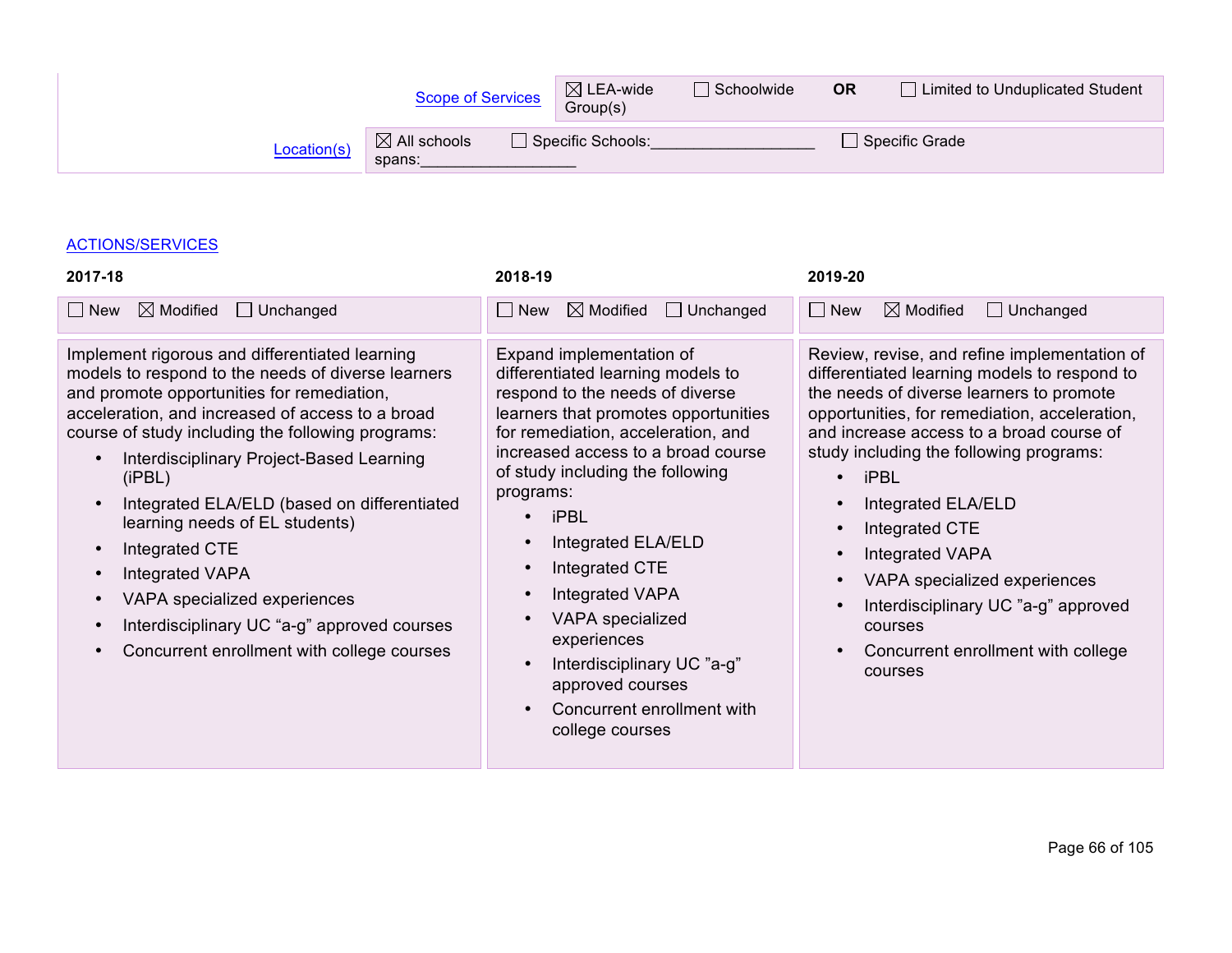| 2017-18                    |                                                                                                                                                                      | 2018-19                    |                                                                                                                                                                            | 2019-20                    |                                                                                                                                                                      |
|----------------------------|----------------------------------------------------------------------------------------------------------------------------------------------------------------------|----------------------------|----------------------------------------------------------------------------------------------------------------------------------------------------------------------------|----------------------------|----------------------------------------------------------------------------------------------------------------------------------------------------------------------|
| Amount                     | \$491,540                                                                                                                                                            | Amount                     | \$491,540                                                                                                                                                                  | Amount                     | \$491,540                                                                                                                                                            |
| Source                     | LCFF S/C- \$491,540                                                                                                                                                  | Source                     | LCFF S/C- \$491,540                                                                                                                                                        | Source                     | LCFF S/C- \$491,540                                                                                                                                                  |
| <b>Budget</b><br>Reference | <b>Certificated Salaries and Benefits</b><br>$(S/C) - $291,540$<br>Books and Supplies (S/C)- \$10,000<br>Services and Other Operating<br>Expenses (S/C)<br>\$190,000 | <b>Budget</b><br>Reference | Certificated Salaries and<br><b>Benefits</b><br>$(S/C) - $291,540$<br>Books and Supplies (S/C)-<br>\$10,000<br>Services and Other Operating<br>Expenses (S/C)<br>\$190,000 | <b>Budget</b><br>Reference | <b>Certificated Salaries and Benefits</b><br>$(S/C) - $291,540$<br>Books and Supplies (S/C)- \$10,000<br>Services and Other Operating<br>Expenses (S/C)<br>\$190,000 |

Action **3B** 

| For Actions/Services not included as contributing to meeting the Increased or Improved Services Requirement: |                                   |                                   |                                    |           |                                                                |  |
|--------------------------------------------------------------------------------------------------------------|-----------------------------------|-----------------------------------|------------------------------------|-----------|----------------------------------------------------------------|--|
| <b>Students to be Served</b>                                                                                 | $\boxtimes$ All                   | $\Box$ Students with Disabilities | $\Box$ [Specific Student Group(s)] |           |                                                                |  |
| Location(s)                                                                                                  | $\boxtimes$ All schools<br>spans: | $\Box$ Specific Schools:          |                                    |           | Specific Grade                                                 |  |
|                                                                                                              | <b>OR</b>                         |                                   |                                    |           |                                                                |  |
| For Actions/Services included as contributing to meeting the Increased or Improved Services Requirement:     |                                   |                                   |                                    |           |                                                                |  |
| <b>Students to be Served</b>                                                                                 | $\Box$ English Learners           | $\Box$ Foster Youth               | $\Box$ Low Income                  |           |                                                                |  |
|                                                                                                              | <b>Scope of Services</b>          | $\Box$ LEA-wide<br>Group(s)       | $\Box$ Schoolwide                  | <b>OR</b> | Limited to Unduplicated Student                                |  |
| Location(s)                                                                                                  | $\Box$ All schools<br>spans:      | $\Box$ Specific Schools:          |                                    |           | □ Specific Grade                                               |  |
|                                                                                                              |                                   |                                   |                                    |           | $D_{\alpha\alpha\alpha}$ $C7$ $\alpha$ $\beta$ $\beta$ $\beta$ |  |

Page 67 of 105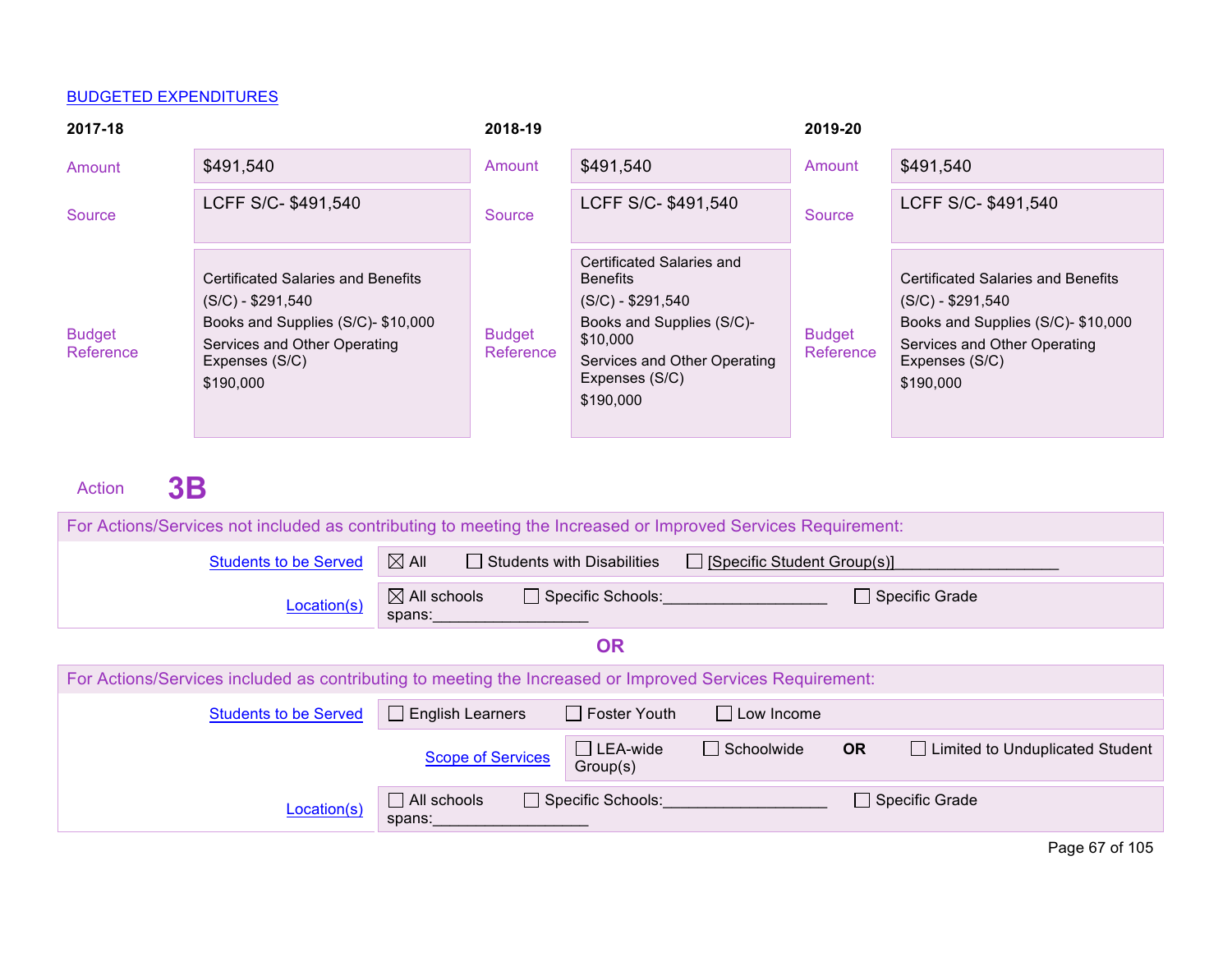#### ACTIONS/SERVICES

| 2017-18                                                                                                                                                                                                                                                                                                | 2018-19                                                                                                                                                                                                                                                                                                    | 2019-20                                                                                                                                                                                                                                                                                                                  |
|--------------------------------------------------------------------------------------------------------------------------------------------------------------------------------------------------------------------------------------------------------------------------------------------------------|------------------------------------------------------------------------------------------------------------------------------------------------------------------------------------------------------------------------------------------------------------------------------------------------------------|--------------------------------------------------------------------------------------------------------------------------------------------------------------------------------------------------------------------------------------------------------------------------------------------------------------------------|
| $\boxtimes$ Modified<br>$\Box$ Unchanged<br>∣ I New                                                                                                                                                                                                                                                    | $\Box$ New<br>$\Box$ Modified<br>$\Box$ Unchanged                                                                                                                                                                                                                                                          | Modified<br>$\Box$ Unchanged<br>  New                                                                                                                                                                                                                                                                                    |
| Implement rigorous and differentiated learning<br>models to respond to the needs of diverse<br>learners and promote opportunities for<br>remediation, acceleration, and increased of<br>access to a broad course of study including the<br>following programs:<br>Independent study<br>Credit recovery | Expand implementation of<br>differentiated learning models to<br>respond to the needs of diverse<br>learners that promotes opportunities<br>for remediation, acceleration, and<br>increased access to a broad course of<br>study including the following programs:<br>Independent study<br>Credit recovery | Review, revise, and refine implementation of<br>differentiated learning models to respond to the<br>needs of diverse learners to promote<br>opportunities, for remediation, acceleration, and<br>increase access to a broad course of study<br>including the following programs:<br>Independent study<br>Credit recovery |

#### **BUDGETED EXPENDITURES**

| 2017-18                 |                                                                    | 2018-19                    |                                                                              | 2019-20                    |                                                                    |
|-------------------------|--------------------------------------------------------------------|----------------------------|------------------------------------------------------------------------------|----------------------------|--------------------------------------------------------------------|
| Amount                  | \$110,582                                                          | Amount                     | \$110,582                                                                    | Amount                     | \$110,582                                                          |
| Source                  | Title I-A- \$110,582                                               | Source                     | Title I-A- \$110,582                                                         | Source                     | Title I-A- \$110,582                                               |
| <b>Budget Reference</b> | <b>Classified Salaries and Benefits</b><br>(Title I-A) - \$110,582 | <b>Budget</b><br>Reference | <b>Classified Salaries and</b><br><b>Benefits</b><br>(Title I-A) - \$110,582 | <b>Budget</b><br>Reference | <b>Classified Salaries and Benefits</b><br>(Title I-A) - \$110,582 |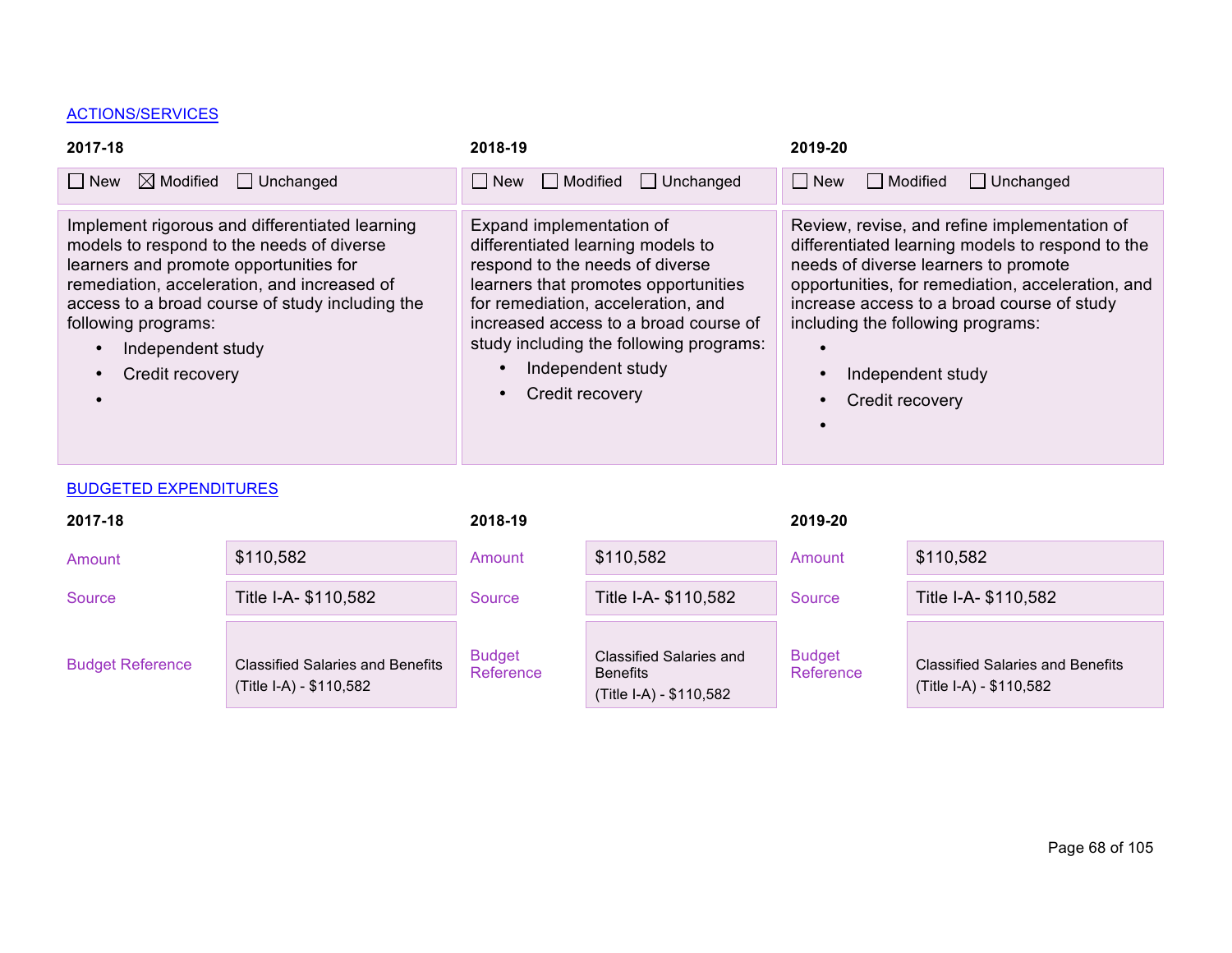| Action |                              |                                                                                                              |  |
|--------|------------------------------|--------------------------------------------------------------------------------------------------------------|--|
|        |                              | For Actions/Services not included as contributing to meeting the Increased or Improved Services Requirement: |  |
|        | <b>Students to be Served</b> | $\Box$ Students with Disabilities<br>$\Box$ All<br>$\Box$ [Specific Student Group(s)]                        |  |
|        | Location(s)                  | $\Box$ All schools<br>$\Box$ Specific Schools:<br>Specific Grade<br>spans:                                   |  |

### **OR**

| For Actions/Services included as contributing to meeting the Increased or Improved Services Requirement: |                                                                                   |                                                                                                                             |                        |            |                                                                                                                                           |  |  |
|----------------------------------------------------------------------------------------------------------|-----------------------------------------------------------------------------------|-----------------------------------------------------------------------------------------------------------------------------|------------------------|------------|-------------------------------------------------------------------------------------------------------------------------------------------|--|--|
| <b>Students to be Served</b>                                                                             | $\boxtimes$ English Learners                                                      | $\boxtimes$ Foster Youth                                                                                                    | $\boxtimes$ Low Income |            |                                                                                                                                           |  |  |
|                                                                                                          | <b>Scope of Services</b>                                                          | $\boxtimes$ LEA-wide<br>Group(s)                                                                                            | □ Schoolwide           | <b>OR</b>  | □ Limited to Unduplicated Student                                                                                                         |  |  |
| Location(s)                                                                                              | $\boxtimes$ All schools<br>spans:                                                 | $\Box$ Specific Schools:                                                                                                    |                        |            | □ Specific Grade                                                                                                                          |  |  |
| <b>ACTIONS/SERVICES</b>                                                                                  |                                                                                   |                                                                                                                             |                        |            |                                                                                                                                           |  |  |
| 2017-18                                                                                                  | 2018-19                                                                           |                                                                                                                             |                        | 2019-20    |                                                                                                                                           |  |  |
| $\boxtimes$ Modified<br>$\Box$ Unchanged<br>$\Box$ New                                                   | $\Box$ New                                                                        | $\boxtimes$ Modified                                                                                                        | $\Box$ Unchanged       | $\Box$ New | $\boxtimes$ Modified<br>$\Box$ Unchanged                                                                                                  |  |  |
| Identify, select, and pilot a system of<br>assessment within selected school sites to<br>incorporate:    |                                                                                   | Implement, refine, and train staff on<br>selecting, administering and applying a<br>system of assessment that incorporates: |                        |            | Monitor progress to strengthen implementation<br>and refine the system of assessment ensuring<br>efficient and effective classroom/course |  |  |
| Diagnostic assessments for reading and math                                                              | placement and acceleration of learning.<br>Diagnostic assessments for reading and |                                                                                                                             |                        |            |                                                                                                                                           |  |  |
| Interim/progress monitoring performance<br>assessments                                                   | math                                                                              | Interim/progress monitoring performance                                                                                     |                        |            |                                                                                                                                           |  |  |
| Align assessments to SBAC, iPBL, college                                                                 | assessments                                                                       |                                                                                                                             |                        |            |                                                                                                                                           |  |  |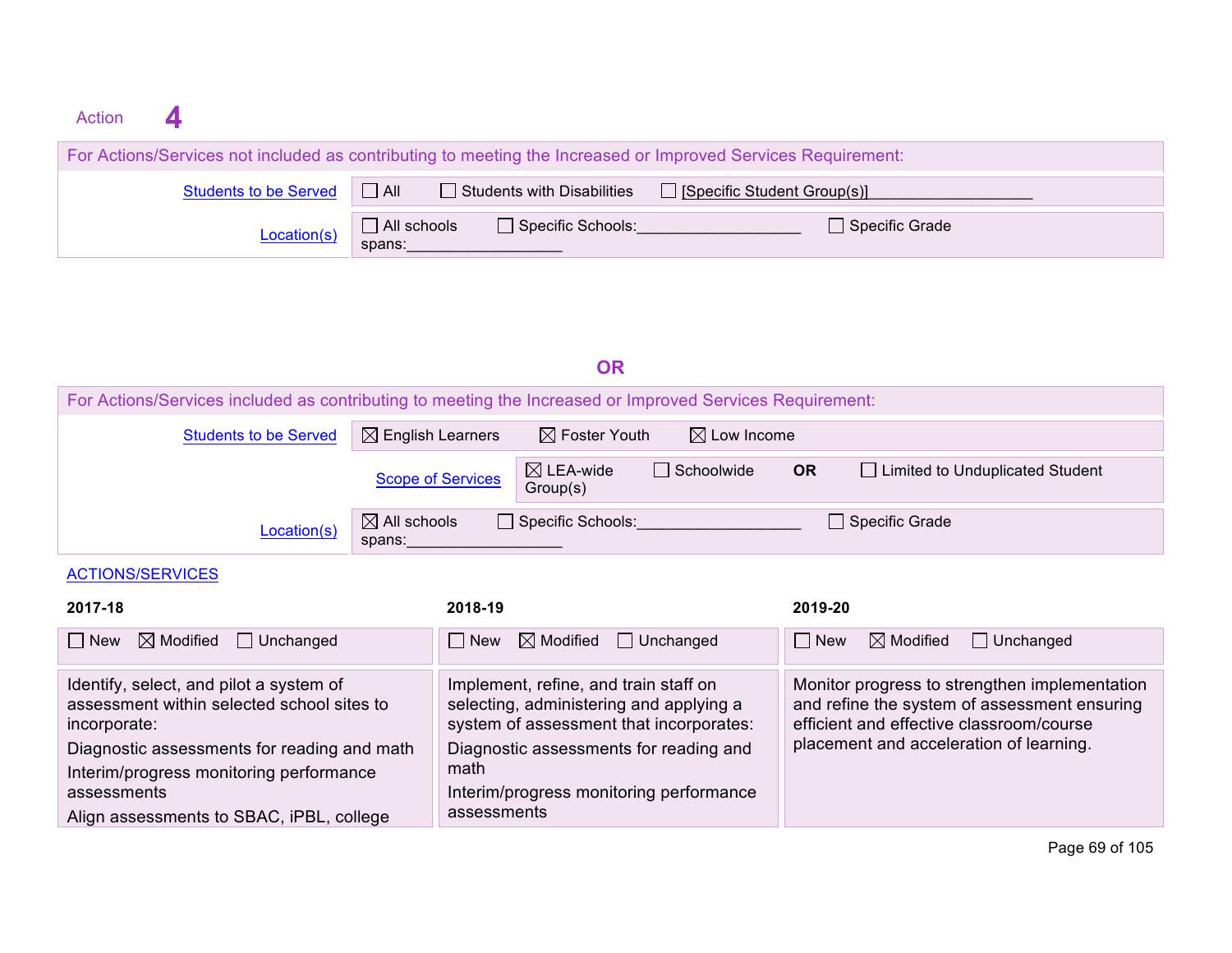| placement, and ELA/ELD readiness<br>Conduct regular analysis of student learning<br>with formative data                                                                                                                                                       | Review and refine data analysis to align<br>with measurable IEP goals |  |
|---------------------------------------------------------------------------------------------------------------------------------------------------------------------------------------------------------------------------------------------------------------|-----------------------------------------------------------------------|--|
| Ensure placement and services for ELs<br>$\bullet$<br>are based on appropriate assessments                                                                                                                                                                    |                                                                       |  |
| Train staff and leadership in the understanding<br>and implementation of the MAP and align with<br>instructional practice in special education<br>programs<br>Design and implement a process for<br>monitoring system-wide progress (i.e., learning<br>walks) |                                                                       |  |

| 2017-18                    |                                                                                                                                                                                      | 2018-19                    |                                                                                                                                                                                            | 2019-20                    |                                                                                                                                                                                   |
|----------------------------|--------------------------------------------------------------------------------------------------------------------------------------------------------------------------------------|----------------------------|--------------------------------------------------------------------------------------------------------------------------------------------------------------------------------------------|----------------------------|-----------------------------------------------------------------------------------------------------------------------------------------------------------------------------------|
| Amount                     | \$223,172                                                                                                                                                                            | Amount                     | \$223,172                                                                                                                                                                                  | Amount                     | \$223,172                                                                                                                                                                         |
| Source                     | LCFF S/C                                                                                                                                                                             | Source                     | LCFF S/C                                                                                                                                                                                   | Source                     | LCFF S/C                                                                                                                                                                          |
| <b>Budget</b><br>Reference | Certificated Salaries and<br>Benefits (S/C)- \$105,077<br><b>Classified Salaries and</b><br>Benefits (S/C) - \$98,095<br>Services and Other<br>Operating Expenses (S/C)-<br>\$20,000 | <b>Budget</b><br>Reference | Certificated Salaries and<br>Benefits (S/C)- \$105,077<br><b>Classified Salaries and</b><br>Benefits (S/C) - \$98,095<br>Services and Other<br><b>Operating Expenses</b><br>(S/C)-\$20,000 | <b>Budget</b><br>Reference | Certificated Salaries and<br>Benefits (S/C)- \$105,077<br><b>Classified Salaries and</b><br>Benefits (S/C) - \$98,095<br>Services and Other Operating<br>Expenses (S/C)- \$20,000 |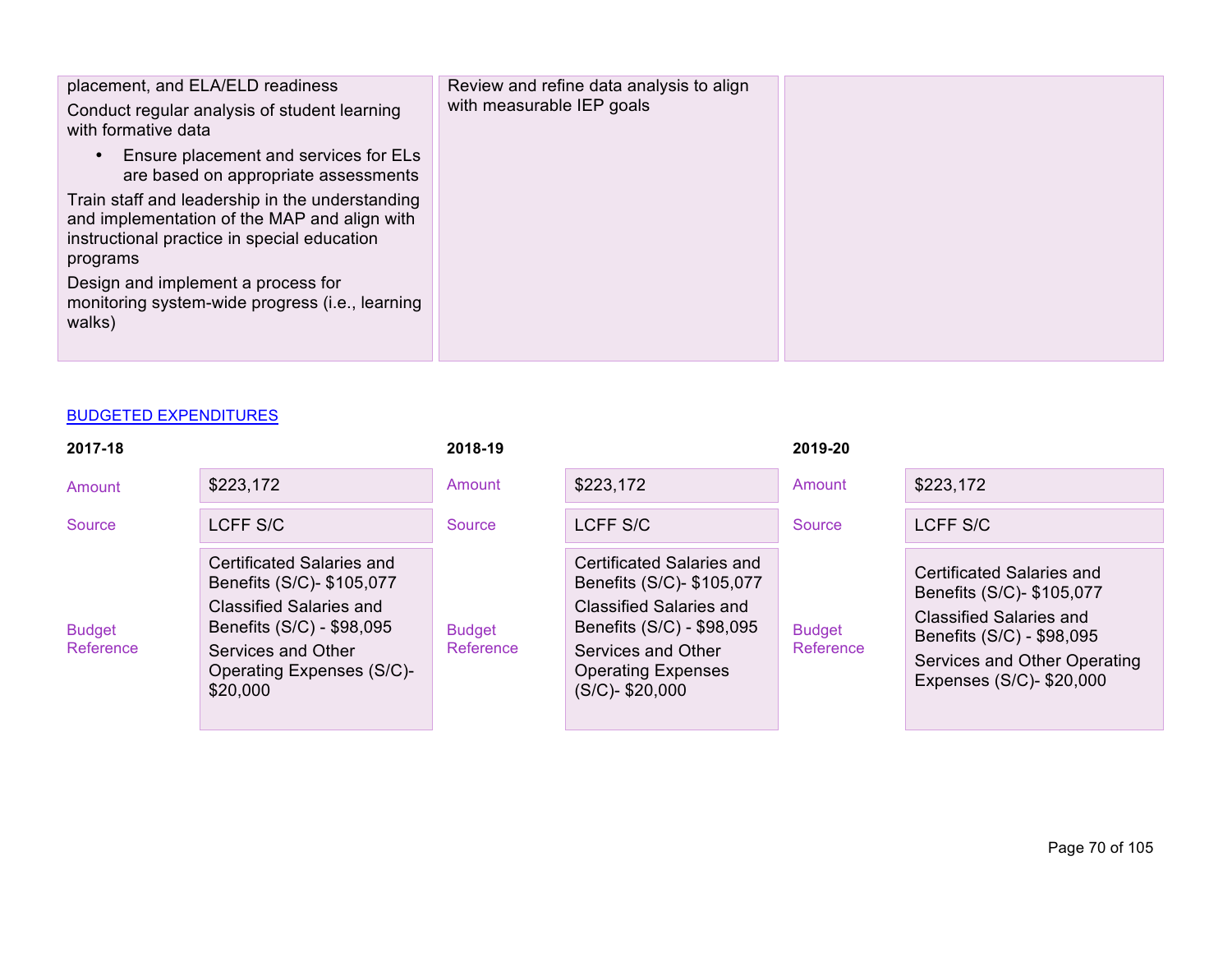| Action |                                                                                                          |                              |                                   |                            |                                                                                                              |  |  |  |
|--------|----------------------------------------------------------------------------------------------------------|------------------------------|-----------------------------------|----------------------------|--------------------------------------------------------------------------------------------------------------|--|--|--|
|        |                                                                                                          |                              |                                   |                            | For Actions/Services not included as contributing to meeting the Increased or Improved Services Requirement: |  |  |  |
|        |                                                                                                          | <b>Students to be Served</b> | $\boxtimes$ All                   | Students with Disabilities | $\boxtimes$ [Specific Student Group(s)] English Learners                                                     |  |  |  |
|        |                                                                                                          | Location(s)                  | $\boxtimes$ All schools<br>spans: | $\Box$ Specific Schools:   | Specific Grade                                                                                               |  |  |  |
|        |                                                                                                          |                              |                                   | OR                         |                                                                                                              |  |  |  |
|        | For Actions/Services included as contributing to meeting the Increased or Improved Services Requirement: |                              |                                   |                            |                                                                                                              |  |  |  |
|        |                                                                                                          |                              |                                   |                            |                                                                                                              |  |  |  |

| <b>Students to be Served</b> | $\Box$ English Learners      |                     | $\Box$ Foster Youth                 | $\Box$ Low Income |                  |                                |
|------------------------------|------------------------------|---------------------|-------------------------------------|-------------------|------------------|--------------------------------|
|                              | <b>Scope of Services</b>     |                     | $\Box$ LEA-wide<br>Student Group(s) | $\Box$ Schoolwide | <b>OR</b>        | $\Box$ Limited to Unduplicated |
| Location(s)                  | $\Box$ All schools<br>spans: | □ Specific Schools: |                                     |                   | □ Specific Grade |                                |

#### ACTIONS/SERVICES

| 2017-18                                                                                                                                                                                                                                                                                                                                                                                                                                                                         | 2018-19                                       | 2019-20                                         |
|---------------------------------------------------------------------------------------------------------------------------------------------------------------------------------------------------------------------------------------------------------------------------------------------------------------------------------------------------------------------------------------------------------------------------------------------------------------------------------|-----------------------------------------------|-------------------------------------------------|
| $\boxtimes$ Modified $\Box$ Unchanged<br>$\boxtimes$ New                                                                                                                                                                                                                                                                                                                                                                                                                        | $\bowtie$<br>  New<br>  Modified<br>Unchanged | $\Box$ New<br>$\boxtimes$ Unchanged<br>Modified |
| Ensure a high-quality academic program for English<br>learners by building a program that includes:<br>Designated ELD to build language skills<br>$\bullet$<br>Integrated ELD to support acquisition of<br>$\bullet$<br>content knowledge<br>Professional development in understanding<br>$\bullet$<br>and differentiating instruction based on the<br>specific needs of newcomers. ELs, and<br>students at-risk of becoming LTELS<br>Appropriately assessing in-coming EL's to | Continue                                      | Continue                                        |

Page 71 of 105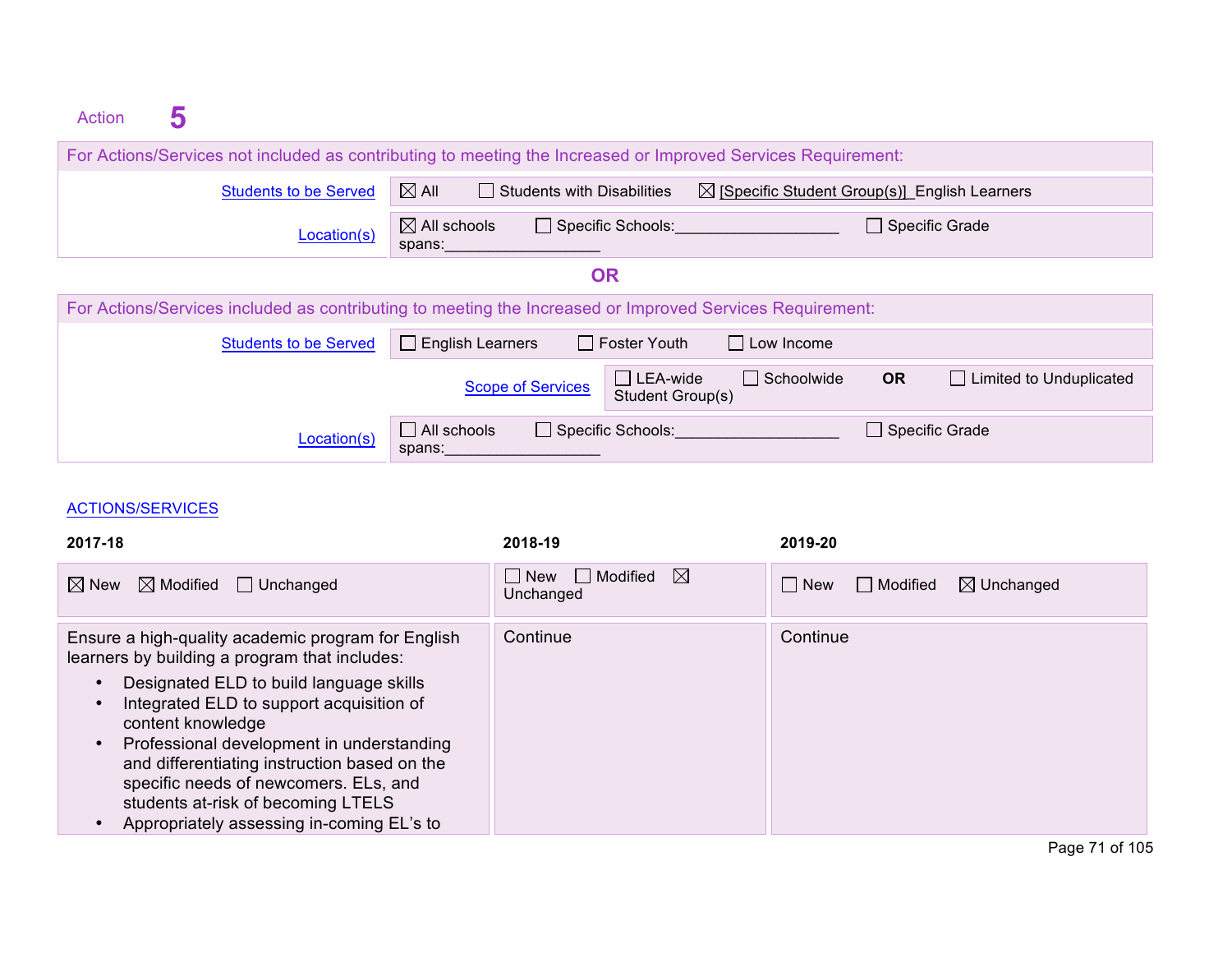| determine placement, and LTELS<br>Teacher assessments of students in class to inform<br>instructional decisions.                                                                                  |  |
|---------------------------------------------------------------------------------------------------------------------------------------------------------------------------------------------------|--|
| Stakeholder voice in program design and<br>$\bullet$<br>decisions<br><b>Monitor R-FEPs</b><br>$\bullet$<br>Develop and create a preschool language<br>$\bullet$<br>instruction program at Monarch |  |

| 2017-18                    |                                                                                                                                         | 2018-19                    |                                                                                                                                                           | 2019-20                    |                                                                                                                                  |
|----------------------------|-----------------------------------------------------------------------------------------------------------------------------------------|----------------------------|-----------------------------------------------------------------------------------------------------------------------------------------------------------|----------------------------|----------------------------------------------------------------------------------------------------------------------------------|
| Amount                     | \$40,000<br>Other expenses budget in other<br>actions                                                                                   | Amount                     | \$40,000<br>Other expenses<br>budget in other<br>actions                                                                                                  | Amount                     | \$40,000<br>Other expenses budget in<br>other actions                                                                            |
| Source                     | Title III<br>See other actions                                                                                                          | Source                     | Title III<br>See other<br>actions                                                                                                                         | Source                     | Title III<br>See other actions                                                                                                   |
| <b>Budget</b><br>Reference | <b>Certificated Salaries and Benefits</b><br>(Title III)- \$20,000<br><b>Classified Salaries and Benefits</b><br>(Title III) - \$20,000 | <b>Budget</b><br>Reference | Certificated<br>Salaries and<br><b>Benefits (Title</b><br>$III$ )- \$20,000<br>Classified<br>Salaries and<br><b>Benefits (Title</b><br>$III$ ) - \$20,000 | <b>Budget</b><br>Reference | Certificated Salaries and<br>Benefits (Title III)- \$20,000<br><b>Classified Salaries and</b><br>Benefits (Title III) - \$20,000 |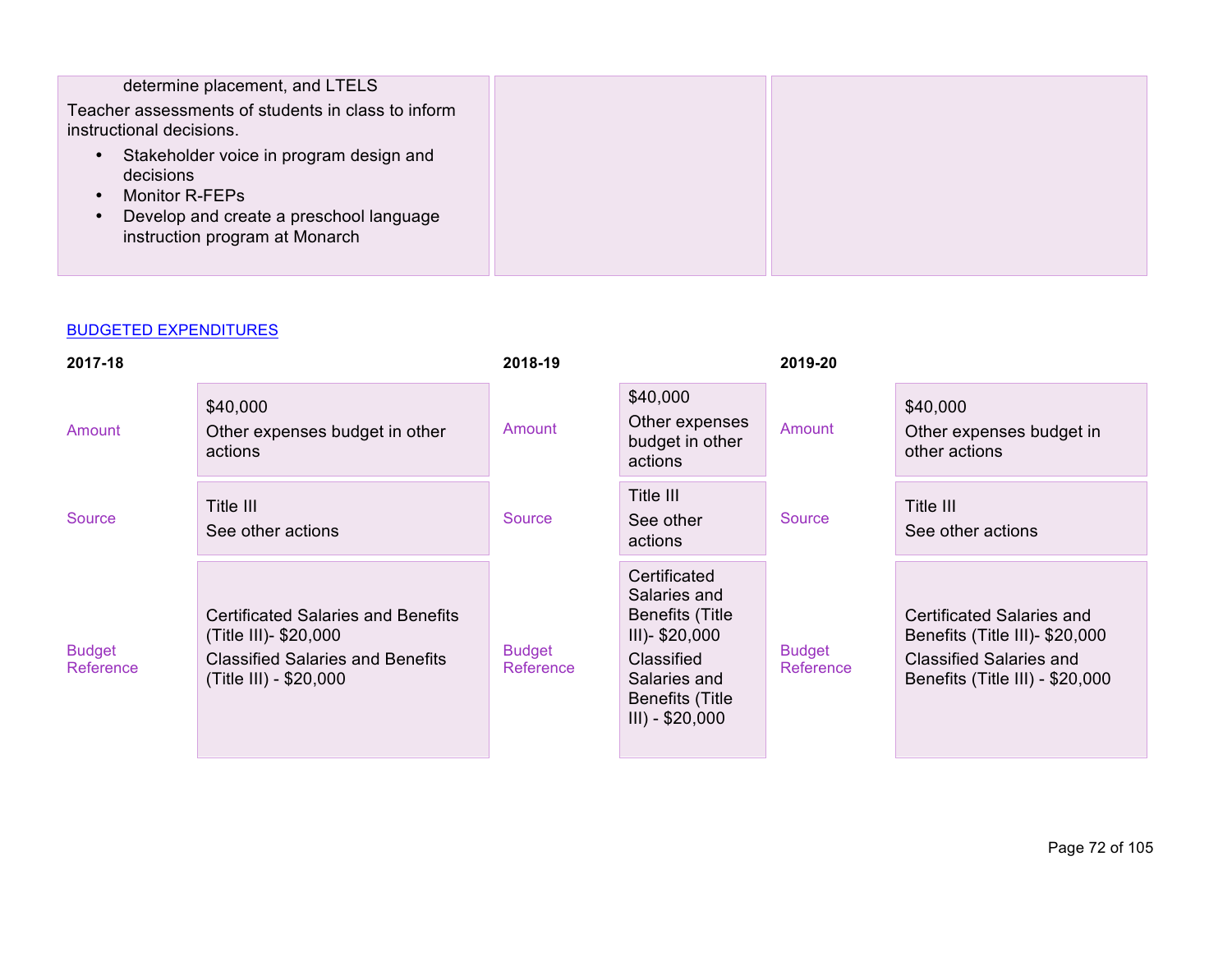|        | $\Box$ New | $\boxtimes$ Modified                                                              | JUnchanged |
|--------|------------|-----------------------------------------------------------------------------------|------------|
| Goal 2 |            | Cultivate stakeholder engagement to support excellence in each student's success. |            |

| State and/or Local Priorities Addressed by this goal: | STATE $\Box$ 1 $\Box$ 2 $\boxtimes$ 3 $\Box$ 4 $\Box$ 5 $\boxtimes$ 6 $\Box$ 7 $\Box$ 8<br>COE $\Box$ 9 $\Box$ 10<br>LOCAL <b>Algebra</b>                                                                                                                                                                           |
|-------------------------------------------------------|---------------------------------------------------------------------------------------------------------------------------------------------------------------------------------------------------------------------------------------------------------------------------------------------------------------------|
| <b>Identified Need</b>                                | We know, based on relevant research, that when students have a positive, deep, and<br>meaningful connection and are known well by adults they are more engaged and<br>successful in school. Analysis revealed the need to continue to improve parent<br>participation in school events and school attendance rates. |

### EXPECTED ANNUAL MEASURABLE OUTCOMES

| Metrics/Indicators                                                                            | <b>Baseline</b>                                                                               | 2017-18                                                                                      | 2018-19                                                                                   | 2019-20                                                                                |
|-----------------------------------------------------------------------------------------------|-----------------------------------------------------------------------------------------------|----------------------------------------------------------------------------------------------|-------------------------------------------------------------------------------------------|----------------------------------------------------------------------------------------|
| Parent input in district<br>and school decision-<br>making (DAC,<br>DELAC, LCAP, SSC)         | 100 percent of district<br>governance groups are<br>compliant and solicit parent<br>input     | 100 percent of<br>district governance<br>groups are<br>compliant and<br>solicit parent input | 100 percent of district<br>governance groups<br>are compliant and<br>solicit parent input | 100 percent of district governance<br>groups are compliant and solicit<br>parent input |
| Promotion of parent<br>participation in<br>programs for<br>unduplicated pupils                | 480 parent or guardians<br>participated in school related<br>activities                       | From baseline<br>increase by 10<br>percent each year                                         | Increase 10 percent<br>each year                                                          | Increase 10 percent each year                                                          |
| Promotion of parent<br>participation in<br>programs for<br>students with<br>exceptional needs | Baseline data will become<br>available June 30, 2017<br>2016-17 YTD<br>Davila 14<br>$\bullet$ | From baseline<br>increase by 10<br>percent each year                                         | From baseline<br>increase by 10 percent<br>each year                                      | From baseline increase by 10<br>percent each year                                      |

Page 73 of 105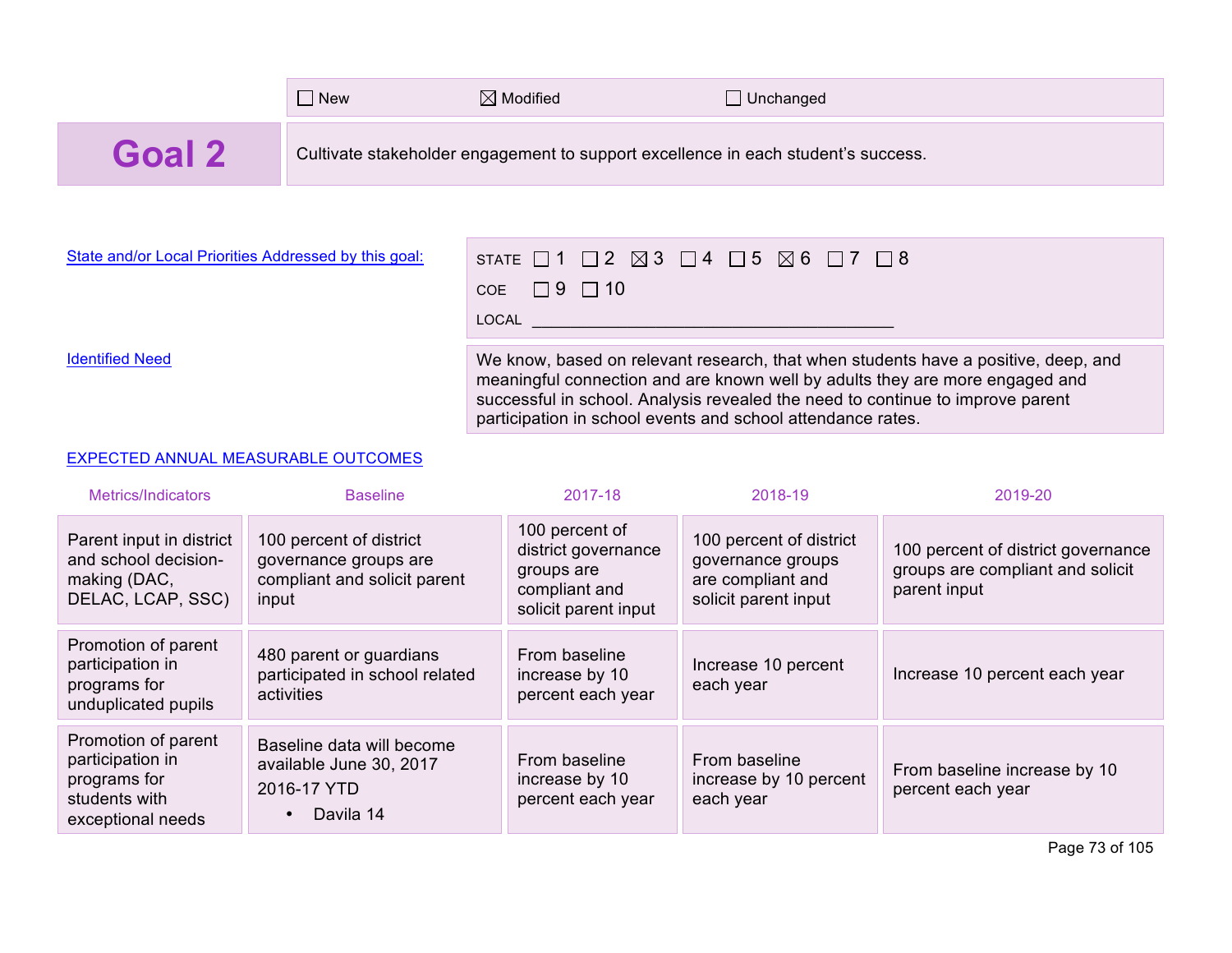|                                                                                                                                   | Friendship 17 and<br>NCA <sub>5</sub><br>$\bullet$                                                                                                                                                             |                                     |                                       |                                    |
|-----------------------------------------------------------------------------------------------------------------------------------|----------------------------------------------------------------------------------------------------------------------------------------------------------------------------------------------------------------|-------------------------------------|---------------------------------------|------------------------------------|
| Local measures on<br>the sense of safety<br>and school<br>connectedness                                                           | 2015-16 Healthy Kids Survey:<br><b>School Environment indicator</b><br>• 81 percent moderate and<br>high school Connectedness<br>indicator<br>67 percent moderate or<br>high school Connectedness<br>indicator | Increase by 5<br>percent each year  | Increase by 5 percent<br>each year    | Increase by 5 percent each year    |
| Strengthen<br>community<br>partnerships as<br>measured by partner<br>satisfaction survey                                          | Establish baseline number of<br>partner agencies. Develop and<br>administer partner satisfaction<br>survey June 30, 2017.                                                                                      | Increase 5 percent<br>from baseline | Increase 5 percent<br>from prior year | Increase 5 percent from prior year |
| Increase the number<br>of parents of<br>students who are<br>English learners<br>involved in leadership<br>development<br>programs | Committee to develop criteria<br>and establish baseline and<br>growth                                                                                                                                          | Develop baseline<br>and growth      | <b>TBD</b>                            | <b>TBD</b>                         |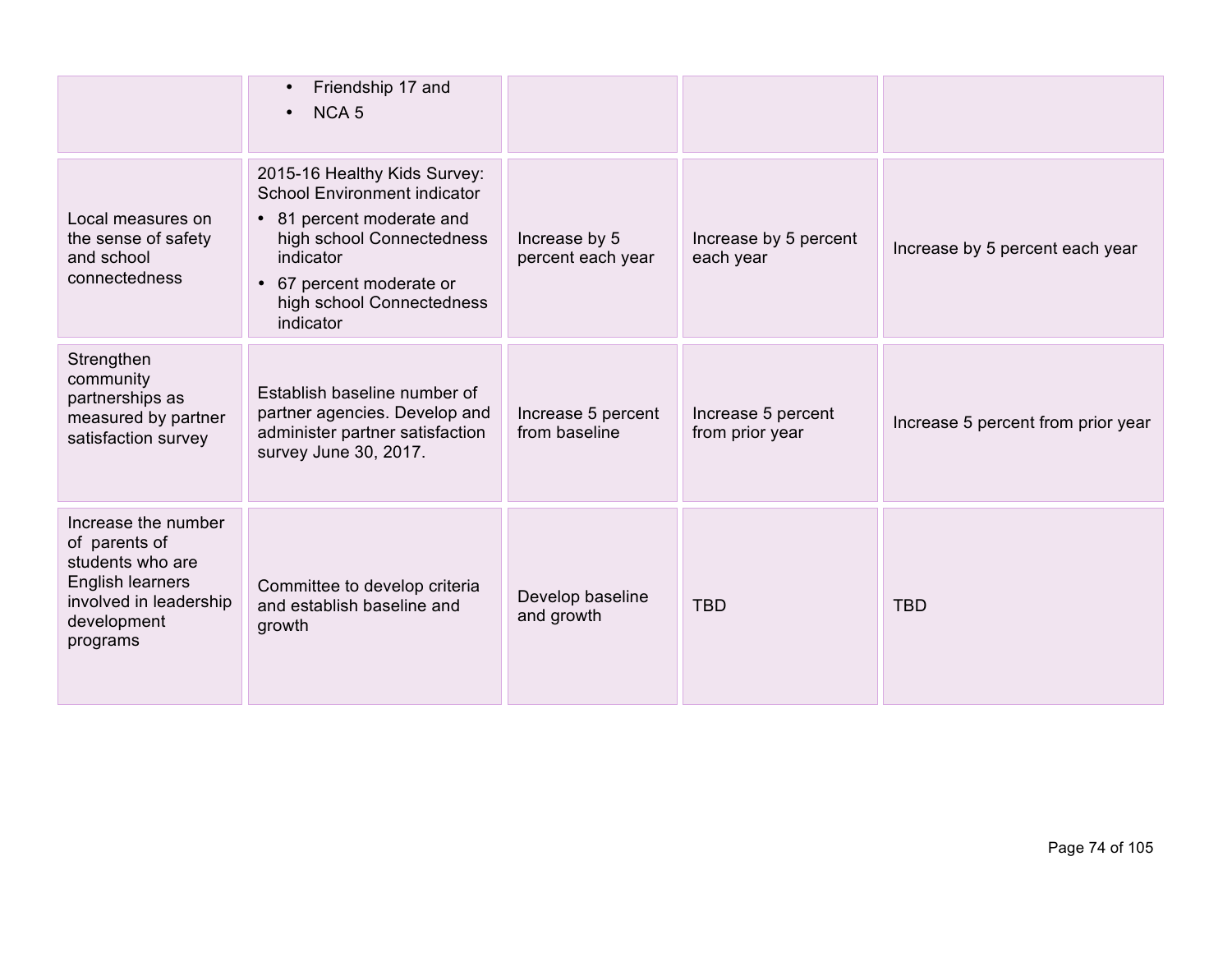Complete a copy of the following table for each of the LEA's Actions/Services. Duplicate the table, including Budgeted Expenditures, as needed.

# Action **1A**

| For Actions/Services not included as contributing to meeting the Increased or Improved Services Requirement: |                       |                                   |                                             |  |  |  |
|--------------------------------------------------------------------------------------------------------------|-----------------------|-----------------------------------|---------------------------------------------|--|--|--|
| <b>Students to be Served</b>                                                                                 | $\Box$ All            | $\Box$ Students with Disabilities | □ [Specific Student Group(s)]<br>EL, LI, FY |  |  |  |
| Location(s)                                                                                                  | All schools<br>spans: | □ Specific Schools:               | □ Specific Grade                            |  |  |  |

## **OR**

| For Actions/Services included as contributing to meeting the Increased or Improved Services Requirement: |                                                               |                                  |                        |                |                                   |  |
|----------------------------------------------------------------------------------------------------------|---------------------------------------------------------------|----------------------------------|------------------------|----------------|-----------------------------------|--|
| <b>Students to be Served</b>                                                                             | $\boxtimes$ English Learners                                  | $\boxtimes$ Foster Youth         | $\boxtimes$ Low Income |                |                                   |  |
|                                                                                                          | <b>Scope of Services</b>                                      | $\boxtimes$ LEA-wide<br>Group(s) | $\Box$ Schoolwide      | <b>OR</b>      | □ Limited to Unduplicated Student |  |
| Location(s)                                                                                              | $\boxtimes$ All schools<br>$\Box$ Specific Schools:<br>spans: |                                  |                        | Specific Grade |                                   |  |
| <b>ACTIONS/SERVICES</b>                                                                                  |                                                               |                                  |                        |                |                                   |  |

| 2017-18                                                                                                                                         | 2018-19                                                                                                             | 2019-20                                                                                                        |
|-------------------------------------------------------------------------------------------------------------------------------------------------|---------------------------------------------------------------------------------------------------------------------|----------------------------------------------------------------------------------------------------------------|
| $\Box$ New<br>$\boxtimes$ Modified<br>$\Box$ Unchanged                                                                                          | $\Box$ New<br>Modified<br>$\Box$ Unchanged                                                                          | $\Box$ New<br>$\Box$ Modified<br>$\Box$ Unchanged                                                              |
| Provide Back-to-School Night and Open House<br>events at special education programs<br>comparable to those of students' schools of<br>residence | Pilot onboarding and parent and<br>community volunteer training program                                             | Dialogue with new and returning parents<br>regarding ways to strengthen parent and<br>community participation. |
| Offer community-building events such as Read<br>Across America and celebrations of student<br>achievement and student exhibitions               | Evaluate the impact and participation of<br>parent involvement in school community<br>activities and make necessary |                                                                                                                |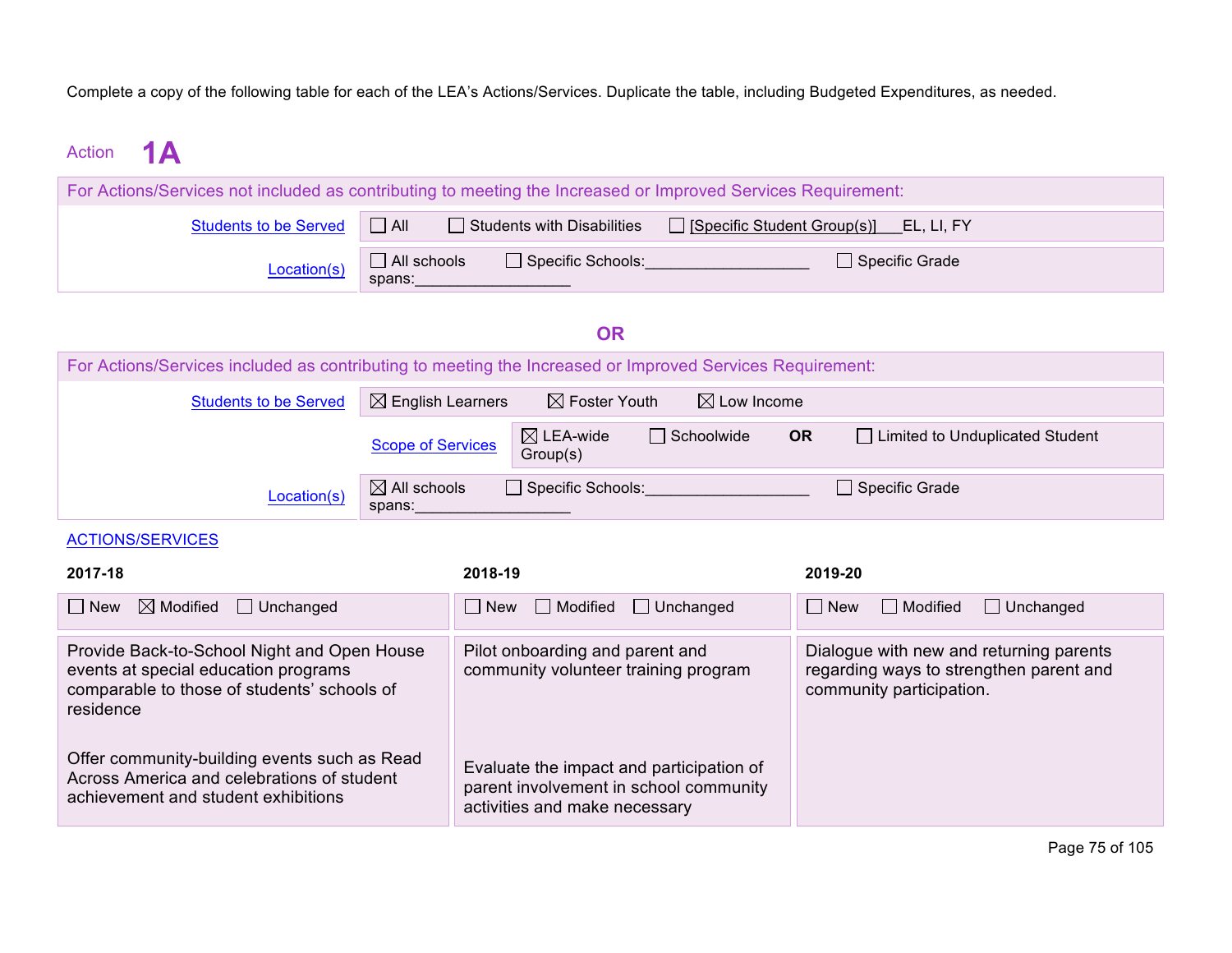|                                                                                                                                         | adjustments to increase participation                                                                    |                                   |
|-----------------------------------------------------------------------------------------------------------------------------------------|----------------------------------------------------------------------------------------------------------|-----------------------------------|
| Form a committee to develop a long-term plan to<br>build capacity and leadership among parents of<br>students who are English learners. | Implement plan to build capacity and<br>Leadership among parents of students<br>who are English learners | Review and revise plan as needed. |

| 2017-18                    |                                                                                                                        | 2018-19                    |                                                                                                                         | 2019-20                    |                                                                                                                |
|----------------------------|------------------------------------------------------------------------------------------------------------------------|----------------------------|-------------------------------------------------------------------------------------------------------------------------|----------------------------|----------------------------------------------------------------------------------------------------------------|
| Amount                     | \$106,718                                                                                                              | Amount                     | \$106,718                                                                                                               | Amount                     | \$106,718                                                                                                      |
| Source                     | LCFF S/C- \$106,718                                                                                                    | Source                     | LCFF S/C- \$106,718                                                                                                     | Source                     | LCFF S/C- \$106,718                                                                                            |
| <b>Budget</b><br>Reference | <b>Classified Salaries and Benefits</b><br>$(S/C)$ \$98,218<br>Services and Other Operating<br>Expenses (S/C)- \$8,500 | <b>Budget</b><br>Reference | <b>Classified Salaries and Benefits</b><br>$(S/C)$ \$118,218<br>Services and Other Operating<br>Expenses (S/C)- \$8,500 | <b>Budget</b><br>Reference | Classified Salaries and Benefits (S/C)<br>\$118,218<br>Services and Other Operating<br>Expenses (S/C)- \$8,500 |

# Action **1B**

| For Actions/Services not included as contributing to meeting the Increased or Improved Services Requirement: |                                                                                                                  |  |  |
|--------------------------------------------------------------------------------------------------------------|------------------------------------------------------------------------------------------------------------------|--|--|
| <b>Students to be Served</b>                                                                                 | $\boxtimes$ All<br>Students with Disabilities<br>$\boxtimes$ [Specific Student Group(s)] LI, EL, Homeless        |  |  |
| Location(s)                                                                                                  | $\boxtimes$ All schools<br>Specific Schools: EL, LI, FY<br>$\Box$ Specific Grade spans:                          |  |  |
|                                                                                                              | <b>OR</b>                                                                                                        |  |  |
|                                                                                                              | For Actions/Services included as contributing to meeting the Increased or Improved Services Requirement:         |  |  |
| <b>Students to be Served</b>                                                                                 | $\Box$ English Learners<br>$\boxtimes$ Low Income<br>$\Box$ Foster Youth                                         |  |  |
|                                                                                                              | <b>Scope of Services</b><br>$\Box$ LEA-wide<br>$\Box$ Schoolwide<br><b>OR</b><br>Limited to Unduplicated Student |  |  |

Page 76 of 105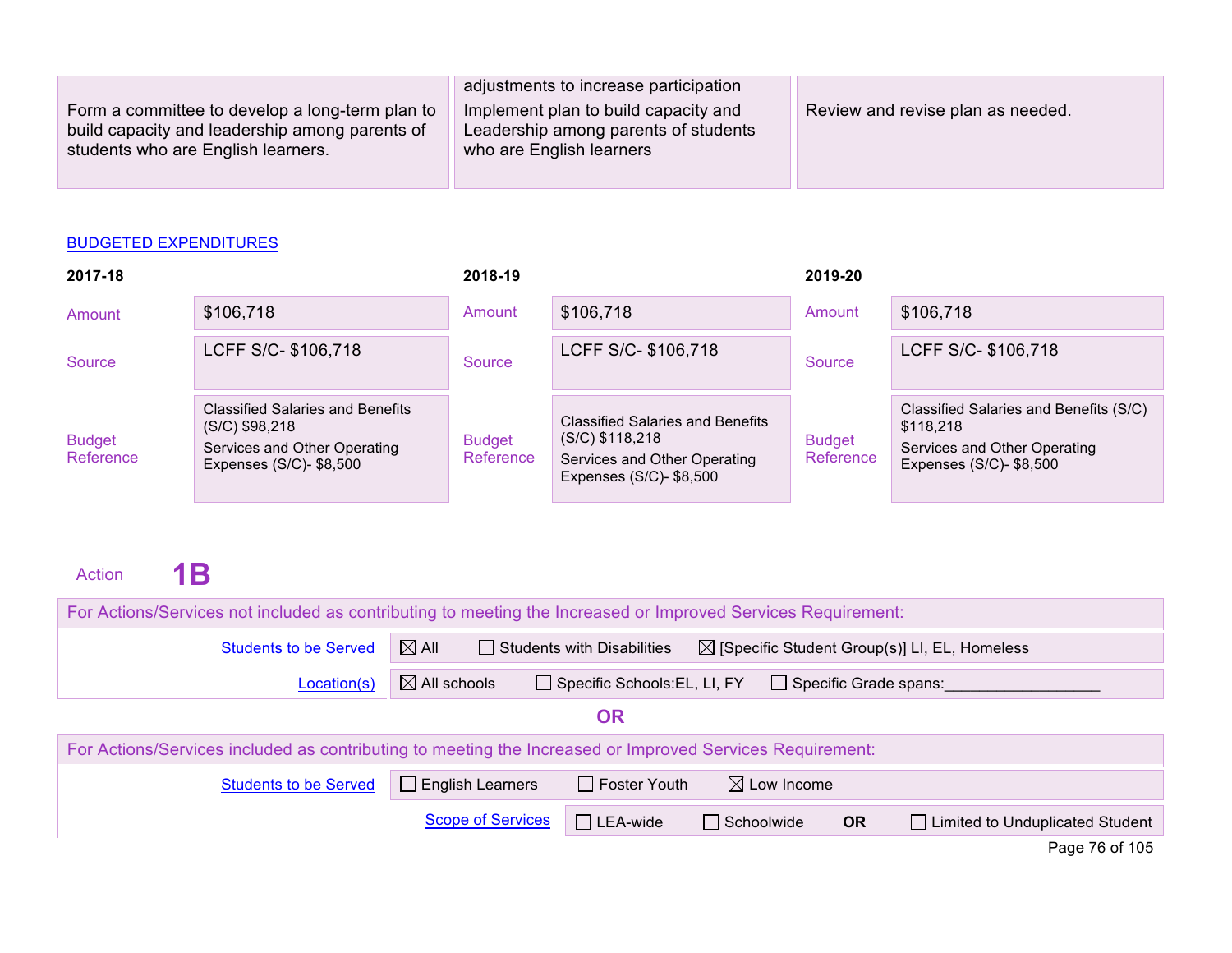|             |                       | Group(s)            |                |
|-------------|-----------------------|---------------------|----------------|
| Location(s) | All schools<br>spans: | □ Specific Schools: | Specific Grade |

## ACTIONS/SERVICES

| 2017-18                                                                                                                                                                                | 2018-19                                                                                                                                                                                                                        | 2019-20                                                                                                                                                                                                                                                                             |
|----------------------------------------------------------------------------------------------------------------------------------------------------------------------------------------|--------------------------------------------------------------------------------------------------------------------------------------------------------------------------------------------------------------------------------|-------------------------------------------------------------------------------------------------------------------------------------------------------------------------------------------------------------------------------------------------------------------------------------|
| $\boxtimes$ Modified<br>$\Box$ Unchanged<br>$\Box$ New                                                                                                                                 | $\boxtimes$ Modified<br>$\Box$ Unchanged<br>$\Box$ New                                                                                                                                                                         | $\Box$ New<br>$\boxtimes$ Modified<br>$\Box$ Unchanged                                                                                                                                                                                                                              |
| Parent involvement and engagement: Offer parent<br>education to enhance home and school partnerships<br>and as well as parental interests                                              | Continue to promote parent<br>Involvement and engagement                                                                                                                                                                       | Continue to promote parent Involvement<br>and engagement                                                                                                                                                                                                                            |
| In English and Spanish provide education on:<br>Restorative Practices; trauma informed care;<br>learning and behavior; U.S. school system; cultures                                    | Offer parent education to enhance<br>home and school partnerships as well<br>as parental interests                                                                                                                             | Offer parent education to enhance home<br>and school partnerships as well as parental<br>interests                                                                                                                                                                                  |
| of thinking; iPBL; and other topics selected by<br>parents and families<br>Continue to implement: Parent education<br>Transportation to and from school and community                  | In English and Spanish provide<br>education on Restorative Practices;<br>trauma informed care; learning and<br>behavior; U.S. school system; and<br>other topics selected by parents and                                       | In English and Spanish provide education<br>on: Restorative Practices; trauma informed<br>care; learning and behavior; U.S. school<br>system; and other topics selected by<br>parents and families.                                                                                 |
| events<br>Additional supports for parents to gain knowledge<br>and understanding of the instructional program<br>Develop parent onboarding and classroom volunteer<br>training program | families.<br>Continue to implement:<br>Parent education<br>Transportation to and from school and<br>community events<br>Additional supports for parents to gain<br>knowledge and understanding of the<br>instructional program | Continue to implement: Parent education<br>Transportation to and from school and<br>community events<br>Additional supports for parents to gain<br>knowledge and understanding of the<br>instructional program<br>Expand parent/community volunteer and<br>leadership opportunities |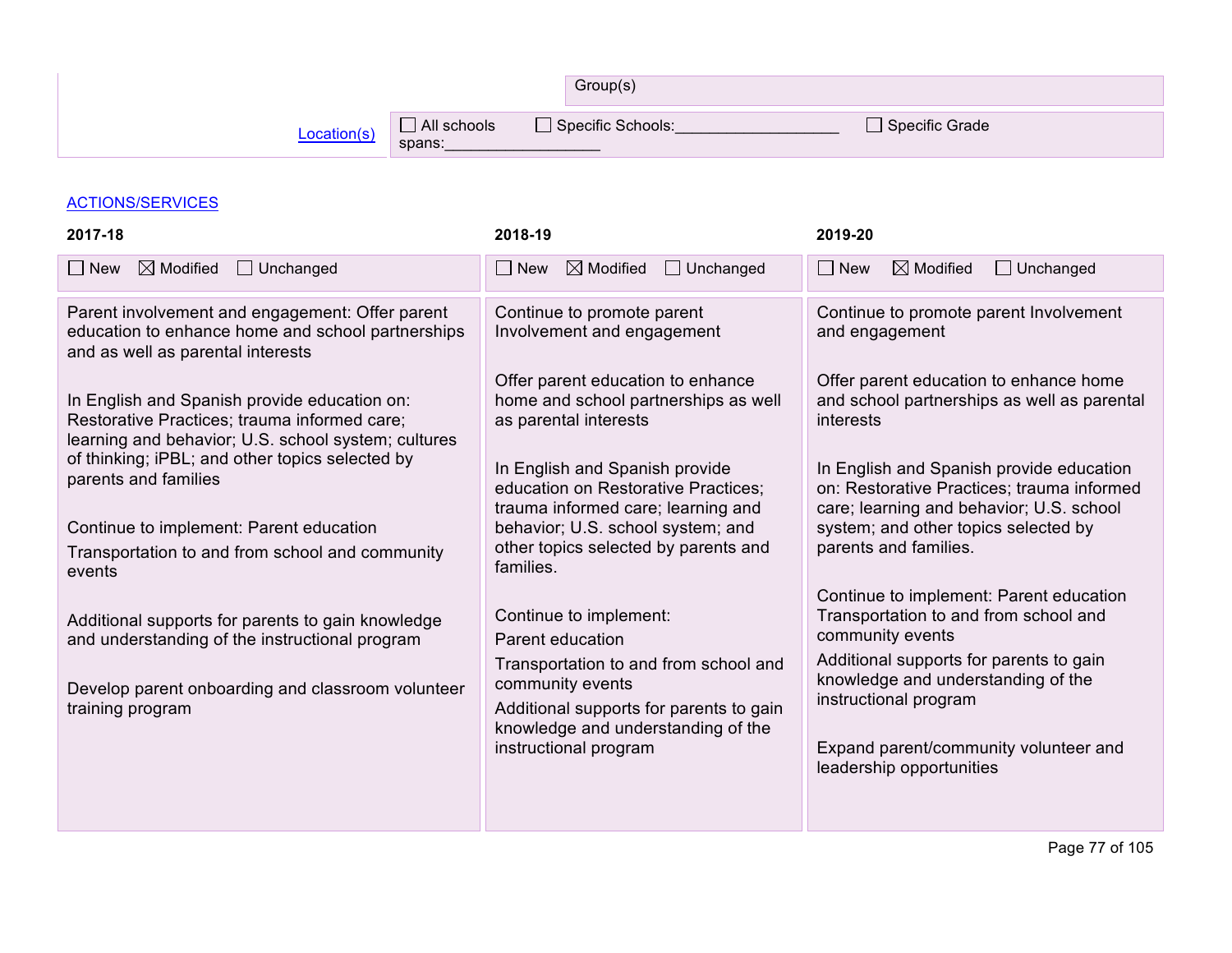| 2017-18                 |                                                                                                                                                                                                            | 2018-19                    |                                                                                                                             | 2019-20                    |                                                                                                                         |
|-------------------------|------------------------------------------------------------------------------------------------------------------------------------------------------------------------------------------------------------|----------------------------|-----------------------------------------------------------------------------------------------------------------------------|----------------------------|-------------------------------------------------------------------------------------------------------------------------|
| Amount                  | \$375,532                                                                                                                                                                                                  | Amount                     | \$375,532                                                                                                                   | Amount                     | \$375,532                                                                                                               |
| Source                  | Title I-A- \$207,061<br>Title I-D- \$148,471<br>Title III - \$20,000                                                                                                                                       | Source                     | Title I-A- \$207,061<br>Title I-D- \$148,471                                                                                | Source                     | LCFF S/C- \$106,718<br>Title I-D- \$148,471                                                                             |
| <b>Budget Reference</b> | <b>Certificated Salaries and Benefits</b><br>(Title III) \$20,000<br><b>Classified Salaries and Benefits</b><br>(Title I-A)- \$207,061<br><b>Classified Salaries and Benefits</b><br>(Title I-D) \$148,471 | <b>Budget</b><br>Reference | Classified Salaries and<br>Benefits (S/C) \$118,218<br>Services and Other<br><b>Operating Expenses</b><br>$(S/C)$ - \$8,500 | <b>Budget</b><br>Reference | <b>Classified Salaries and Benefits</b><br>$(S/C)$ \$118,218<br>Services and Other Operating<br>Expenses (S/C)- \$8,500 |

# Action **2 Empty Cell Empty** Cell

| For Actions/Services not included as contributing to meeting the Increased or Improved Services Requirement: |                              |                                   |                                    |  |
|--------------------------------------------------------------------------------------------------------------|------------------------------|-----------------------------------|------------------------------------|--|
| <b>Students to be Served</b>                                                                                 | $\Box$ All                   | $\Box$ Students with Disabilities | $\Box$ [Specific Student Group(s)] |  |
| Location(s)                                                                                                  | $\Box$ All schools<br>spans: | Specific Schools:                 | $\Box$ Specific Grade              |  |

## **OR**

| For Actions/Services included as contributing to meeting the Increased or Improved Services Requirement: |                              |                                  |                        |           |                                   |
|----------------------------------------------------------------------------------------------------------|------------------------------|----------------------------------|------------------------|-----------|-----------------------------------|
| <b>Students to be Served</b>                                                                             | $\boxtimes$ English Learners | $\boxtimes$ Foster Youth         | $\boxtimes$ Low Income |           |                                   |
|                                                                                                          | <b>Scope of Services</b>     | $\boxtimes$ LEA-wide<br>Group(s) | $\Box$ Schoolwide      | <b>OR</b> | □ Limited to Unduplicated Student |

Page 78 of 105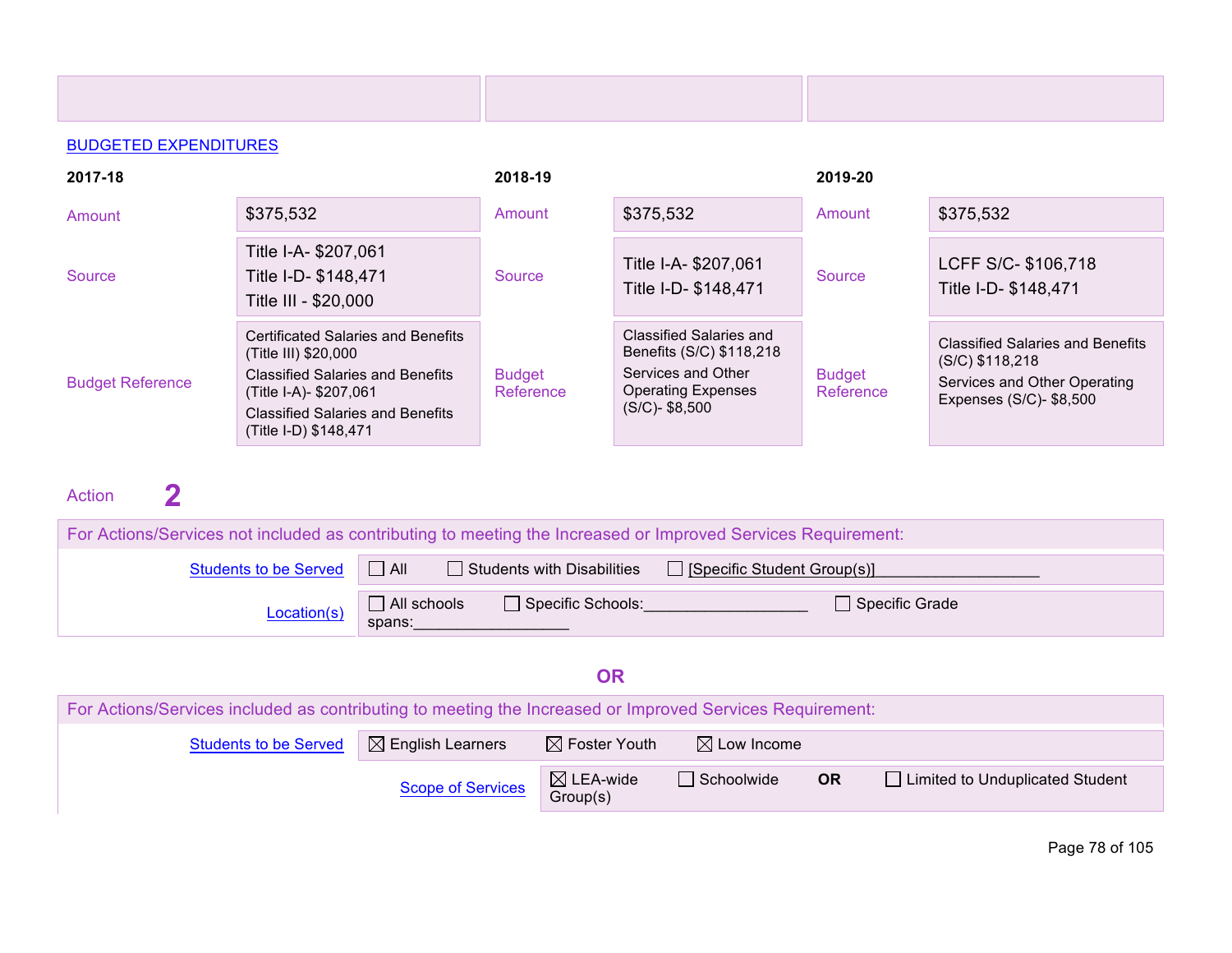spans:

 $\frac{\text{Location(s)}}{\text{Anance}}$   $\Box$  All schools  $\Box$  Specific Schools:  $\Box$  Specific Grade

### ACTIONS/SERVICES

| 2017-18                                                                                                                                                                                                                                                                                                                                                                                                                                                   | 2018-19                                                                                                                                                                                                                                                                          | 2019-20                                                                                                                                                                                                                                                                                                                                                                                                                                                 |
|-----------------------------------------------------------------------------------------------------------------------------------------------------------------------------------------------------------------------------------------------------------------------------------------------------------------------------------------------------------------------------------------------------------------------------------------------------------|----------------------------------------------------------------------------------------------------------------------------------------------------------------------------------------------------------------------------------------------------------------------------------|---------------------------------------------------------------------------------------------------------------------------------------------------------------------------------------------------------------------------------------------------------------------------------------------------------------------------------------------------------------------------------------------------------------------------------------------------------|
| $\boxtimes$ Modified $\Box$ Unchanged<br>∣ I New                                                                                                                                                                                                                                                                                                                                                                                                          | $\Box$ Modified $\Box$ Unchanged<br>l New                                                                                                                                                                                                                                        | $\Box$ New<br>$\Box$ Unchanged<br>    Modified                                                                                                                                                                                                                                                                                                                                                                                                          |
| Continue to develop and refine internal and<br>external communication systems to ensure<br>alignment of messaging and engagement of<br>students, parents and staff with the school.<br>Create communication protocols across<br>sites<br>Provide translation services, as needed<br>Create calendar of school events and<br>disseminate to stakeholders<br>Build capacity of central office leaders to<br>plan and facilitate monthly systems<br>meetings | Review, revise, and refine internal and<br>external communication systems to<br>ensure alignment of messaging and<br>engagement of students, parents, and<br>staff with the school.<br>Build capacity of a leadership team to<br>plan and facilitate monthly systems<br>meetings | Analyze, review, revise, and refine internal and<br>external communication systems to ensure<br>alignment of messaging and engagement of<br>students, parents, and staff with the school.<br>Implement common communication<br>protocols across sites<br>System for translation services<br>established<br>System for calendaring and<br>disseminating information across the<br>organization<br>Capacity built across levels to lead and<br>facilitate |

#### BUDGETED EXPENDITURES

| 2017-18                    |                                                              | 2018-19                    |                                                                 | 2019-20                    |                                                              |
|----------------------------|--------------------------------------------------------------|----------------------------|-----------------------------------------------------------------|----------------------------|--------------------------------------------------------------|
| Amount                     | \$648,204                                                    | Amount                     | \$648,204                                                       | Amount                     | \$648,204                                                    |
| Source                     | LCFF S/C                                                     | Source                     | LCFF S/C                                                        | Source                     | LCFF S/C                                                     |
| <b>Budget</b><br>Reference | <b>Classified Salaries and</b><br>Benefits (S/C) - \$648,204 | <b>Budget</b><br>Reference | <b>Classified Salaries and</b><br>Benefits (S/C) -<br>\$648,204 | <b>Budget</b><br>Reference | <b>Classified Salaries and</b><br>Benefits (S/C) - \$648,204 |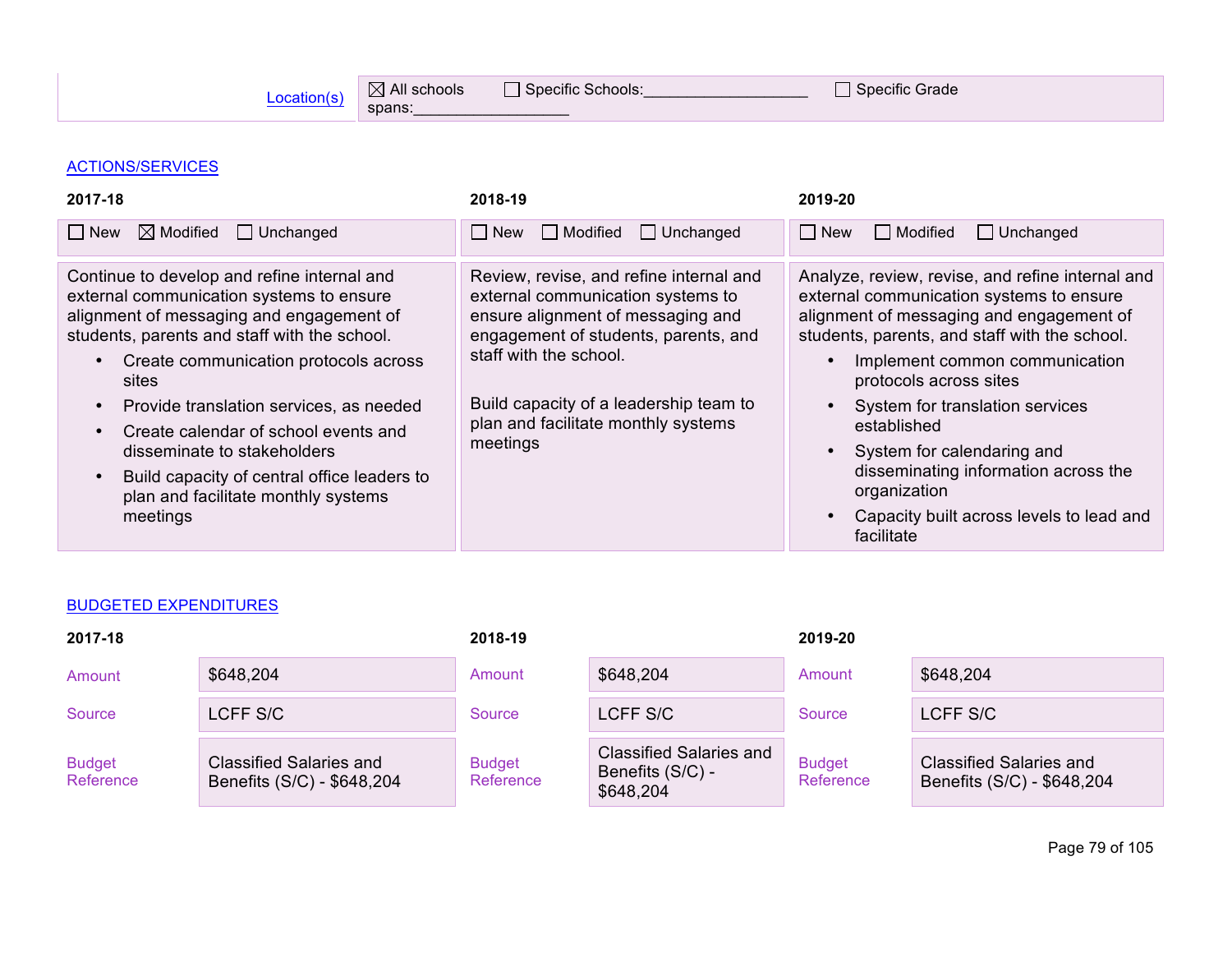| 3<br><b>Action</b>                                                                                                                                                                                      |                                   |                                                                                                               |                   |                                                                                                               |
|---------------------------------------------------------------------------------------------------------------------------------------------------------------------------------------------------------|-----------------------------------|---------------------------------------------------------------------------------------------------------------|-------------------|---------------------------------------------------------------------------------------------------------------|
| For Actions/Services not included as contributing to meeting the Increased or Improved Services Requirement:                                                                                            |                                   |                                                                                                               |                   |                                                                                                               |
| <b>Students to be Served</b>                                                                                                                                                                            | $\Box$ All                        | $\Box$ Students with Disabilities                                                                             |                   | $\boxtimes$ [Specific Student Group(s)]LI, FY, Homeless                                                       |
| Location(s)                                                                                                                                                                                             | $\boxtimes$ All schools<br>spans: | □ Specific Schools: Network of Specific Schools:                                                              |                   | $\Box$ Specific Grade                                                                                         |
|                                                                                                                                                                                                         |                                   | <b>OR</b>                                                                                                     |                   |                                                                                                               |
| For Actions/Services included as contributing to meeting the Increased or Improved Services Requirement:                                                                                                |                                   |                                                                                                               |                   |                                                                                                               |
| <b>Students to be Served</b>                                                                                                                                                                            | $\Box$ English Learners           | <b>Foster Youth</b><br>$\mathbf{L}$                                                                           | $\Box$ Low Income |                                                                                                               |
|                                                                                                                                                                                                         | <b>Scope of Services</b>          | $\Box$ LEA-wide<br>Group(s)                                                                                   | $\Box$ Schoolwide | <b>OR</b><br>□ Limited to Unduplicated Student                                                                |
| Location(s)                                                                                                                                                                                             | $\Box$ All schools<br>spans:      | $\Box$ Specific Schools:                                                                                      |                   | $\Box$ Specific Grade                                                                                         |
| <b>ACTIONS/SERVICES</b>                                                                                                                                                                                 |                                   |                                                                                                               |                   |                                                                                                               |
| 2017-18                                                                                                                                                                                                 |                                   | 2018-19                                                                                                       |                   | 2019-20                                                                                                       |
| $\boxtimes$ Modified<br>$\Box$ Unchanged<br>$\Box$ New                                                                                                                                                  |                                   | $\boxtimes$ Modified<br>New                                                                                   | $\Box$ Unchanged  | $\Box$ Modified<br>$\Box$ New<br>$\boxtimes$ Unchanged                                                        |
| Continue to foster and develop internal and<br>external partnerships to support the needs of all<br>students to include:<br>Create a comprehensive MOU with<br>Probation to manage oversight of student |                                   | Continue to foster and develop internal<br>and external partnerships to support the<br>needs of all students. |                   | Continue to foster and develop internal and<br>external partnerships to support the needs of<br>all students. |

• Conduct monthly collaboration meetings with Probation around hot topics

needs and transitions

• Increase connection with industry partners to support the expansion of CTE

Page 80 of 105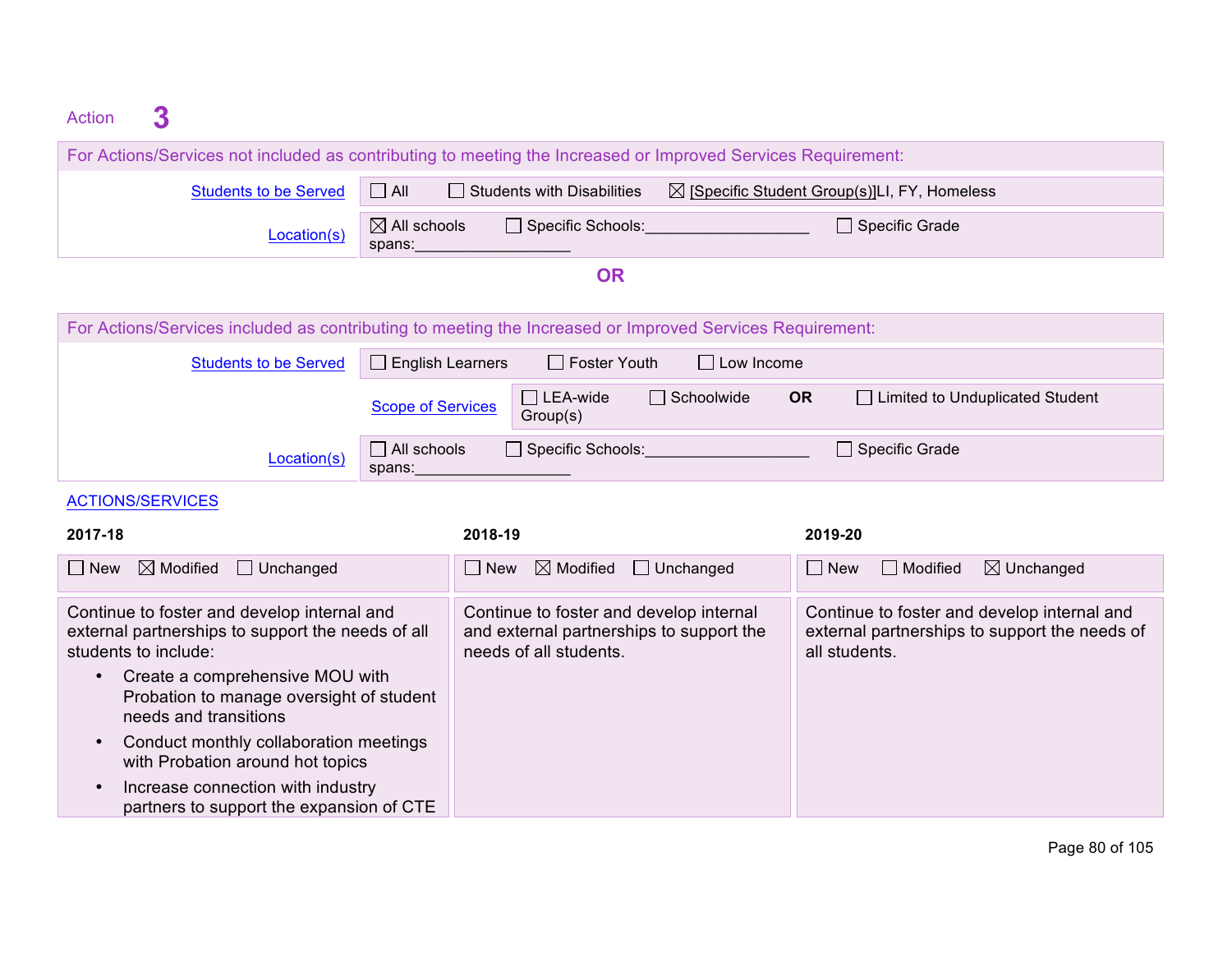| pathways and course offerings<br>Coordinate the mental, social, and                                                                          |  |
|----------------------------------------------------------------------------------------------------------------------------------------------|--|
| emotional support services                                                                                                                   |  |
| Provide information on processes and<br>procedures for student transition plans                                                              |  |
|                                                                                                                                              |  |
| Provide parent education opportunities at special<br>education programs aligned with parent<br>needs/interests (i.e. American Sign Language) |  |
| Ensure translation services are offered at all<br>parent-related events                                                                      |  |
|                                                                                                                                              |  |

| 2017-18                    |                                                                    | 2018-19                    |                                                                       | 2019-20                    |                                                                    |
|----------------------------|--------------------------------------------------------------------|----------------------------|-----------------------------------------------------------------------|----------------------------|--------------------------------------------------------------------|
| Amount                     | \$140,401                                                          | Amount                     | \$140,401                                                             | Amount                     | \$140,401                                                          |
| Source                     | Title I-A                                                          | Source                     | Title I-A                                                             | Source                     | Title I-A                                                          |
| <b>Budget</b><br>Reference | <b>Classified Salaries and</b><br>Benefits (Title I-A) - \$140,401 | <b>Budget</b><br>Reference | <b>Classified Salaries and</b><br>Benefits (Title I-A) -<br>\$140,401 | <b>Budget</b><br>Reference | <b>Classified Salaries and Benefits</b><br>(Title I-A) - \$140,401 |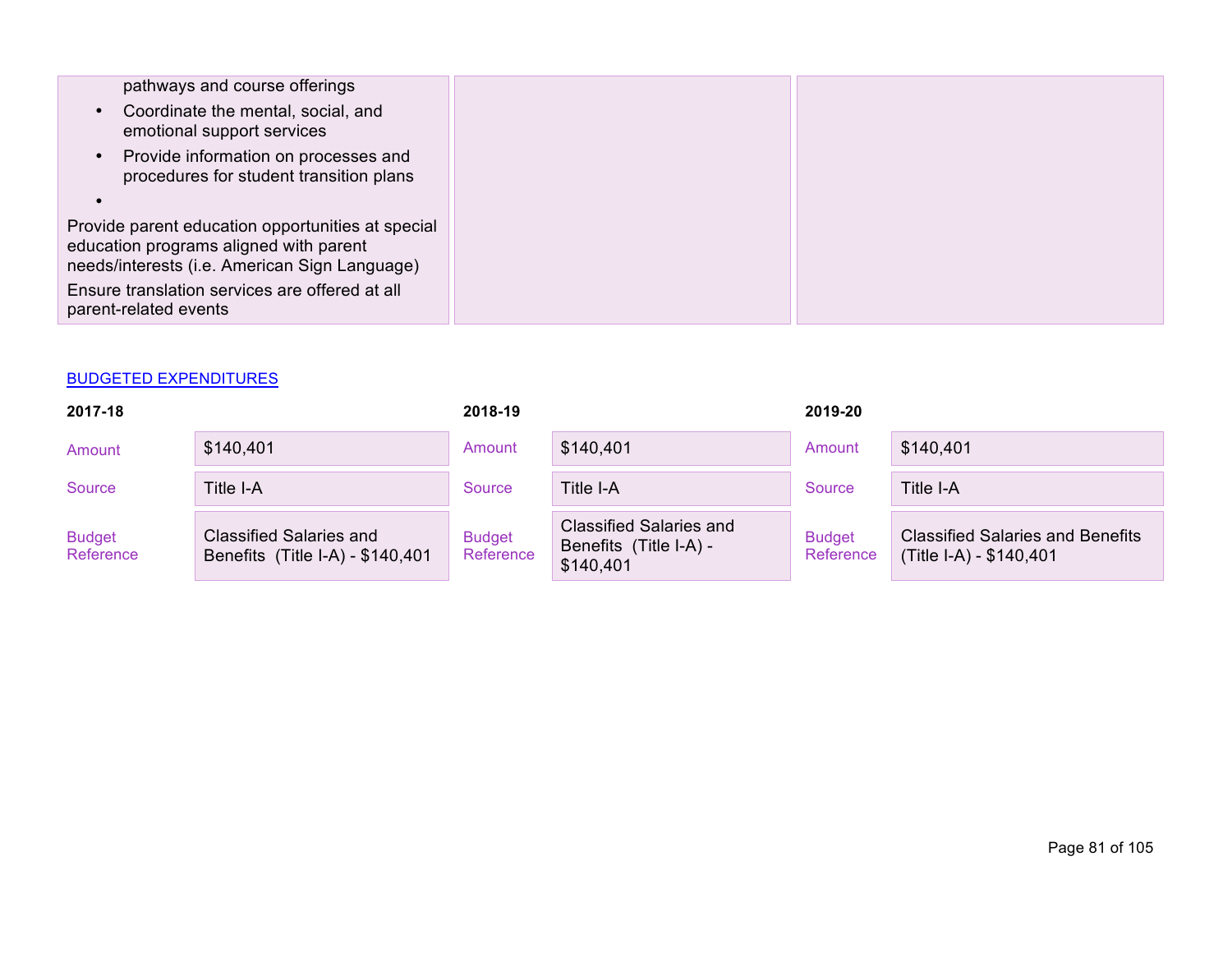|        | <b>New</b> | $\boxtimes$ Modified | Unchanged                                                                                              |
|--------|------------|----------------------|--------------------------------------------------------------------------------------------------------|
| Goal 3 |            |                      | Develop coherent and transparent systems for operational excellence to support each student's success. |

| State and/or Local Priorities Addressed by this<br>goal: | STATE $\Box$ 1 $\Box$ 2 $\Box$ 3 $\Box$ 4 $\boxtimes$ 5 $\Box$ 6 $\Box$ 7 $\Box$ 8<br>COE $\Box$ 9 $\Box$ 10<br>LOCAL And the control of the control of the control of the control of the control of the control of the control of the control of the control of the control of the control of the control of the control of the control of th |
|----------------------------------------------------------|------------------------------------------------------------------------------------------------------------------------------------------------------------------------------------------------------------------------------------------------------------------------------------------------------------------------------------------------|
| <b>Identified Need</b>                                   | Stakeholder input and data on attendance and student course information indicate a need to<br>align and refine operational systems to provide accessible source to monitor students and<br>inform stakeholders.                                                                                                                                |

## EXPECTED ANNUAL MEASURABLE OUTCOMES

| Metrics/Indicators                          | <b>Baseline</b>                                                               | 2017-18                                                                           | 2018-19                                          | 2019-20                                          |
|---------------------------------------------|-------------------------------------------------------------------------------|-----------------------------------------------------------------------------------|--------------------------------------------------|--------------------------------------------------|
| School attendance<br>rates                  | Community 80.7 percent<br>Monarch 88.8 percent,<br>SPA 93.7 percent           | 90 percent attendance rate<br>at all schools                                      | 90 percent attendance rate<br>at all schools     | 90 percent attendance rate<br>at all schools     |
| Chronic<br>absenteeism                      | Community 49.5 percent<br>Monarch 48.2 percent,<br><b>SPA</b><br>19.7 percent | Will decrease Community<br>and Monarch to 25<br>percent, and SPA to 15<br>percent | Will decrease by 3 percent<br>from previous year | Will decrease by 3 percent<br>from previous year |
| Targeted<br>professional<br>development for | 2016-17 Baseline<br><b>PD</b>                                                 | Increase from baseline by<br>10 percent                                           | From previous year<br>increase by 10 percent     | From previous year<br>increase by 10 percent     |

Page 82 of 105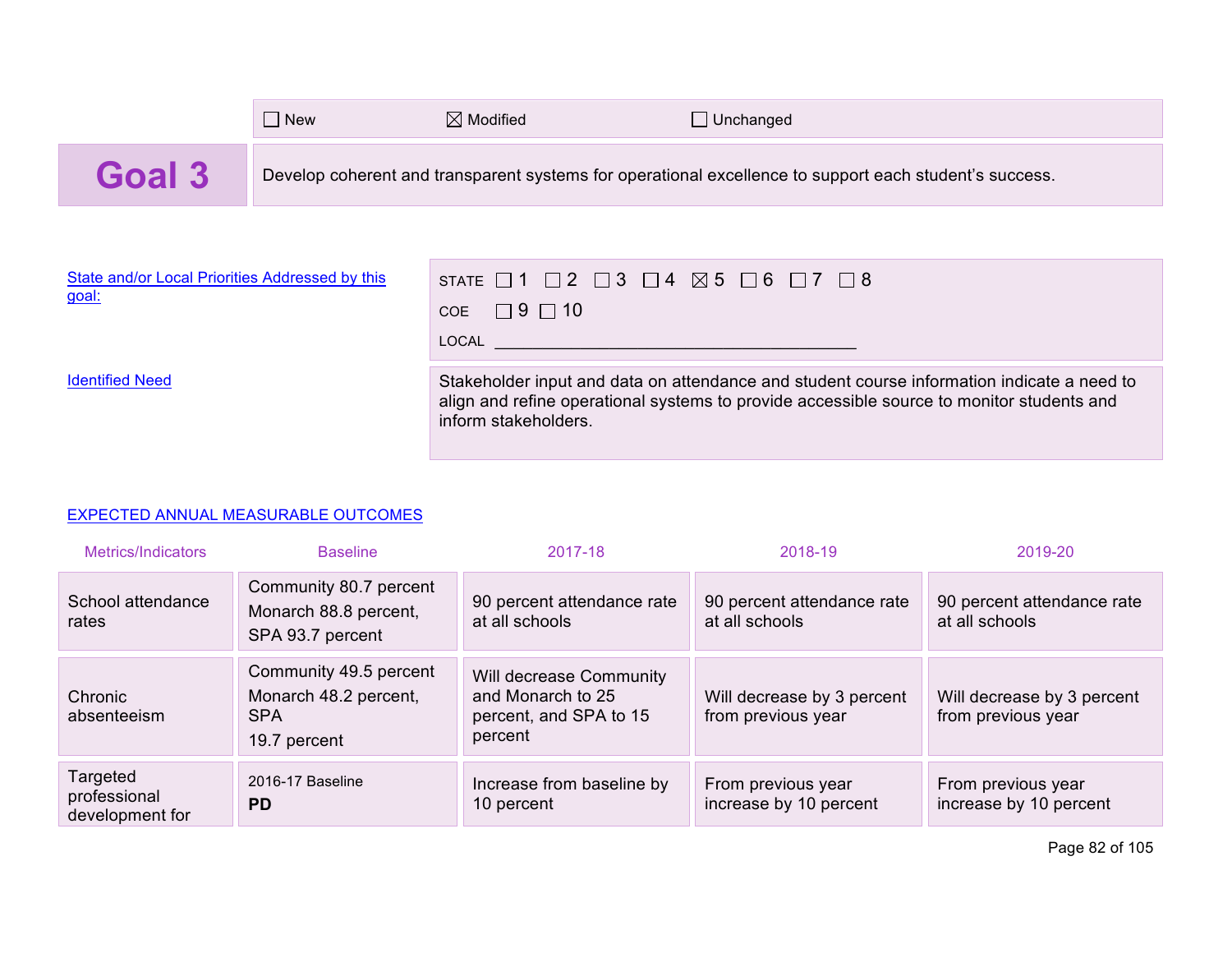| classified support   | <b>Total Staff</b>           |    |
|----------------------|------------------------------|----|
| staff to support     | <b>CSEC</b>                  | 61 |
| therapeutic learning | <b>Gang Awareness</b>        | 62 |
| environments         | Special Ed                   | 68 |
|                      | <b>Restorative Practices</b> | 66 |
|                      | <b>Restorative Justice</b>   | 62 |
|                      | Trauma Informed Care 62      |    |
|                      | English Learner (CA PD) 22   |    |

Complete a copy of the following table for each of the LEA's Actions/Services. Duplicate the table, including Budgeted Expenditures, as needed.

| <b>Action</b> |  |  |  |  |  |  |
|---------------|--|--|--|--|--|--|
|---------------|--|--|--|--|--|--|

| For Actions/Services not included as contributing to meeting the Increased or Improved Services Requirement: |                                   |                                   |                                    |           |                                   |
|--------------------------------------------------------------------------------------------------------------|-----------------------------------|-----------------------------------|------------------------------------|-----------|-----------------------------------|
| <b>Students to be Served</b>                                                                                 | $\Box$ All                        | $\Box$ Students with Disabilities | $\Box$ [Specific Student Group(s)] |           |                                   |
| Location(s)                                                                                                  | $\Box$ All schools<br>spans:      | $\Box$ Specific Schools:          |                                    |           | $\Box$ Specific Grade             |
|                                                                                                              |                                   | <b>OR</b>                         |                                    |           |                                   |
| For Actions/Services included as contributing to meeting the Increased or Improved Services Requirement:     |                                   |                                   |                                    |           |                                   |
| <b>Students to be Served</b>                                                                                 | $\boxtimes$ English Learners      | $\boxtimes$ Foster Youth          | $\boxtimes$ Low Income             |           |                                   |
|                                                                                                              | <b>Scope of Services</b>          | $\boxtimes$ LEA-wide<br>Group(s)  | $\Box$ Schoolwide                  | <b>OR</b> | □ Limited to Unduplicated Student |
| Location(s)                                                                                                  | $\boxtimes$ All schools<br>spans: | $\Box$ Specific Schools:          |                                    |           | $\Box$ Specific Grade             |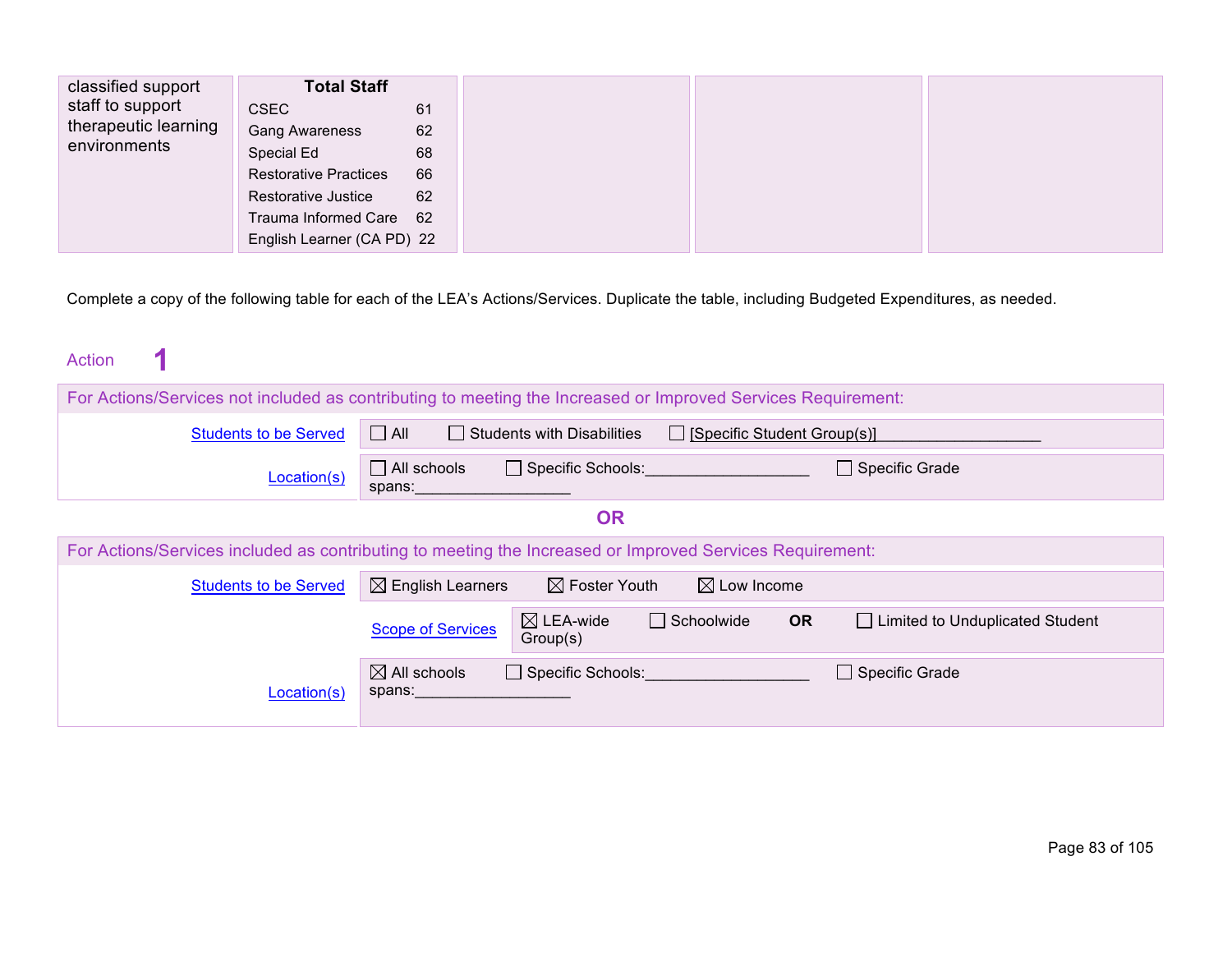## ACTIONS/SERVICES

| 2017-18                                                                                                                                                                                                                                                                                                                                                                                                                                                                                                                      | 2018-19                                                                                                                                                                                                                                                    | 2019-20                                                                                                                                                              |
|------------------------------------------------------------------------------------------------------------------------------------------------------------------------------------------------------------------------------------------------------------------------------------------------------------------------------------------------------------------------------------------------------------------------------------------------------------------------------------------------------------------------------|------------------------------------------------------------------------------------------------------------------------------------------------------------------------------------------------------------------------------------------------------------|----------------------------------------------------------------------------------------------------------------------------------------------------------------------|
| $\Box$ Modified<br>$\Box$ Unchanged<br>$\boxtimes$ New                                                                                                                                                                                                                                                                                                                                                                                                                                                                       | $\boxtimes$ Modified<br>$\Box$ Unchanged<br>$\Box$ New                                                                                                                                                                                                     | $\Box$ Unchanged<br>$\Box$ New<br><b>■ Modified</b>                                                                                                                  |
| Increased student agency through the<br>establishment of internal systems and structures<br>to support self-monitoring/self-regulation that will<br>include:<br>Transparent grading system that provides<br>regularly updated information regarding<br>student academic achievement<br>Personalized learning plans<br>Processes and procedures for student<br>transition plans that involve student<br>choice<br>Research and develop a coherent data<br>management system that allows for<br>student monitoring of learning | Monitor, refine, and adjust the<br>implementation of systems and structures<br>to effectively increase student agency<br>Transition to a semester grading system<br>Train staff, students, and parents in<br>accessing and using data management<br>system | Continue to monitor, refine and implement<br>systems/structures to increase student<br>agency.<br>Monitor and refine the implementation of data<br>management system |
|                                                                                                                                                                                                                                                                                                                                                                                                                                                                                                                              |                                                                                                                                                                                                                                                            |                                                                                                                                                                      |

## **BUDGETED EXPENDITURES**

| 2017-18                    |                                                                                                                                                               | 2018-19                    |                                                                                                                                                               | 2019-20                    |                                                                                                                                                            |
|----------------------------|---------------------------------------------------------------------------------------------------------------------------------------------------------------|----------------------------|---------------------------------------------------------------------------------------------------------------------------------------------------------------|----------------------------|------------------------------------------------------------------------------------------------------------------------------------------------------------|
| Amount                     | \$443,975                                                                                                                                                     | Amount                     | \$443,975                                                                                                                                                     | Amount                     | \$443,975                                                                                                                                                  |
| Source                     | LCFF S/C                                                                                                                                                      | Source                     | LCFF S/C                                                                                                                                                      | Source                     | LCFF S/C                                                                                                                                                   |
| <b>Budget</b><br>Reference | Certificated Salaries and Benefits<br>$(S/C)$ - \$105,076 –<br><b>Classified Salaries and Benefits</b><br>$(S/C)$ - \$288,899<br>Services and Other Operating | <b>Budget</b><br>Reference | Certificated Salaries and Benefits<br>$(S/C)$ - \$105,076 -<br><b>Classified Salaries and Benefits</b><br>$(S/C)$ - \$288,899<br>Services and Other Operating | <b>Budget</b><br>Reference | <b>Certificated Salaries and Benefits</b><br>$(S/C)$ - \$105,076 –<br>Classified Salaries and Benefits (S/C)-<br>\$288,899<br>Services and Other Operating |

Page 84 of 105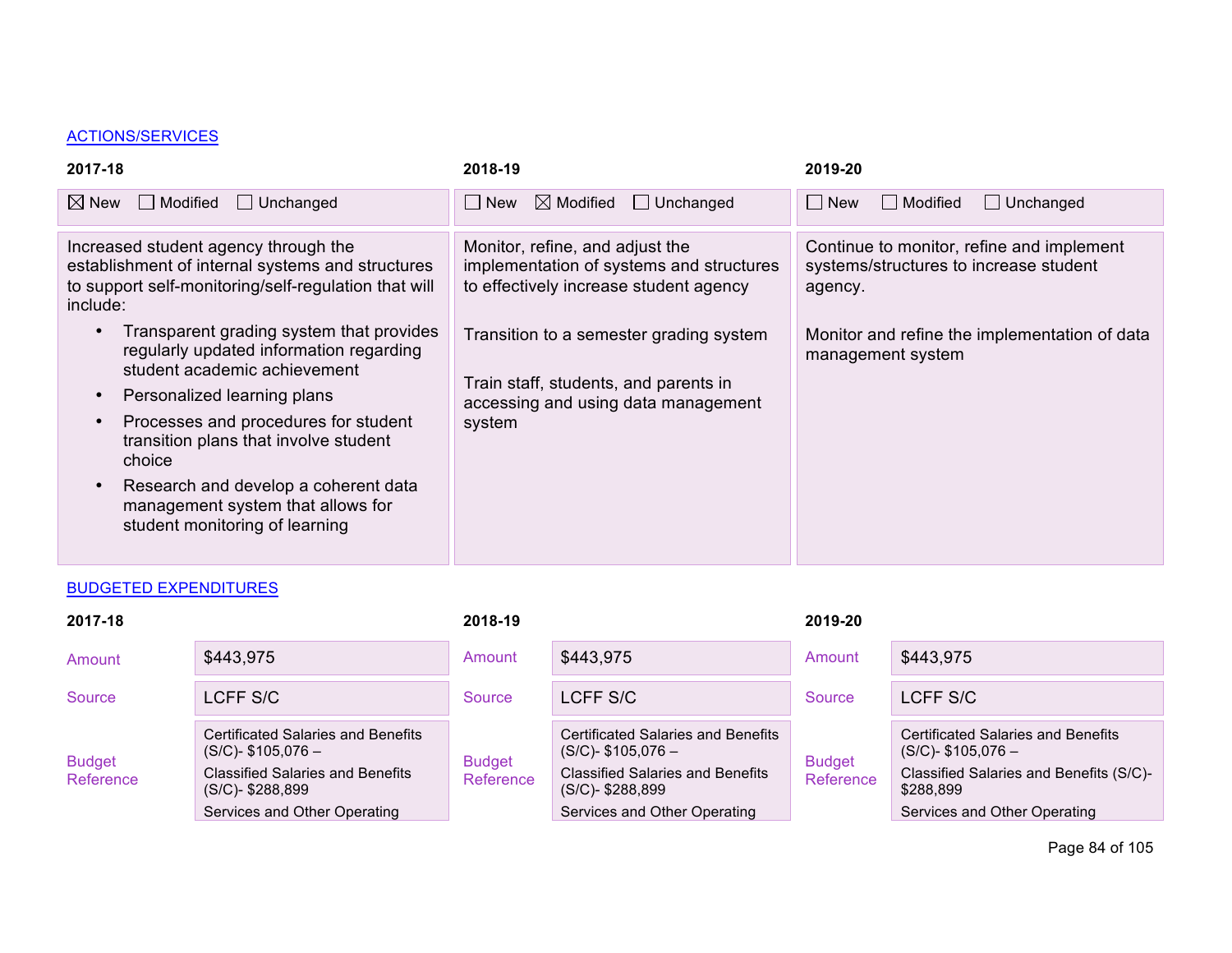| Expenses (S/C)- \$50,000 | Expenses (S/C)- \$50,000 | Expenses (S/C)- \$50,000 |
|--------------------------|--------------------------|--------------------------|
|                          |                          |                          |

Action **2** 

|                              | For Actions/Services not included as contributing to meeting the Increased or Improved Services Requirement:                        |
|------------------------------|-------------------------------------------------------------------------------------------------------------------------------------|
| <b>Students to be Served</b> | $\Box$ All<br>$\Box$ Students with Disabilities<br>$\Box$ [Specific Student Group(s)]                                               |
| Location(s)                  | $\Box$ All schools<br>$\Box$ Specific Schools:<br>$\Box$ Specific Grade<br>spans:                                                   |
|                              | <b>OR</b>                                                                                                                           |
|                              | For Actions/Services included as contributing to meeting the Increased or Improved Services Requirement:                            |
| <b>Students to be Served</b> | $\boxtimes$ English Learners<br>$\boxtimes$ Foster Youth<br>$\boxtimes$ Low Income                                                  |
|                              | $\boxtimes$ LEA-wide<br>$\Box$ Schoolwide<br><b>OR</b><br>□ Limited to Unduplicated Student<br><b>Scope of Services</b><br>Group(s) |
| Location(s)                  | $\boxtimes$ All schools<br>$\Box$ Specific Schools:<br>$\Box$ Specific Grade<br>spans:                                              |

## ACTIONS/SERVICES

| 2017-18                                                                                                                                                                                                                                                                                             | 2018-19                                                                                                                                                                                                                   | 2019-20                                                                                                                                                                                                                    |
|-----------------------------------------------------------------------------------------------------------------------------------------------------------------------------------------------------------------------------------------------------------------------------------------------------|---------------------------------------------------------------------------------------------------------------------------------------------------------------------------------------------------------------------------|----------------------------------------------------------------------------------------------------------------------------------------------------------------------------------------------------------------------------|
| $\boxtimes$ New<br>Modified<br>$\Box$ Unchanged                                                                                                                                                                                                                                                     | $\Box$ Modified<br>$\Box$ New<br>$\Box$ Unchanged                                                                                                                                                                         | $\Box$ New<br>    Modified<br>$\Box$ Unchanged                                                                                                                                                                             |
| Development and maintenance of school<br>calendars, site-based bell schedules, and master<br>schedules to increase opportunity and access for<br>students to a rigorous and developmentally<br>appropriate instructional program to include the<br>following:<br>Updating course catalog and proper | Review and refine bell schedules and<br>master schedules to ensure opportunity<br>and access<br>Provide professional learning support for<br>administration, counselors and teachers<br>to ensure aligned and appropriate | Review and refine bell schedules and master<br>schedules to ensure opportunity and access<br>Continue to monitor and refine placement,<br>grading, and articulation practices<br>Expand submission for UC courses of study |
|                                                                                                                                                                                                                                                                                                     |                                                                                                                                                                                                                           | Page 85 of 105                                                                                                                                                                                                             |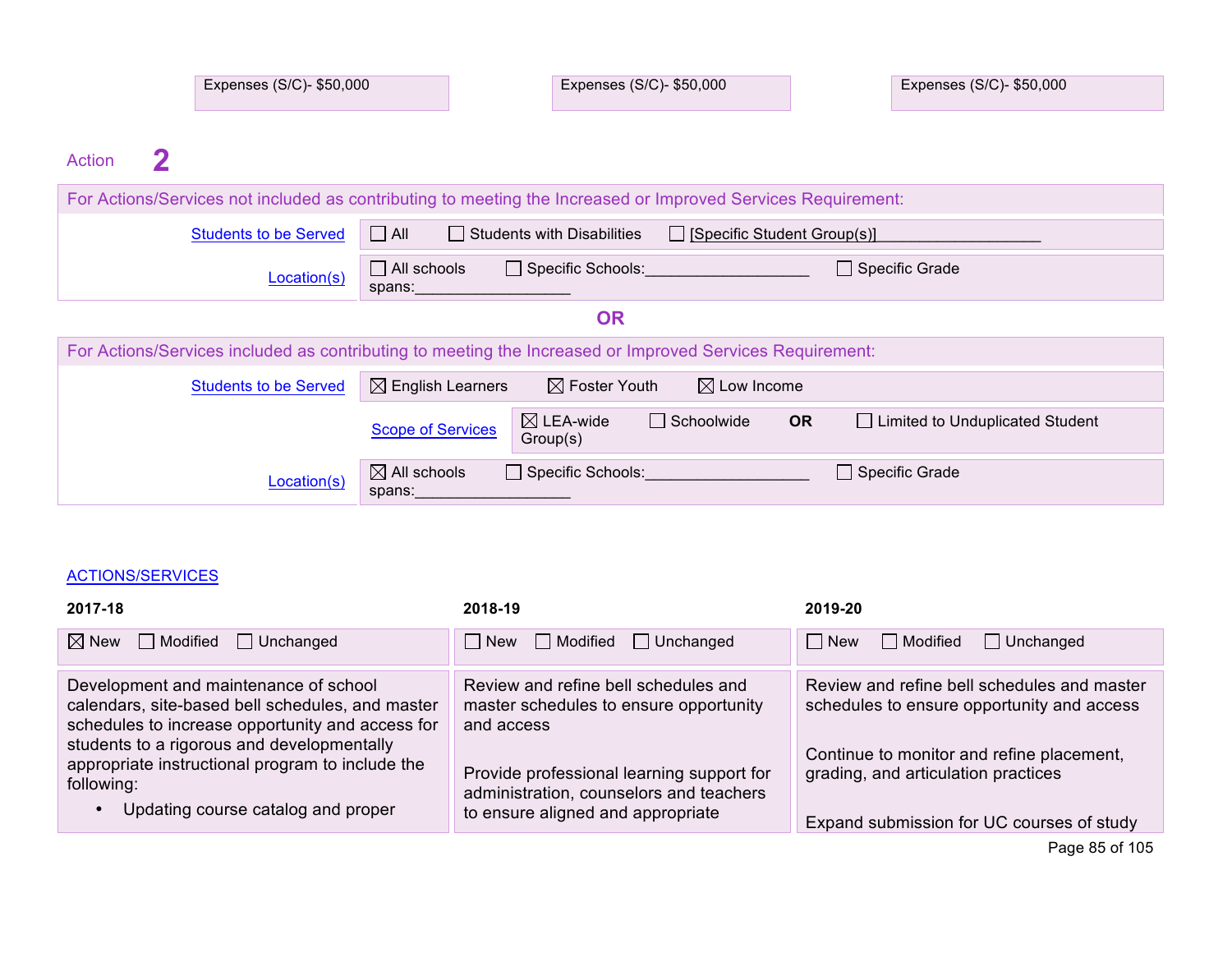|           | descriptions                                                                  | grading                                               | approval |
|-----------|-------------------------------------------------------------------------------|-------------------------------------------------------|----------|
| $\bullet$ | Conducting transcript analysis and audits                                     |                                                       |          |
|           | Developing consistent procedures and<br>policies for course coding            | Expand submission for UC courses of<br>study approval |          |
|           | Designing clearly articulated approach to<br>student placement and scheduling |                                                       |          |
|           | Increase opportunities to learn at<br>personalized rates                      |                                                       |          |
|           |                                                                               |                                                       |          |

| 2017-18                    |                                                            | 2018-19                    |                                                            | 2019-20                    |                                                               |
|----------------------------|------------------------------------------------------------|----------------------------|------------------------------------------------------------|----------------------------|---------------------------------------------------------------|
| Amount                     | \$85,695                                                   | Amount                     | \$85,695                                                   | Amount                     | \$85,695                                                      |
| Source                     | LCFF S/C- \$85,695                                         | Source                     | LCFF S/C- \$85,695                                         | Source                     | LCFF S/C- \$85,695                                            |
| <b>Budget</b><br>Reference | <b>Classified Salaries and</b><br>Benefits (S/C)- \$85,695 | <b>Budget</b><br>Reference | <b>Classified Salaries and</b><br>Benefits (S/C)- \$85,695 | <b>Budget</b><br>Reference | <b>Classified Salaries and Benefits</b><br>$(S/C)$ - \$85,695 |

# Action **3 Exercise Cell Empty** Cell

| For Actions/Services not included as contributing to meeting the Increased or Improved Services Requirement: |                                                                      |  |  |  |  |
|--------------------------------------------------------------------------------------------------------------|----------------------------------------------------------------------|--|--|--|--|
| Students to be Served <b>D</b> All                                                                           | $\Box$ Students with Disabilities $\Box$ [Specific Student Group(s)] |  |  |  |  |
| Location(s)                                                                                                  | $\Box$ All schools<br>Specific Schools:<br>Specific Grade<br>spans:  |  |  |  |  |
| ЭR                                                                                                           |                                                                      |  |  |  |  |

For Actions/Services included as contributing to meeting the Increased or Improved Services Requirement: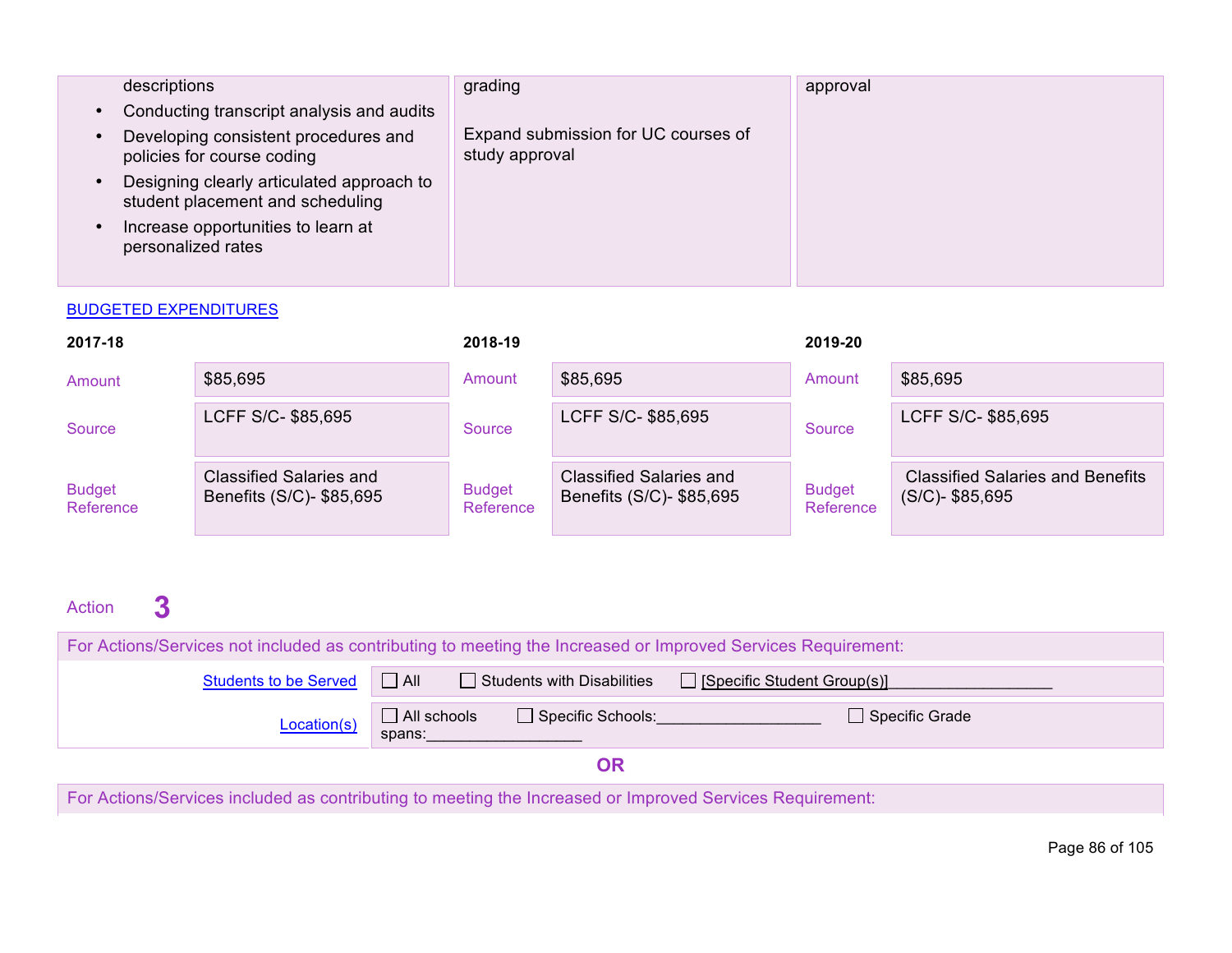| <b>Students to be Served</b> | $\boxtimes$ English Learners      | $\boxtimes$ Foster Youth         | $\boxtimes$ Low Income |           |                                   |
|------------------------------|-----------------------------------|----------------------------------|------------------------|-----------|-----------------------------------|
|                              | <b>Scope of Services</b>          | $\boxtimes$ LEA-wide<br>Group(s) | $\Box$ Schoolwide      | <b>OR</b> | □ Limited to Unduplicated Student |
| Location(s)                  | $\boxtimes$ All schools<br>spans: | Specific Schools:                |                        |           | $\Box$ Specific Grade             |

## ACTIONS/SERVICES

| 2017-18                                                                                                                                              | 2018-19                                                                                                                                         | 2019-20                                                                                                                                                      |
|------------------------------------------------------------------------------------------------------------------------------------------------------|-------------------------------------------------------------------------------------------------------------------------------------------------|--------------------------------------------------------------------------------------------------------------------------------------------------------------|
| $\boxtimes$ Modified<br>$\Box$ Unchanged<br>  New                                                                                                    | $\boxtimes$ Modified<br>$\Box$ Unchanged<br>  New                                                                                               | New<br>  Modified<br>$\boxtimes$ Unchanged                                                                                                                   |
| Identify and implement a coherent system for<br>recording and monitoring student attendance to<br>ensure increased student attendance.               | Continue to implement a coherent<br>system for recording and monitoring<br>student attendance to ensure<br>increased student attendance, adjust | Continue to implement a coherent system for<br>recording and monitoring student attendance<br>to ensure increased student attendance;<br>adjust as necessary |
| Provide training for staff to ensure consistent and<br>accurate application of procedures for seat-based and<br>independent study/blended attendance | as necessary                                                                                                                                    |                                                                                                                                                              |
| Strengthen registration and enrollment processes to<br>support easy access to schooling                                                              |                                                                                                                                                 |                                                                                                                                                              |

## BUDGETED EXPENDITURES

| 2017-18 |           | 2018-19 |           | 2019-20 |           |
|---------|-----------|---------|-----------|---------|-----------|
| Amount  | \$238,490 | Amount  | \$238,490 | Amount  | \$238,490 |
| Source  | LCFF S/C  | Source  | LCFF S/C  | Source  | LCFF S/C  |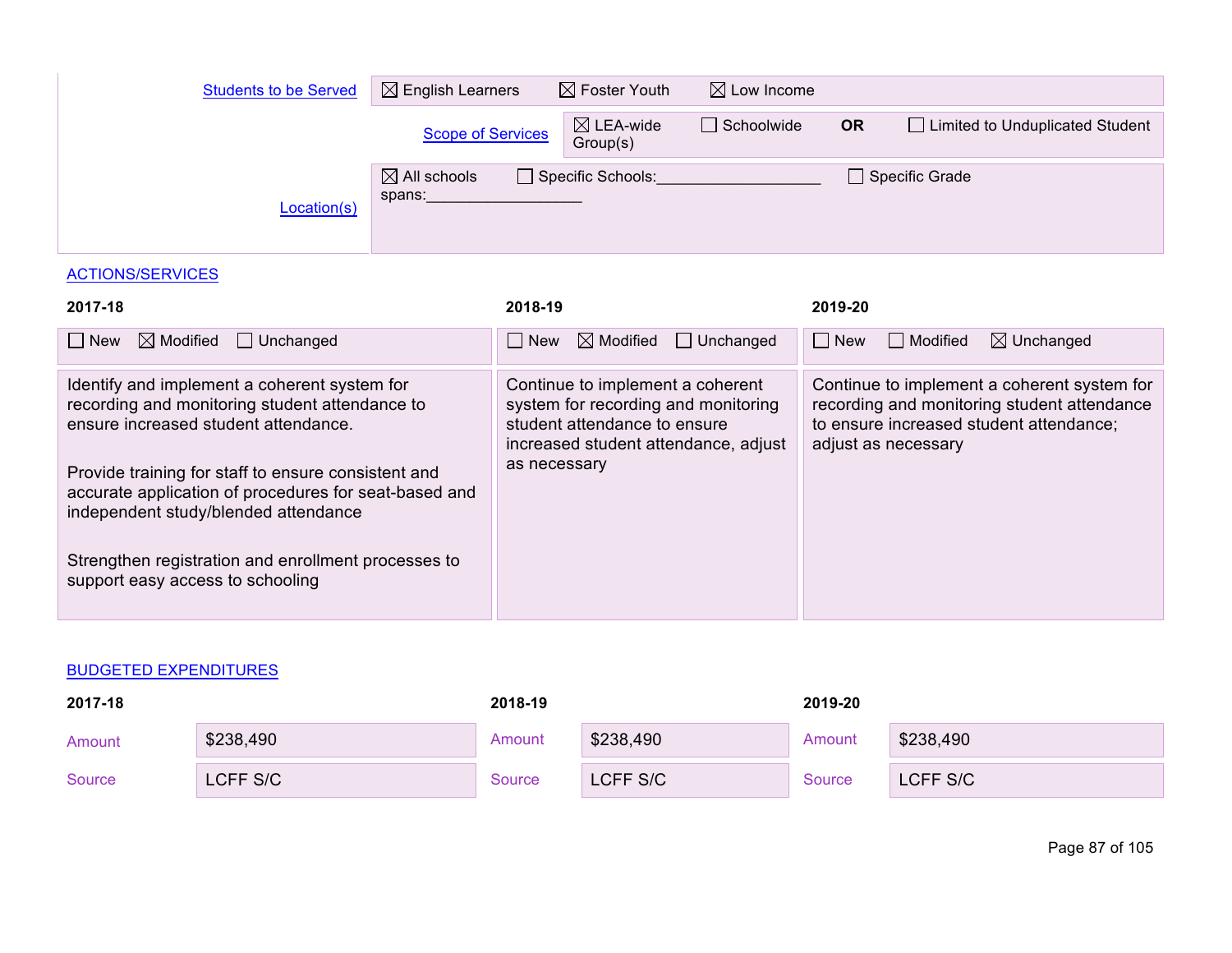| <b>Budget</b><br>Reference                               |                                            | <b>Classified Salaries and Benefits</b><br>$(S/C) - $238,490$ |                                                                                                                                                                                                                                                                                                                                                                                                                                                                                      | <b>Budget</b><br>Reference | <b>Classified Salaries and</b><br>Benefits (S/C) -<br>\$238,490 | <b>Budget</b><br>Reference | <b>Classified Salaries and Benefits</b><br>$(S/C) - $238,490$                                                          |
|----------------------------------------------------------|--------------------------------------------|---------------------------------------------------------------|--------------------------------------------------------------------------------------------------------------------------------------------------------------------------------------------------------------------------------------------------------------------------------------------------------------------------------------------------------------------------------------------------------------------------------------------------------------------------------------|----------------------------|-----------------------------------------------------------------|----------------------------|------------------------------------------------------------------------------------------------------------------------|
|                                                          |                                            |                                                               |                                                                                                                                                                                                                                                                                                                                                                                                                                                                                      |                            |                                                                 |                            |                                                                                                                        |
|                                                          |                                            | $\Box$ New                                                    |                                                                                                                                                                                                                                                                                                                                                                                                                                                                                      | $\boxtimes$ Modified       | $\Box$ Unchanged                                                |                            |                                                                                                                        |
| Goal 4                                                   | prepared to succeed in college and career. |                                                               |                                                                                                                                                                                                                                                                                                                                                                                                                                                                                      |                            |                                                                 |                            | Support the integration and transition of students who are at risk, expelled, English learners, and foster youth to be |
|                                                          |                                            |                                                               |                                                                                                                                                                                                                                                                                                                                                                                                                                                                                      |                            |                                                                 |                            |                                                                                                                        |
| State and/or Local Priorities Addressed by this<br>goal: |                                            |                                                               | STATE $\Box$ 1 $\boxtimes$ 2 $\Box$ 3 $\Box$ 4 $\boxtimes$ 5 $\Box$ 6 $\Box$ 7 $\Box$ 8<br>$\boxtimes$ 9 $\boxtimes$ 10<br>COE<br>LOCAL                                                                                                                                                                                                                                                                                                                                              |                            |                                                                 |                            |                                                                                                                        |
| <b>Identified Need</b>                                   |                                            |                                                               | We will continue to support the progress of expelled students and foster youth. Expelled<br>students will be served according to the County Office and local districts' plan. Student<br>academic readiness and the ability to engage in rigorous grade level instruction is impacted by<br>student mobility rates. Review of student IEPs demonstrated a trend in the area of increasing<br>the academic success of students with disabilities in meeting IEP goals and benchmarks. |                            |                                                                 |                            |                                                                                                                        |

#### EXPECTED ANNUAL MEASURABLE OUTCOMES

| Metrics/Indicators                                    | <b>Baseline</b>                     | 2017-18                                      | 2018-19                                      | 2019-20                                          |
|-------------------------------------------------------|-------------------------------------|----------------------------------------------|----------------------------------------------|--------------------------------------------------|
| Middle school dropout<br>rates                        | 0 percent middle school<br>dropouts | Maintain 0 percent middle<br>school dropouts | Maintain 0 percent middle<br>school dropouts | Maintain 0 percent middle<br>school dropout rate |
| High school dropout<br>rates                          | 2015-16 baseline                    | Maintain 0 percent                           | Maintain 0 percent                           | Maintain 0 percent                               |
| High school<br>graduation rates<br>currently based on | 2015-16 baseline<br>All 19.9%       | Increase by 2 percent over<br>previous year  | Increase by 2 percent over<br>previous year  | Increase by 2 percent over<br>previous year      |

Page 88 of 105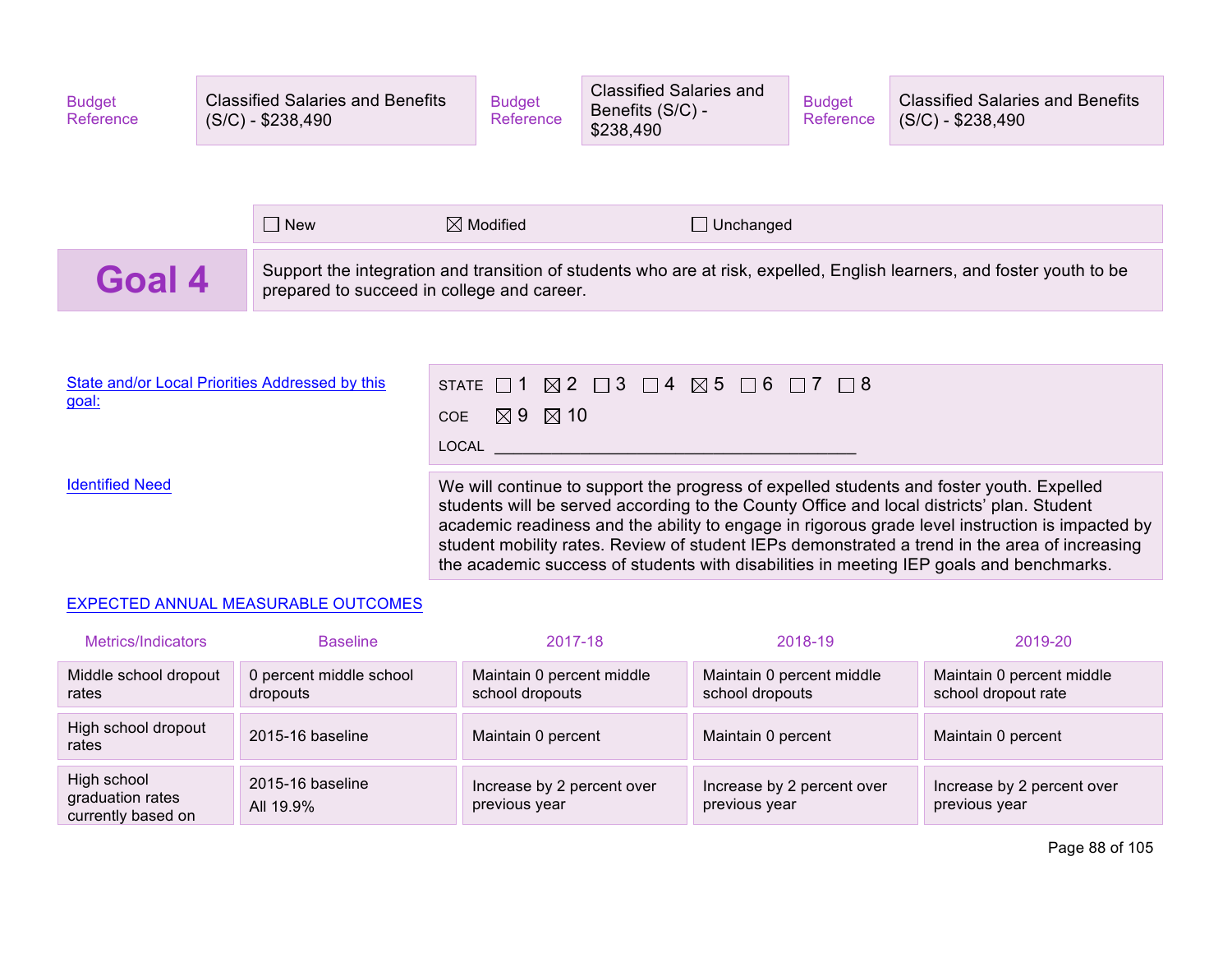| DataQuest. In<br>subsequent years we<br>will also calculate a<br>rate that takes into<br>account student<br>mobility, at least until<br>the new ASAM criteria<br>are approved by SBC                                                                                                                               | Monarch 56%<br>North Coastal 71.43%<br>Community 19.23%<br>Court 12.84%<br>San Pasqual 77.78% |                                     |                                     |                                  |
|--------------------------------------------------------------------------------------------------------------------------------------------------------------------------------------------------------------------------------------------------------------------------------------------------------------------|-----------------------------------------------------------------------------------------------|-------------------------------------|-------------------------------------|----------------------------------|
| Pupil suspension rates                                                                                                                                                                                                                                                                                             | Community 5.2 percent,<br>Monarch 4.6 percent,<br>SPA 16.3 percent                            | 4 percent or less in all<br>schools | 4 percent or less in all<br>schools | 4 percent or less in all schools |
| The number of<br>expulsion incidents<br>will continue to be at<br>a level of 0.0<br>percent due to the<br>nature of the county<br>programs. SDCOE<br>does not make a<br>practice of expelling<br>student, instead<br>opting to refer<br>students to other<br>more appropriate<br>school placement<br>alternatives. | $\mathbf{0}$                                                                                  | $\mathbf{0}$                        | $\mathbf 0$                         | $\mathbf 0$                      |
| All Momentum                                                                                                                                                                                                                                                                                                       |                                                                                               |                                     |                                     |                                  |

| All Momentum<br>Learning students will<br>experience successful<br>transition into, through,<br>Baseline data will be<br>established in 2017-18<br>and beyond<br>Momentum Learning<br>schools.<br>Percentage of | Baseline data | Will increase by 3 percent<br>over baseline | Will increase by 3 percent over<br>previous year |
|-----------------------------------------------------------------------------------------------------------------------------------------------------------------------------------------------------------------|---------------|---------------------------------------------|--------------------------------------------------|
|-----------------------------------------------------------------------------------------------------------------------------------------------------------------------------------------------------------------|---------------|---------------------------------------------|--------------------------------------------------|

Page 89 of 105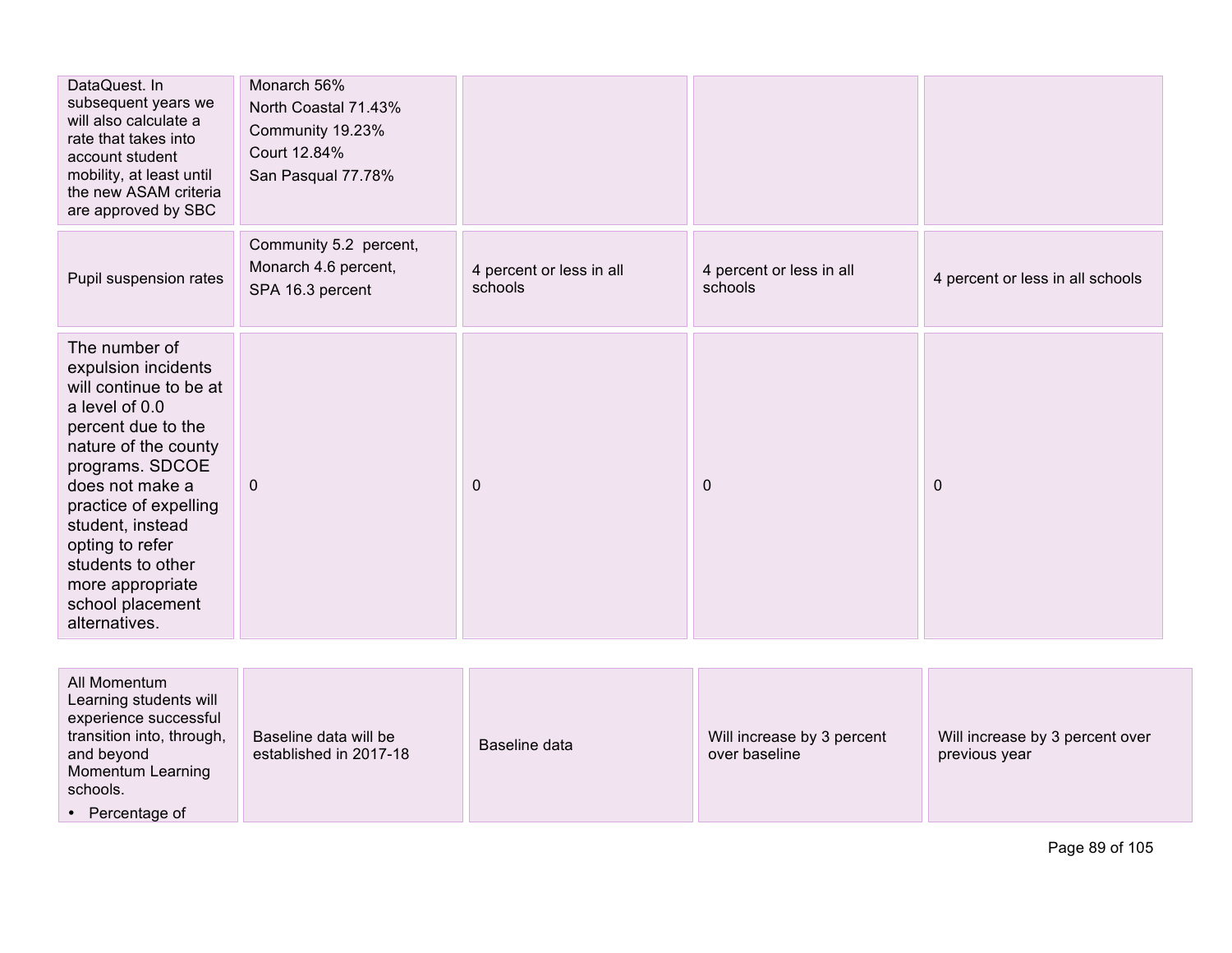| students meeting<br>IEP goals and<br>objectives |  |  |
|-------------------------------------------------|--|--|
|                                                 |  |  |

| 100 percent of<br>districts within the<br>county have a plan<br>in conjunction with<br>the San Diego<br>County Office of<br><b>Education provide</b><br>educational services<br>for all expelled<br>students<br>Increase the number<br>of expelled students<br>meeting their goals<br>in their rehabilitation<br>plans by 10 percent<br>from the previous<br>year | Three-year plan was<br>developed in May 2016.<br>100 percent of districts<br>signed on<br>Establish baseline June 30,<br>2017 | Continue to monitor plan<br>Increase by 5 percent over<br>the previous year | Continue to monitor plan<br>Increase by 5 percent over<br>the previous year | Monitor existing plan and<br>develop new three-year plan<br>with input from districts.<br>Increase by 5 percent over<br>the previous year |
|-------------------------------------------------------------------------------------------------------------------------------------------------------------------------------------------------------------------------------------------------------------------------------------------------------------------------------------------------------------------|-------------------------------------------------------------------------------------------------------------------------------|-----------------------------------------------------------------------------|-----------------------------------------------------------------------------|-------------------------------------------------------------------------------------------------------------------------------------------|
| 100 percent of foster<br>youth will be<br>immediately enrolled<br>and placed in<br>appropriate courses<br>per state and local<br>statute.                                                                                                                                                                                                                         | In 2016-2017 all sites were<br>100 percent compliant                                                                          | Continue to monitor and<br>ensure compliance                                | Continue to monitor and<br>ensure compliance                                | Continue to monitor and<br>ensure compliance                                                                                              |
| Monitoring of<br>positive and negative<br>behavior incidents<br>within classrooms                                                                                                                                                                                                                                                                                 | Establish baseline in 2017-<br>18 school year                                                                                 | Baseline data to be<br>established and reported                             | Improvement over baseline                                                   | Improvement over baseline                                                                                                                 |

Page 90 of 105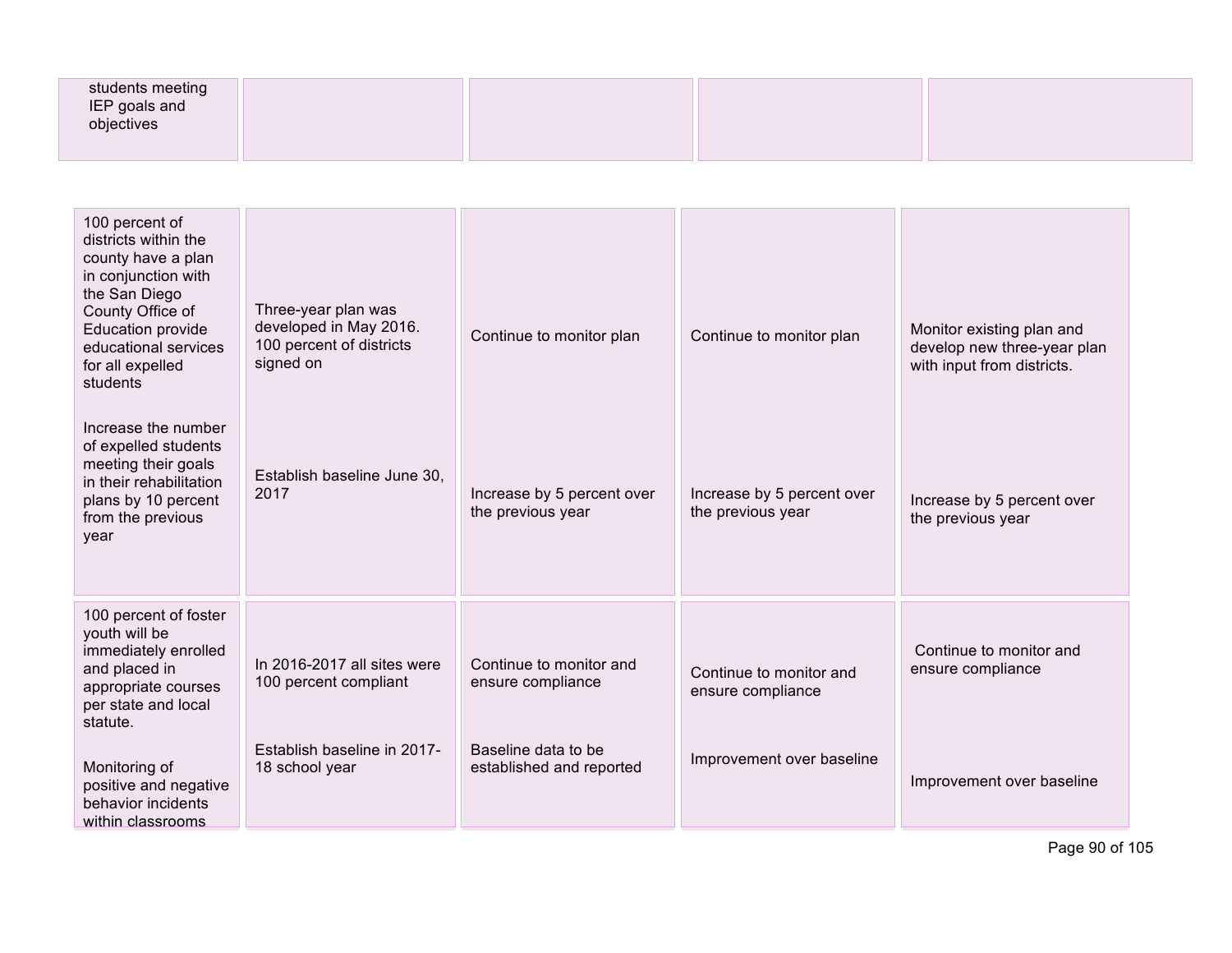| where paraeducators<br>are assigned.                                                                                                                                                                                                                                                                 |                                                                                                                              |                            |                            |                            |
|------------------------------------------------------------------------------------------------------------------------------------------------------------------------------------------------------------------------------------------------------------------------------------------------------|------------------------------------------------------------------------------------------------------------------------------|----------------------------|----------------------------|----------------------------|
| SDCOE will<br>coordinate with San<br>Diego county<br>districts, charters<br>and the Juvenile<br>Court system to<br>ensure there is<br>process in place for<br>the expeditious<br>transfer of<br>health/education<br>records/passport and<br>delivery of<br>educational services<br>for foster youth. | 100 percent of Foster<br>Youth appropriately<br>enrolled and placed<br>Coordination process<br>with 100 percent of districts | 100 percent<br>100 percent | 100 percent<br>100 percent | 100 percent<br>100 percent |

#### PLANNED ACTIONS / SERVICES

Complete a copy of the following table for each of the LEA's Actions/Services. Duplicate the table, including Budgeted Expenditures, as needed.

| <b>Action</b> |  |
|---------------|--|
|---------------|--|

| For Actions/Services not included as contributing to meeting the Increased or Improved Services Requirement: |                                                                                    |                                  |                                    |                                                |  |  |  |
|--------------------------------------------------------------------------------------------------------------|------------------------------------------------------------------------------------|----------------------------------|------------------------------------|------------------------------------------------|--|--|--|
| <b>Students to be Served</b>                                                                                 | $\Box$ All                                                                         | Students with Disabilities       | $\Box$ [Specific Student Group(s)] |                                                |  |  |  |
| $\Box$ All schools<br>$\Box$ Specific Schools:<br>$\Box$ Specific Grade<br>Location(s)<br>spans:             |                                                                                    |                                  |                                    |                                                |  |  |  |
|                                                                                                              |                                                                                    | <b>OR</b>                        |                                    |                                                |  |  |  |
| For Actions/Services included as contributing to meeting the Increased or Improved Services Requirement:     |                                                                                    |                                  |                                    |                                                |  |  |  |
| <b>Students to be Served</b>                                                                                 | $\boxtimes$ English Learners<br>$\boxtimes$ Foster Youth<br>$\boxtimes$ Low Income |                                  |                                    |                                                |  |  |  |
|                                                                                                              | <b>Scope of Services</b>                                                           | $\boxtimes$ LEA-wide<br>Group(s) | $\Box$ Schoolwide                  | <b>OR</b><br>□ Limited to Unduplicated Student |  |  |  |

Page 91 of 105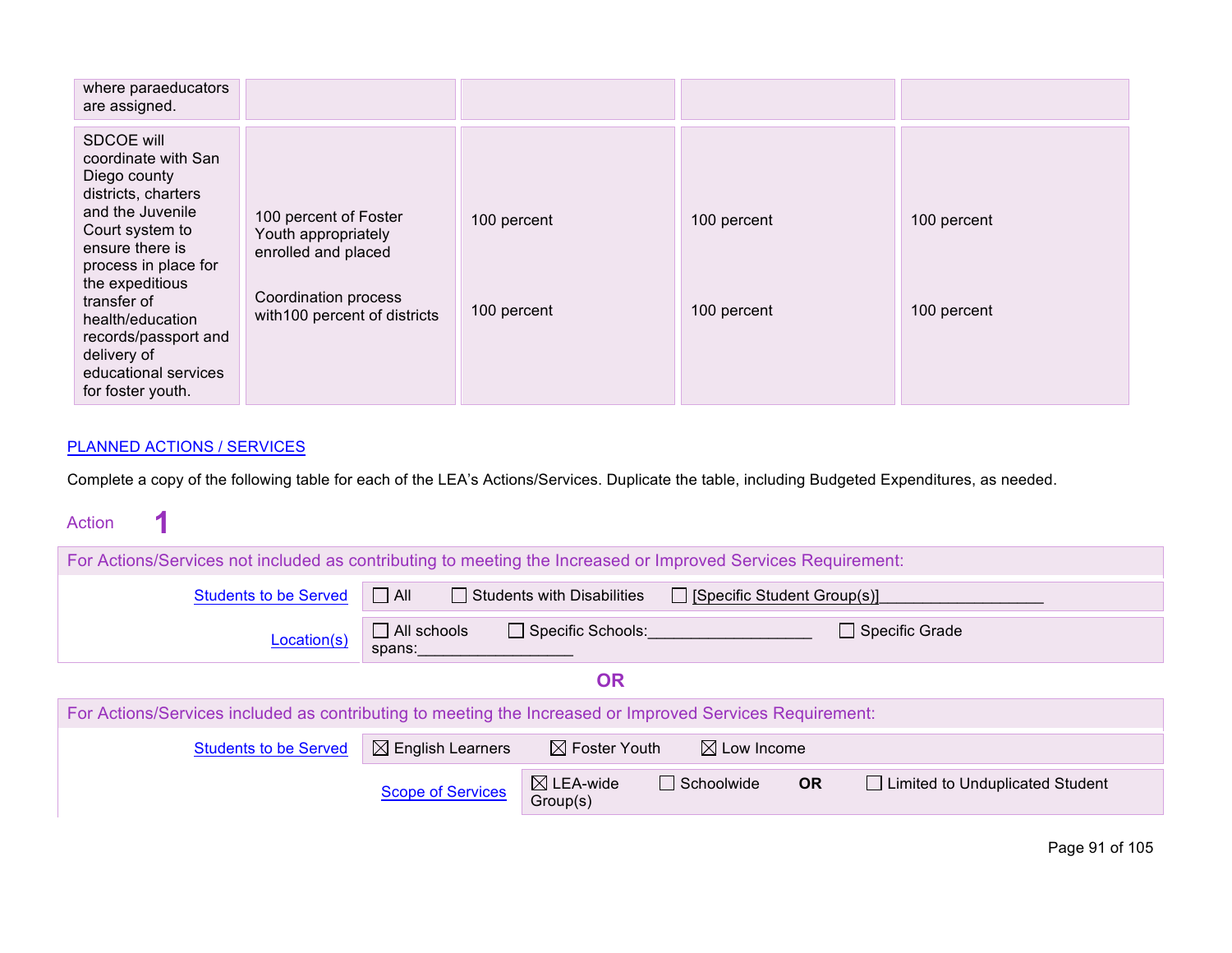### ACTIONS/SERVICES

| 2017-18                                                                                                                                                                                                                                                                                                                                                                                                                                                                                                                                                                                                                                                                                                       | 2018-19                                                                                                                                                                                                                                                                                                                                                                                          | 2019-20                                                                                                                                                                                                              |
|---------------------------------------------------------------------------------------------------------------------------------------------------------------------------------------------------------------------------------------------------------------------------------------------------------------------------------------------------------------------------------------------------------------------------------------------------------------------------------------------------------------------------------------------------------------------------------------------------------------------------------------------------------------------------------------------------------------|--------------------------------------------------------------------------------------------------------------------------------------------------------------------------------------------------------------------------------------------------------------------------------------------------------------------------------------------------------------------------------------------------|----------------------------------------------------------------------------------------------------------------------------------------------------------------------------------------------------------------------|
| $\boxtimes$ Modified<br>$\Box$ New<br>$\Box$ Unchanged                                                                                                                                                                                                                                                                                                                                                                                                                                                                                                                                                                                                                                                        | $\boxtimes$ Modified<br>$\Box$ Unchanged<br>$\Box$ New                                                                                                                                                                                                                                                                                                                                           | $\boxtimes$ Modified<br>$\Box$ Unchanged<br>$\Box$ New                                                                                                                                                               |
| Increase positive school culture and climate,<br>establish a structure for appropriate de-<br>escalation, and increase positive staff-student<br>relationships through:<br>Developing universal awareness, common<br>language, and ownership of Restorative Practices<br>Identifying and allocating academic,<br>social/emotional supports and interventions for<br>students<br>Providing professional learning to focus on de-<br>escalation and crisis response strategies (cohort<br>1, trainer of trainers)<br>Sites develop designated teams to lead<br>Restorative practices conferences<br>Providing professional learning to support a<br>therapeutic learning environment with cultural<br>awareness | Develop lab classrooms to model best<br>practices<br>Continue to implement, review, and<br>deepen application of Restorative<br><b>Practices</b><br>Review and refine the allocation of<br>academic and social/emotional supports<br>Provide professional learning to focus<br>on de- escalation and crisis response<br>strategies (cohort 2)<br>Continue to review and refine team<br>practices | Expand and deepen professional learning and<br>practices<br>Provide professional learning to focus on de-<br>escalation and crisis response strategies<br>(cohort 3)<br>Continue to review and refine team practices |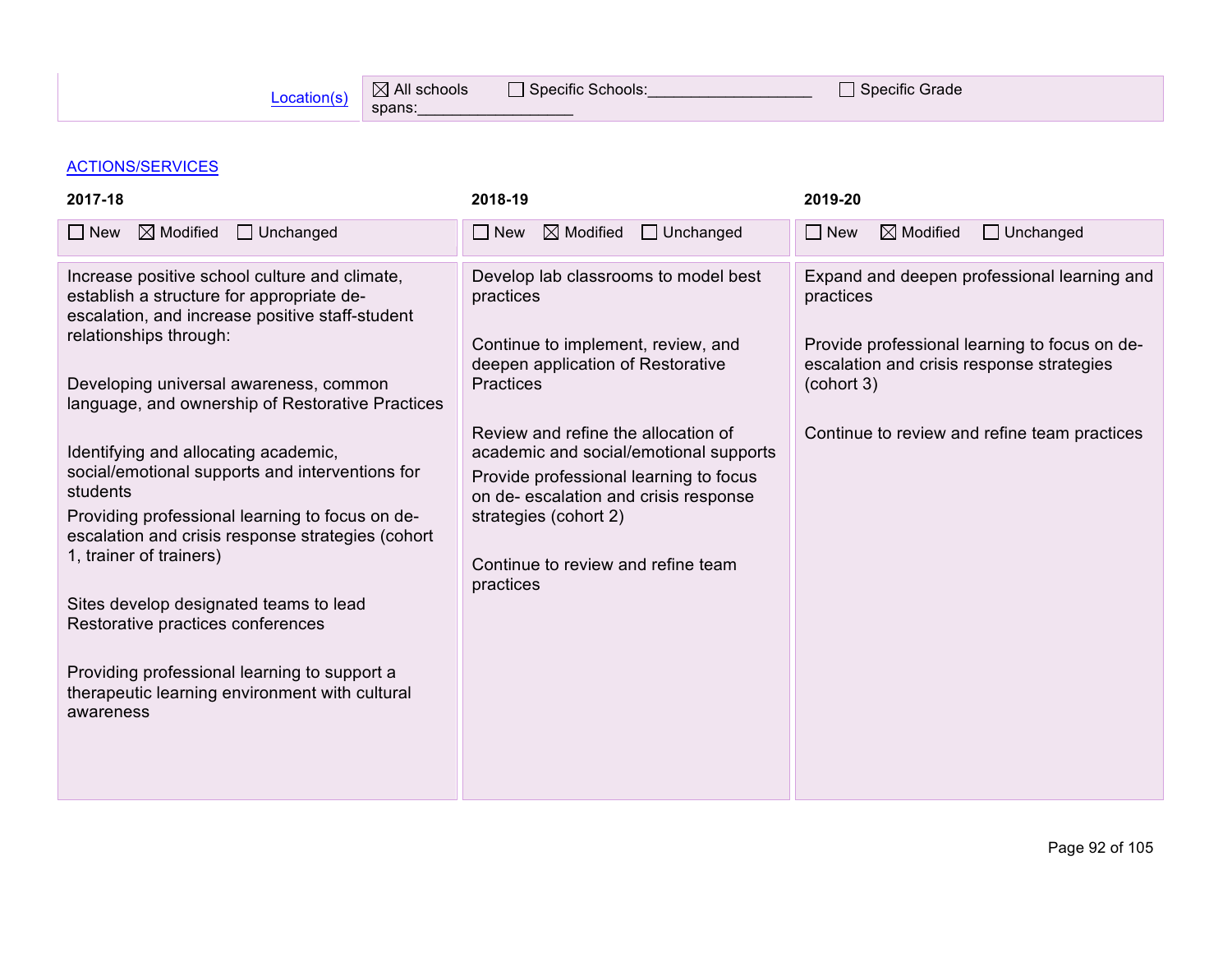| 2017-18                    |                                                                                                                                                            | 2018-19                    |                                                                                                                                                               | 2019-20                    |                                                                                                                                                                      |
|----------------------------|------------------------------------------------------------------------------------------------------------------------------------------------------------|----------------------------|---------------------------------------------------------------------------------------------------------------------------------------------------------------|----------------------------|----------------------------------------------------------------------------------------------------------------------------------------------------------------------|
| Amount                     | \$1,384,671                                                                                                                                                | Amount                     | \$1,384,671                                                                                                                                                   | Amount                     | \$1,384,671                                                                                                                                                          |
| Source                     | LCFF S/C                                                                                                                                                   | Source                     | LCFF S/C                                                                                                                                                      | Source                     | LCFF S/C                                                                                                                                                             |
| <b>Budget</b><br>Reference | Certificated Salaries and<br>Benefits (S/C)- \$900,660<br>Books and Supplies (S/C)<br>\$18,000<br>Services and Other Operating<br>Expenses (S/C) \$466,011 | <b>Budget</b><br>Reference | Certificated Salaries and<br>Benefits (S/C)- \$900,660<br>Books and Supplies (S/C)<br>\$18,000<br>Services and Other<br>Operating Expenses (S/C)<br>\$466,011 | <b>Budget</b><br>Reference | <b>Certificated Salaries and Benefits</b><br>$(S/C)$ - \$900,660<br>Books and Supplies (S/C)<br>\$18,000<br>Services and Other Operating<br>Expenses (S/C) \$466,011 |

Action **2A** 

| For Actions/Services not included as contributing to meeting the Increased or Improved Services Requirement: |                                                                                                   |                                  |                        |                       |                                        |  |
|--------------------------------------------------------------------------------------------------------------|---------------------------------------------------------------------------------------------------|----------------------------------|------------------------|-----------------------|----------------------------------------|--|
| <b>Students to be Served</b>                                                                                 | $\Box$ All<br>$\Box$ Students with Disabilities<br>□ [Specific Student Group(s)]LI, FYI, Homeless |                                  |                        |                       |                                        |  |
| Location(s)                                                                                                  | $\Box$ All schools<br>spans:                                                                      | $\Box$ Specific Schools:         |                        | $\Box$ Specific Grade |                                        |  |
|                                                                                                              | <b>OR</b>                                                                                         |                                  |                        |                       |                                        |  |
| For Actions/Services included as contributing to meeting the Increased or Improved Services Requirement:     |                                                                                                   |                                  |                        |                       |                                        |  |
| <b>Students to be Served</b>                                                                                 | $\boxtimes$ English Learners                                                                      | $\boxtimes$ Foster Youth         | $\boxtimes$ Low Income |                       |                                        |  |
|                                                                                                              | <b>Scope of Services</b>                                                                          | $\boxtimes$ LEA-wide<br>Group(s) | $\Box$ Schoolwide      | <b>OR</b>             | $\Box$ Limited to Unduplicated Student |  |
| Location(s)                                                                                                  | $\boxtimes$ All schools<br>spans:                                                                 | $\Box$ Specific Schools:         |                        | $\Box$ Specific Grade |                                        |  |

Page 93 of 105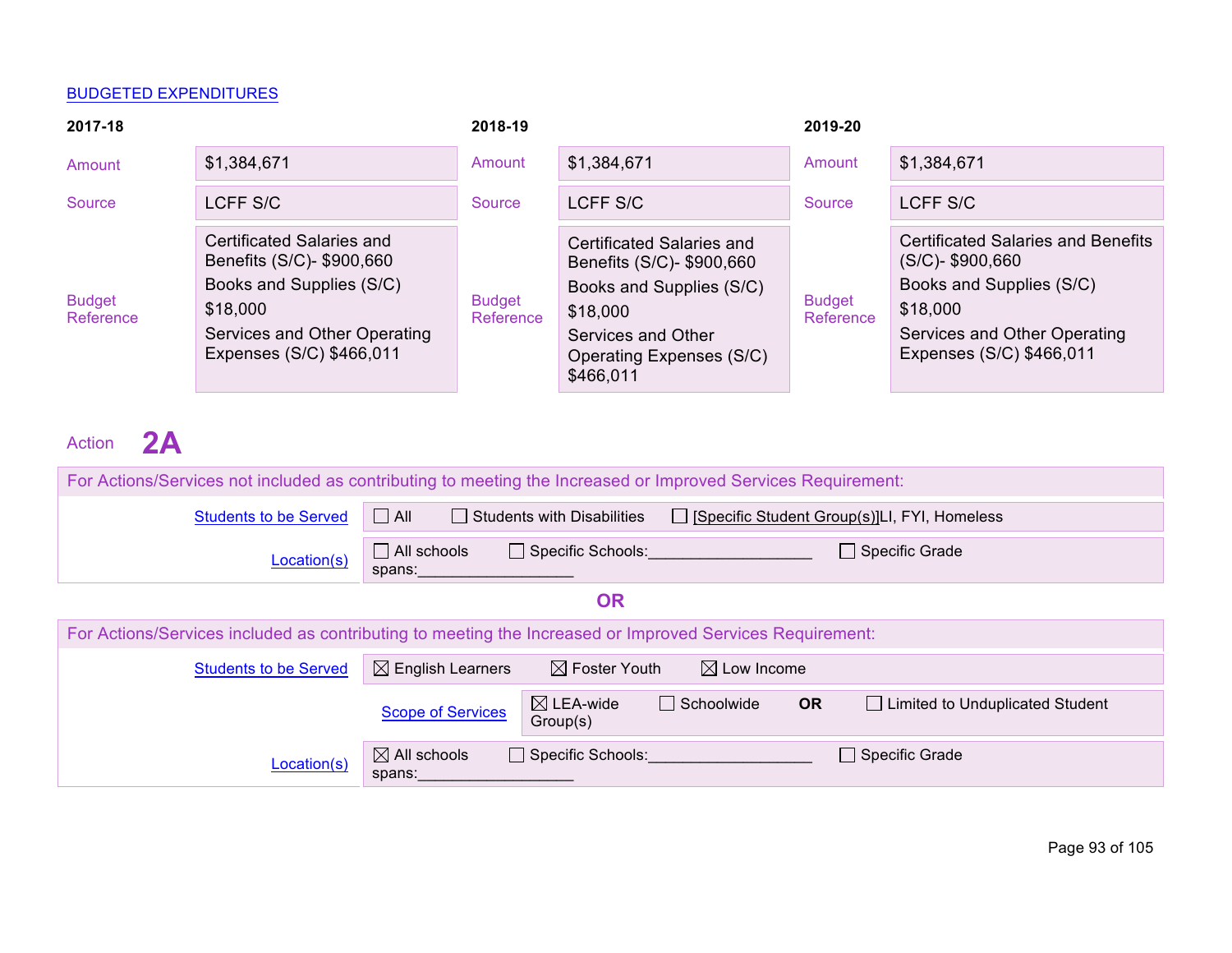## ACTIONS/SERVICES

| $\boxtimes$ New<br>$\Box$ Modified<br>$\Box$ Unchanged<br>$\Box$ Modified<br>$\Box$ New<br>$\Box$ Unchanged<br>$\Box$ Unchanged<br>$\Box$ Modified<br>$\Box$ New                                                                                                                                                                                                                                                                                                                                                                                                                                                                                                                                                                                                               |  |
|--------------------------------------------------------------------------------------------------------------------------------------------------------------------------------------------------------------------------------------------------------------------------------------------------------------------------------------------------------------------------------------------------------------------------------------------------------------------------------------------------------------------------------------------------------------------------------------------------------------------------------------------------------------------------------------------------------------------------------------------------------------------------------|--|
|                                                                                                                                                                                                                                                                                                                                                                                                                                                                                                                                                                                                                                                                                                                                                                                |  |
| Continue to implement, review, refine<br>Enhance tiered supports for students through the<br>Implement and expand comprehensive<br>implementation of a comprehensive school<br>school guidance program across all<br>guidance program in alignment with American<br>sites<br>School Counselor Association (ASCA)<br>standards/domains and related to:<br>Academic development<br>$\bullet$<br>Personal social development Interpersonal<br>$\bullet$<br>skills)<br><b>Career Development</b><br>$\bullet$<br>Identify comprehensive therapeutic<br>learning program<br>Assess current status across regions<br>$\bullet$<br>Provide training and support for school<br>$\bullet$<br>guidance counselors<br>Ensure successful transitions for all Momentum<br>Learning students |  |

#### BUDGETED EXPENDITURES

| 2017-18       |                                                                 | 2018-19       |                                                         | 2019-20       |                                                                 |
|---------------|-----------------------------------------------------------------|---------------|---------------------------------------------------------|---------------|-----------------------------------------------------------------|
| Amount        | \$791,799                                                       | Amount        | \$791,799                                               | Amount        | \$791,799                                                       |
| Source        | LCFF S/C- \$791,799                                             | Source        | LCFF S/C- \$791,799                                     | Source        | LCFF S/C- \$791,799                                             |
| <b>Budget</b> | <b>Certificated Salaries and Benefits</b><br>$(S/C) - $410,795$ | <b>Budget</b> | Certificated Salaries and<br>Benefits (S/C) - \$410,795 | <b>Budget</b> | <b>Certificated Salaries and Benefits</b><br>$(S/C) - $410,795$ |

Page 94 of 105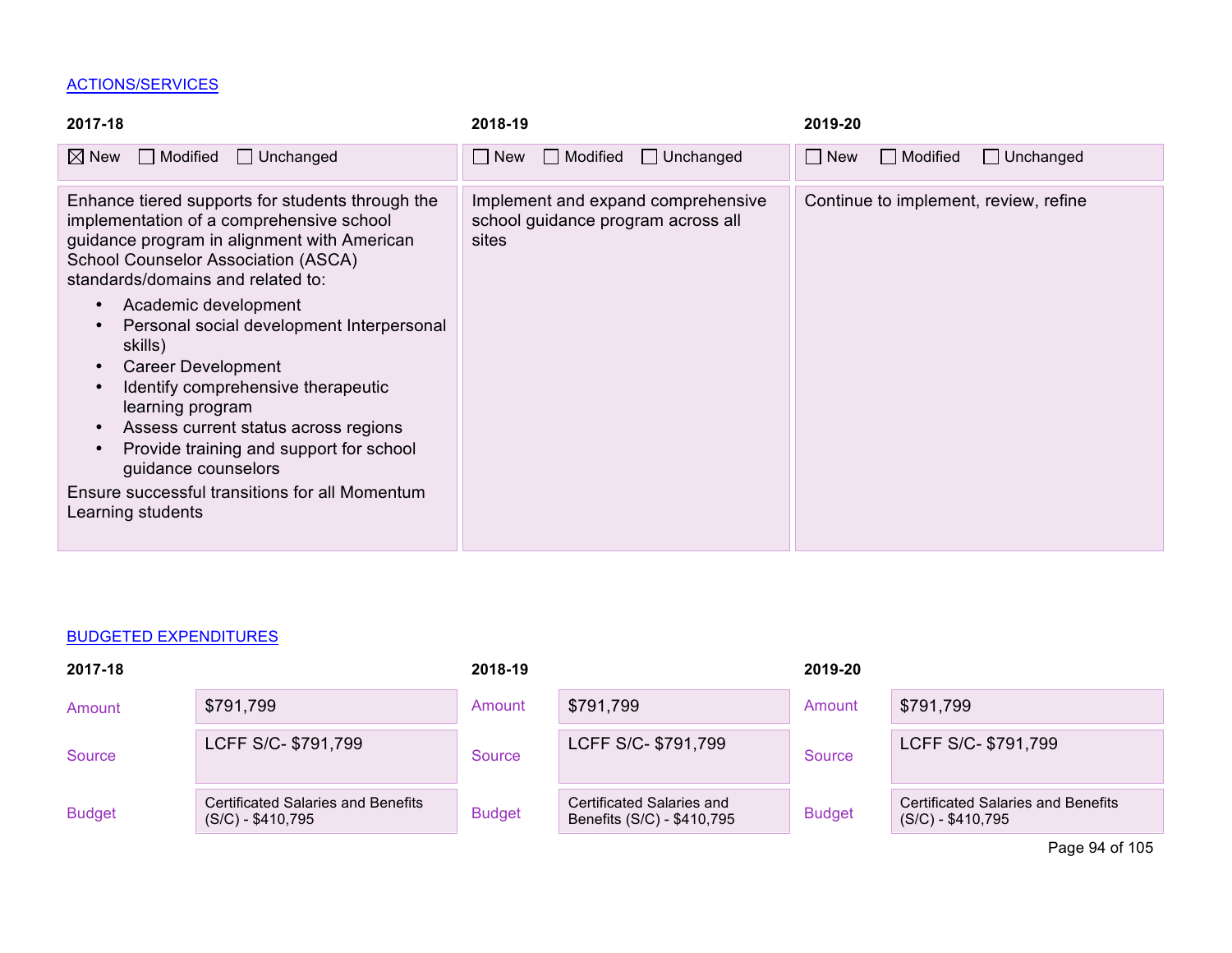| Reference           | <b>Classified Salaries and Benefits</b><br>(S/C)-\$381,004                                                   | Reference                         |                          | <b>Classified Salaries and Benefits</b><br>(S/C)-\$381,004 |                                     | Reference | Classified Salaries and Benefits (S/C)-<br>\$381,004     |
|---------------------|--------------------------------------------------------------------------------------------------------------|-----------------------------------|--------------------------|------------------------------------------------------------|-------------------------------------|-----------|----------------------------------------------------------|
| 2B<br><b>Action</b> |                                                                                                              |                                   |                          |                                                            |                                     |           |                                                          |
|                     | For Actions/Services not included as contributing to meeting the Increased or Improved Services Requirement: |                                   |                          |                                                            |                                     |           |                                                          |
|                     | <b>Students to be Served</b>                                                                                 | $\Box$ All                        |                          | <b>Students with Disabilities</b>                          |                                     |           | $\boxtimes$ [Specific Student Group(s)]LI, FYI, Homeless |
|                     | Location(s)                                                                                                  | $\boxtimes$ All schools<br>spans: |                          |                                                            | Specific Schools: Specific Schools: |           | <b>Specific Grade</b>                                    |
|                     |                                                                                                              |                                   |                          | <b>OR</b>                                                  |                                     |           |                                                          |
|                     | For Actions/Services included as contributing to meeting the Increased or Improved Services Requirement:     |                                   |                          |                                                            |                                     |           |                                                          |
|                     | <b>Students to be Served</b>                                                                                 | $\perp$                           | <b>English Learners</b>  | $\Box$ Foster Youth                                        | $\boxtimes$ Low Income              |           |                                                          |
|                     |                                                                                                              |                                   | <b>Scope of Services</b> | $\Box$ LEA-wide<br>Group(s)                                | $\Box$ Schoolwide                   | <b>OR</b> | □ Limited to Unduplicated Student                        |
|                     | Location(s)                                                                                                  | $\Box$ All schools<br>spans:      |                          | $\Box$ Specific Schools:                                   |                                     |           | Specific Grade                                           |

#### ACTIONS/SERVICES

| 2017-18                                                                                                                                                                                                                 | 2018-19                                                                           | 2019-20                                           |  |
|-------------------------------------------------------------------------------------------------------------------------------------------------------------------------------------------------------------------------|-----------------------------------------------------------------------------------|---------------------------------------------------|--|
| $\boxtimes$ New $\Box$ Modified $\Box$ Unchanged                                                                                                                                                                        | $\Box$ New $\Box$ Modified $\Box$ Unchanged                                       | $\Box$ New<br>$\Box$ Modified<br>$\Box$ Unchanged |  |
| Enhance tiered supports for students through the<br>implementation of a comprehensive school<br>guidance program in alignment with American<br>School Counselor Association (ASCA)<br>standards/domains and related to: | Implement and expand comprehensive<br>school guidance program across all<br>sites | Continue to implement, review, refine             |  |
|                                                                                                                                                                                                                         |                                                                                   |                                                   |  |

Page 95 of 105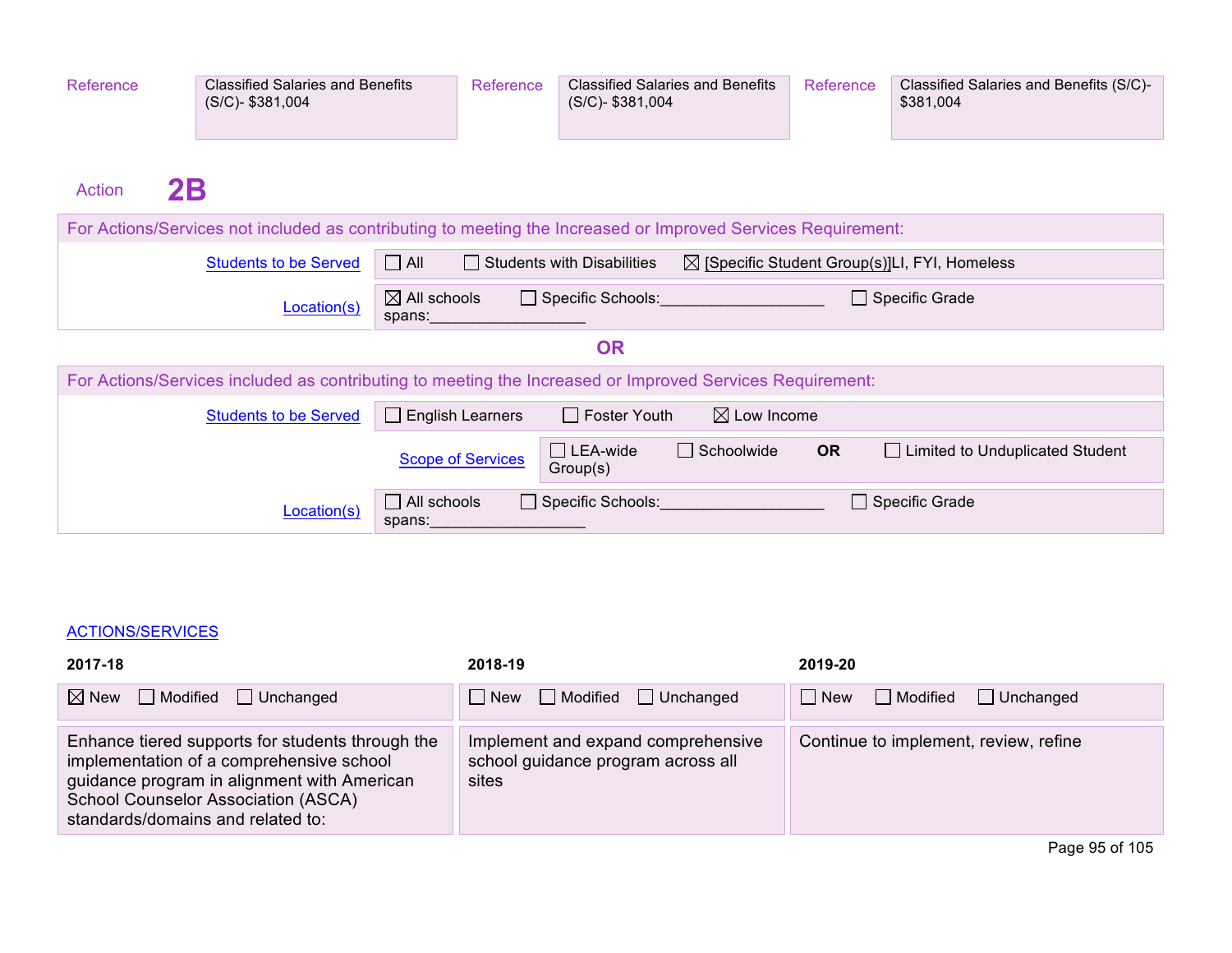| Academic development<br>Provide training and support for school<br>guidance counselors |  |
|----------------------------------------------------------------------------------------|--|
| Ensure successful transitions for all Momentum<br>Learning students                    |  |

| 2017-18                 |                                                               | 2018-19                    |                                                                  | 2019-20                    |                                                                      |
|-------------------------|---------------------------------------------------------------|----------------------------|------------------------------------------------------------------|----------------------------|----------------------------------------------------------------------|
| Amount                  | \$802,123                                                     | Amount                     | \$802,123                                                        | Amount                     | \$802,123                                                            |
| Source                  | Title I-D- \$802,123                                          | Source                     | Title I-D- \$802,123                                             | Source                     | Title I-D- \$802,123                                                 |
| <b>Budget Reference</b> | Certificated Salaries and<br>Benefits (Title I-D) - \$802,123 | <b>Budget</b><br>Reference | Certificated Salaries and<br>Benefits (Title I-D) -<br>\$802,123 | <b>Budget</b><br>Reference | <b>Certificated Salaries and Benefits</b><br>(Title I-D) - \$802,123 |

# Action **3 External**

| For Actions/Services not included as contributing to meeting the Increased or Improved Services Requirement:  |                          |                                   |                                    |                                                          |  |  |  |  |
|---------------------------------------------------------------------------------------------------------------|--------------------------|-----------------------------------|------------------------------------|----------------------------------------------------------|--|--|--|--|
| <b>Students to be Served</b>                                                                                  | $\Box$ All               | $\Box$ Students with Disabilities | $\Box$ [Specific Student Group(s)] |                                                          |  |  |  |  |
| $\Box$ All schools<br>$\Box$ Specific Schools:<br>$\Box$ Specific Grade<br>Location(s)<br>spans:              |                          |                                   |                                    |                                                          |  |  |  |  |
| <b>OR</b>                                                                                                     |                          |                                   |                                    |                                                          |  |  |  |  |
| For Actions/Services included as contributing to meeting the Increased or Improved Services Requirement:      |                          |                                   |                                    |                                                          |  |  |  |  |
| $\boxtimes$ English Learners<br>$\boxtimes$ Foster Youth<br>$\Box$ Low Income<br><b>Students to be Served</b> |                          |                                   |                                    |                                                          |  |  |  |  |
|                                                                                                               | <b>Scope of Services</b> | $\Box$ LEA-wide<br>Group(s)       | $\Box$ Schoolwide                  | $\boxtimes$ Limited to Unduplicated Student<br><b>OR</b> |  |  |  |  |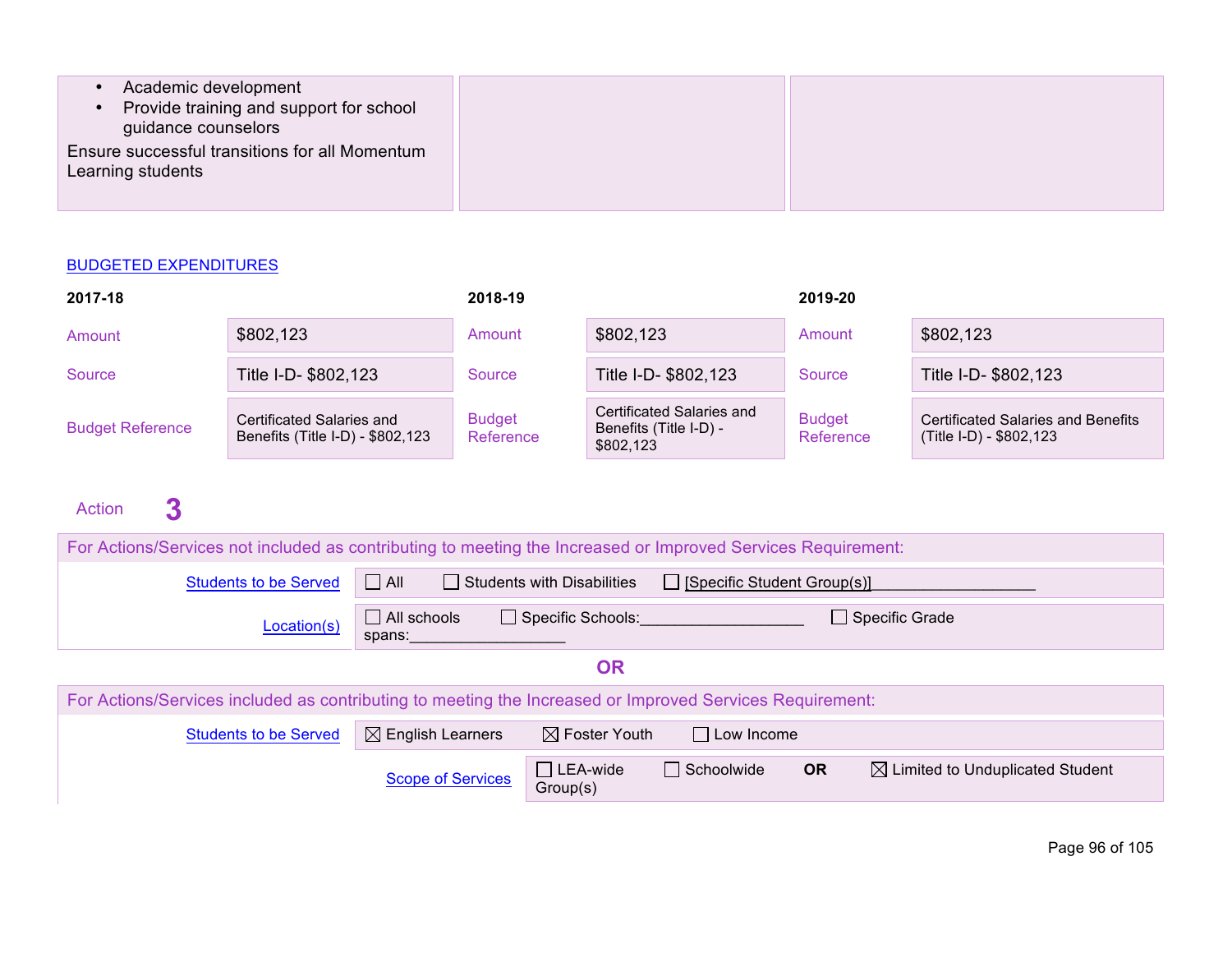| Location(s) | $\boxtimes$ All schools | Specific Schools: |  |
|-------------|-------------------------|-------------------|--|
|             | spans:                  |                   |  |

 $\Box$  Specific Grade

# ACTIONS/SERVICES

| $\boxtimes$ Modified<br>$\Box$ Unchanged<br>$\boxtimes$ Modified<br>$\Box$ Unchanged<br>$\Box$ New<br>$\Box$ New<br>$\Box$ Modified<br>$\Box$ New<br>Increase opportunities for re-teaching and<br>Continue professional learning, monitor<br>Continue professional learning, monitor impact,<br>acceleration of foster youth, expelled students,<br>and adjust professional learning for the<br>impact, and adjust professional learning                                                                                                                                                                                                                                                                   | $\Box$ Unchanged |
|-------------------------------------------------------------------------------------------------------------------------------------------------------------------------------------------------------------------------------------------------------------------------------------------------------------------------------------------------------------------------------------------------------------------------------------------------------------------------------------------------------------------------------------------------------------------------------------------------------------------------------------------------------------------------------------------------------------|------------------|
|                                                                                                                                                                                                                                                                                                                                                                                                                                                                                                                                                                                                                                                                                                             |                  |
| students redesignated as fluent English<br>for the following year.<br>following year.<br>proficient, English learners, and students with<br>disabilities through the allocation of classified<br>paraeducators within the classroom<br>environment:<br>Provide professional learning to<br>classroom assistants, independent<br>study assistants, and special education<br>assistants to support the success of<br>students in the designated programs<br>Provide professional learning to English<br>$\bullet$<br>language development assistants on<br>how to support the different language<br>and academic needs of students who<br>are English learners, newcomers, and<br>long-term English learners. |                  |

### BUDGETED EXPENDITURES

| 2017-18       |                                | 2018-19       |                                | 2019-20       |                         |
|---------------|--------------------------------|---------------|--------------------------------|---------------|-------------------------|
| Amount        | \$3,030,971                    | Amount        | \$3,030,971                    | Amount        | \$3,030,971             |
| Source        | LCFF S/C                       | Source        | LCFF S/C                       | Source        | LCFF S/C                |
| <b>Budget</b> | <b>Classified Salaries and</b> | <b>Budget</b> | <b>Classified Salaries and</b> | <b>Budget</b> | Classified Salaries and |

Page 97 of 105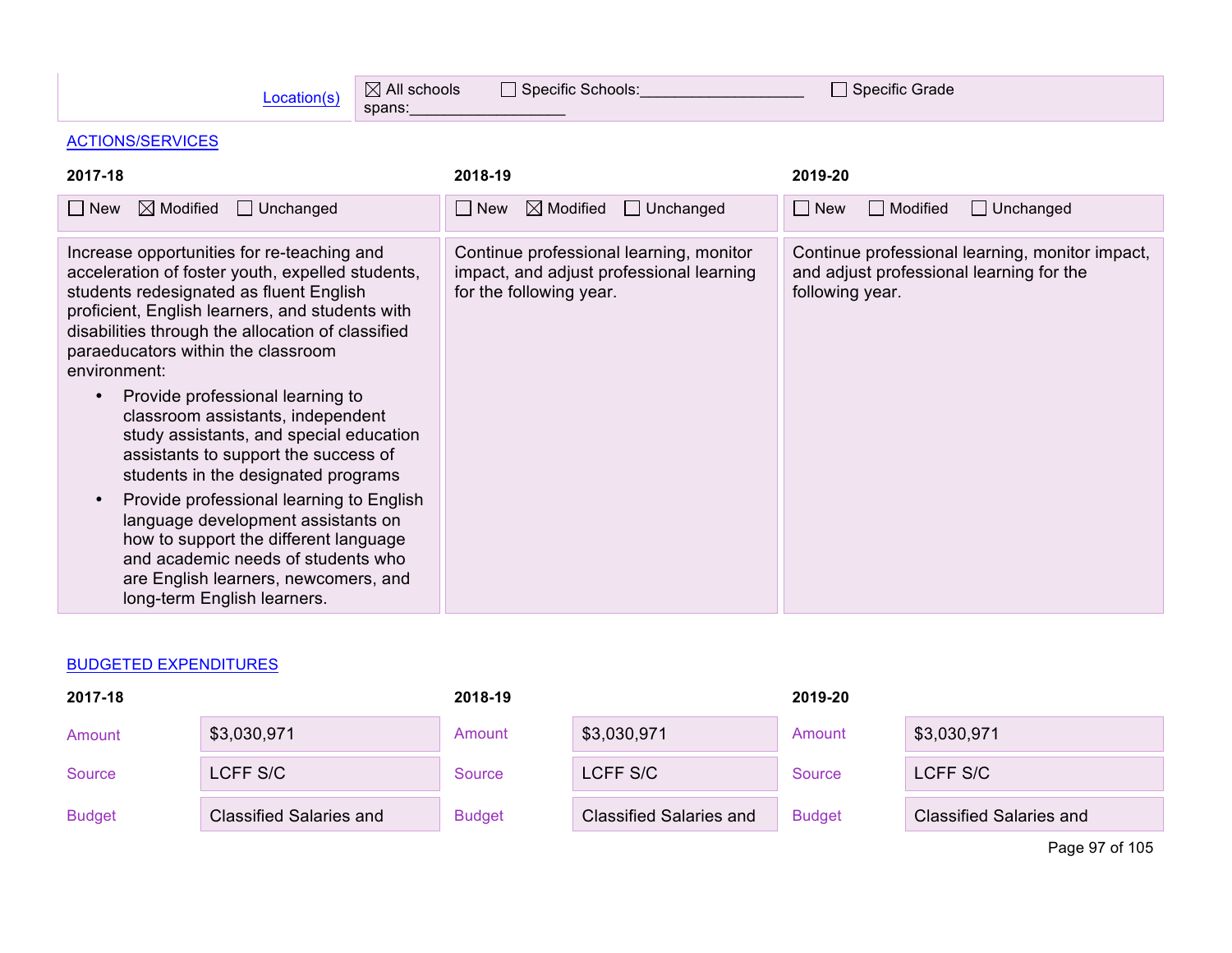| Reference<br><b>Action</b><br>4                                                                                                                                                                                                                                                                                                       | Benefits (S/C) - \$3,030,971                                                                                 |                                                                                                                                                                                                                                                                    | Reference                         | Benefits (S/C) -<br>\$3,030,971       |                                                                                                                                                                                                                                                                 | Reference             | Benefits (S/C) - \$3,030,971             |
|---------------------------------------------------------------------------------------------------------------------------------------------------------------------------------------------------------------------------------------------------------------------------------------------------------------------------------------|--------------------------------------------------------------------------------------------------------------|--------------------------------------------------------------------------------------------------------------------------------------------------------------------------------------------------------------------------------------------------------------------|-----------------------------------|---------------------------------------|-----------------------------------------------------------------------------------------------------------------------------------------------------------------------------------------------------------------------------------------------------------------|-----------------------|------------------------------------------|
|                                                                                                                                                                                                                                                                                                                                       | For Actions/Services not included as contributing to meeting the Increased or Improved Services Requirement: |                                                                                                                                                                                                                                                                    |                                   |                                       |                                                                                                                                                                                                                                                                 |                       |                                          |
|                                                                                                                                                                                                                                                                                                                                       | <b>Students to be Served</b>                                                                                 | $\Box$ All                                                                                                                                                                                                                                                         | $\Box$ Students with Disabilities |                                       | $\Box$ [Specific Student Group(s)]                                                                                                                                                                                                                              |                       |                                          |
|                                                                                                                                                                                                                                                                                                                                       | Location(s)                                                                                                  | $\Box$ All schools<br>spans:                                                                                                                                                                                                                                       |                                   |                                       | Specific Schools: Specific Schools:                                                                                                                                                                                                                             | $\Box$ Specific Grade |                                          |
|                                                                                                                                                                                                                                                                                                                                       |                                                                                                              |                                                                                                                                                                                                                                                                    |                                   | <b>OR</b>                             |                                                                                                                                                                                                                                                                 |                       |                                          |
|                                                                                                                                                                                                                                                                                                                                       | For Actions/Services included as contributing to meeting the Increased or Improved Services Requirement:     |                                                                                                                                                                                                                                                                    |                                   |                                       |                                                                                                                                                                                                                                                                 |                       |                                          |
|                                                                                                                                                                                                                                                                                                                                       | <b>Students to be Served</b>                                                                                 | $\boxtimes$ English Learners                                                                                                                                                                                                                                       |                                   | $\Box$ Foster Youth                   | $\Box$ Low Income                                                                                                                                                                                                                                               |                       |                                          |
| $\Box$ Schoolwide<br>$\boxtimes$ Limited to Unduplicated Student<br>$\Box$ LEA-wide<br><b>OR</b><br><b>Scope of Services</b><br>Group(s)                                                                                                                                                                                              |                                                                                                              |                                                                                                                                                                                                                                                                    |                                   |                                       |                                                                                                                                                                                                                                                                 |                       |                                          |
|                                                                                                                                                                                                                                                                                                                                       | Location(s)                                                                                                  | $\boxtimes$ All schools<br>spans:                                                                                                                                                                                                                                  |                                   | □ Specific Grade<br>Specific Schools: |                                                                                                                                                                                                                                                                 |                       |                                          |
| <b>ACTIONS/SERVICES</b>                                                                                                                                                                                                                                                                                                               |                                                                                                              |                                                                                                                                                                                                                                                                    |                                   |                                       |                                                                                                                                                                                                                                                                 |                       |                                          |
| 2017-18                                                                                                                                                                                                                                                                                                                               |                                                                                                              |                                                                                                                                                                                                                                                                    | 2018-19                           |                                       |                                                                                                                                                                                                                                                                 | 2019-20               |                                          |
| $\boxtimes$ Modified<br>$\Box$ New                                                                                                                                                                                                                                                                                                    | $\Box$ Unchanged                                                                                             |                                                                                                                                                                                                                                                                    | $\Box$ New                        |                                       | $\boxtimes$ Modified $\Box$ Unchanged                                                                                                                                                                                                                           | $\Box$ New            | $\Box$ Modified<br>$\boxtimes$ Unchanged |
| Refine and adjust support for teachers and leaders<br>in identifying and implementing high- quality<br>integrated and designated ELD in alignment with<br>the site professional learning plan and the<br>ELA/ELD Framework and curriculum adoption.<br>See Goal 1, Action 5 for additional information on<br>English learner Program. |                                                                                                              | Monitor, refine, and adjust support for<br>teachers and leaders in identifying and<br>implementing high-quality integrated<br>and designated ELD in alignment with<br>the site professional learning plan and<br>the ELA/ELD Framework and<br>curriculum adoption. |                                   |                                       | Monitor, refine, and adjust support for<br>teachers and leaders in identifying and<br>implementing high-quality integrated and<br>designated ELD in alignment with the site<br>professional learning plan and the ELA/ELD<br>Framework and curriculum adoption. |                       |                                          |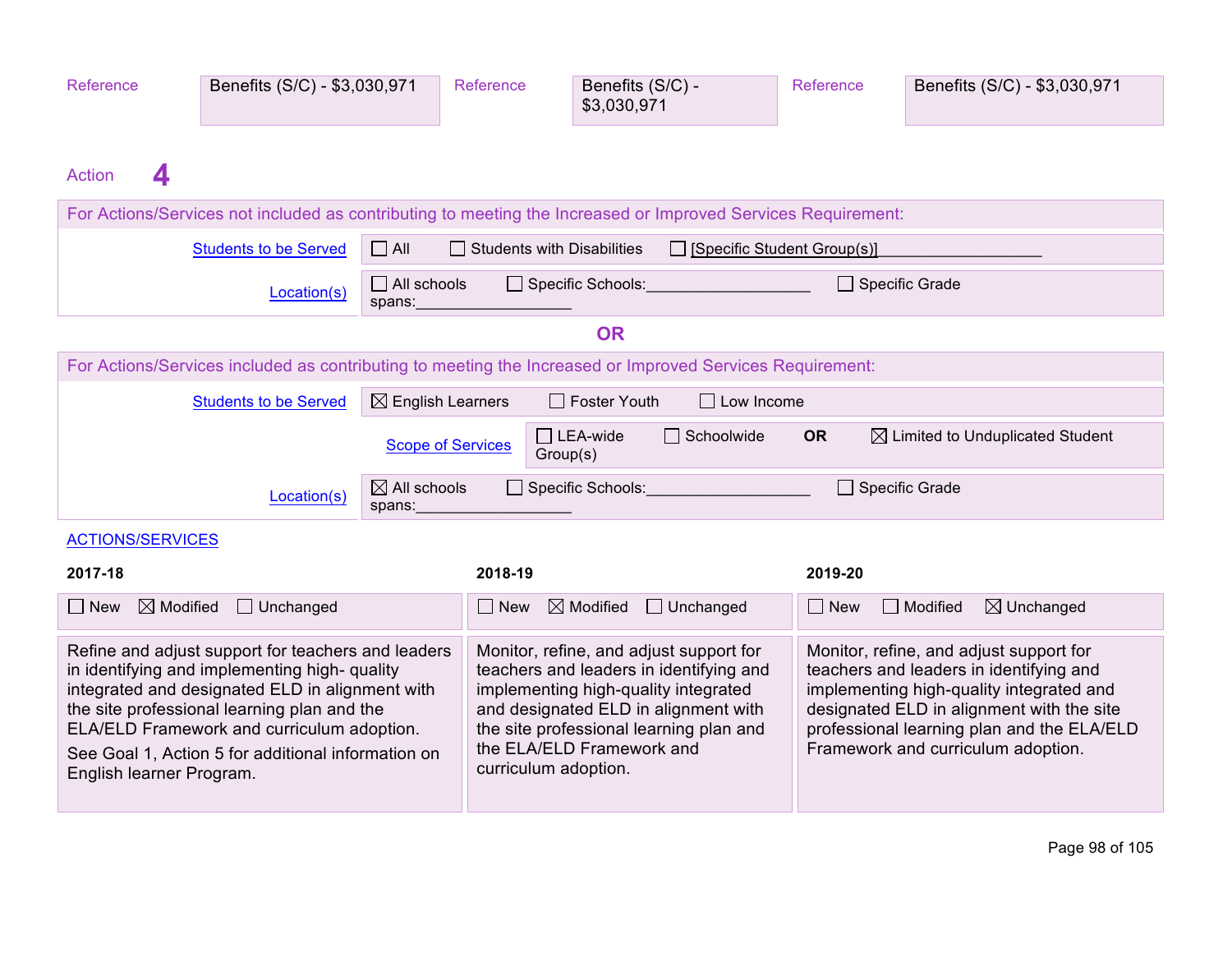| 2017-18                    |                                                         | 2018-19                    |                                                         | 2019-20                    |                                                                |
|----------------------------|---------------------------------------------------------|----------------------------|---------------------------------------------------------|----------------------------|----------------------------------------------------------------|
| Amount                     | \$146,135                                               | Amount                     | \$146,135                                               | Amount                     | \$146,135                                                      |
| Source                     | LCFF(S/C)                                               | Source                     | LCFF (S/C)                                              | Source                     | LCFF (S/C)                                                     |
| <b>Budget</b><br>Reference | Certificated Salaries and<br>Benefits (S/C) - \$146,135 | <b>Budget</b><br>Reference | Certificated Salaries and<br>Benefits (S/C) - \$146,135 | <b>Budget</b><br>Reference | <b>Certificated Salaries and</b><br>Benefits (S/C) - \$146,135 |

# Action 5

| For Actions/Services not included as contributing to meeting the Increased or Improved Services Requirement:                             |                                                                                              |                                       |                               |                       |  |  |  |  |
|------------------------------------------------------------------------------------------------------------------------------------------|----------------------------------------------------------------------------------------------|---------------------------------------|-------------------------------|-----------------------|--|--|--|--|
| <b>Students to be Served</b>                                                                                                             | $\Box$ All<br>$\Box$ Students with Disabilities<br>□ [Specific Student Group(s)]             |                                       |                               |                       |  |  |  |  |
| Location(s)                                                                                                                              | $\Box$ All schools<br>Specific Schools: Specific Schools:<br>$\Box$ Specific Grade<br>spans: |                                       |                               |                       |  |  |  |  |
| <b>OR</b>                                                                                                                                |                                                                                              |                                       |                               |                       |  |  |  |  |
| For Actions/Services included as contributing to meeting the Increased or Improved Services Requirement:                                 |                                                                                              |                                       |                               |                       |  |  |  |  |
| $\boxtimes$ Foster Youth<br>$\Box$ English Learners<br>$\Box$ Low Income<br><b>Students to be Served</b>                                 |                                                                                              |                                       |                               |                       |  |  |  |  |
| $\Box$ LEA-wide<br>$\Box$ Schoolwide<br><b>OR</b><br>$\boxtimes$ Limited to Unduplicated Student<br><b>Scope of Services</b><br>Group(s) |                                                                                              |                                       |                               |                       |  |  |  |  |
| Location(s)                                                                                                                              | $\Box$ All schools<br>spans:                                                                 | $\boxtimes$ Specific Schools: SPA     | $\Box$ Specific Grade         |                       |  |  |  |  |
| <b>ACTIONS/SERVICES</b>                                                                                                                  |                                                                                              |                                       |                               |                       |  |  |  |  |
| 2017-18                                                                                                                                  | 2018-19                                                                                      |                                       | 2019-20                       |                       |  |  |  |  |
| $\boxtimes$ New<br>$\Box$ Modified<br>$\Box$ Unchanged                                                                                   | $\Box$ New                                                                                   | $\boxtimes$ Modified $\Box$ Unchanged | $\Box$ New<br>$\Box$ Modified | $\boxtimes$ Unchanged |  |  |  |  |
|                                                                                                                                          |                                                                                              |                                       |                               | $D - 0.6$ $A$         |  |  |  |  |

Page 99 of 105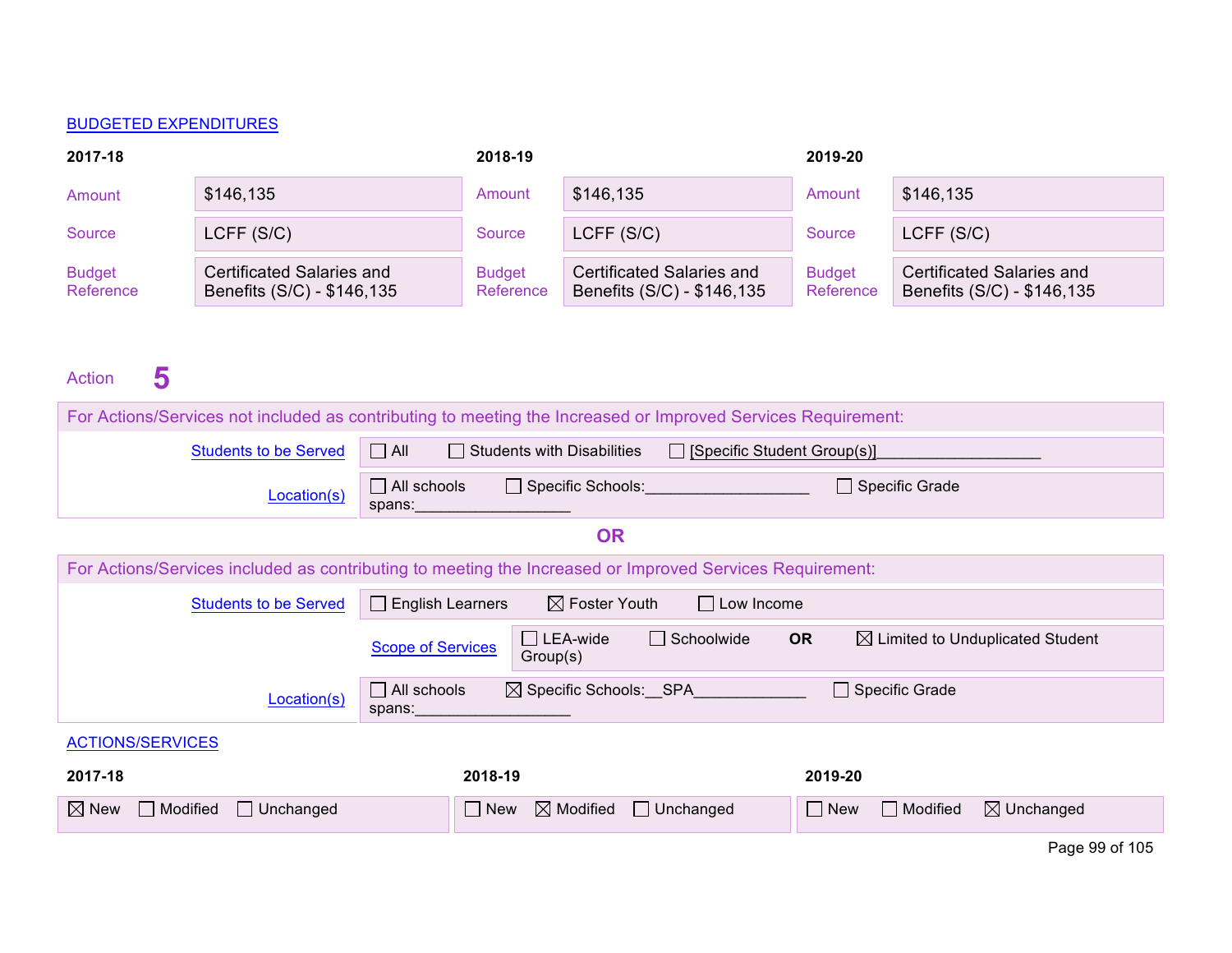| We will restructure the instructional support at<br>San Pasqual Academy to include cohesive and<br>connected wrap around services:                                                  | Monitor and continue instructional support<br>and wraparound services at San Pasqual<br>Academy.                                 | Monitor and continue instructional support<br>and wraparound services at San Pasqual<br>Academy.                                 |
|-------------------------------------------------------------------------------------------------------------------------------------------------------------------------------------|----------------------------------------------------------------------------------------------------------------------------------|----------------------------------------------------------------------------------------------------------------------------------|
| Create new position of a director of<br>$\bullet$<br>residential education                                                                                                          |                                                                                                                                  |                                                                                                                                  |
| Utilize the instructional support team to<br>$\bullet$<br>provide site embedded support                                                                                             |                                                                                                                                  |                                                                                                                                  |
| Regular partner meetings and<br>$\bullet$<br>collaboration<br>We will identify and support foster youth at all<br>schools as they integrate and transition through<br>our programs. | Continue to identify and support foster<br>youth at all schools as they integrate and<br>transition through our school programs. | Continue to identify and support foster youth<br>at all schools as they integrate and transition<br>through our school programs. |

| 2017-18                    |                                                                                                                                                                                                                            | 2018-19                    |                                                                                                                                                                                                                               | 2019-20                    |                                                                                                                                                                                                                                       |
|----------------------------|----------------------------------------------------------------------------------------------------------------------------------------------------------------------------------------------------------------------------|----------------------------|-------------------------------------------------------------------------------------------------------------------------------------------------------------------------------------------------------------------------------|----------------------------|---------------------------------------------------------------------------------------------------------------------------------------------------------------------------------------------------------------------------------------|
| Amount                     | \$374,142                                                                                                                                                                                                                  | Amount                     | \$374,142                                                                                                                                                                                                                     | Amount                     | \$374,142                                                                                                                                                                                                                             |
| Source                     | LCFF S/C                                                                                                                                                                                                                   | Source                     | LCFF S/C                                                                                                                                                                                                                      | Source                     | LCFF S/C                                                                                                                                                                                                                              |
| <b>Budget</b><br>Reference | Certificated Salaries and<br>Benefits (S/C)- \$265,820<br><b>Classified Salaries and</b><br>Benefits (S/C) - \$84,822<br>Books and Supplies (S/C)<br>\$13,500<br>Services and Other Operating<br>Expenses (S/C) - \$10,000 | <b>Budget</b><br>Reference | Certificated Salaries and<br>Benefits (S/C)- \$265,820<br><b>Classified Salaries and</b><br>Benefits (S/C) - \$84,822<br>Books and Supplies (S/C)<br>\$13,500<br>Services and Other<br>Operating Expenses (S/C) -<br>\$10,000 | <b>Budget</b><br>Reference | <b>Certificated Salaries and Benefits</b><br>$(S/C)$ - \$265,820<br><b>Classified Salaries and Benefits</b><br>$(S/C) - $84,822$<br>Books and Supplies (S/C)<br>\$13,500<br>Services and Other Operating<br>Expenses (S/C) - \$10,000 |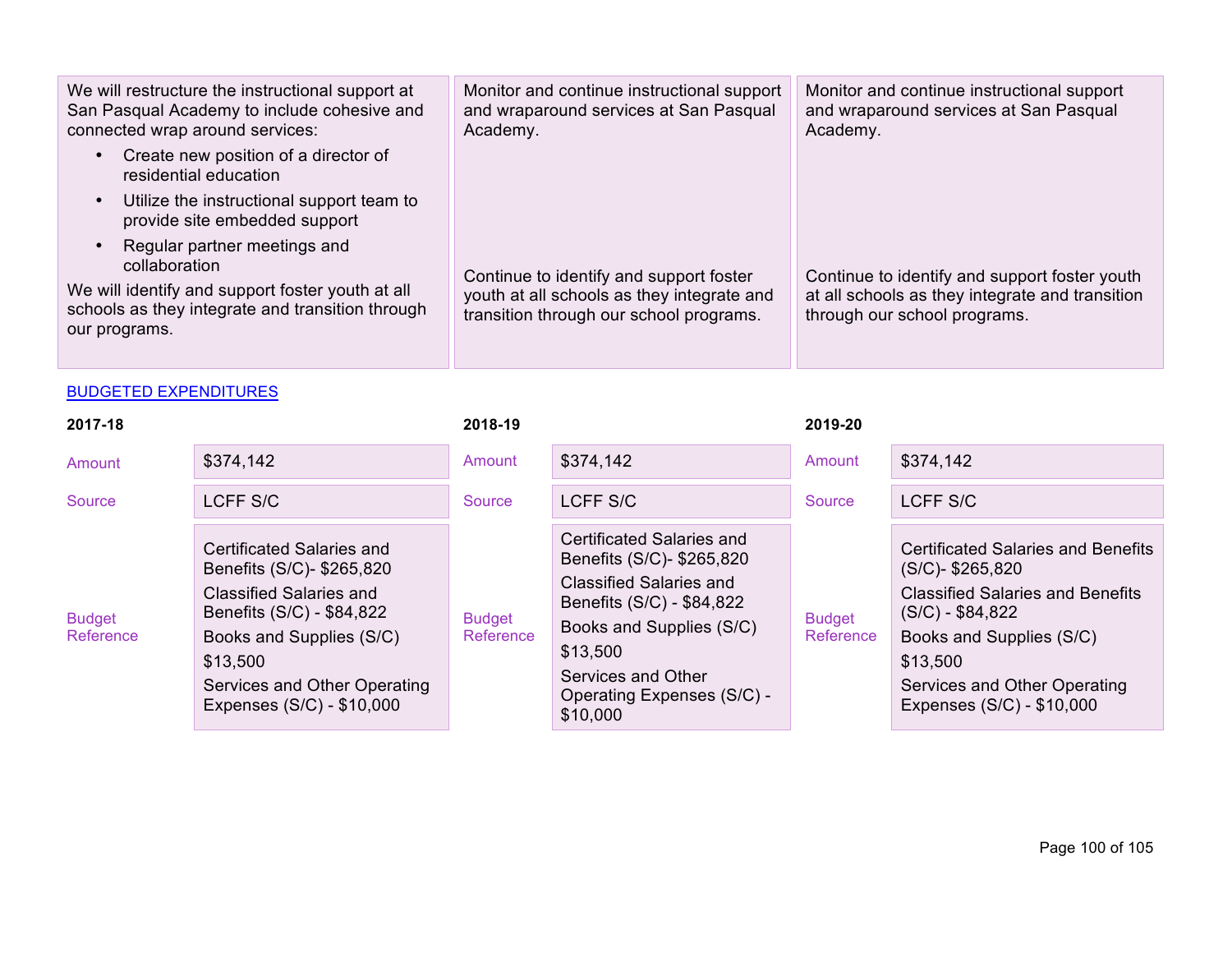# Action **6 Empty Empty** Cell

|                                                                                                                            | For Actions/Services not included as contributing to meeting the Increased or Improved Services Requirement: |                                                                                                                                            |            |                                                                                                                                            |                                     |                  |                                     |  |
|----------------------------------------------------------------------------------------------------------------------------|--------------------------------------------------------------------------------------------------------------|--------------------------------------------------------------------------------------------------------------------------------------------|------------|--------------------------------------------------------------------------------------------------------------------------------------------|-------------------------------------|------------------|-------------------------------------|--|
|                                                                                                                            | <b>Students to be Served</b>                                                                                 | $\Box$ All<br>$\Box$ Students with Disabilities<br>$\Box$ [Specific Student Group(s)]                                                      |            |                                                                                                                                            |                                     |                  |                                     |  |
|                                                                                                                            | Location(s)                                                                                                  | $\Box$ All schools<br>spans:                                                                                                               |            |                                                                                                                                            | Specific Schools: Specific Schools: | □ Specific Grade |                                     |  |
| <b>OR</b>                                                                                                                  |                                                                                                              |                                                                                                                                            |            |                                                                                                                                            |                                     |                  |                                     |  |
|                                                                                                                            | For Actions/Services included as contributing to meeting the Increased or Improved Services Requirement:     |                                                                                                                                            |            |                                                                                                                                            |                                     |                  |                                     |  |
|                                                                                                                            | <b>Students to be Served</b>                                                                                 | $\boxtimes$ English Learners                                                                                                               |            | $\boxtimes$ Foster Youth                                                                                                                   | $\boxtimes$ Low Income              |                  |                                     |  |
|                                                                                                                            |                                                                                                              | <b>Scope of Services</b>                                                                                                                   |            | $\boxtimes$ LEA-wide<br>Group(s)                                                                                                           | $\Box$ Schoolwide                   | <b>OR</b>        | Limited to Unduplicated Student     |  |
|                                                                                                                            | Location(s)                                                                                                  | $\boxtimes$ All schools<br>spans:                                                                                                          |            | $\Box$ Specific Schools:                                                                                                                   |                                     |                  | □ Specific Grade                    |  |
| <b>ACTIONS/SERVICES</b>                                                                                                    |                                                                                                              |                                                                                                                                            |            |                                                                                                                                            |                                     |                  |                                     |  |
| 2017-18                                                                                                                    |                                                                                                              |                                                                                                                                            | 2018-19    |                                                                                                                                            |                                     | 2019-20          |                                     |  |
| $\boxtimes$ Modified<br>$\Box$ New                                                                                         | $\Box$ Unchanged                                                                                             |                                                                                                                                            | $\Box$ New | $\Box$ Modified                                                                                                                            | $\Box$ Unchanged                    | $\Box$ New       | $\Box$ Unchanged<br>$\Box$ Modified |  |
| Increase integrated CTE pathways and course<br>offerings to provide equitable access for all<br>Momentum Learning students |                                                                                                              | Continue to increase integrated CTE<br>pathways and course offerings to<br>provide equitable access for all<br>Momentum Learning students. |            | Continue to increase integrated CTE<br>pathways and course offerings to provide<br>equitable access for all Momentum Learning<br>students. |                                     |                  |                                     |  |
| <b>BUDGETED EXPENDITURES</b>                                                                                               |                                                                                                              |                                                                                                                                            |            |                                                                                                                                            |                                     |                  |                                     |  |
| 2017-18                                                                                                                    |                                                                                                              |                                                                                                                                            | 2018-19    |                                                                                                                                            |                                     | 2019-20          |                                     |  |
| Amount                                                                                                                     | \$578,853                                                                                                    |                                                                                                                                            | Amount     | \$578,853                                                                                                                                  |                                     | Amount           | \$578,853                           |  |
|                                                                                                                            |                                                                                                              |                                                                                                                                            |            |                                                                                                                                            |                                     |                  |                                     |  |

Page 101 of 105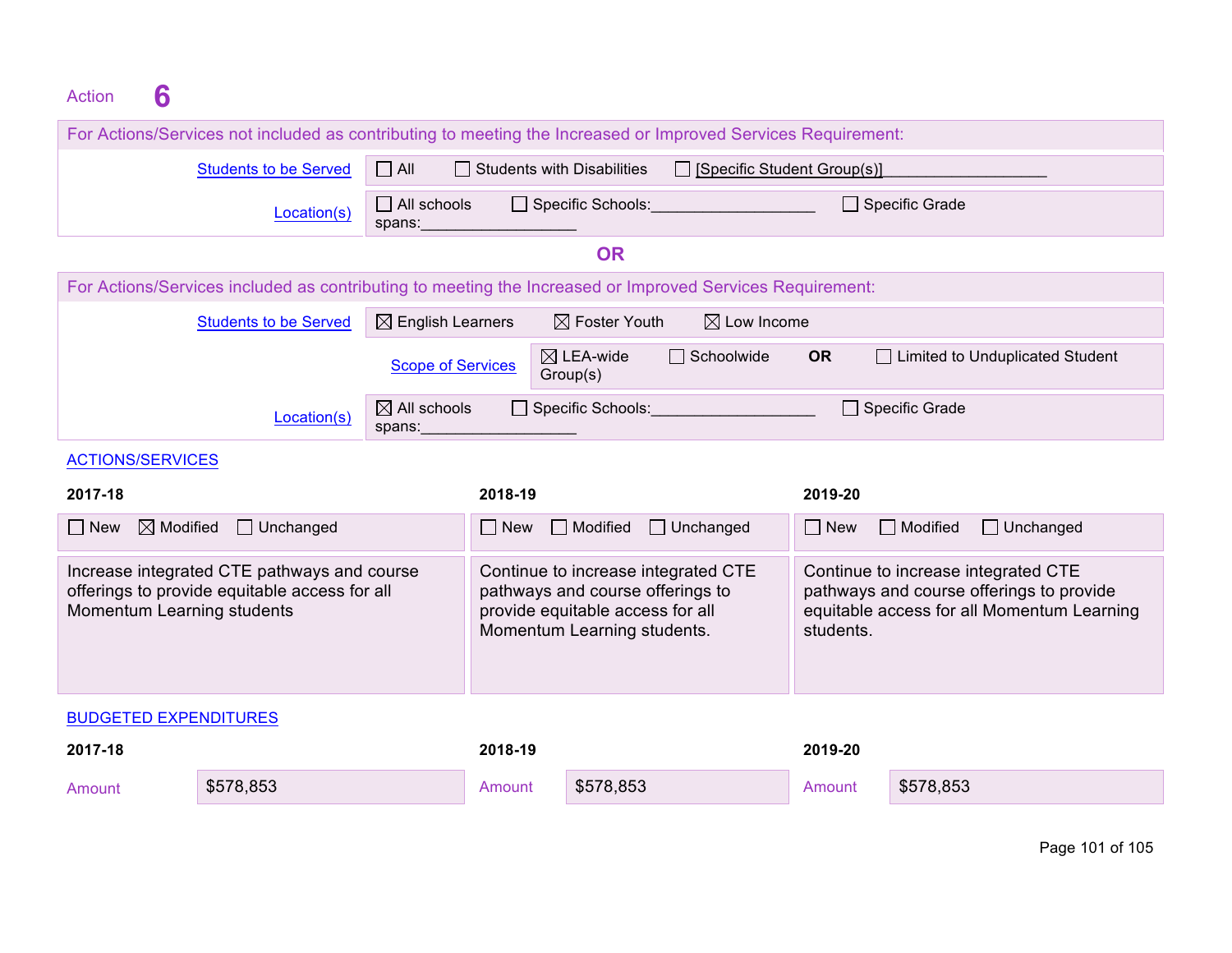| Source                     | LCFF S/C                                                                                                                                                                                              | Source                     | LCFF S/C                                                                                                                                                                                                    | Source                     | LCFF S/C                                                                                                                                                                                              |
|----------------------------|-------------------------------------------------------------------------------------------------------------------------------------------------------------------------------------------------------|----------------------------|-------------------------------------------------------------------------------------------------------------------------------------------------------------------------------------------------------------|----------------------------|-------------------------------------------------------------------------------------------------------------------------------------------------------------------------------------------------------|
| <b>Budget</b><br>Reference | <b>Certified Salaries and Benefits</b><br>$(S/C)$ - \$425,853<br>Books and Supplies (S/C)-<br>\$110,500<br>Services and Other Operating<br>Expenses (S/C)- \$32,500<br>Capital Outlay (S/C)- \$10,000 | <b>Budget</b><br>Reference | Certified Salaries and<br>Benefits (S/C)- \$425,853<br>Books and Supplies (S/C)-<br>\$110,500<br>Services and Other<br><b>Operating Expenses</b><br>$(S/C)$ - \$32,500<br>Capital Outlay (S/C)-<br>\$10,000 | <b>Budget</b><br>Reference | <b>Certified Salaries and Benefits</b><br>$(S/C)$ - \$425,853<br>Books and Supplies (S/C)-<br>\$110,500<br>Services and Other Operating<br>Expenses (S/C)- \$32,500<br>Capital Outlay (S/C)- \$10,000 |

# Action **7**

| For Actions/Services not included as contributing to meeting the Increased or Improved Services Requirement: |                                                                                                                                          |  |  |  |  |  |  |  |
|--------------------------------------------------------------------------------------------------------------|------------------------------------------------------------------------------------------------------------------------------------------|--|--|--|--|--|--|--|
| <b>Students to be Served</b>                                                                                 | $\Box$ All<br>$\Box$ Students with Disabilities<br>$\Box$ [Specific Student Group(s)]                                                    |  |  |  |  |  |  |  |
| Location(s)                                                                                                  | $\Box$ Specific Grade<br>$\Box$ All schools<br>□ Specific Schools: Network of Specific Schools:<br>spans:                                |  |  |  |  |  |  |  |
| <b>OR</b>                                                                                                    |                                                                                                                                          |  |  |  |  |  |  |  |
| For Actions/Services included as contributing to meeting the Increased or Improved Services Requirement:     |                                                                                                                                          |  |  |  |  |  |  |  |
| $\boxtimes$ Foster Youth<br>$\Box$ English Learners<br>$\Box$ Low Income<br><b>Students to be Served</b>     |                                                                                                                                          |  |  |  |  |  |  |  |
|                                                                                                              | $\Box$ LEA-wide<br>$\Box$ Schoolwide<br><b>OR</b><br>$\boxtimes$ Limited to Unduplicated Student<br><b>Scope of Services</b><br>Group(s) |  |  |  |  |  |  |  |
| Location(s)                                                                                                  | $\boxtimes$ All schools<br>$\Box$ Specific Schools:<br>□ Specific Grade<br>spans:                                                        |  |  |  |  |  |  |  |
| <b>ACTIONS/SERVICES</b>                                                                                      |                                                                                                                                          |  |  |  |  |  |  |  |
| 2017-18                                                                                                      | 2018-19<br>2019-20                                                                                                                       |  |  |  |  |  |  |  |
| $\boxtimes$ Unchanged<br>Modified<br>$\Box$ New                                                              | $\Box$ Unchanged<br>$\Box$ New<br>$\Box$ Unchanged<br>$\Box$ New<br>$\Box$ Modified<br>$\Box$ Modified                                   |  |  |  |  |  |  |  |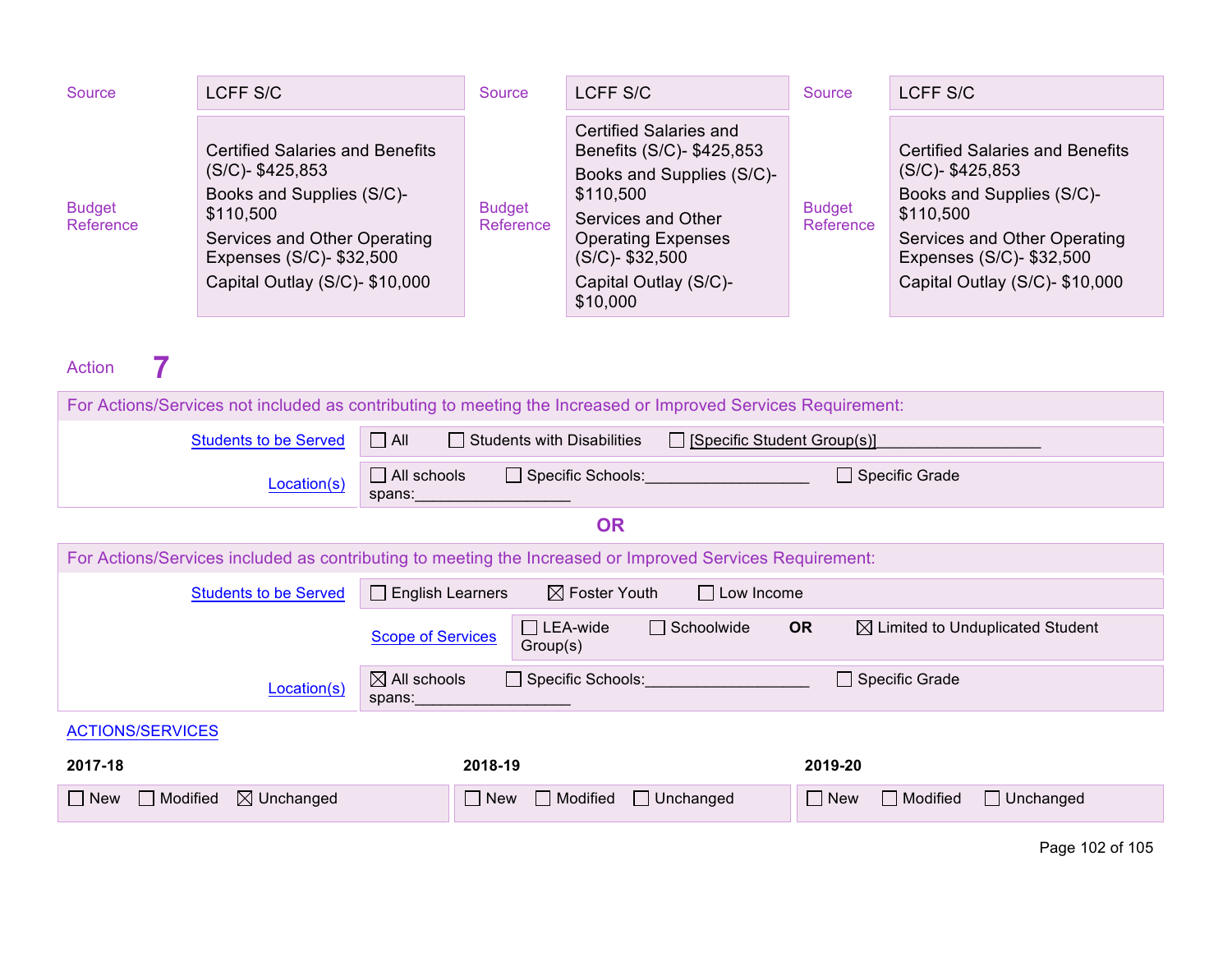| SDCOE, Foster Youth/Homeless Education<br>Services staff will continue to assist probation<br>and child welfare in the identification of<br>appropriate education rights holders as<br>requested and including:<br><b>IEPs</b><br>504s<br><b>Placements</b><br>Monitor, refine and adjust practices and services<br>to support prompt enrollment, placement, and<br>course credit completion for foster youth<br>transitioning in and out of county-run programs |                                                         | SDCOE, Foster Youth/Homeless<br>Education Services staff will continue to<br>assist probation and child welfare in the<br>identification of appropriate education<br>rights holders as requested and including:<br><b>IEPs</b><br>$\bullet$<br>504s<br>$\bullet$<br>Placements<br>$\bullet$<br>Monitor, refine and adjust practices and<br>services to support prompt enrollment,<br>placement, and course credit completion<br>for foster youth transitioning in and out of<br>county-run programs |                                                         | SDCOE, Foster Youth/Homeless Education<br>Services staff will continue to assist probation<br>and child welfare in the identification of<br>appropriate education rights holders as<br>requested and including:<br><b>IEPs</b><br>504s<br><b>Placements</b><br>$\bullet$<br>Monitor, refine and adjust practices and<br>services to support prompt enrollment,<br>placement, and course credit completion for<br>foster youth transitioning in and out of county-<br>run programs |                                                         |
|------------------------------------------------------------------------------------------------------------------------------------------------------------------------------------------------------------------------------------------------------------------------------------------------------------------------------------------------------------------------------------------------------------------------------------------------------------------|---------------------------------------------------------|-----------------------------------------------------------------------------------------------------------------------------------------------------------------------------------------------------------------------------------------------------------------------------------------------------------------------------------------------------------------------------------------------------------------------------------------------------------------------------------------------------|---------------------------------------------------------|-----------------------------------------------------------------------------------------------------------------------------------------------------------------------------------------------------------------------------------------------------------------------------------------------------------------------------------------------------------------------------------------------------------------------------------------------------------------------------------|---------------------------------------------------------|
| <b>BUDGETED EXPENDITURES</b>                                                                                                                                                                                                                                                                                                                                                                                                                                     |                                                         |                                                                                                                                                                                                                                                                                                                                                                                                                                                                                                     |                                                         |                                                                                                                                                                                                                                                                                                                                                                                                                                                                                   |                                                         |
| 2017-18                                                                                                                                                                                                                                                                                                                                                                                                                                                          |                                                         | 2018-19                                                                                                                                                                                                                                                                                                                                                                                                                                                                                             |                                                         | 2019-20                                                                                                                                                                                                                                                                                                                                                                                                                                                                           |                                                         |
| Amount                                                                                                                                                                                                                                                                                                                                                                                                                                                           | Cost included in Goal 3, Action<br>1 (transition plans) | Amount                                                                                                                                                                                                                                                                                                                                                                                                                                                                                              | Cost included in Goal 3,<br>Action 1 (transition plans) | Amount                                                                                                                                                                                                                                                                                                                                                                                                                                                                            | Cost included in Goal 3, Action 1<br>(transition plans) |
| <b>Source</b>                                                                                                                                                                                                                                                                                                                                                                                                                                                    |                                                         | <b>Source</b>                                                                                                                                                                                                                                                                                                                                                                                                                                                                                       |                                                         | <b>Source</b>                                                                                                                                                                                                                                                                                                                                                                                                                                                                     |                                                         |
| <b>Budget</b>                                                                                                                                                                                                                                                                                                                                                                                                                                                    |                                                         | <b>Budget</b>                                                                                                                                                                                                                                                                                                                                                                                                                                                                                       |                                                         | <b>Budget</b>                                                                                                                                                                                                                                                                                                                                                                                                                                                                     |                                                         |

Reference

Reference

Reference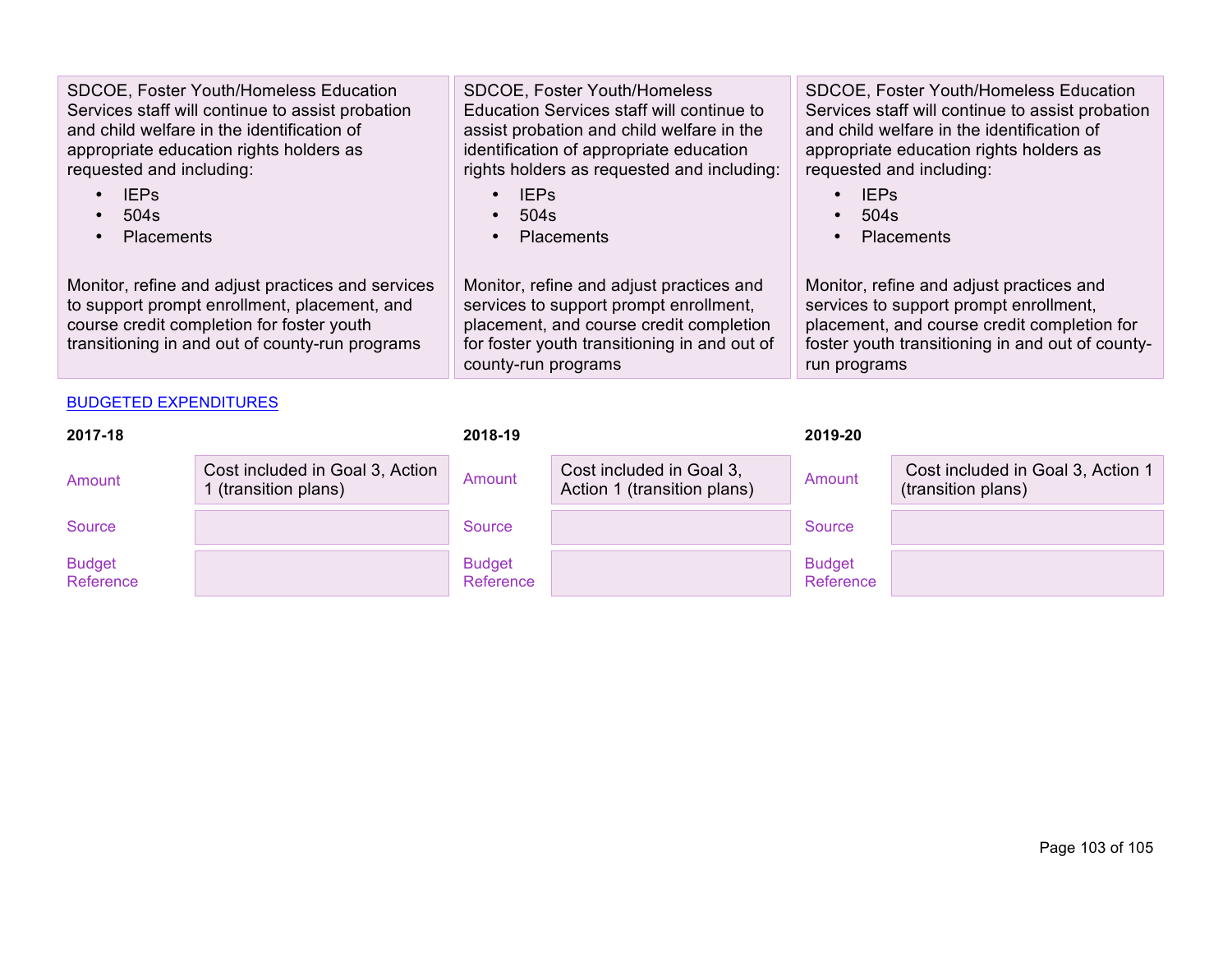# **Demonstration of Increased or Improved Services for Unduplicated Pupils**

LCAP Year  $\boxtimes$  2017–18  $\Box$  2018–19  $\Box$  2019–20

| <b>Estimated Supplemental and Concentration Grant</b><br>Funds: | \$8,660,836 | Percentage to Increase or Improve<br>Services: | 8.98% |
|-----------------------------------------------------------------|-------------|------------------------------------------------|-------|
|                                                                 |             |                                                |       |

Describe how services provided for unduplicated pupils are increased or improved by at least the percentage identified above, either qualitatively or quantitatively, as compared to services provided for all students in the LCAP year.

Identify each action/service being funded and provided on a schoolwide or LEA-wide basis. Include the required descriptions supporting each schoolwide or LEA-wide use of funds (see instructions).

San Diego County Office of Education's Court and Community Schools Program is an alternative education program designed to meet the needs of the highest risk youth enrolled in San Diego County Office of Education (SDCOE) schools. SDCOE has enrollment of unduplicated pupils in excess of 88% of the total enrollment. The EL, LI and FY students are more likely to have had interrupted educations, been impacted by trauma in their lives, and need additional support to access grade level instruction.

All services provided countywide are principally directed towards, and are effective in, meeting SDCOE's goals for its unduplicated pupils in the state priorities because they are grounded in research around meeting the needs of these at-risk populations.

Goal 1 - Services principally directed toward unduplicated student groups, and targeted to their specific needs of our unique student population:

- Classes with appropriately credentialed and assigned teachers who are trained in meeting the needs of unduplicated students and have supplemental instructional materials to meet individual student needs. (Action 1)
- A coherent and aligned professional learning system (Action 2A)
- Rigorous and differentiated learning models with access to remediation and acceleration (Action 3A)
- A system of assessment to monitor students and inform instruction

Goal 2 – Services focus on promoting the involvement of parents who traditionally are less likely to be involved.

- Build capacity and leadership among all parents, especially parents of unduplicated students and students with exceptional needs (Action 1A)
- Develop and refine communication systems targeting parent and student engagement (Action 2)